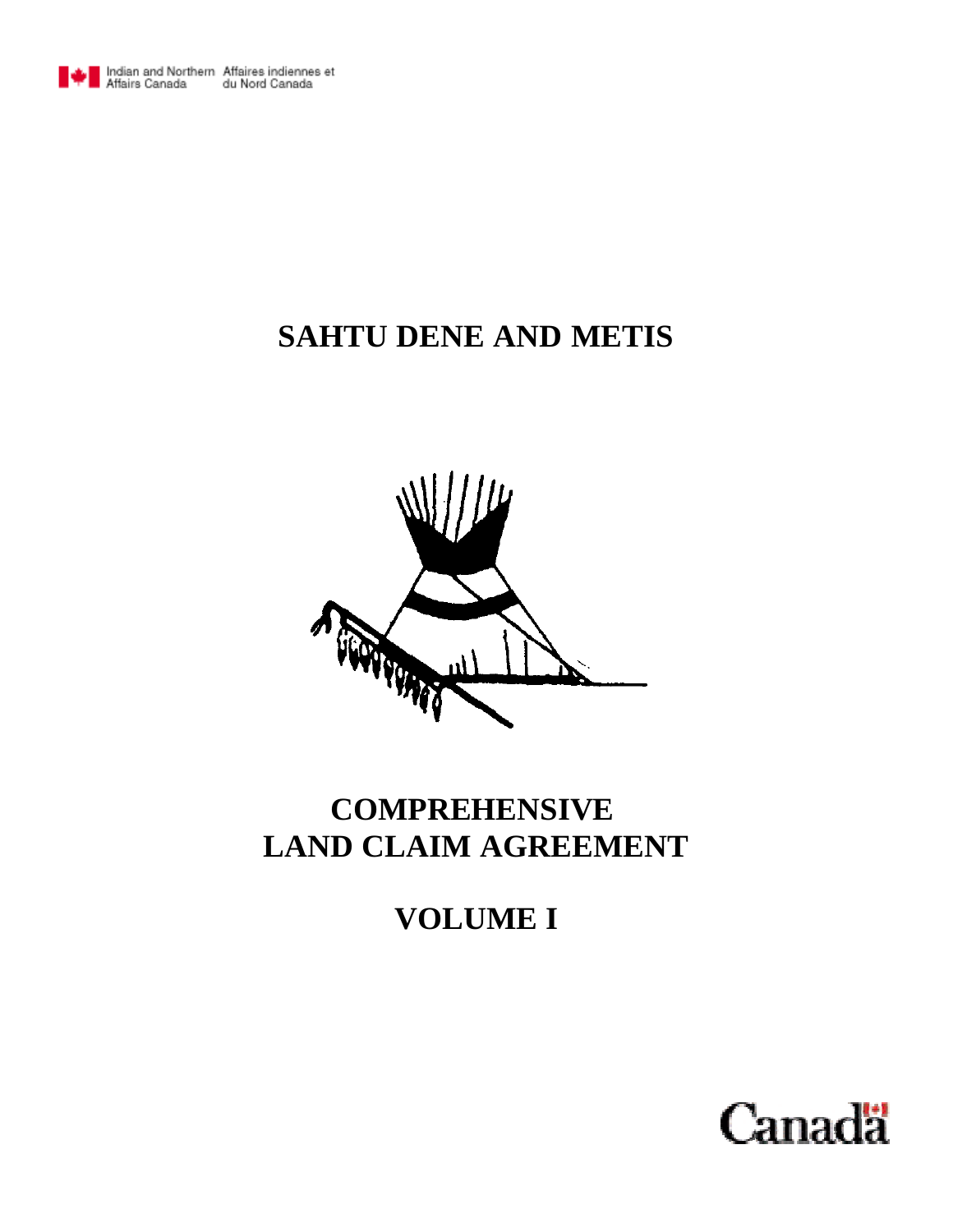Published under the authority of the Honourable Ronald A. Irwin, P.C., M.P., Minister of Indian Affairs and Northern Development Ottawa, 1993.

QS-5315-000-EE-A1 Catalogue No. R32-146/1993E ISBN 0-662-21218-5

<sup>©</sup> Minister of Public Works and Government Services Canada

 $\mathcal{F}^{\mathcal{G}}_{\mathcal{G}}$  , where  $\mathcal{G}^{\mathcal{G}}_{\mathcal{G}}$  and  $\mathcal{G}^{\mathcal{G}}_{\mathcal{G}}$  and  $\mathcal{G}^{\mathcal{G}}_{\mathcal{G}}$ 

 $\mathcal{F}^{\mathcal{G}}_{\mathcal{G}}$  ,  $\mathcal{G}^{\mathcal{G}}_{\mathcal{G}}$  ,  $\mathcal{G}^{\mathcal{G}}_{\mathcal{G}}$  ,  $\mathcal{G}^{\mathcal{G}}_{\mathcal{G}}$ 

 $\overline{a}$ 

Cette publication peut aussi être obtenue en français sous le titre :

Entente sur la revendication territoriale globale des Dénés et Métis du Sahtu - Volume I



 $\mathcal{A}$ 

÷,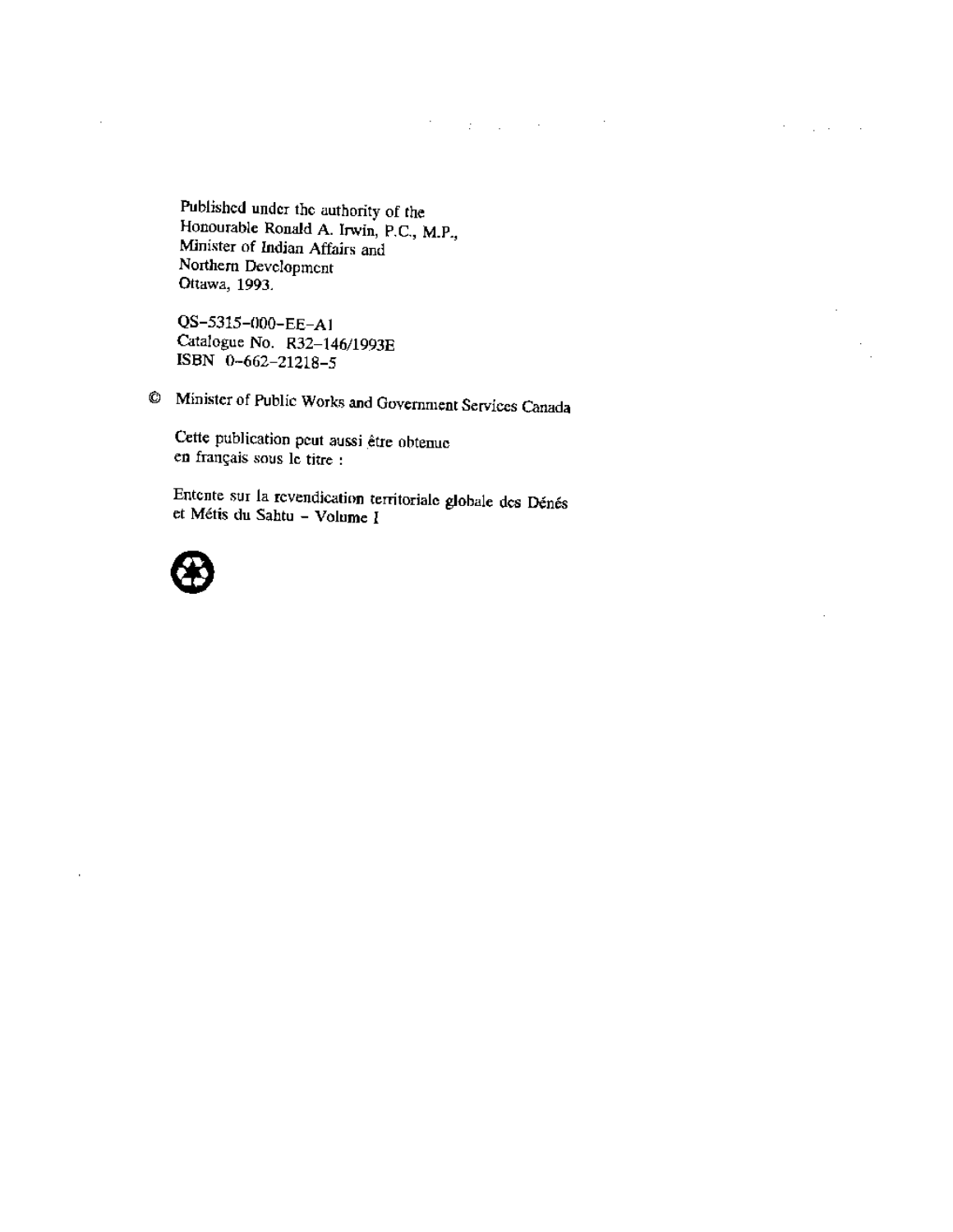up Dock JOHN HOTT Hope River Hommesser<br>Ehastette Tetes Ribert Pazamme Manuel COMPREHENSIVE LAND CLAIM AGREEMENT Will makely BETWEEN Lynda Strengern THE QUEEN IN RIGHT OF CANADA THE DENE OF COLVILLE LAKE, DÉLINE, FORT GOOD HOPE AND FORT NORMAN AND THE METIS OF FORT GOOD HOPE, FORT NORMAN AND NORMAN WELLS<br>IN THE SAHTU REGION OF THE MACKENZIE VALLEY  $\ell^{(\mu\mu\mu\lambda)}$ Reida Conciend AS REPRESENTED BY COUNCLIE FUTURE Front Eggen We I man de SHANE + Leon Neyelle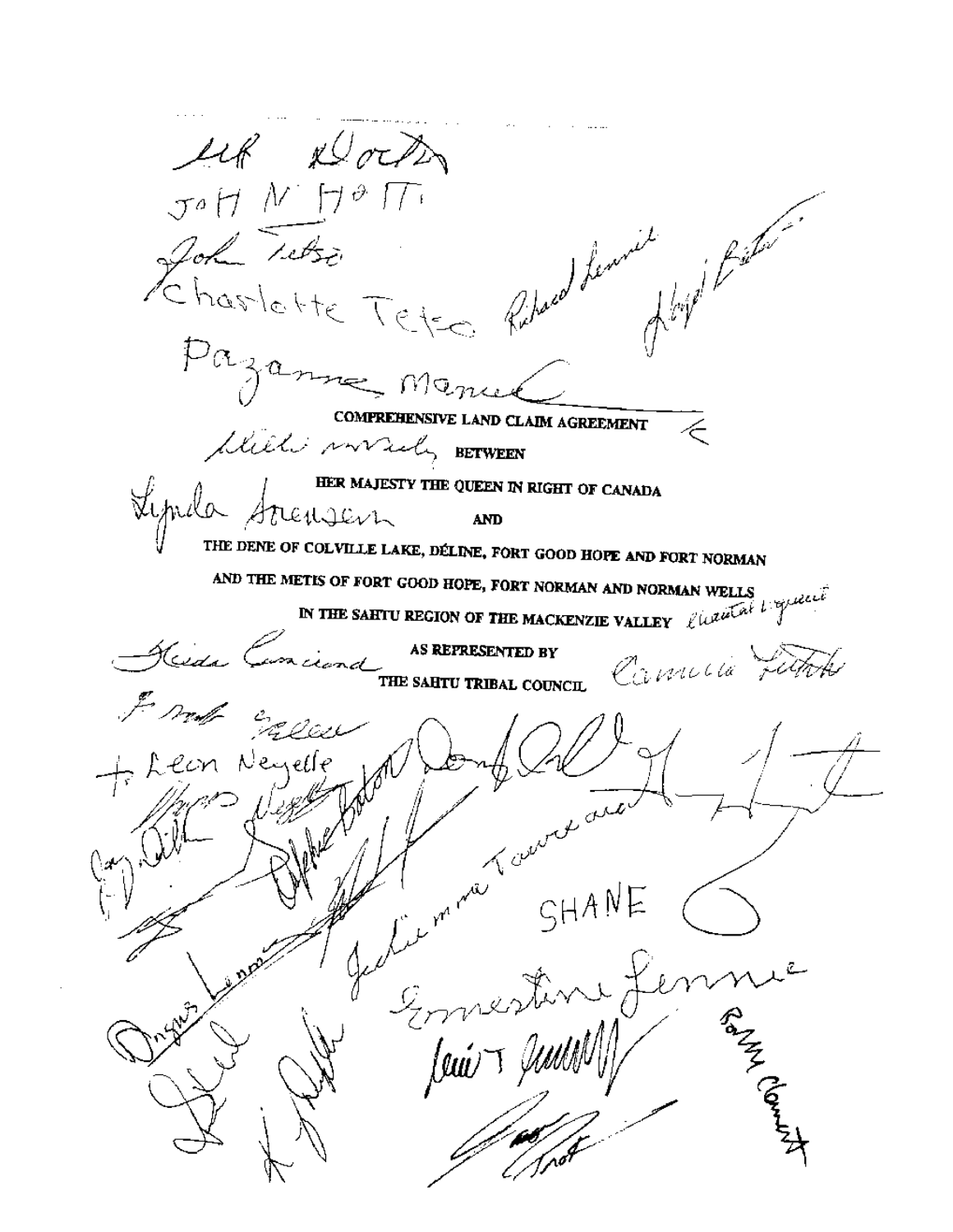Hannet Gladue

 $\mathcal{L}^{\text{max}}_{\text{max}}$  and  $\mathcal{L}^{\text{max}}_{\text{max}}$ 

 $\label{eq:2.1} \mathcal{L}_{\text{max}} = \frac{1}{\sqrt{2\pi}} \sum_{i=1}^{n} \frac{1}{\sqrt{2\pi}} \sum_{i=1}^{n} \frac{1}{\sqrt{2\pi}} \sum_{i=1}^{n} \frac{1}{\sqrt{2\pi}} \sum_{i=1}^{n} \frac{1}{\sqrt{2\pi}} \sum_{i=1}^{n} \frac{1}{\sqrt{2\pi}} \sum_{i=1}^{n} \frac{1}{\sqrt{2\pi}} \sum_{i=1}^{n} \frac{1}{\sqrt{2\pi}} \sum_{i=1}^{n} \frac{1}{\sqrt{2\pi}} \sum_{i=1}^{n} \$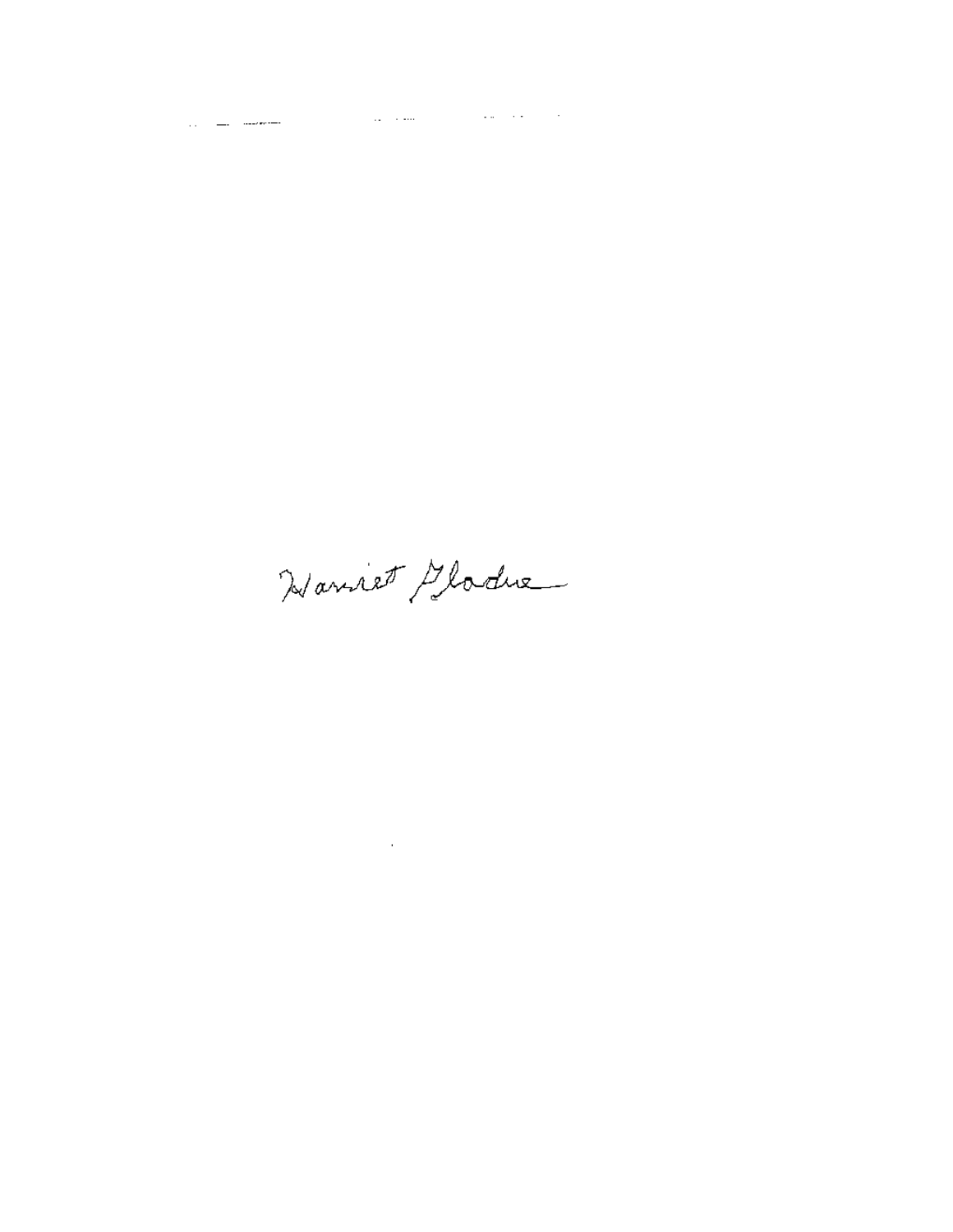#### FOR THE SAHTU DENE AND METTS

THE DENE OF FORT GOOD HOPE Isadore Manuel

THE METIS OF FORT GOOD HOPE

 $4.70$ n,) Winston M'Neely President

THE DENE OF **FORT NORMAN** Fred Doctor

THE DENE OF **COLVILLE LAKE** 

رمهين

THE METIS OF FORT NORMAN Rocky Norwegian President

**DÉLINE** 

THE DENE OF

Chief

Raymond Taniton Chief

Chief

THE METIS OF NORMAN WELLS

- 5 Roy Dodlittle President

George Clear President

Norman Yakeley Chief Negotiator

George Barnaby

Vice President

## FOR HER MAJESTY THE QUEEN IN RIGHT OF CANADA

FOR THE SAHTU TRIBAL COUNCIL

the government of ganada

The Honourable Pauline Browes Minister, Indian Affairs and Northern Development

John S. Ryyner

Attitiant Deputy Minister, Northern Affairs Program

THE GOVERNMENT OF THE NORTHWEST TERRITORIES

The Honourable Nellie Cournoyea Premi

7 The Honourable Stephen Kalfwi

Minister, Intergovernmental and Aboriginal Affairs

SIGNED IN FORT NORMAN, NORTHWEST TERRITORIES, ON SEPTEMBER 6, 1993.

**TTNESSES** u P. Hein Al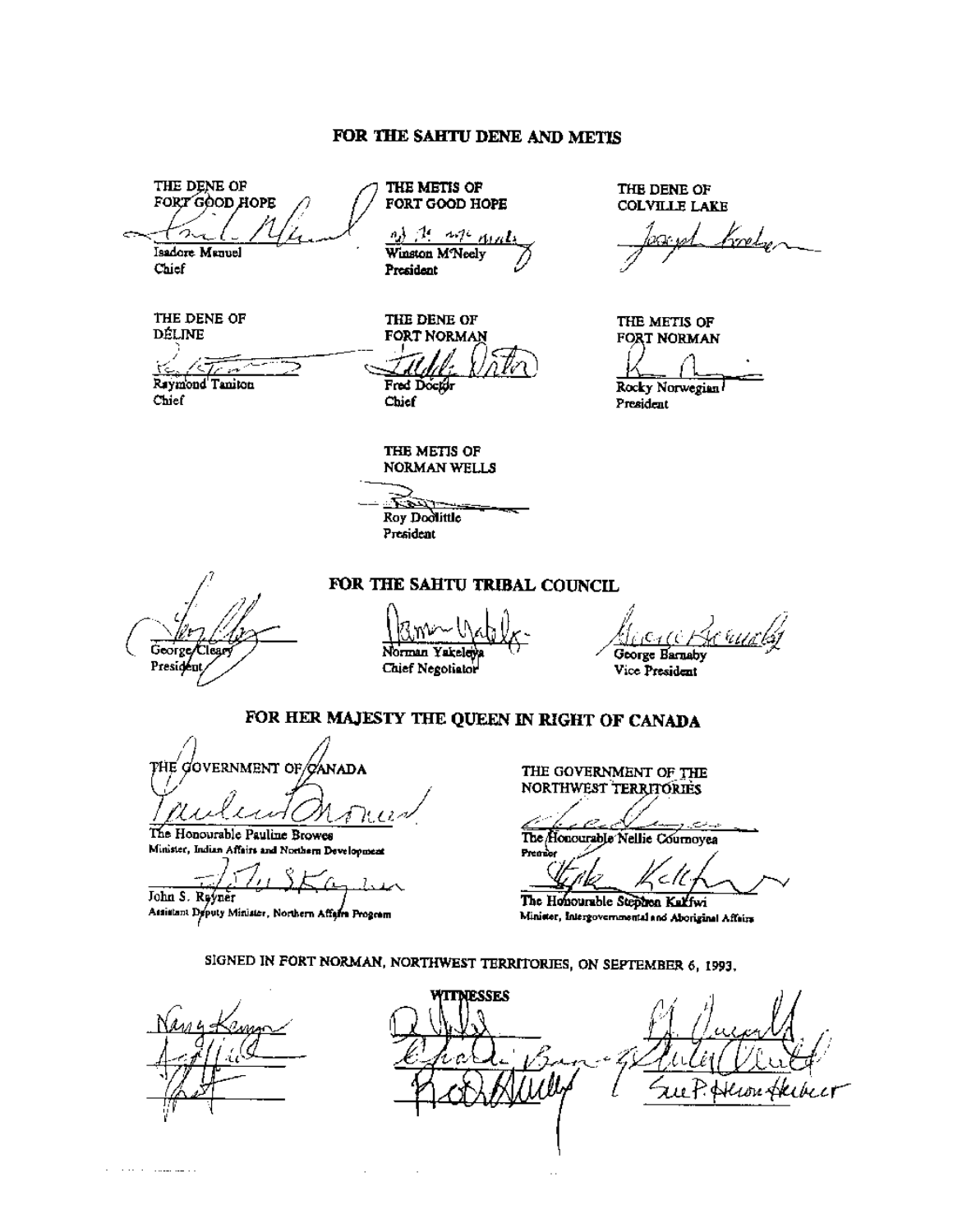Let facte Comme  $47894$ WITNESSES Kubyl MEnde Salysholy Mrs Momberel Civile Lapmont Alestine McDoned  $1 + 60$ ina Jutelo Elais Dyllan R Codi ifonta Thoe to Ganard The Gleany Family Doven Shell  $\frac{1}{\sqrt{2}}$  / from  $4$ Christme ndy Lifety : llaris Elam Cocto ama Limo Aurona mineral ىر ئى Lexanna Wheely UEIlœia  $\bigcup$ kolet-Ŵр. Hor cy Yakeleye ð. eleyay  $\mathcal{H}^{\varphi^\prime\circlearrowleft}$ Elegabeth !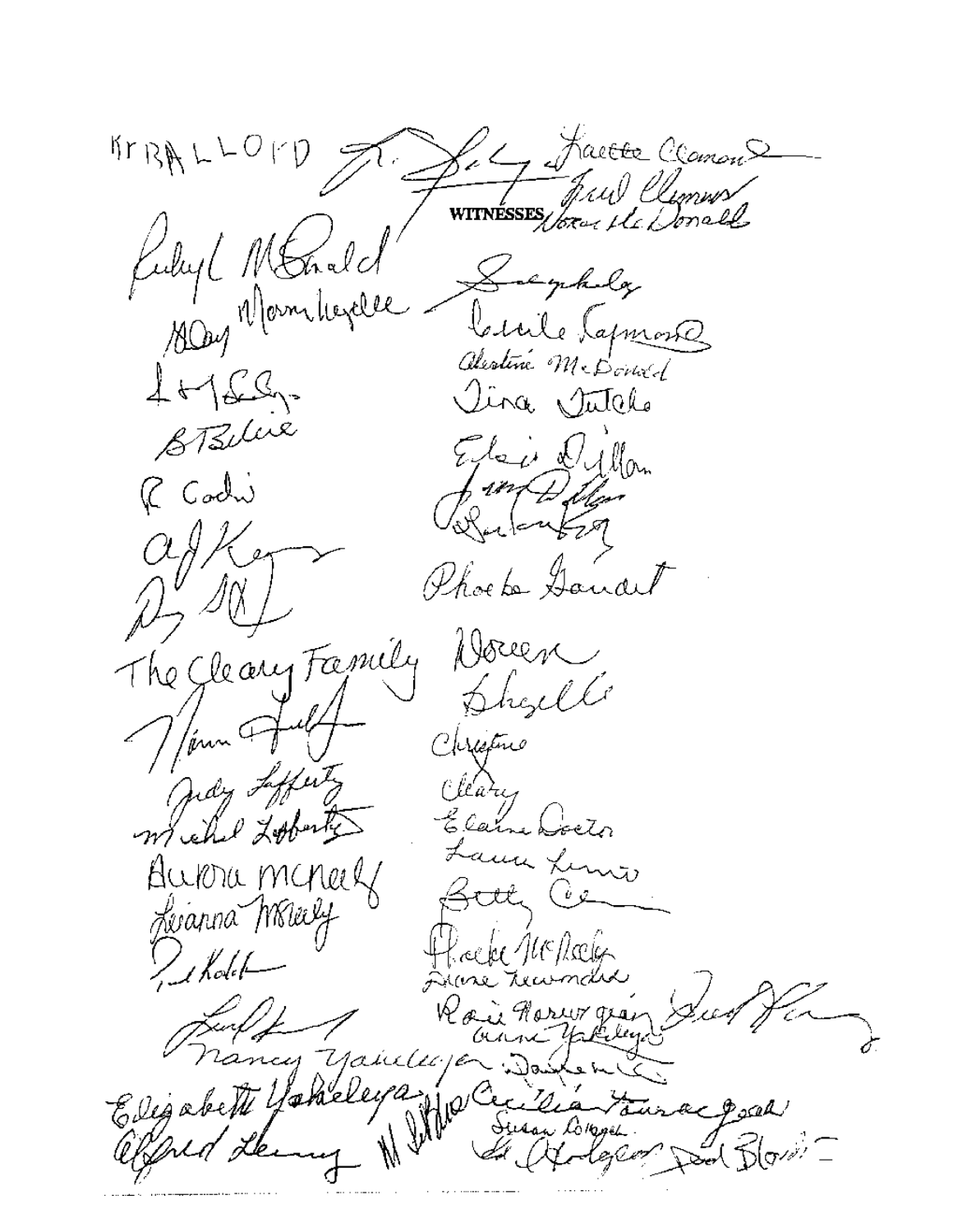### **VOLUME I**

## **TABLE OF CONTENTS**

|                | <b>PREAMBLE</b>                                                                                                                                                                                                                    | 1                                      |
|----------------|------------------------------------------------------------------------------------------------------------------------------------------------------------------------------------------------------------------------------------|----------------------------------------|
| 1              | <b>OBJECTIVES</b>                                                                                                                                                                                                                  | $\overline{2}$                         |
| $\mathbf{2}$   | <b>DEFINITIONS</b>                                                                                                                                                                                                                 |                                        |
| 3              | <b>GENERAL PROVISIONS</b>                                                                                                                                                                                                          | 9                                      |
| 4              | <b>ELIGIBILITY AND ENROLMENT</b>                                                                                                                                                                                                   | 13                                     |
|                | 4.1<br><b>DEFINITIONS</b><br>4.2<br><b>ELIGIBILITY</b><br>4.3<br>OTHER COMPREHENSIVE LAND CLAIM AGREEMENTS<br><b>ENROLMENT BOARD</b><br>4.4<br><b>APPEAL</b><br>4.5<br><b>COSTS</b><br>4.6<br>4.7<br><b>OTHER PROVISIONS</b>       | 13<br>13<br>13<br>14<br>15<br>15<br>15 |
| 5              | <b>SELF-GOVERNMENT</b>                                                                                                                                                                                                             | 16                                     |
| 6              | <b>DISPUTE RESOLUTION</b>                                                                                                                                                                                                          | 17                                     |
|                | 6.1<br><b>GENERAL</b><br>6.2<br><b>ARBITRATION PANEL</b><br>6.3<br>PROCEDURE FOR ARBITRATION<br><b>TRANSITIONAL</b><br>6.4                                                                                                         | 17<br>17<br>18<br>19                   |
| $\overline{7}$ | <b>SAHTU ORGANIZATIONS</b>                                                                                                                                                                                                         | 20                                     |
| 8              | <b>FINANCIAL PAYMENTS</b>                                                                                                                                                                                                          | 22                                     |
|                | 8.1<br><b>CAPITAL TRANSFER</b><br>8.2<br>NEGOTIATION LOAN REPAYMENT<br>8.3<br><b>LOANS AGAINST CAPITAL TRANSFER</b><br>Schedule I<br>SCHEDULE OF PAYMENTS<br>$\blacksquare$<br>NEGOTIATING LOANS REPAYMENT SCHEDULE<br>Schedule II | 22<br>22<br>22<br>23<br>24             |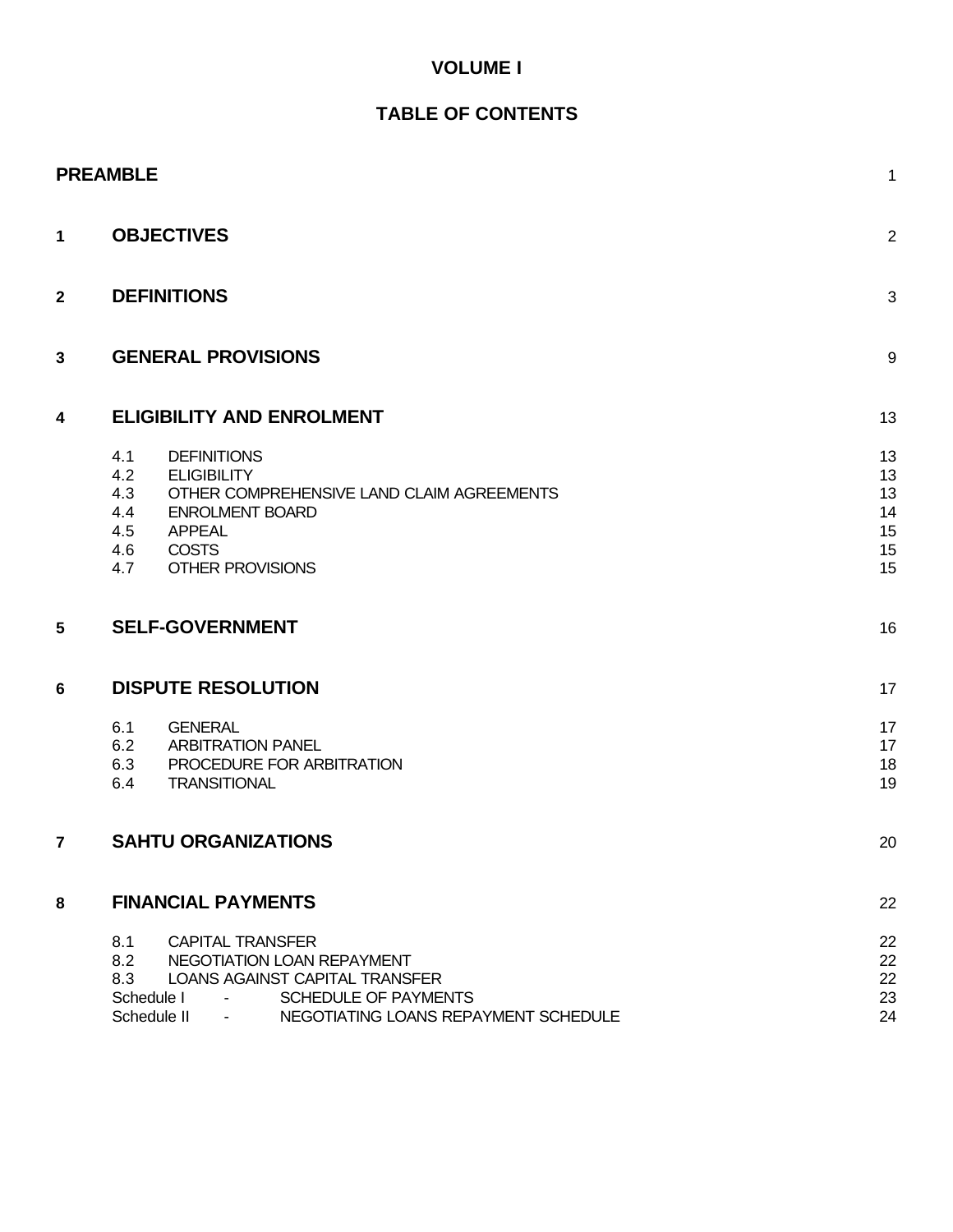| 9  | <b>NORMAN WELLS PROVEN AREA</b>                                                                                                                                                                                                                                                                                                                                                                                                                                                                                                                                      | 25                                                                         |
|----|----------------------------------------------------------------------------------------------------------------------------------------------------------------------------------------------------------------------------------------------------------------------------------------------------------------------------------------------------------------------------------------------------------------------------------------------------------------------------------------------------------------------------------------------------------------------|----------------------------------------------------------------------------|
|    | <b>DEFINITIONS</b><br>9.1<br>9.2<br><b>CONSULTATION</b><br>9.3<br><b>RELEASE</b>                                                                                                                                                                                                                                                                                                                                                                                                                                                                                     | 25<br>25<br>26                                                             |
| 10 | <b>RESOURCE ROYALTIES</b>                                                                                                                                                                                                                                                                                                                                                                                                                                                                                                                                            | 27                                                                         |
| 11 | <b>TAXATION</b>                                                                                                                                                                                                                                                                                                                                                                                                                                                                                                                                                      | 28                                                                         |
|    | 11.1<br><b>DEFINITIONS</b><br>11.2<br><b>CAPITAL PAYMENTS</b><br>11.3<br>SETTLEMENT CORPORATIONS<br>11.4<br>SETTLEMENT LANDS AND DEPRECIABLE PROPERTY<br>11.5<br>REAL PROPERTY TAXATION OF SETTLEMENT LANDS<br>ADMINISTRATION AND ENFORCEMENT<br>11.6<br>11.7<br><b>IMPLEMENTATION AND INTERPRETATION</b><br>PERMITTED ACTIVITIES OF SETTLEMENT<br>Schedule I<br><b>CORPORATIONS</b><br><b>QUALIFIED INVESTMENTS</b><br>Schedule II                                                                                                                                  | 28<br>28<br>28<br>34<br>35<br>36<br>36<br>37<br>41                         |
| 12 | <b>ECONOMIC MEASURES</b>                                                                                                                                                                                                                                                                                                                                                                                                                                                                                                                                             |                                                                            |
|    | 12.1<br>PROGRAMS FOR ECONOMIC DEVELOPMENT<br>12.2<br>GOVERNMENT EMPLOYMENT AND CONTRACTS                                                                                                                                                                                                                                                                                                                                                                                                                                                                             | 42<br>43                                                                   |
| 13 | <b>WILDLIFE HARVESTING AND MANAGEMENT</b>                                                                                                                                                                                                                                                                                                                                                                                                                                                                                                                            | 44                                                                         |
|    | <b>OBJECTIVES</b><br>13.1<br>13.2<br><b>DEFINITIONS</b><br>13.3<br><b>GENERAL</b><br>13.4<br><b>HARVESTING</b><br>13.5 LIMITATION OF THE HARVEST<br>13.6<br>MANAGEMENT OF MIGRATORY SPECIES<br>13.7<br>COMMERCIAL OPPORTUNITIES RELATED TO WILDLIFE<br>13.8<br>RENEWABLE RESOURCES BOARD<br>13.9<br>RENEWABLE RESOURCES COUNCILS<br>13.10 OTHER PROVISIONS<br>Schedule I<br>TERMS OF REFERENCE: SETTLEMENT AREA<br><b>HARVEST STUDY</b><br><b>RIGHT OF FIRST REFUSAL</b><br>Schedule II<br>Schedule III<br>OATH OF MEMBER OF THE RENEWABLE<br><b>RESOURCES BOARD</b> | 44<br>44<br>44<br>45<br>49<br>52<br>53<br>57<br>63<br>64<br>65<br>67<br>68 |
| 14 | <b>FORESTRY</b>                                                                                                                                                                                                                                                                                                                                                                                                                                                                                                                                                      | 69                                                                         |

**15 PLANTS** 71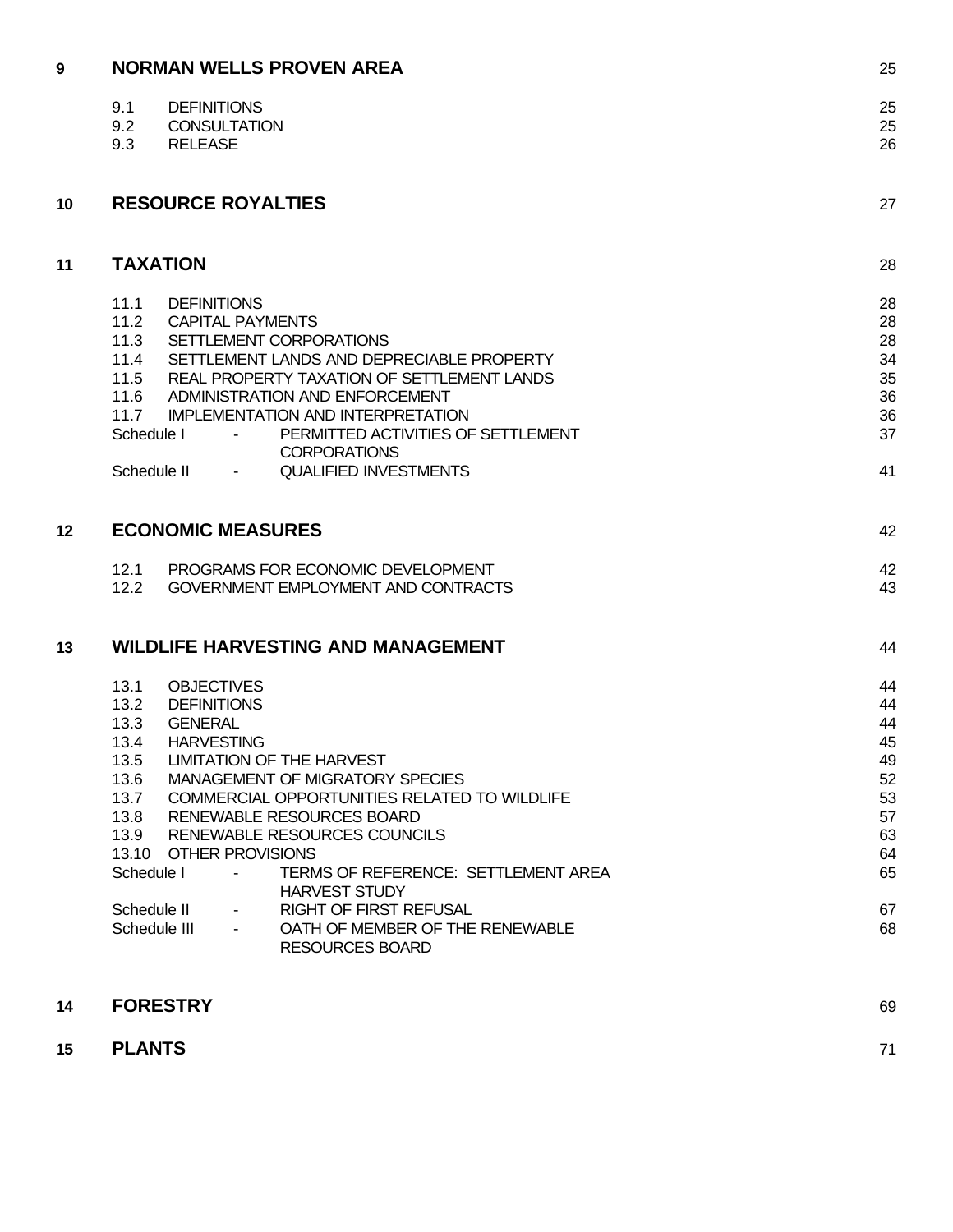| 16 | <b>NATIONAL PARKS</b>                                        |                                                                                                                                                                                                                                               |                                              |
|----|--------------------------------------------------------------|-----------------------------------------------------------------------------------------------------------------------------------------------------------------------------------------------------------------------------------------------|----------------------------------------------|
|    | 16.1<br>16.2<br>16.3<br>16.4<br>16.5<br>16.6<br>16.7<br>16.8 | <b>GENERAL</b><br><b>IMPACT AND BENEFIT PLANS</b><br>NATIONAL PARK MANAGEMENT COMMITTEES<br>PARK PLANNING AND MANAGEMENT<br><b>WILDLIFE</b><br><b>PLANTS AND TREES</b><br>ECONOMIC AND EMPLOYMENT PROVISIONS<br><b>BLUENOSE NATIONAL PARK</b> | 72<br>72<br>73<br>74<br>75<br>75<br>76<br>76 |
| 17 | <b>PROTECTED AREAS</b>                                       |                                                                                                                                                                                                                                               | 77                                           |
|    | <b>GENERAL</b><br>17.1<br>17.4                               | 17.2 PLANNING AND MANAGEMENT<br>17.3 CANOL TRAIL AND DODO CANYON<br>KELLY LAKE PROTECTED AREA                                                                                                                                                 | 77<br>77<br>79                               |
| 18 |                                                              | <b>HARVESTING COMPENSATION</b>                                                                                                                                                                                                                | 80                                           |
| 19 | <b>SAHTU LANDS</b>                                           |                                                                                                                                                                                                                                               | 82                                           |
|    | 19.1<br>19.2<br>19.3<br>19.4<br>19.5                         | <b>SAHTU TITLE</b><br><b>SPECIFIED SUBSTANCES</b><br>LAND DESCRIPTION AND REGISTRATION<br><b>BOUNDARIES AND SURVEYS</b><br>ADMINISTRATION OF INTERESTS                                                                                        | 82<br>83<br>84<br>85<br>86                   |
| 20 |                                                              | <b>WATER RIGHTS AND MANAGEMENT</b>                                                                                                                                                                                                            | 88                                           |
| 21 | <b>ACCESS</b>                                                |                                                                                                                                                                                                                                               | 91                                           |
|    | 21.1<br>21.2<br>21.3<br>21.4                                 | <b>GENERAL</b><br>PUBLIC ACCESS<br><b>GOVERNMENT ACCESS</b><br><b>COMMERCIAL ACCESS</b>                                                                                                                                                       | 91<br>92<br>93<br>95                         |
| 22 |                                                              | <b>SUBSURFACE RESOURCES</b>                                                                                                                                                                                                                   | 98                                           |

| 22.1 | <b>GENERAL</b>         | 98 |
|------|------------------------|----|
| 22.2 | <b>INTERIM MEASURE</b> | 99 |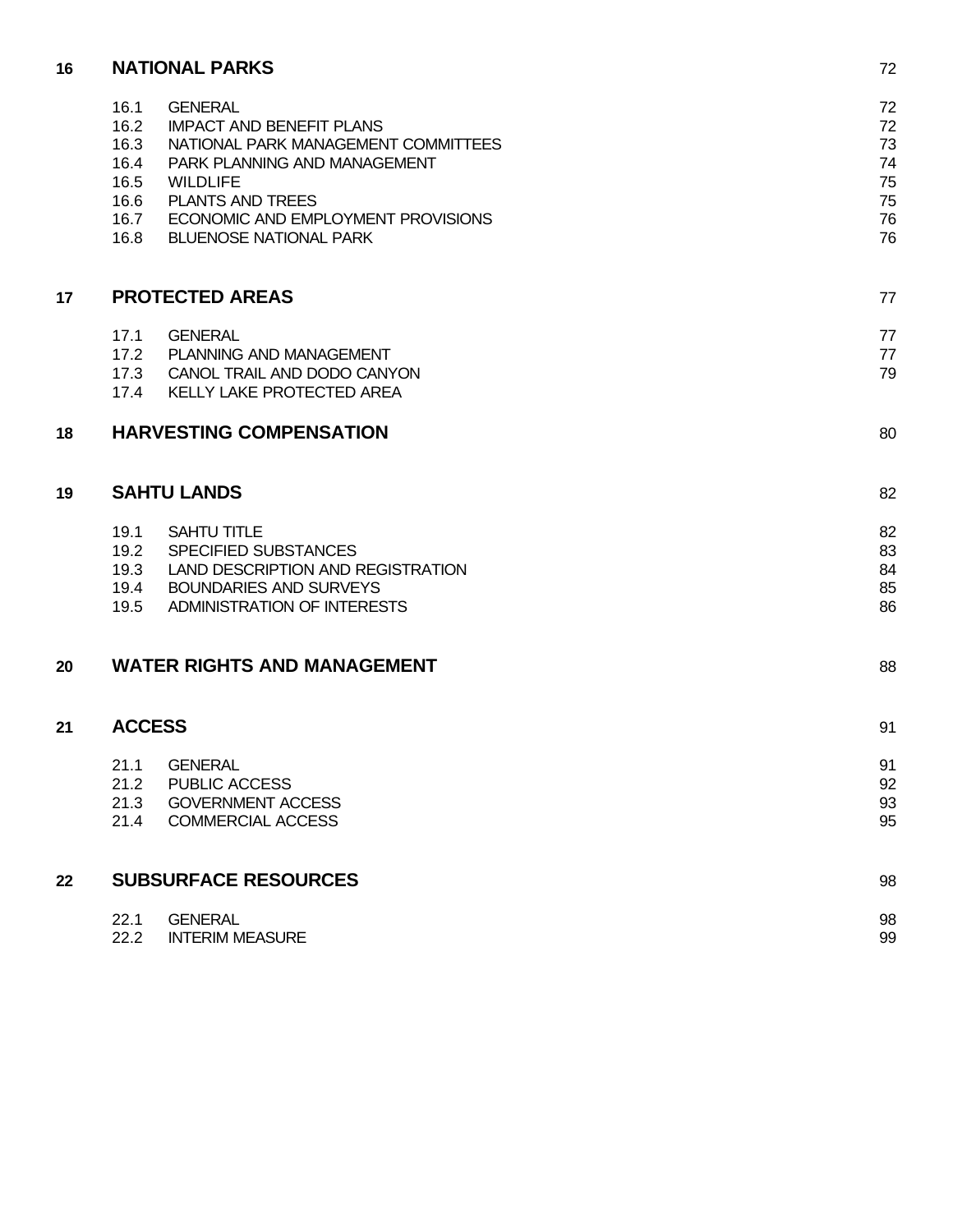| 23 | <b>SAHTU MUNICIPAL LANDS</b>                                                                       |            |  |
|----|----------------------------------------------------------------------------------------------------|------------|--|
|    | <b>OBJECTIVES</b><br>23.1                                                                          | 100        |  |
|    | 23.2<br><b>GENERAL PROVISIONS</b>                                                                  | 100        |  |
|    | 23.3<br>ACQUISITION OF SAHTU MUNICIPAL LAND FOR PUBLIC PURPOSES                                    | 101        |  |
|    | 23.4<br><b>REAL PROPERTY TAXATION</b>                                                              | 101        |  |
|    | 23.5<br><b>CHANGES IN MUNICIPAL BOUNDARIES</b>                                                     | 102        |  |
|    | 23.6<br><b>CHANGE IN STATUS</b>                                                                    | 103        |  |
|    | 23.7<br>NEW LOCAL GOVERNMENTS<br>23.8<br><b>EXISTING LOCAL GOVERNMENTS</b>                         | 103<br>103 |  |
| 24 | <b>EXPROPRIATION OF SETTLEMENT LANDS</b>                                                           | 104        |  |
| 25 | <b>LAND AND WATER REGULATION</b>                                                                   | 107        |  |
|    |                                                                                                    |            |  |
|    | <b>GENERAL</b><br>25.1                                                                             | 107        |  |
|    | 25.2<br><b>LAND USE PLANNING</b><br>25.3<br>ENVIRONMENTAL IMPACT ASSESSMENT AND REVIEW             | 109<br>110 |  |
|    | 25.4<br><b>REGULATION OF LAND AND WATER USE</b>                                                    | 113        |  |
|    | 25.5<br><b>INTERIM MEASURE</b>                                                                     | 115        |  |
|    |                                                                                                    |            |  |
| 26 | <b>HERITAGE RESOURCES</b>                                                                          |            |  |
|    | 26.1<br><b>GENERAL</b>                                                                             | 117        |  |
|    | 26.2<br>MANAGEMENT OF HERITAGE RESOURCES                                                           | 117        |  |
|    | <b>PLACE NAMES</b><br>26.3                                                                         | 118        |  |
|    | SAHTU HERITAGE PLACES AND SITES<br>26.4<br>SAHTU DENE AND METIS SACRED SITES<br>Schedule<br>$\sim$ | 119<br>120 |  |
|    |                                                                                                    |            |  |
| 27 | <b>SURFACE RIGHTS BOARD</b>                                                                        |            |  |
|    | <b>GENERAL</b><br>27.1                                                                             | 121        |  |
|    | POWERS AND RESPONSIBILITIES<br>27.2                                                                | 121        |  |
|    | 27.3<br><b>INTERIM MEASURE</b>                                                                     | 122        |  |
| 28 | <b>OTHER ABORIGINAL CLAIMS</b>                                                                     |            |  |
|    | RECIPROCAL RIGHTS WITH THE INUVIALUIT<br>28.1                                                      | 123        |  |
|    | RECIPROCAL RIGHTS WITH THE INUIT<br>28.2                                                           | 123        |  |
|    | 28.3<br><b>OTHER AGREEMENTS</b>                                                                    | 123        |  |
| 29 | <b>IMPLEMENTATION</b>                                                                              |            |  |
|    | 29.1<br><b>IMPLEMENTATION PLAN</b>                                                                 | 124        |  |
|    | 29.2<br><b>IMPLEMENTATION COMMITTEE</b>                                                            | 124        |  |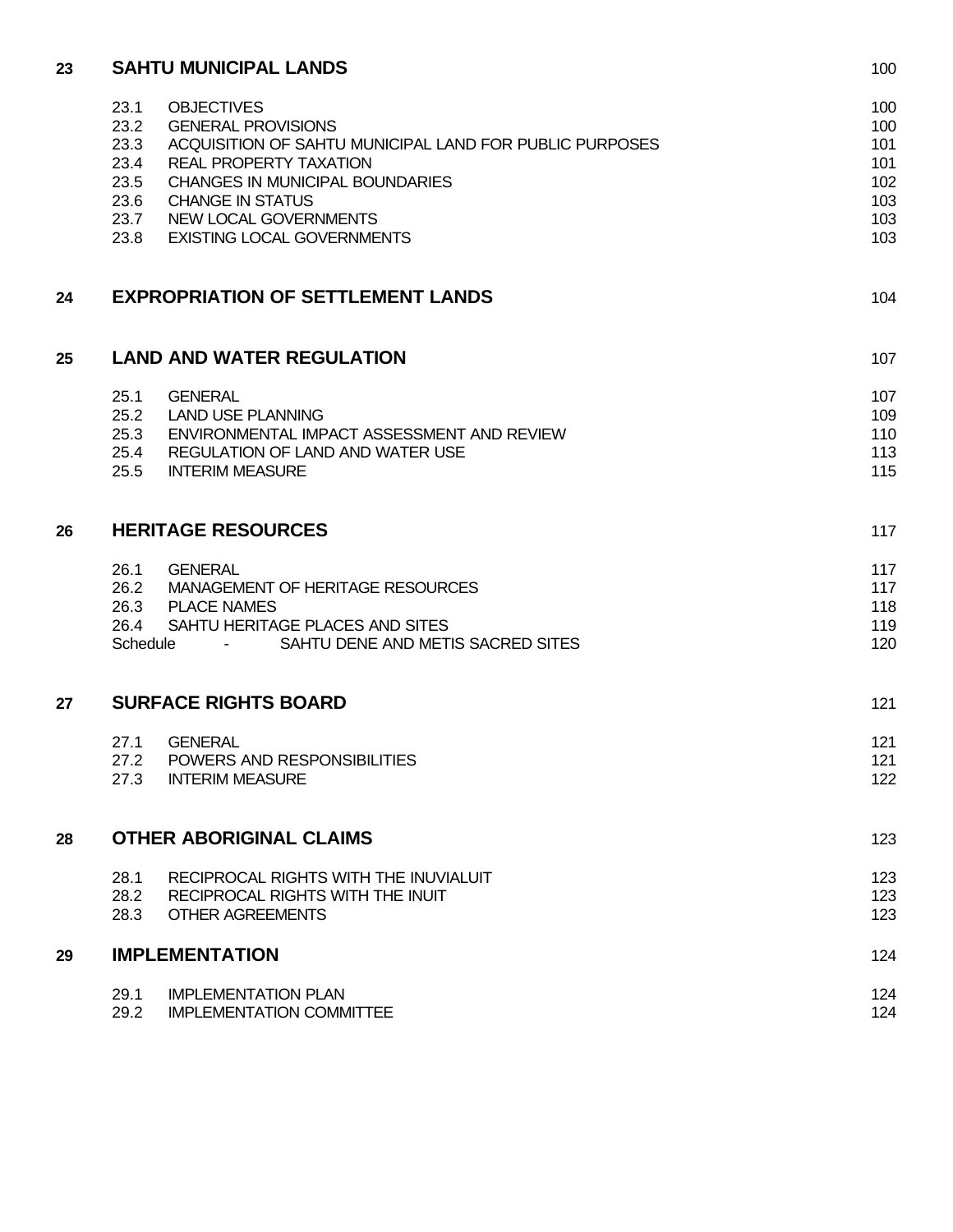**APPENDIX A** - DESCRIPTION AND MAP OF THE SETTLEMENT AREA

**APPENDIX B** - SELF-GOVERNMENT FRAMEWORK AGREEMENT

**APPENDIX C** - LAND SELECTION PROCESS

**APPENDIX D** - RATIFICATION PROCESS

### **VOLUME II**

**APPENDIX E** - LAND SELECTION DESCRIPTIONS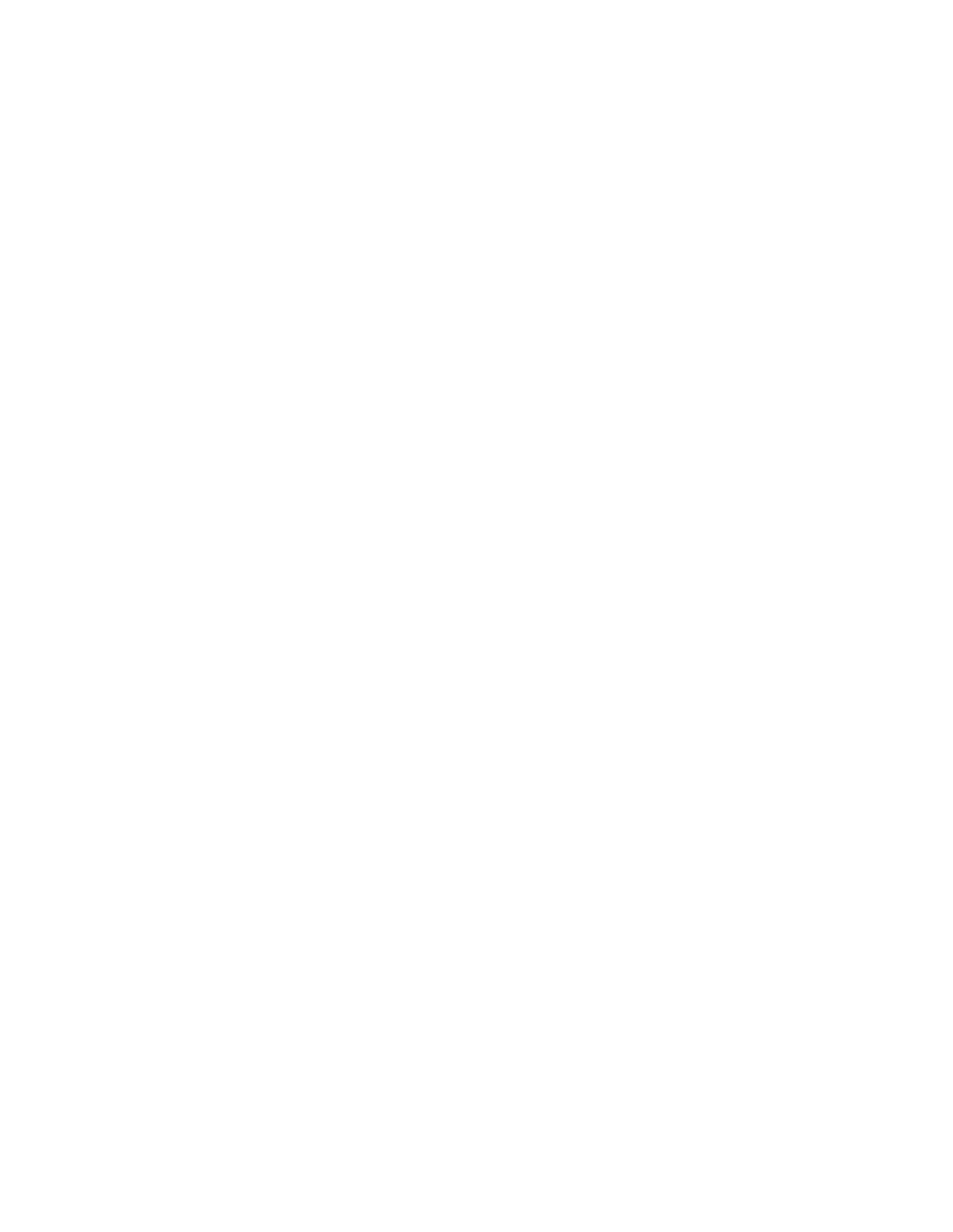#### **PREAMBLE**

- WHEREAS the Slavey, Hare and Mountain Dene of the Sahtu region have traditionally used and occupied lands in the Northwest Territories from time immemorial;
- WHEREAS Treaty 11 was signed at Fort Norman on the 15th day of July, 1921, and at Fort Good Hope on the 21st day of July, 1921, with chiefs and headmen representing the Dene of the Sahtu region;
- WHEREAS in the period following the signing of Treaty 11, cash grants were issued to the Metis of the Sahtu region;
- WHEREAS the *Constitution Act, 1982* recognizes and affirms the existing aboriginal and treaty rights of the aboriginal peoples of Canada;
- WHEREAS the Dene and Metis of the Sahtu region and Canada have unresolved differences with respect to the interpretation of aboriginal and treaty rights;
- WHEREAS the Dene and Metis of the Sahtu region and Canada have negotiated in order to define and give effect to certain rights of the Dene and Metis of the Sahtu region as set out in this agreement, which is a modern treaty; and
- WHEREAS the Dene and Metis of the Sahtu region in a vote held between July 5-8, 1993, ratified the agreement;
- WHEREAS Canada has approved this agreement by Order-in-Council P.C. 1993-1759, dated August 27, 1993;
- AND WHEREAS representatives of the Dene and Metis of the Sahtu region and Canada are authorized to sign this treaty which, when given effect by Parliament in settlement legislation, will be recognized as a land claim agreement under the *Constitution Act, 1982*;

NOW THEREFORE IT IS AGREED: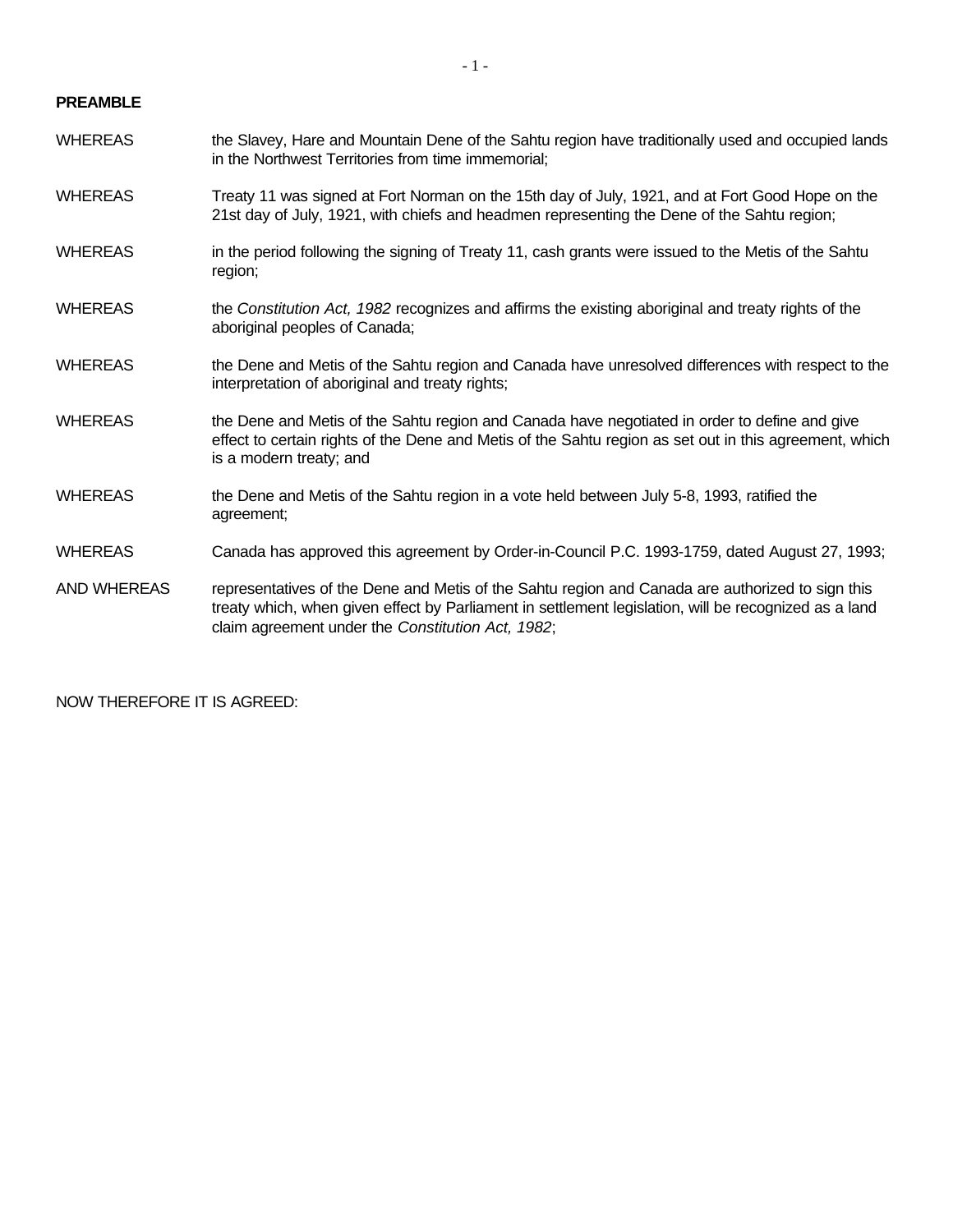#### **1 OBJECTIVES**

- 
- **1**.1.1 The Sahtu Dene and Metis and Canada have negotiated this agreement in order to meet these objectives:
	- (a) to provide for certainty and clarity of rights to ownership and use of land and resources;
	- (b) to provide the specific rights and benefits in this agreement in exchange for the relinquishment by the Sahtu Dene and Metis of certain rights claimed in any part of Canada by treaty or otherwise;
	- (c) to recognize and encourage the way of life of the Sahtu Dene and Metis which is based on the cultural and economic relationship between them and the land;
	- (d) to encourage the self-sufficiency of the Sahtu Dene and Metis and to enhance their ability to participate fully in all aspects of the economy;
	- (e) to provide the Sahtu Dene and Metis with specific benefits, including financial compensation, land and other economic benefits;
	- (f) to provide the Sahtu Dene and Metis with wildlife harvesting rights and the right to participate in decision making concerning wildlife harvesting and management;
	- (g) to provide the Sahtu Dene and Metis the right to participate in decision making concerning the use, management and conservation of land, water and resources;
	- (h) to protect and conserve the wildlife and environment of the settlement area for present and future generations; and
	- (i) to ensure the Sahtu Dene and Metis the opportunity to negotiate self-government agreements.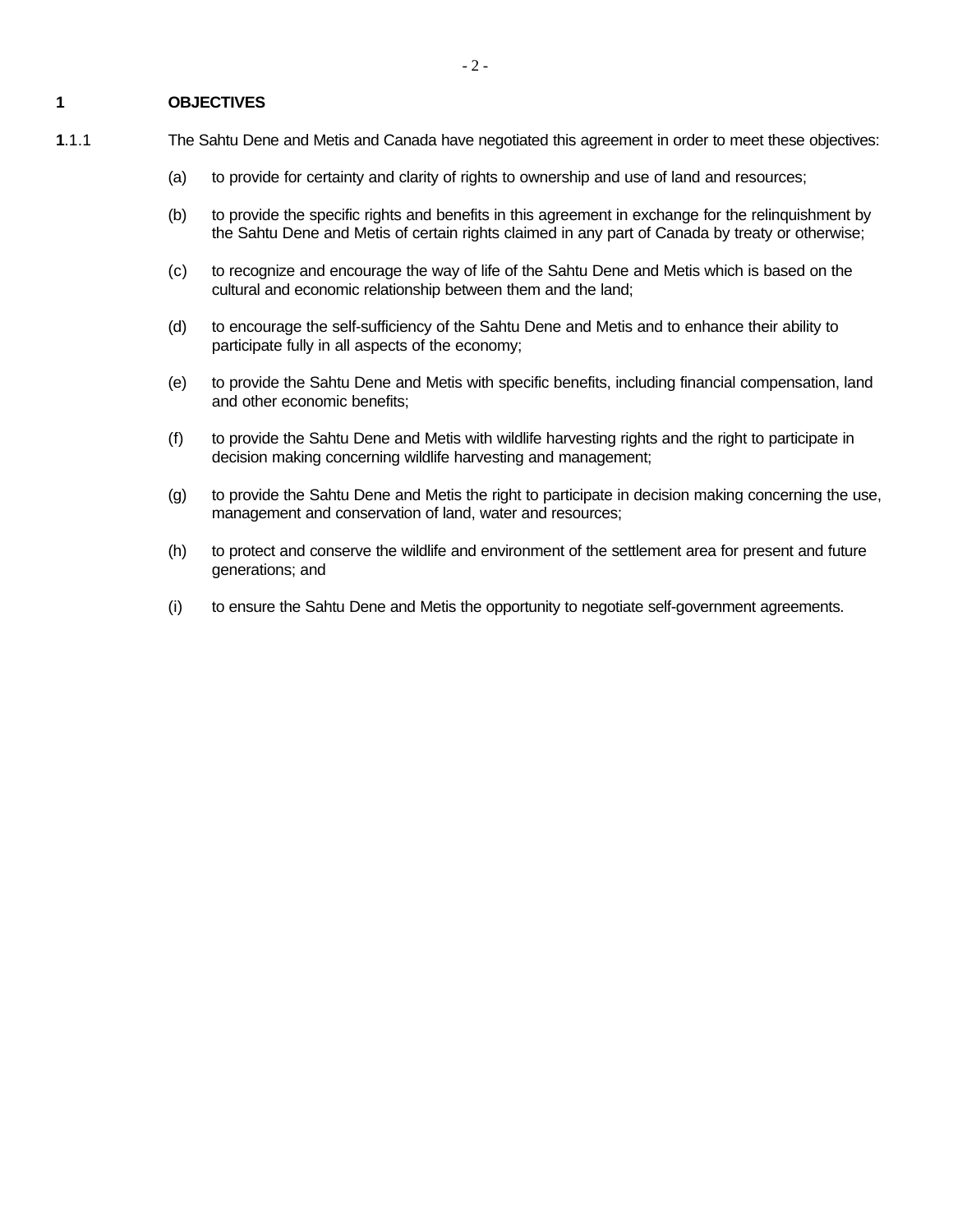#### **2 DEFINITIONS**

**2**.1.1 In this agreement,

"aboriginal community" means :

- (a) the Dene Band in Colville Lake, Déline, Fort Good Hope or Fort Norman; or
- (b) the Metis Local in Fort Good Hope, Fort Norman or Norman Wells;

"act" includes ordinance;

"agreement" means this agreement and "the date of this agreement" means the date on which it is signed by representatives of Her Majesty the Queen in Right of Canada and the Sahtu Dene and Metis after ratification;

"artificial boundary" means a straight line joining two identified geographic locations or survey monuments;

"bed" of a body of water means the land covered so long by water as to wrest it from vegetation, or as to mark a distinct character upon the vegetation where it extends into the water or upon the soil itself;

"conservation" means the management of wildlife populations and habitat to ensure the maintenance of the quality and diversity including the long-term optimum productivity of those resources, and to ensure a sustainable harvest and its efficient utilization;

"conservation area" means game reserves, sanctuaries, migratory bird sanctuaries, national wildlife areas, and similar areas for the protection of wildlife and wildlife habitat established under federal or territorial legislation except national parks;

"consultation" means

- (a) the provision, to the party to be consulted, of notice of a matter to be decided in sufficient form and detail to allow that party to prepare its views on the matter;
- (b) the provision of a reasonable period of time in which the party to be consulted may prepare its views on the matter, and provision of an opportunity to present such views to the party obliged to consult; and
- (c) full and fair consideration by the party obliged to consult of any views presented;

"designated Sahtu organization" means a Sahtu organization designated pursuant to chapter 7, and includes the Sahtu Tribal Council;

"developer" means any person engaged in development activity;

"development activity" means any private, local, territorial or federal government undertaking, or extension thereof, on land or water;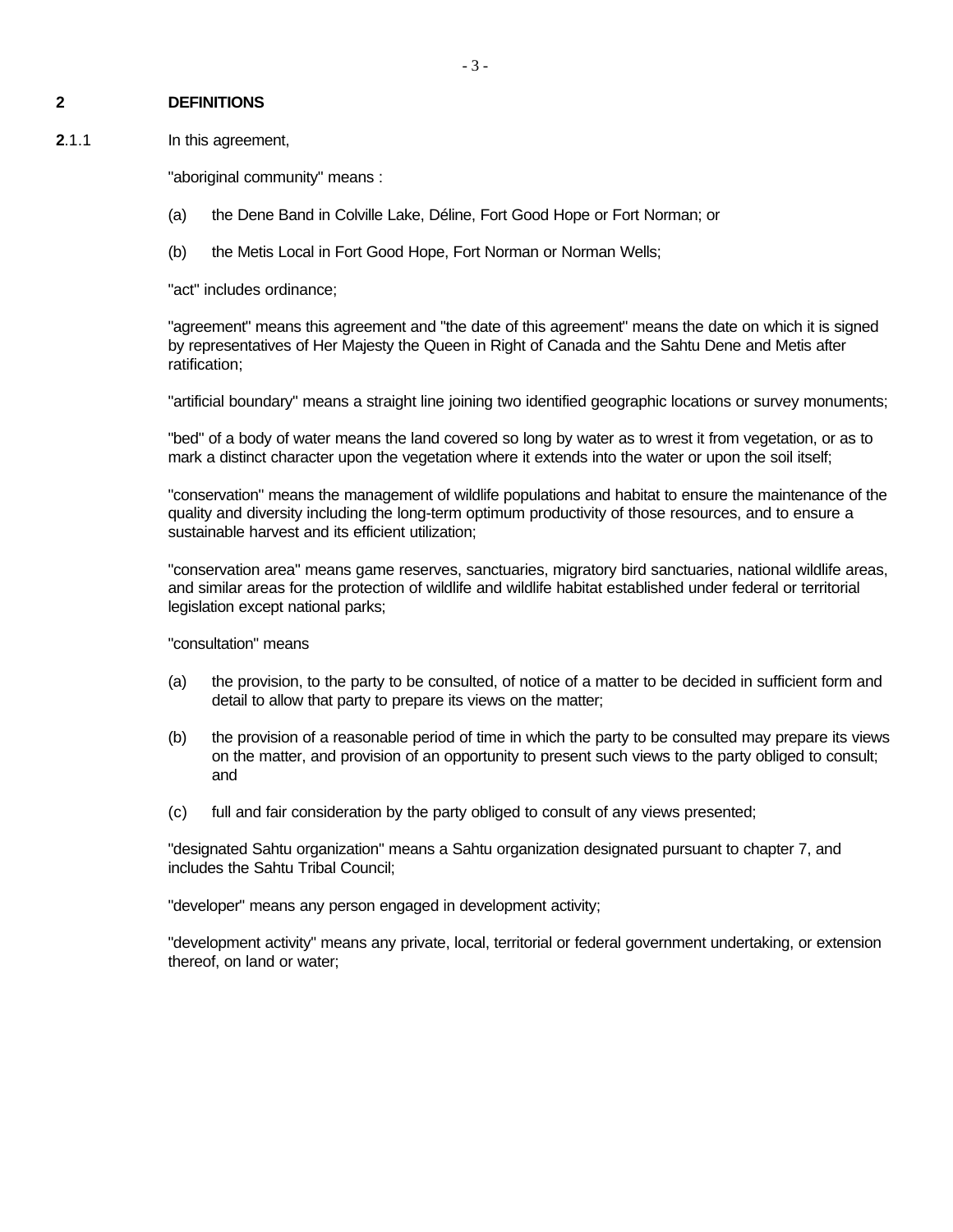"development proposal" means a proposed development activity outside local government boundaries, or within such boundaries where the undertaking would be likely to have a significant impact on air, water or renewable resources;

"expropriating authority" means the Government of Canada or the Government of the Northwest Territories or any other authority authorized by statute to expropriate land or an interest in land;

"expropriation" means the compulsory taking of lands or any interest in land;

"forest conservation" means the management of forest resources to ensure the maintenance of the quality and diversity, including the long-term optimum productivity of those resources, and to ensure a sustainable harvest and its efficient utilization;

"forest management" includes forest conservation, forest firefighting, timber management, reforestation and silviculture;

"fur bearers" means the following species endemic to the settlement area: Castor including beaver; Alopex including white fox or arctic fox; Lutra including otter; Lynx including lynx; Martes including martens and fishers; Mephitis including skunk; Mustela including weasel and mink; Ondatra including muskrat; Vulpes including red, cross, black and silver fox; Gulo including wolverine; Canis including wolves and coyotes; Marmota including marmots; Tamiasciurus including red squirrels;

"gas" means natural gas and includes all substances, other than oil, that are produced in association with natural gas;

"government" means

- (a) the Government of Canada,
- (b) the Government of the Northwest Territories or its successor or successors, or
- (c) both,

depending upon which government or governments have responsibility, from time to time, for the matter in question, and this term shall include departments, agencies or officials duly authorized to act on behalf of the bodies named above;

"harvesting" means gathering, hunting, trapping or fishing in accordance with this agreement or applicable legislation;

"hazardous waste sites" means sites on which toxic substances are stored or disposed of, and "toxic substances" are as defined in the *Canadian Environmental Protection Act*, R.S. 1985, c. 16, s. 11;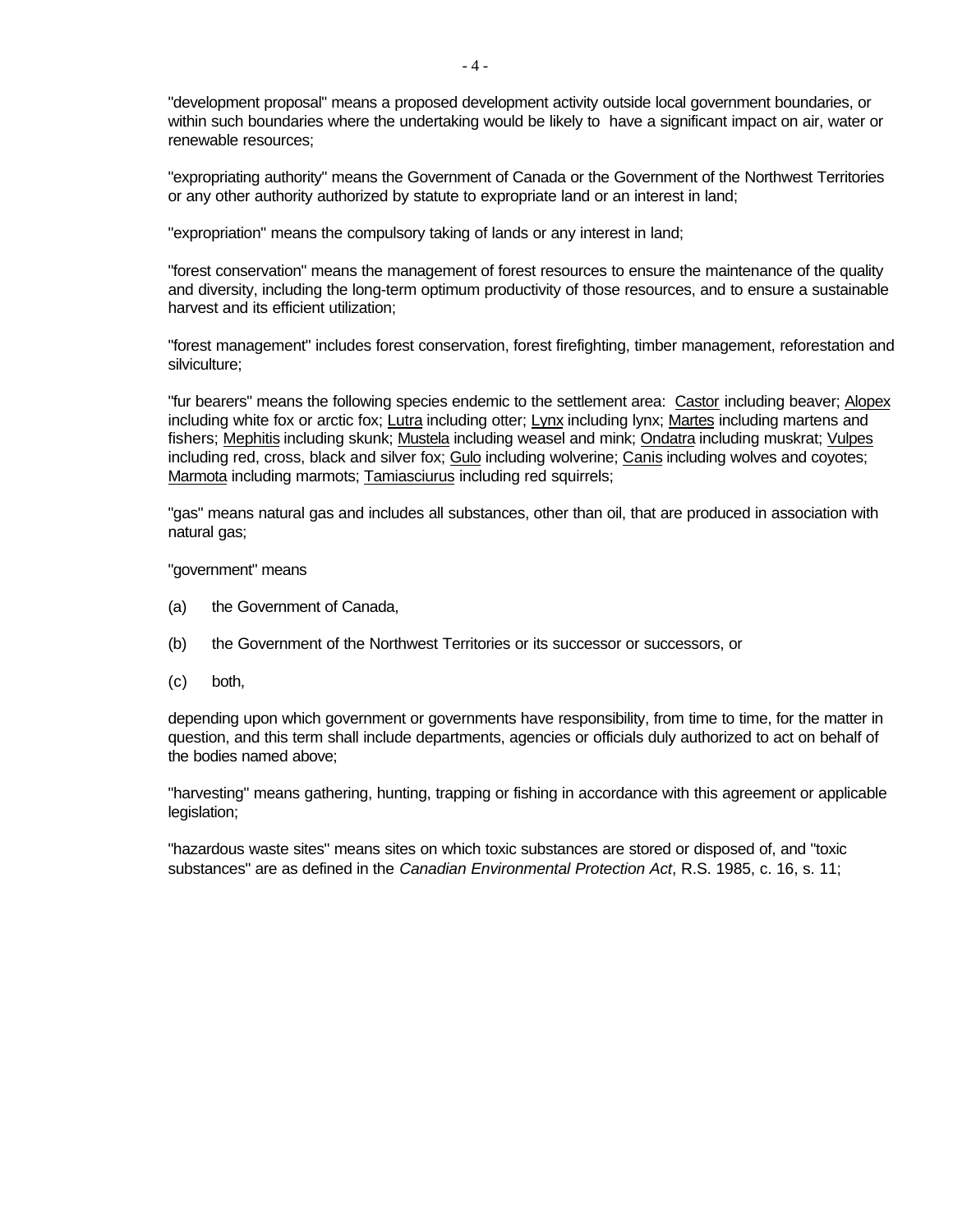"heritage resources" means:

- (a) archaeological sites, historic places and sites and burial sites;
- (b) artifacts and objects of historical, cultural or religious significance; and
- (c) records;

"impact on the environment" includes effects on air, land and water quality, on wildlife and wildlife harvesting, on the social and cultural environment and on heritage resources;

"legal survey" means the determination of all the monuments or landmarks that mark a boundary and the survey of all the lines constituting the boundary. It includes the preparation of field notes and plans and any examination, approval or confirmation that may be required of the Surveyor General and other officers under the provisions of the *Canada Lands Survey Act*, R.S. 1985, c. L-6, or other statutory authority;

"legislation" means federal or territorial legislation in force from time to time and includes regulations, and any reference to a specific act means that act as amended from time to time, and successor legislation;

"local government" means all cities, towns, villages, hamlets, charter communities, settlements and local governments listed in **23**.8.1 and any other local government which is subsequently designated and established pursuant to **23**.7.1 and includes the Government of the Northwest Territories when it acts in the stead of local government;

"Mackenzie Valley" comprises the area within the Northwest Territories that is bounded on the south by the 60th parallel of latitude excluding the area of Wood Buffalo National Park; on the west by the border between the Northwest Territories and Yukon Territory; on the north by the boundary of the Western Arctic Region and on the east by the boundary of the Nunavut Settlement Area;

"migratory game birds" has the same meaning as in the *Migratory Game Birds Convention Act*, R.S. 1985, c.M-7;

"member of immediate family" means spouse, child, parent, brother or sister;

"minerals" means precious and base metals and other, non-living, naturally occurring substances and includes coal and oil and gas;

"Minister" means the Minister of the Government of Canada or the Minister of the Government of the Northwest Territories, as the context requires, responsible for the subject matter referred to;

"minor" means a person who has not yet reached the age of majority as determined from time to time by legislation;

"monument" means any authorized device used by a qualified surveyor to mark a boundary in a legal survey executed under some statutory authority, and includes any ancillary components;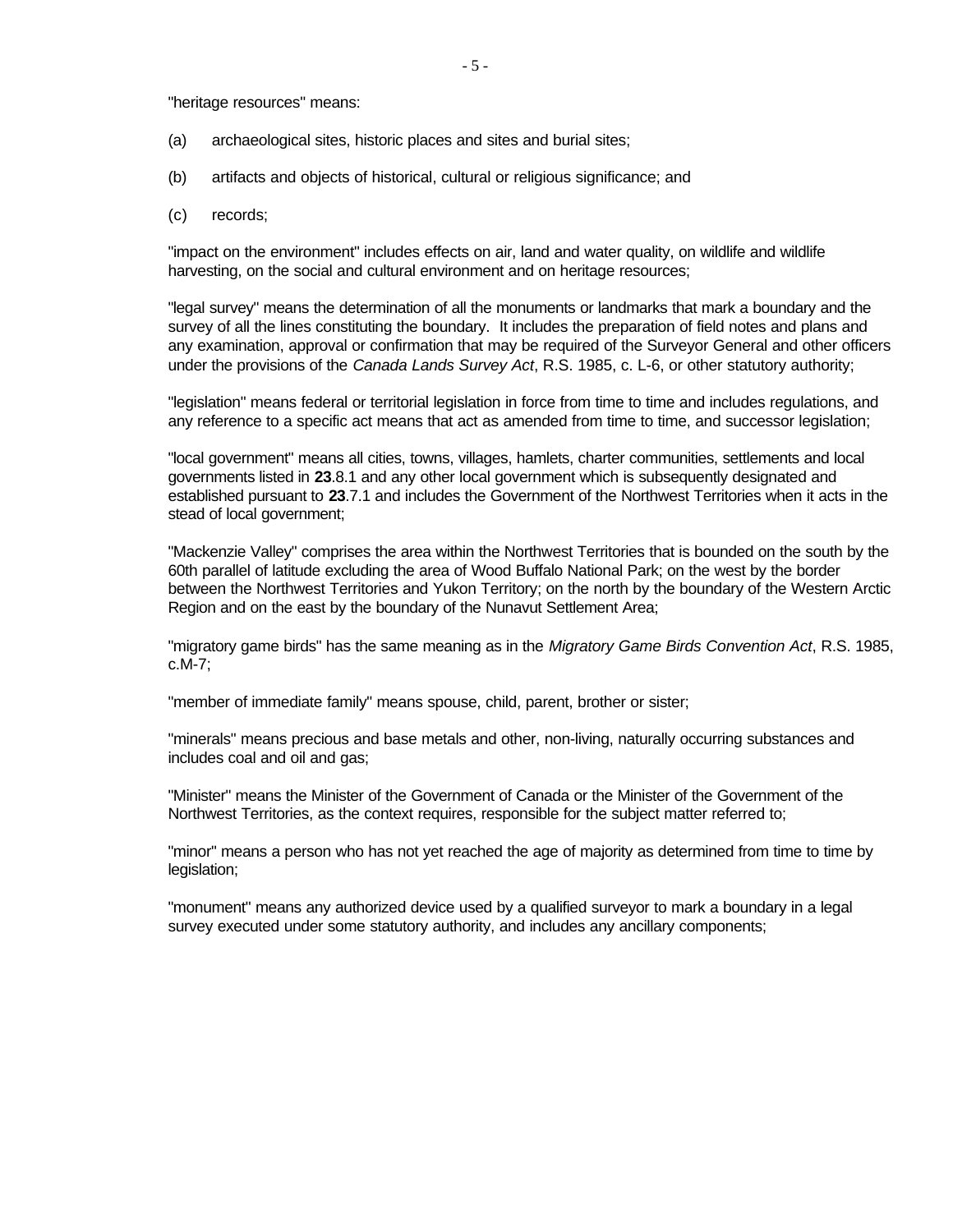"national park" means lands described in the schedules to the *National Parks Act*, R.S. 1985, c. N-14, that lie within the settlement area;

"natural boundary" means the ordinary high-water mark of water bodies or a well-defined height of land;

"navigable" means with respect to a river, lake or other body of water, capable of navigation by boat or other water craft used for commercial purposes or by members of the public in the settlement area;

"new licence", unless otherwise provided in this agreement, includes a licence where the licencee or effective ownership of the licencee is changed but does not include a renewal to the licencee of an existing licence, or a new licence issued to the licencee to authorize the continuation of activities of the licencee under an expiring licence;

"offset boundary" means a boundary parallel to an existing legal survey, a natural boundary or a right of way at a prescribed perpendicular distance from that boundary;

"oil" means crude oil, regardless of gravity, produced at a wellhead in liquid form and any other hydrocarbons except coal and gas and, without limiting the generality of the foregoing, hydrocarbons that may be extracted or recovered from deposits of oil sand, bitumen, bituminous sand, oil shale or from any other types of deposits on the surface or subsurface;

"ordinary high-water mark" of a body of water means the limit or edge of its bed and, in the case of nontidal waters, it may be called "the bank" or "the limit of the bank";

"participant" means a person enrolled in the Enrolment Register pursuant to chapter 4;

"plants" means all flora, other than trees, in a wild state;

"protected area" means all areas and locations of land set apart and protected by government in the settlement area including historic parks and sites, national wildlife areas, migratory bird sanctuaries, territorial parks, conservation areas and archaeological sites but does not include national parks;

"Renewable Resources Council" means a Renewable Resources Council described in **13**.9;

"resource" means mines and minerals whether solid, liquid or gaseous;

"royalty" means any payment, whether in money or in kind, in respect of production of a resource in, on or under the Mackenzie Valley, including the Norman Wells Proven Area described in chapter 9, paid or payable to government as owner of the resource, but does not include any payment for a service, for the issuance of a right or interest or for the granting of an approval or authorization;

"Sahtu community" means the community of participants in Fort Good Hope, Colville Lake, Fort Norman, Déline or Norman Wells;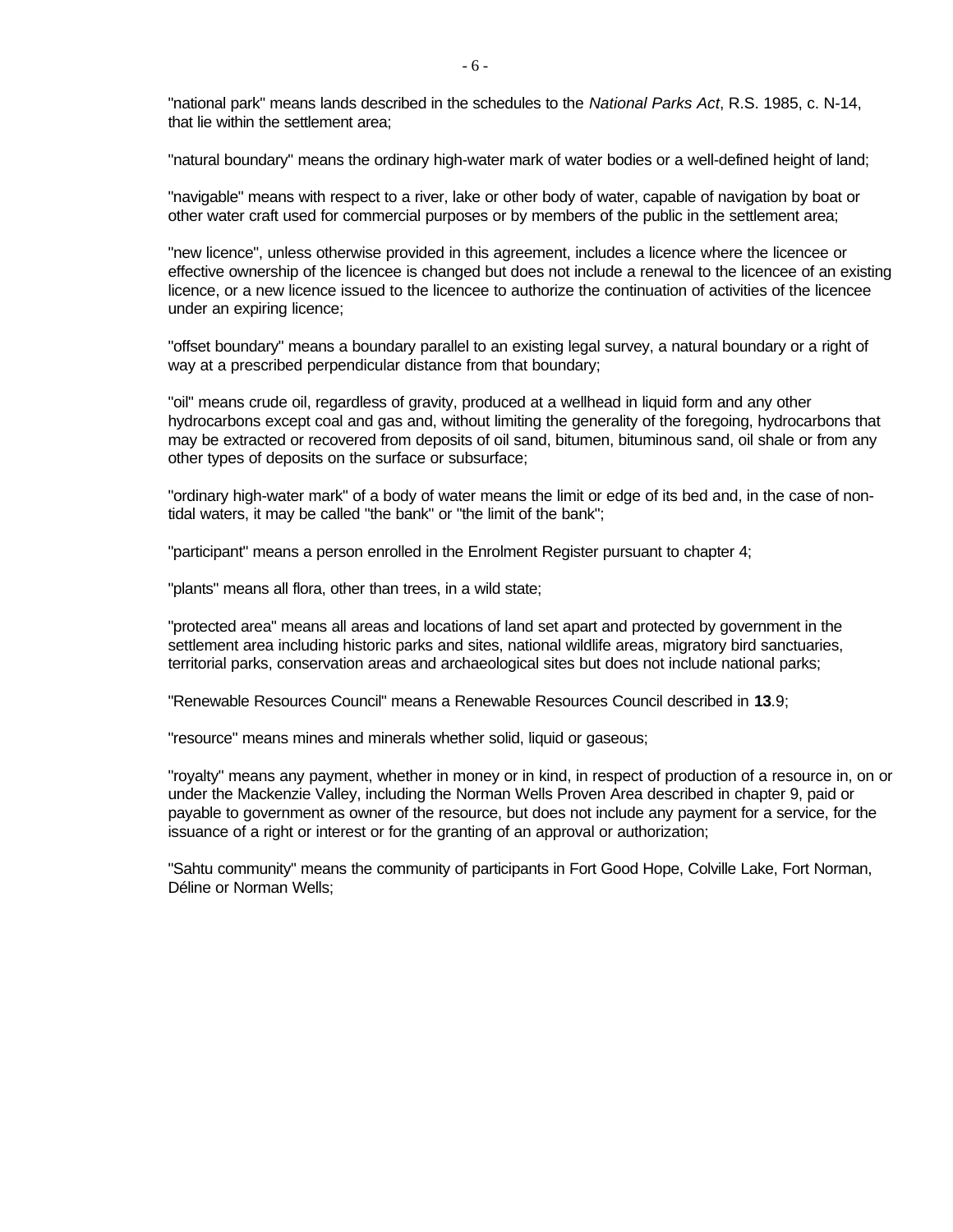"Sahtu Dene", "Sahtu Dene and Metis", "Sahtu Dene or Metis" or "Sahtu Metis" means a person or persons:

- (a) of Slavey, Hare or Mountain ancestry who resided in, or used and occupied the settlement area on or before December 31, 1921, or a descendant of such person; or
- (b) who was adopted as a minor by a person in (a) under the laws of any jurisdiction or under any custom of the communities comprised by the persons in (a), or is a descendant of a person so adopted;

"Sahtu lands" means Sahtu municipal lands and settlement lands;

"Sahtu municipal lands" means Sahtu lands within local government boundaries granted pursuant to **23**.2.1;

"settlement area" comprises the area within the Northwest Territories as described in appendix A;

"settlement lands" means Sahtu lands outside local government boundaries granted pursuant to **19**.1.2 within the settlement area, as set out in schedules I and III, appendix E, and outside the settlement area as set out in schedule II, appendix E;

"settlement legislation" means the legislation described in **3**.1.3 and "the date of settlement legislation" means the date when the legislation comes into force;

"specific sites" means settlement lands selected pursuant to 2.10 of appendix C;

"Surveyor General" means the Surveyor General of Canada Lands appointed in the manner authorized by law or a person authorized by the Minister of Energy, Mines and Resources to carry out any or all of the duties of the Surveyor General;

"territorial park" means land described in the Territorial Park Regulations, *Territorial Parks Act*, R.S. N.W.T. 1988, c. T-4;

"timber licence" includes a timber permit and forest management agreement;

"trade" means to barter, buy, give or receive;

"tree" means a woody, perennial plant generally with a single well-defined stem and a more or less definitively formed crown which is found in a wild state in the Northwest Territories, including Pinus species including Jack Pine and Lodge Pole Pine; Larix species including Tamarack; Picea species including White Spruce and Black Spruce; Abies species including Alpine Fir; Salix species including Beaked Willow and Pussy Willow; Populus species including Trembling Aspen and Balsam Poplar; Betula species including White Birch, Alaska Birch and Water Birch; Alnus species including Speckled Alder and Mountain Alder; and **Prunus** species including Choke Cherry and Pin Cherry;

"water" includes ice;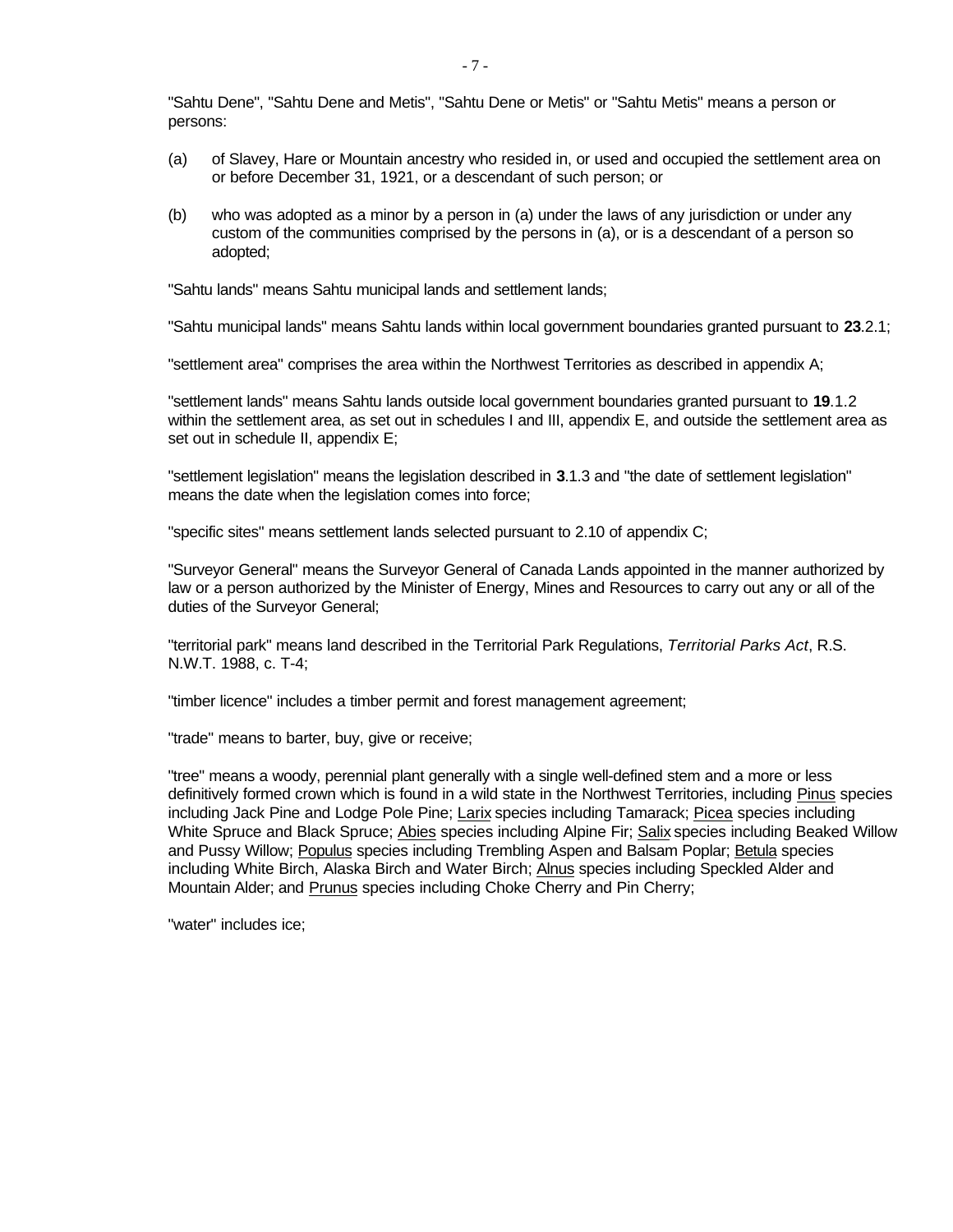"waterfront lands" means lands from the water's edge to 30.48 metres inland measured from the ordinary high-water mark;

"Western Arctic Region" means that portion of the Inuvialuit Settlement Region other than the Yukon Territory, and the Inuvialuit Settlement Region is as defined in the Inuvialuit Final Agreement; and

"wildlife" means all ferae naturae in a wild state including fish, mammals and birds.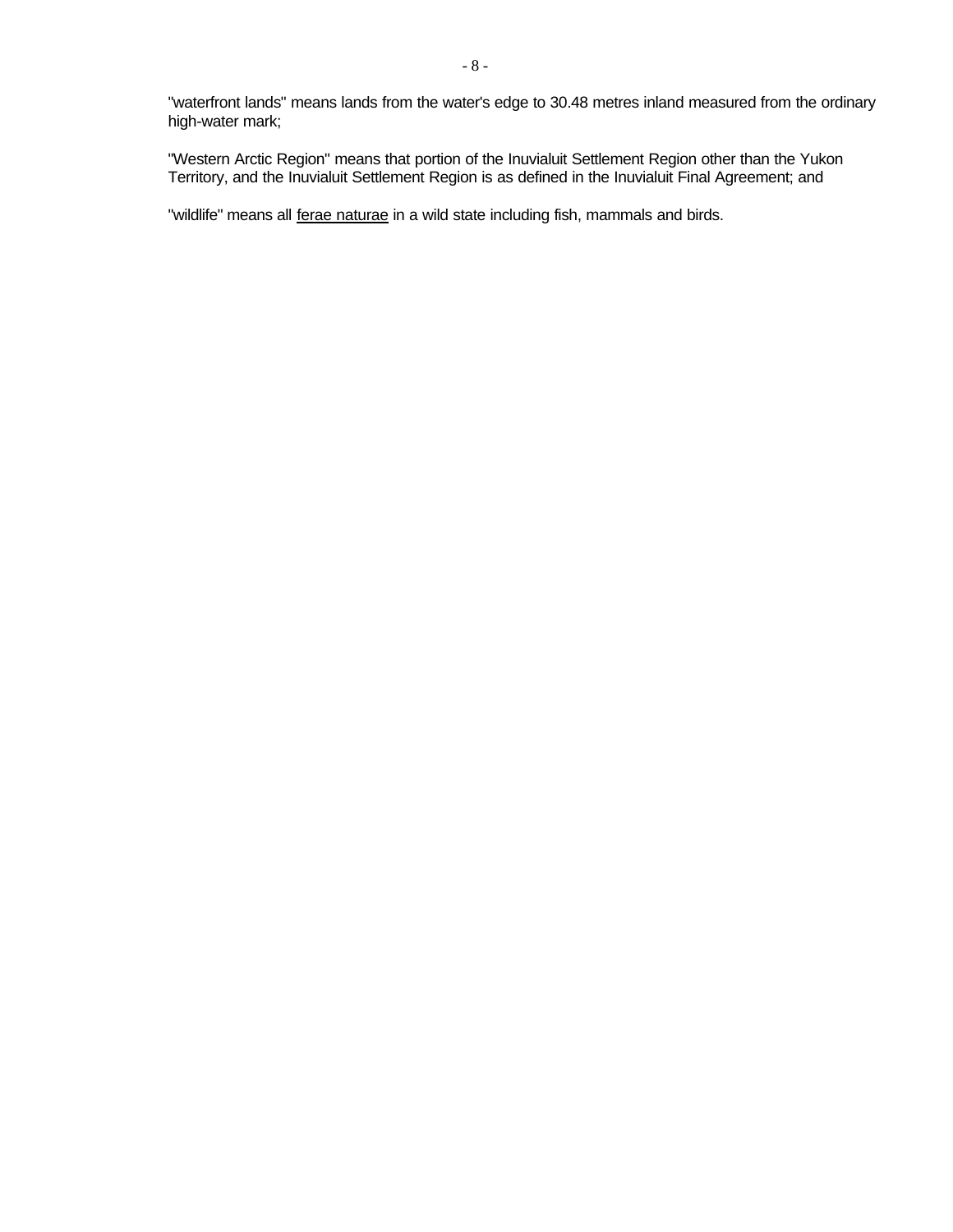#### **3 GENERAL PROVISIONS**

- **3**.1.1 This agreement shall be a land claim agreement within the meaning of section 35 of the *Constitution Act, 1982*.
- **3**.1.2 Approval of this agreement by Parliament and the Sahtu Dene and Metis in accordance with this agreement is a condition precedent to the validity of this agreement which shall be effective from the date of settlement legislation and, in the absence of such approval, this agreement is null and void and of no effect.
- **3**.1.3 Canada shall recommend to Parliament that this agreement be approved, given effect and declared valid by legislation.
- **3**.1.4 Nothing in this agreement or in the settlement legislation shall remove from the Sahtu Dene or Metis their identity as aboriginal people of Canada or, subject to **3**.1.11 and **3**.1.12, affect their ability to participate in or benefit from any existing or future constitutional rights for aboriginal people which may be applicable to them.
- **3**.1.5 Nothing in this agreement shall affect the ability of Sahtu Dene or Metis to participate in and benefit from government programs for status Indians, non-status Indians or Metis, as the case may be. Benefits received under such programs shall be determined by general criteria established from time to time.
- **3**.1.6 Nothing in this agreement shall affect the rights of the Sahtu Dene or Metis as Canadian citizens and they shall continue to be entitled to all the rights and benefits of all other citizens applicable to them from time to time.
- **3**.1.7 Nothing in this agreement shall affect the status under the *Indian Act*, R.S. 1985, c. I-5, of any Sahtu Dene or of any Indian band in the settlement area.
- **3**.1.8 Sahtu lands shall be deemed not to be lands reserved for Indians within the meaning of the *Constitution Act, 1867* nor reserves within the meaning of the *Indian Act*, R.S. 1985, c. I-5.
- **3**.1.9 Nothing in this agreement shall prejudice the devolution or transfer of jurisdiction or powers from Canada to the Government of the Northwest Territories.
- **3**.1.10 The parties recognize the historical and cultural importance of Treaty 11 and agree that there shall be annual meetings to affirm this recognition, to make annual treaty payments and to recognize the importance of this agreement.
- **3.1.11** In consideration of the rights and benefits provided to the Sahtu Dene and Metis by this agreement, the Sahtu Dene and Metis cede, release and surrender to Her Majesty in Right of Canada all their aboriginal claims, rights, titles and interests, if any, in and to lands and waters anywhere within Canada.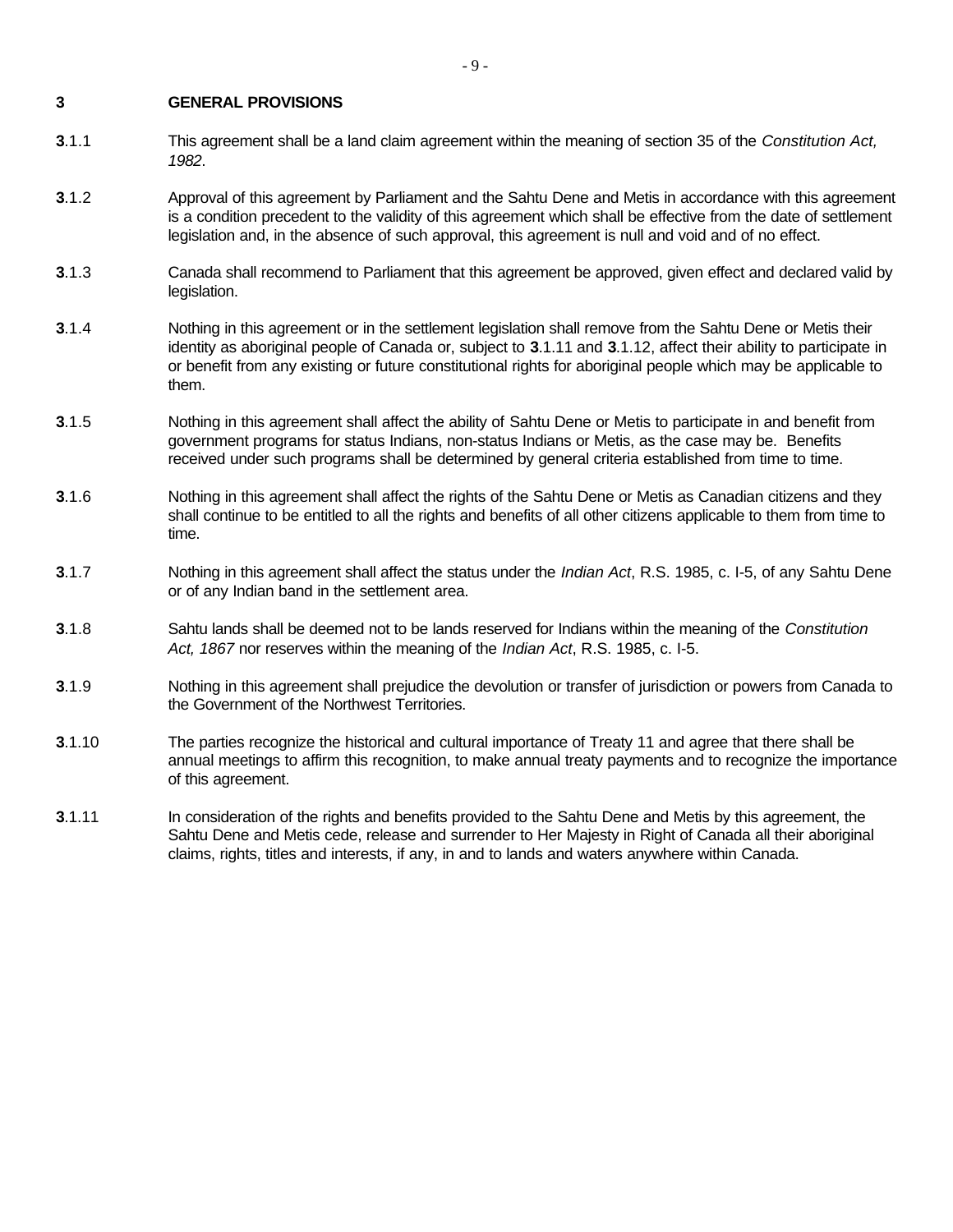- (a) the obligation in Treaty 11 to set aside reserves, and the Sahtu Dene hereby acknowledge that no reserves were ever set aside in the settlement area pursuant to this obligation;
- (b) the once and for all obligations in Treaty 11, which the Sahtu Dene acknowledge have been fulfilled by Her Majesty in Right of Canada, to provide the Indians with
	- (i) a payment of thirty-two dollars to each chief, twenty-two dollars to each headman, and twelve dollars to every other Indian,
	- (ii) medals, flags, copies of the Treaty, and
	- (iii) equipment for hunting, fishing and trapping to the value of fifty dollars for each family;
- (c) the obligation in Treaty 11 to provide the Indians with
	- (i) tools for bands that select a reserve,
	- (ii) such assistance as is deemed necessary for the purpose of following agricultural pursuits, and
	- (iii) suits of clothing for chiefs and headmen;
- (d) the right specified in Treaty 11 of the Indians to pursue their usual vocations of hunting, fishing and trapping, but this right shall only be ceded, released and surrendered
	- (i) within the settlement area, the Gwich'in Settlement Area, the Western Arctic Region, the Nunavut Settlement Area, and the Yukon, and
	- (ii) within any other region in which a comprehensive land claim agreement based upon the April 9, 1990 Dene/Metis Comprehensive Land Claim Agreement is concluded and approved by Parliament, provided that the Dene and Metis parties to such land claim agreement surrender their treaty rights in respect of hunting, fishing and trapping in the settlement area; and
- (e) any Imperial or Canadian legislation or Order-in-Council or other action of the Governor in Council or Canada in relation to Metis or half-breed scrip or money for scrip.
- **3**.1.13 Canada hereby confirms existing treaty rights arising out of those parts of Treaty 11 which are not surrendered in **3**.1.12.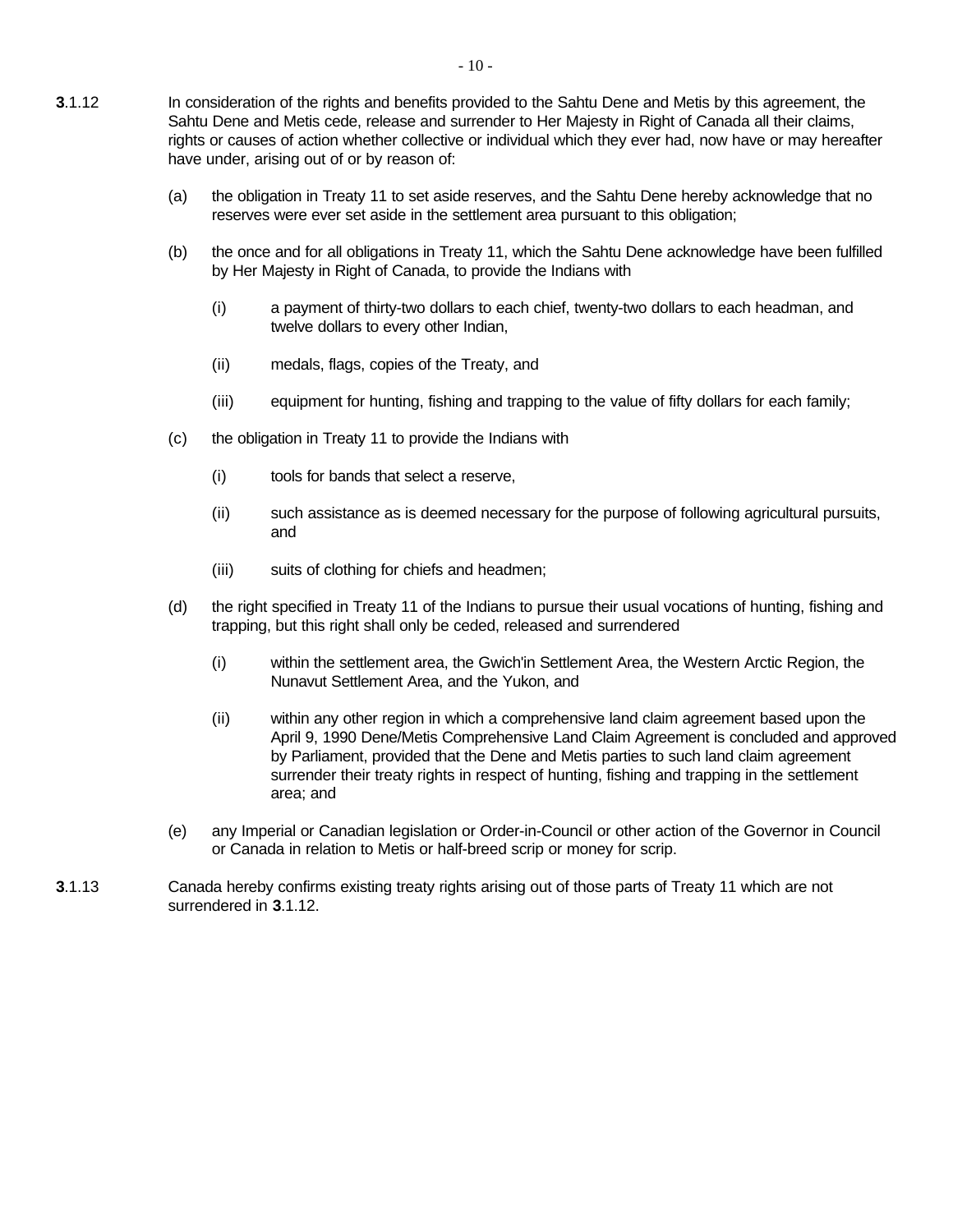- **3**.1.14 Nothing in this agreement shall be construed to affect:
	- (a) any aboriginal or treaty right to self-government which the Sahtu Dene or Metis may have; and
	- (b) hunting, trapping or fishing rights under a Natural Resources Transfer Agreement, or under treaty in British Columbia, Alberta, Saskatchewan and Manitoba of any person who is eligible to participate in this agreement.
- **3**.1.15 Nothing in this agreement shall be construed to affect, recognize or provide any rights under section 35 of the *Constitution Act, 1982* for any aboriginal peoples other than the Sahtu Dene and Metis.
- **3**.1.16 In consideration of the rights and benefits provided to the Sahtu Dene and Metis by this agreement, the Sahtu Dene and Metis agree on their behalf, and on behalf of their heirs, descendants and successors not to assert any cause of action, action for a declaration, claim or demand of whatever kind or nature which they ever had, now have or may hereafter have against Her Majesty in Right of Canada or any province, the government of any territory or any person based on any claim, right, title or interest described in **3**.1.12.
- **3**.1.17 (a) In consideration of the rights and benefits provided to the Sahtu Dene and Metis by this agreement, the Sahtu Tribal Council and the Sahtu organizations designated pursuant to chapter 7 and successor organizations or assigns of such organizations hereby agree to indemnify and forever save harmless Her Majesty in Right of Canada from all manner of suits and actions, causes of action, claims, demands, damages, costs or expenses, liability and entitlement, initiated, made or incurred after this agreement, whether known or unknown against Canada which any person who is eligible to participate in this agreement, including any heir, successor or permitted assign of such a person, ever had, now has or may hereafter have against Canada relating to or in any way arising from the claims, rights, titles and interests described in **3**.1.12.
	- (b) Canada shall vigorously defend any such suit or action, cause of action, claim or demand and shall not compromise or settle any such suit or action, cause of action, claim or demand without the consent of the Sahtu Tribal Council.
	- (c) The Sahtu Dene and Metis shall not be required to pay Canada's costs under (b).
	- (d) For greater certainty, the right to be indemnified set out herein shall not extend to any manner of suit or action, cause of action, claim, demand, damage, cost or expense, liability or entitlement relating to or in any way arising from the failure of Her Majesty in Right of Canada to carry out Her obligations under this agreement.
- **3**.1.18 This agreement may be examined as an aid to interpretation where there is any doubt in respect of the meaning of any legislation implementing the provisions of this agreement.
- **3**.1.19 There shall not be any presumption that doubtful expressions in this agreement be interpreted in favour of government or the Sahtu Dene or Metis.
- **3**.1.20 This agreement shall be the entire agreement and there is no representation, warranty, collateral agreement or condition affecting this agreement except as expressed in it.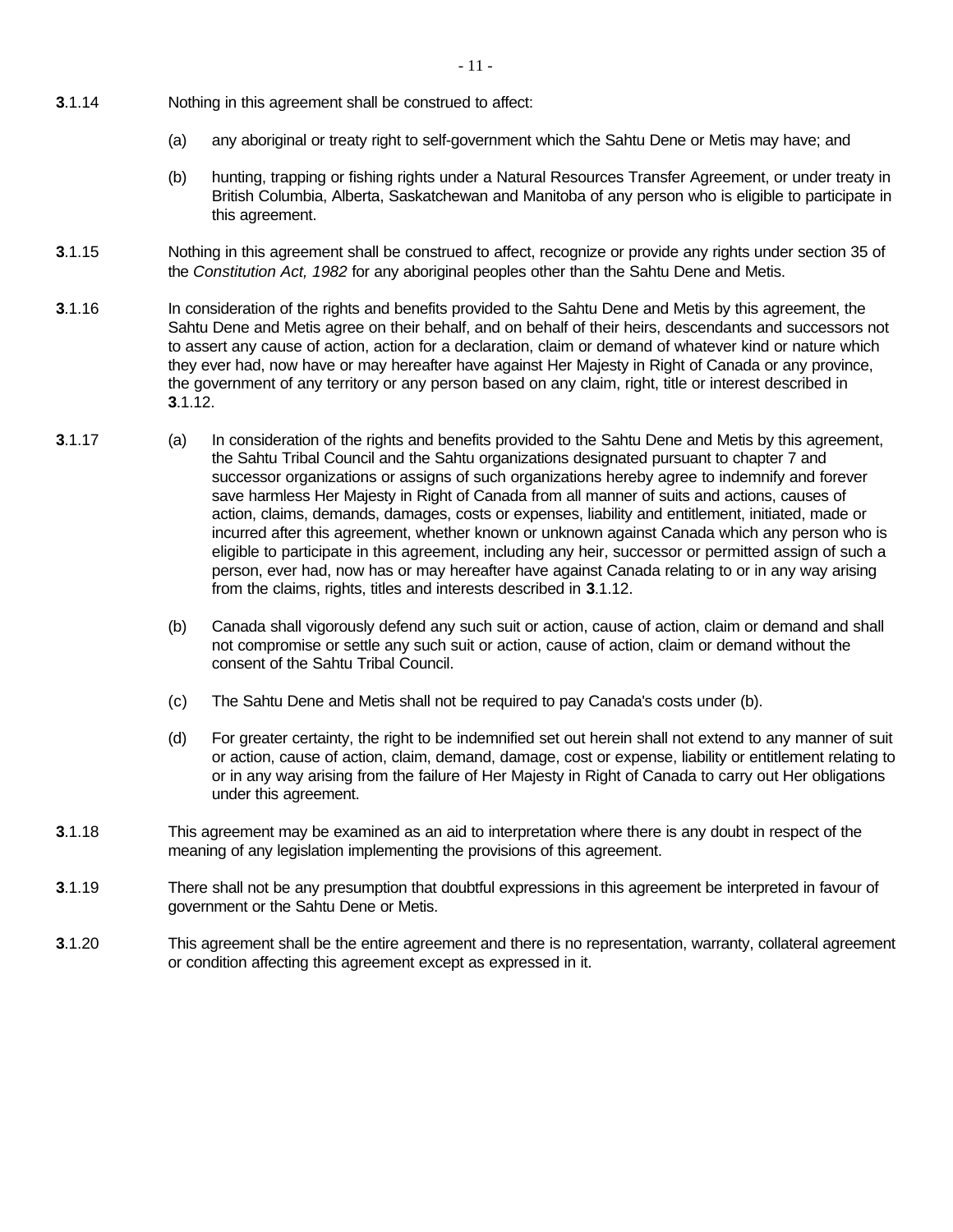- **3**.1.21 Subject to **3**.1.22, all federal, territorial and local government laws shall apply to the Sahtu Dene and Metis and to Sahtu lands.
- **3**.1.22 Where there is any inconsistency or conflict between the settlement legislation or this agreement and the provisions of any law, the settlement legislation or this agreement, as the case may be, shall prevail to the extent of the inconsistency or conflict.
- **3**.1.23 Neither government nor the Sahtu Dene and Metis shall challenge the validity of any provision of this agreement.
- **3**.1.24 Subject to **3**.1.17, neither government nor the Sahtu Dene and Metis shall have a claim or cause of action based on a finding that any provision of this agreement is invalid.
- **3**.1.25 If any provision of this agreement is found by a court of competent jurisdiction to be invalid, government and the Sahtu Dene and Metis shall make best efforts to amend this agreement to remedy the invalidity or replace the invalid provision.
- **3**.1.26 (a) The provisions of this agreement may be amended with the consent of government, as represented by the Governor in Council, and the Sahtu Dene and Metis as represented by the Sahtu Tribal Council, but the jurisdiction of the Government of the Northwest Territories shall not be altered, nor shall it incur any financial obligations, through any amendment without the written consent of its Executive Council.
	- (b) Government shall be entitled to rely on the written decision of the Board of Directors of the Sahtu Tribal Council as evidence of the consent of the Sahtu Dene and Metis.
- **3**.1.27 Government shall consult with the Sahtu Tribal Council in the planning of the institutions and the preparation of the settlement legislation and other legislation proposed to implement the provisions of this agreement.
- **3**.1.28 Notwithstanding any other provision of this agreement, government is not required to disclose any information that it is required or entitled to withhold under any act relating to access to information. Where government has a discretion to disclose any information, it shall take into account the objects of this agreement in exercising that discretion.
- **3**.1.29 The Minister of Indian Affairs and Northern Development shall cause a certified copy of the agreement and any amendments thereto to be deposited in:
	- (a) the Library of Parliament;
	- (b) the legislative library of the Government of the Northwest Territories;
	- (c) the library of the Department of Indian Affairs and Northern Development that is situated in the National Capital Region;
	- (d) the regional office of the Department of Indian Affairs and Northern Development that is situated in the Northwest Territories; and
	- (e) such other places as the Minister deems necessary.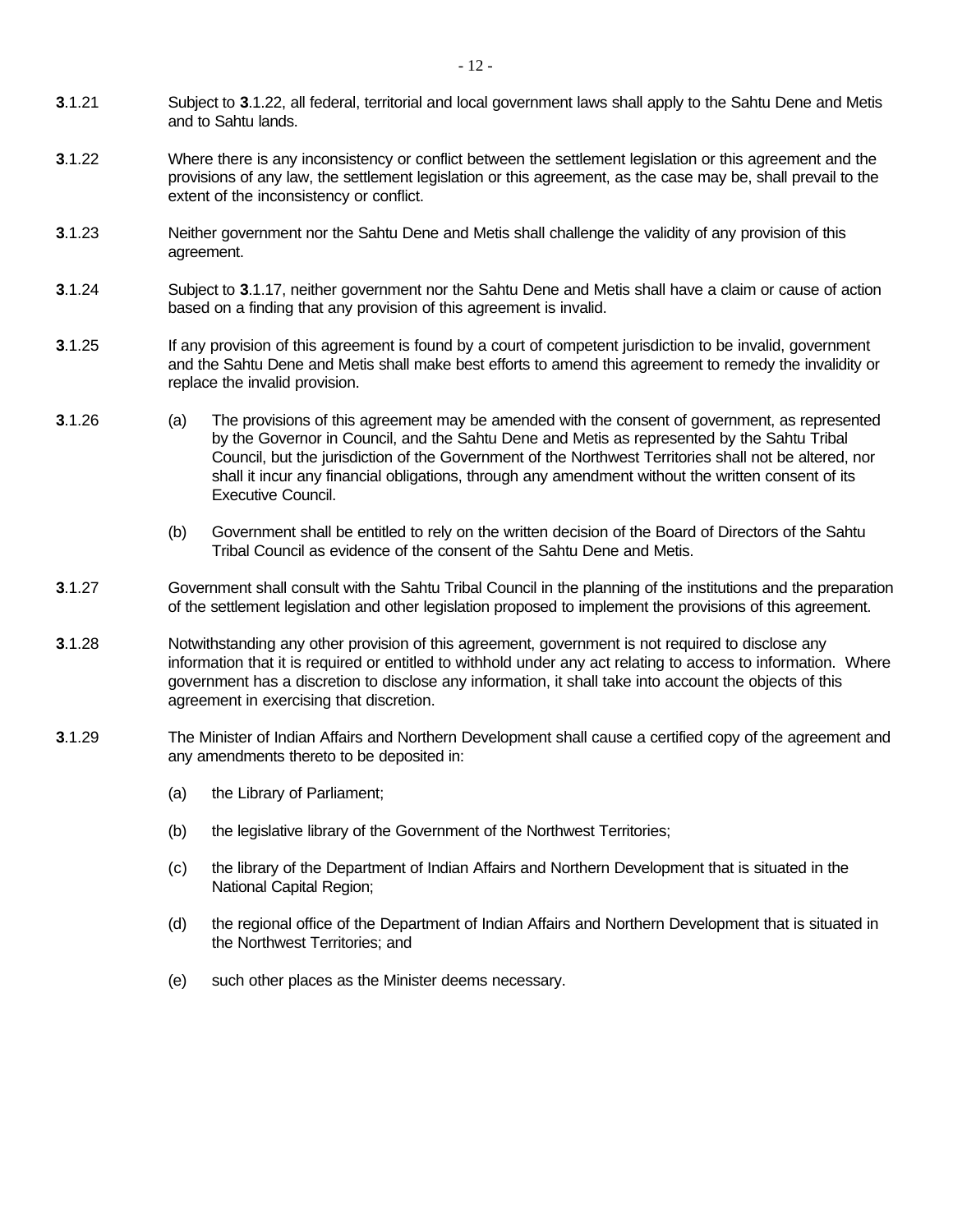#### **4 ELIGIBILITY AND ENROLMENT**

#### **4**.1 DEFINITIONS

#### **4**.1.1 In this chapter,

"initial enrolment period" means a period of five years, or such other period as Canada and the Sahtu Tribal Council agree, commencing upon the date of settlement legislation.

- **4**.2 ELIGIBILITY
- **4**.2.1 A person shall be eligible to be enrolled as a participant if that person is a Canadian citizen and a Sahtu Dene or Metis.
- **4**.2.2 (a) Notwithstanding that a person is not eligible to be enrolled by virtue of **4**.2.1, that person shall be eligible to be enrolled if that person is a Canadian citizen of aboriginal ancestry resident in the settlement area, who was accepted by a Sahtu community at any time following the date of settlement legislation.
	- (b) "Accepted by a Sahtu community" in (a) means that a person was sponsored by a person eligible to be enrolled pursuant to **4**.2.1, and was approved by a process to be determined by the participants in the Sahtu community concerned.
- **4**.2.3 (a) Persons enrolled pursuant to **4**.2.2 shall have rights equal to those of persons enrolled pursuant to **4**.2.1.
	- (b) Persons enrolled pursuant to **4**.2.2 are deemed to be Sahtu Dene or Metis for the purposes of chapter 3.
- **4.2.4** A designated Sahtu organization shall bear the responsibility, including the cost, for conducting all votes held for the purpose of accepting persons for enrolment pursuant to **4**.2.2.
- **4**.2.5 Eligibility is personal; it cannot be transferred or assigned.
- **4**.3 OTHER COMPREHENSIVE LAND CLAIM AGREEMENTS
- **4**.3.1 Notwithstanding **4**.2.1 and **4**.2.2, no person who is enrolled pursuant to another comprehensive land claim agreement in Canada may be enrolled pursuant to this agreement, and any person enrolled pursuant to this agreement shall cease to be so enrolled if that person becomes enrolled pursuant to another such agreement.
- **4**.3.2 Notwithstanding **4**.3.1, a person who would be eligible to be enrolled pursuant to this agreement but for the fact that that person is enrolled pursuant to another comprehensive land claim agreement in Canada, shall be eligible to be enrolled pursuant to this agreement if that person ceases to be enrolled pursuant to the other comprehensive land claim agreement and elects to be enrolled pursuant to this agreement.
- **4**.3.3 For the purposes of **4**.3.1, receipt of monetary benefits pursuant to the Agreement with Respect to Providing Interim Benefits to Yukon Indian Elders between the Government of Canada and the Council for Yukon Indians shall not be considered enrolment pursuant to any other comprehensive land claim agreement.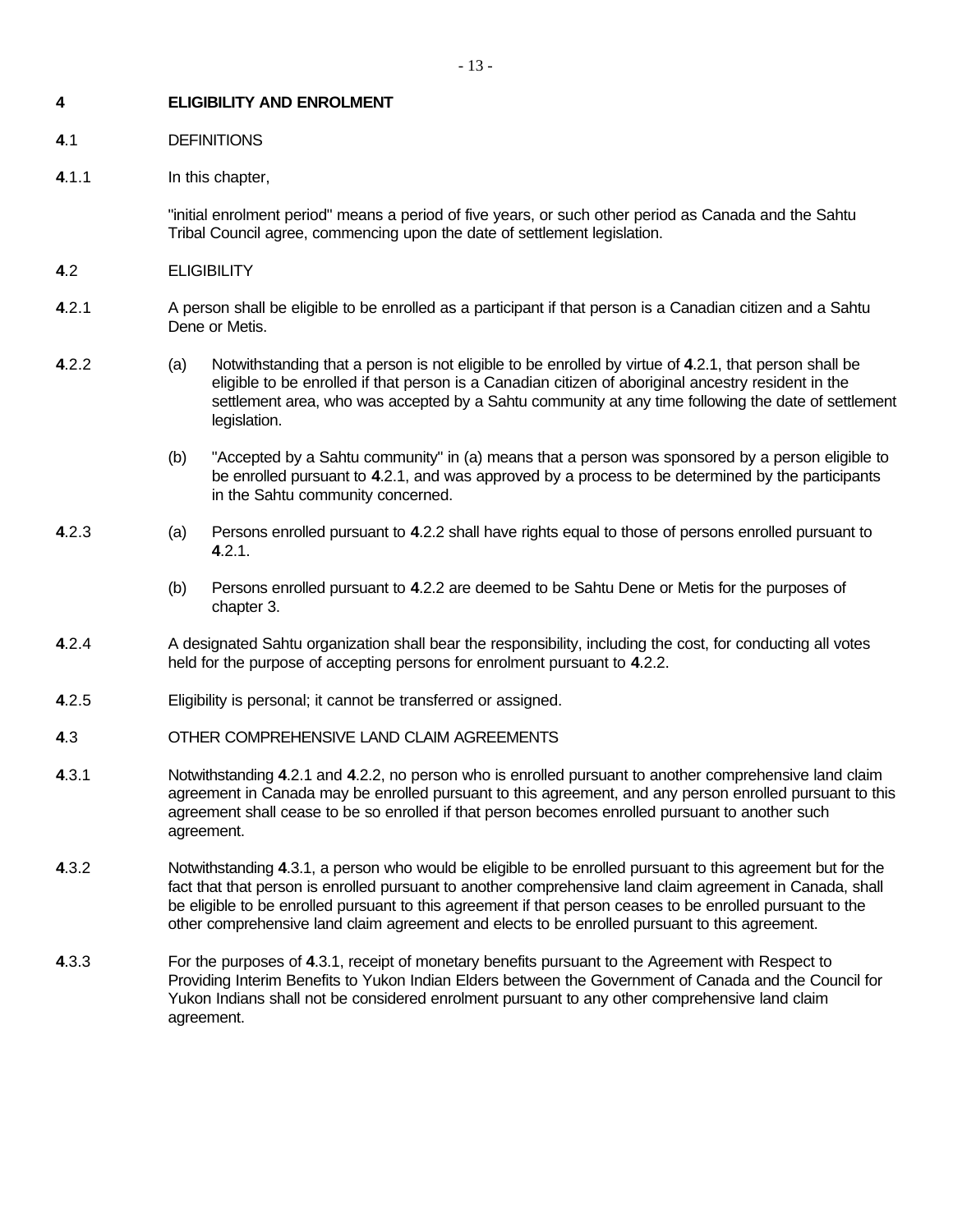**4**.3.4 For the purpose of **4**.3, Treaty 11 is not a comprehensive land claim agreement.

#### **4**.4 ENROLMENT BOARD

- **4**.4.1 An Enrolment Board shall be established, at the date of settlement legislation, composed of:
	- (a) seven persons appointed by the Sahtu Tribal Council, one from each of the aboriginal communities, whose names appear on either of the Official Voters Lists described in 3.1 of appendix D; and
	- (b) during the initial enrolment period only, two persons appointed by the Minister of Indian Affairs and Northern Development.
- **4**.4.2 The Enrolment Board shall:
	- (a) establish an Enrolment Register and enter therein the name of each person who is eligible to be enrolled pursuant to **4**.2.1 or **4**.2.2:
		- (i) who is not a minor and who applies to the Board to be enrolled; or
		- (ii) who is a minor and for whom the Board receives an application for enrolment by that person's parent or guardian;
	- (b) maintain the Enrolment Register;
	- (c) maintain a record of those persons whose applications for enrolment were rejected;
	- (d) remove from the Enrolment Register the name of any person:
		- (i) who is not a minor and who notifies the Board in writing that that person's name is to be removed from the Register; or
		- (ii) who is a minor and whose parent or guardian notifies the Board in writing that that minor's name is to be removed from the Register.
	- (e) publish the Enrolment Register at least once a year;
	- (f) during the initial enrolment period, prepare an annual budget for the operation of the Enrolment Board and present it for review and approval to the Government of Canada;
	- (g) prepare and provide application forms and information. Application forms shall provide that an applicant:
		- (i) identify the aboriginal community with which the applicant wishes to be enrolled; and
		- (ii) identify whether the applicant is applying to be enrolled pursuant to **4**.2.1 or pursuant to **4**.2.2;
	- (h) determine its own procedures and rules of evidence which shall be in accordance with principles of natural justice;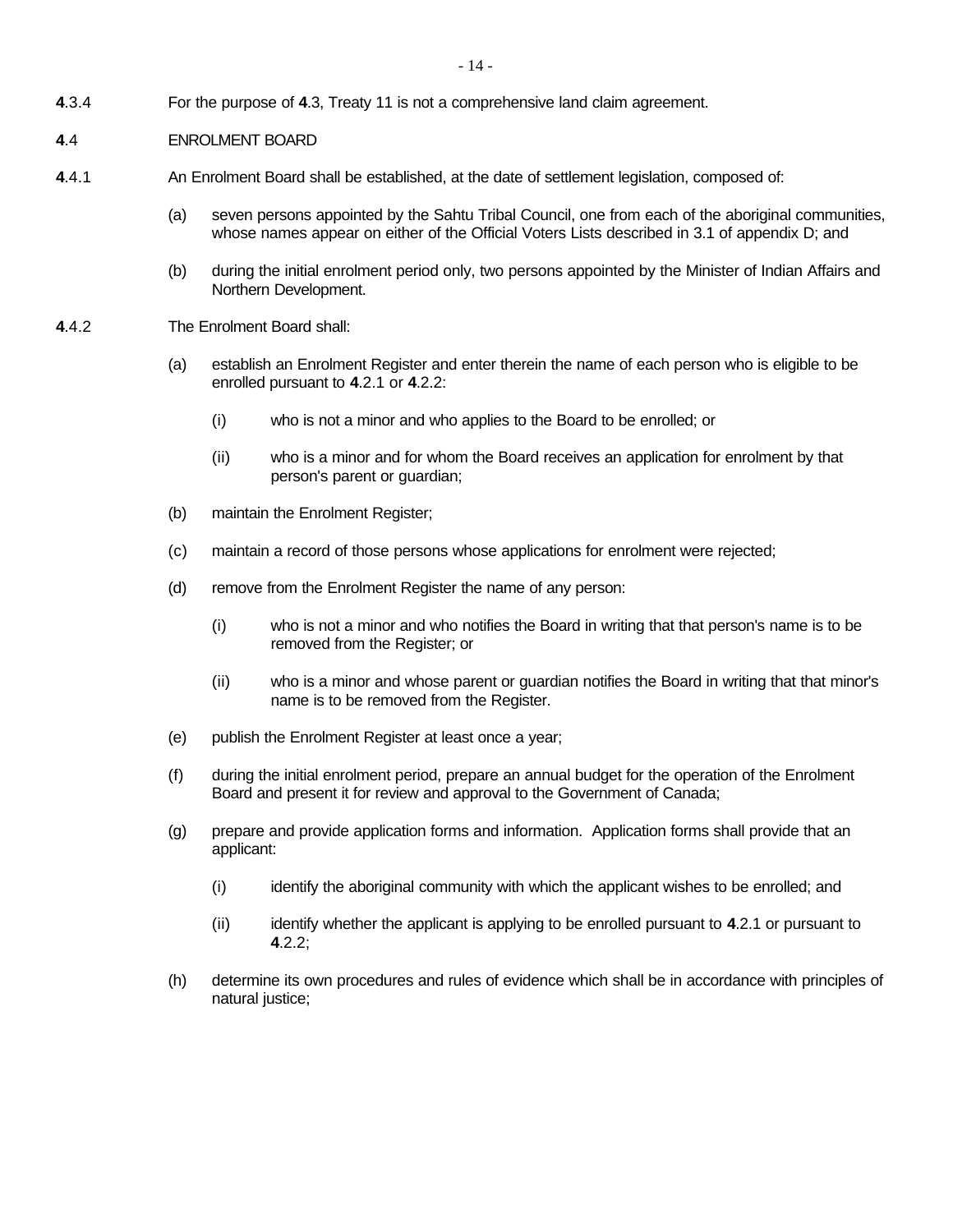- (i) notify each applicant whose name has not been entered in the Enrolment Register of the reasons for the decision to refuse enrolment and of that applicant's right to appeal from any decision with respect to enrolment;
- (j) prepare and provide to each participant proof of enrolment under this agreement; and
- (k) prior to enrolling a person who applies to be enrolled pursuant to **4**.2.2, obtain the written consent of such person that he or she shall be deemed to be Sahtu Dene or Metis upon enrolment as provided in **4**.2.3(b).
- **4**.5 APPEAL
- **4**.5.1 Any applicant for enrolment whose name has not been entered in the Enrolment Register may appeal such decision by filing a notice of appeal with the Supreme Court of the Northwest Territories.
- **4**.5.2 On any such appeal, if the Court finds that the Enrolment Board erred in reaching its decision, the Court may reverse the decision of the Board and direct enrolment or refer the decision back to the Board for reconsideration.
- **4**.6 COSTS
- **4**.6.1 (a) The Government of Canada shall pay the reasonable and necessary costs incurred by the Enrolment Board for the initial enrolment period.
	- (b) After the initial enrolment period, the Sahtu Tribal Council shall bear the costs of the Enrolment Board.

#### **4**.7 OTHER PROVISIONS

- **4**.7.1 Nothing in this agreement shall be construed so as to imply that the Government of Canada has agreed to negotiate with those persons who are eligible to be enrolled pursuant to **4**.2.2 on the basis of their being the original inhabitants of the settlement area.
- **4.**7.2 Benefits provided under this agreement, unless otherwise specified, shall be held by participants collectively. No individual participant has a right to land, money or other benefits unless specifically provided for in this agreement, or by decision of the participants acting through a designated Sahtu organization.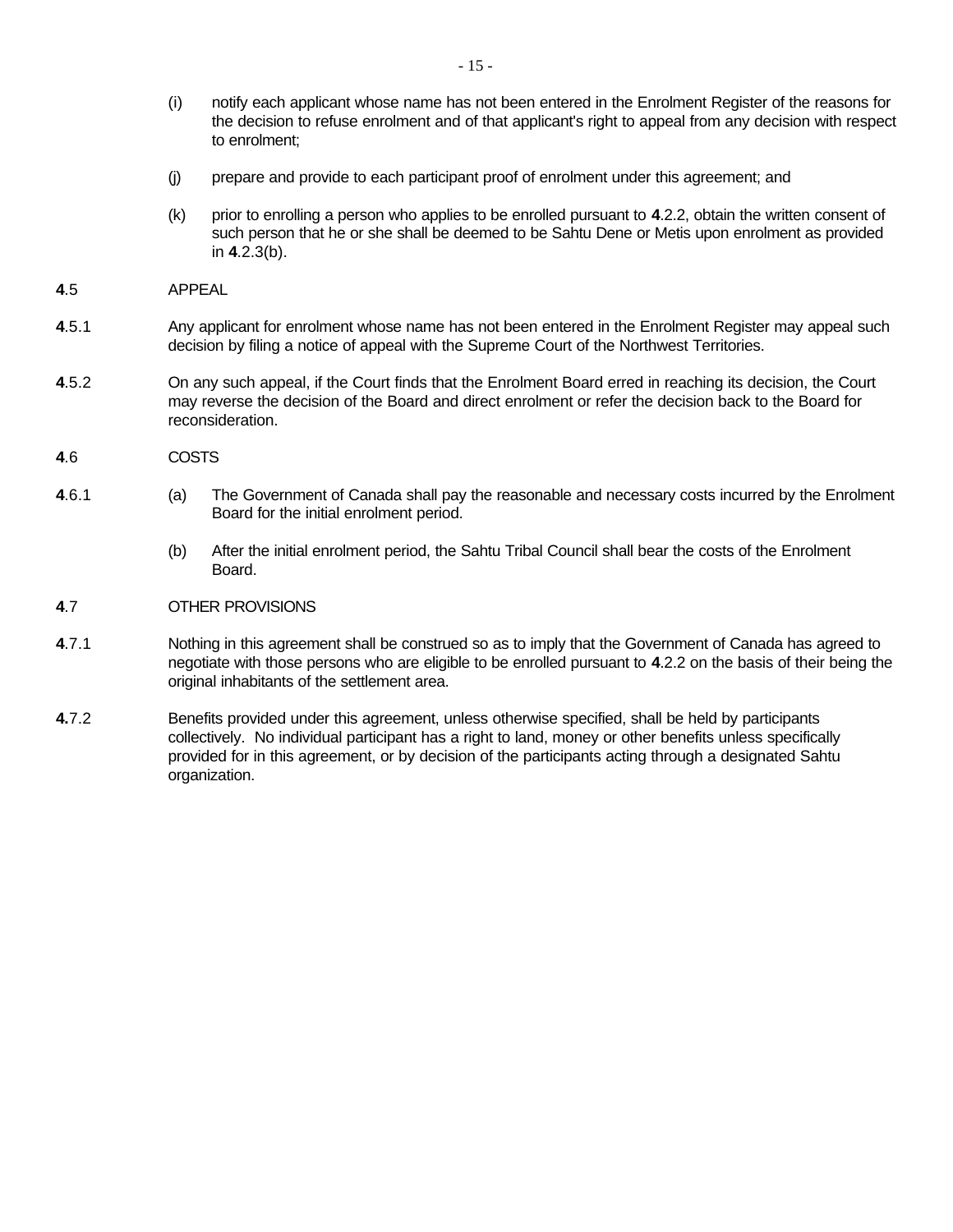#### **5 SELF-GOVERNMENT**

- **5**.1.1 Government shall enter into negotiations with the Sahtu Dene and Metis with a view to concluding agreements on self-government appropriate to the unique circumstances of the Sahtu Dene and Metis and in conformity with the Constitution of Canada.
- **5**.1.2 A framework agreement which states the principles, process and agenda items for negotiation pursuant to **5**.1.1 is set out in appendix B.
- **5**.1.3 Government shall recommend to Parliament or the Legislative Assembly of the Northwest Territories, as the case may be, legislation separate from settlement legislation to bring into effect self-government agreements resulting from negotiations pursuant to **5**.1.1.
- **5**.1.4 The provisions of self-government agreements shall not be inconsistent with the provisions of settlement legislation or this agreement. Where there is any inconsistency or conflict between the settlement legislation or this agreement and the provisions of any self-government agreement, the settlement legislation or this agreement, as the case may be, shall prevail to the extent of the inconsistency or conflict. The parties may agree to amend either the self-government agreement, the settlement legislation or this agreement in order to resolve any inconsistency or conflict.
- **5**.1.5 Self-government agreements shall not affect the rights of the Sahtu Dene and Metis as Canadian citizens or their entitlement to all the rights and benefits of other citizens applicable to them from time to time.
- **5**.1.6 Subject to **3**.1.14, self-government rights provided for in self-government agreements and any legislation enacted to implement such agreements shall not be construed, on the basis of this agreement, to be aboriginal or treaty rights within the meaning of section 35 of the *Constitution Act, 1982*.
- **5**.1.7 Nothing in this agreement shall preclude the Sahtu Dene and Metis from acquiring constitutional protection for self-government or for self-government agreements negotiated pursuant to this chapter as may be provided in future constitutional amendments or otherwise.
- **5**.1.8 This agreement shall not be interpreted to preclude the possibility that Sahtu institutions may acquire additional powers and authority through a process of transfer of further powers and authorities from government.
- **5**.1.9 The objectives of self-government agreements shall be to describe the nature, character and extent of self-government, and the relationship between government and Sahtu institutions and to accommodate self-government within the framework of public government.
- **5**.1.10 Self-government negotiations will address the desire of the Sahtu Dene and Metis to have self-government exercised as close to the community level as is reasonably possible.
- **5**.1.11 Funding for self-government negotiations shall be according to government policy for self-government negotiations.
- **5**.1.12 Government and the Sahtu Dene and Metis agree that the development of a future constitution for the Northwest Territories is a priority. Government shall give the Sahtu Tribal Council the opportunity to participate in any constitutional conference or similar process for reform of the constitution of the Northwest Territories.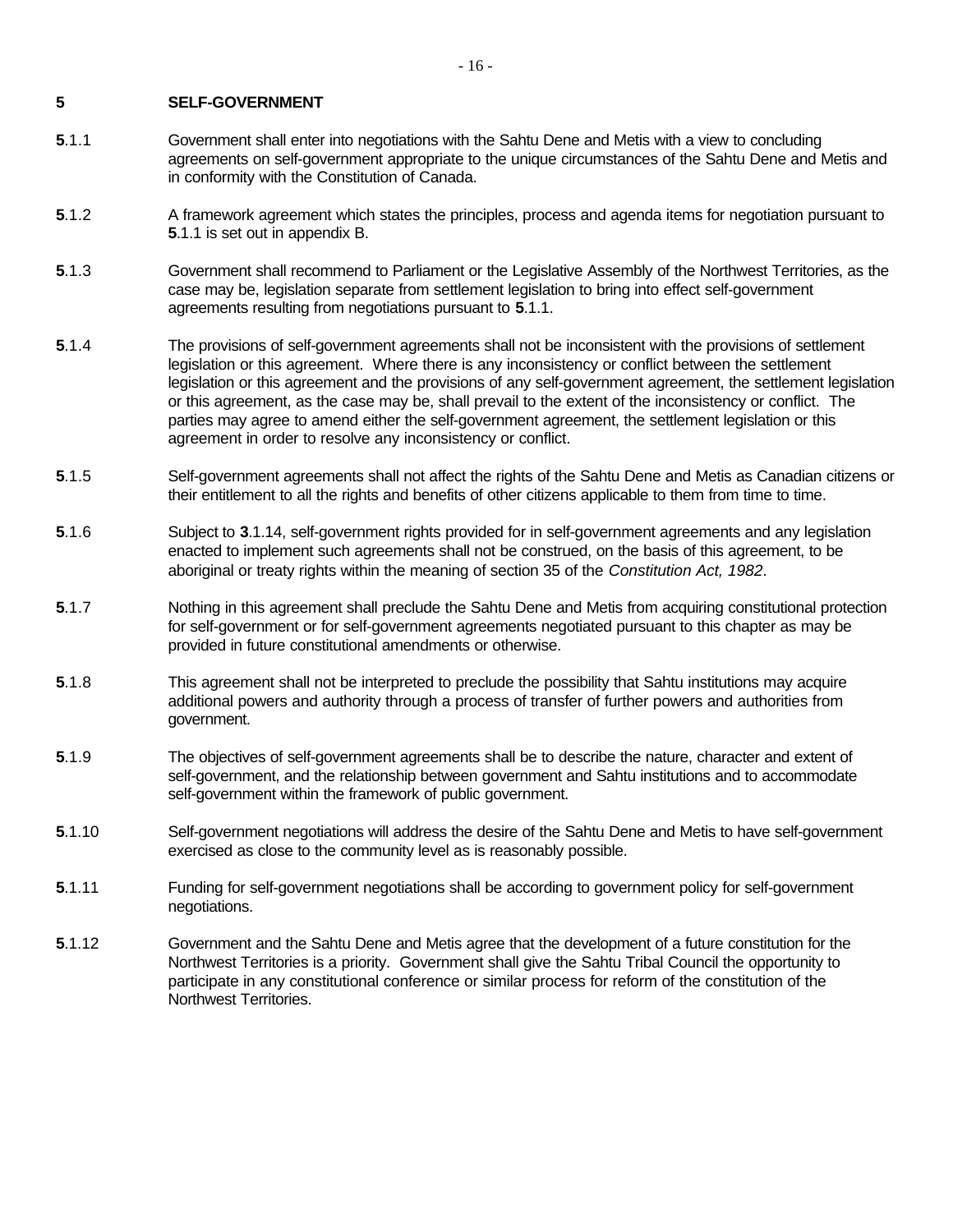#### **6 DISPUTE RESOLUTION**

**6**.1 GENERAL

- **6**.1.1 The provisions of this chapter apply to any dispute which is not resolved by discussion and negotiation.
- **6**.1.2 Subject to the provisions of this chapter, the Supreme Court of the Northwest Territories has jurisdiction in respect of any action arising out of this agreement including any application for judicial review in respect of any board established pursuant to this agreement.
- **6**.1.3 The Supreme Court of the Northwest Territories shall have jurisdiction to review a decision of the arbitrator or arbitrators in **6**.3.7 on a question of law or jurisdiction.
- **6**.1.4 Except in respect of disputes arbitrated under this chapter, nothing in this chapter limits the jurisdiction of any court.
- **6**.1.5 The panel described in **6**.2 shall have jurisdiction to arbitrate in respect of:
	- (a) any matter which this agreement stipulates is to be determined by arbitration; and
	- (b) any matter concerning the interpretation or application of this agreement where the parties agree to be bound by an arbitration decision in accordance with this chapter.
- **6**.1.6 Where a participant has a right of action in relation to this agreement, the Sahtu Tribal Council may bring that action on behalf of such participant with the consent of the participant.
- **6**.1.7 Nothing in this chapter shall prevent parties to a dispute from agreeing to refer it to an alternate disputeresolution mechanism such as mediation or arbitration pursuant to the *Arbitration Act*, R.S.N.W.T. 1988, c. A-5.

#### **6**.2 ARBITRATION PANEL

- **6**.2.1 (a) An arbitration panel ("the panel") shall be established to resolve disputes in accordance with this agreement.
	- (b) The panel is established when:
		- (i) Canada, as represented by the Minister of Indian Affairs and Northern Development, the Government of the Northwest Territories as represented by the Minister of Justice and the Sahtu Tribal Council agree in writing that it is established; or
		- (ii) Canada and the Government of the Northwest Territories have each appointed at least one member and the Sahtu Tribal Council has appointed at least two members to the panel,

whichever comes first.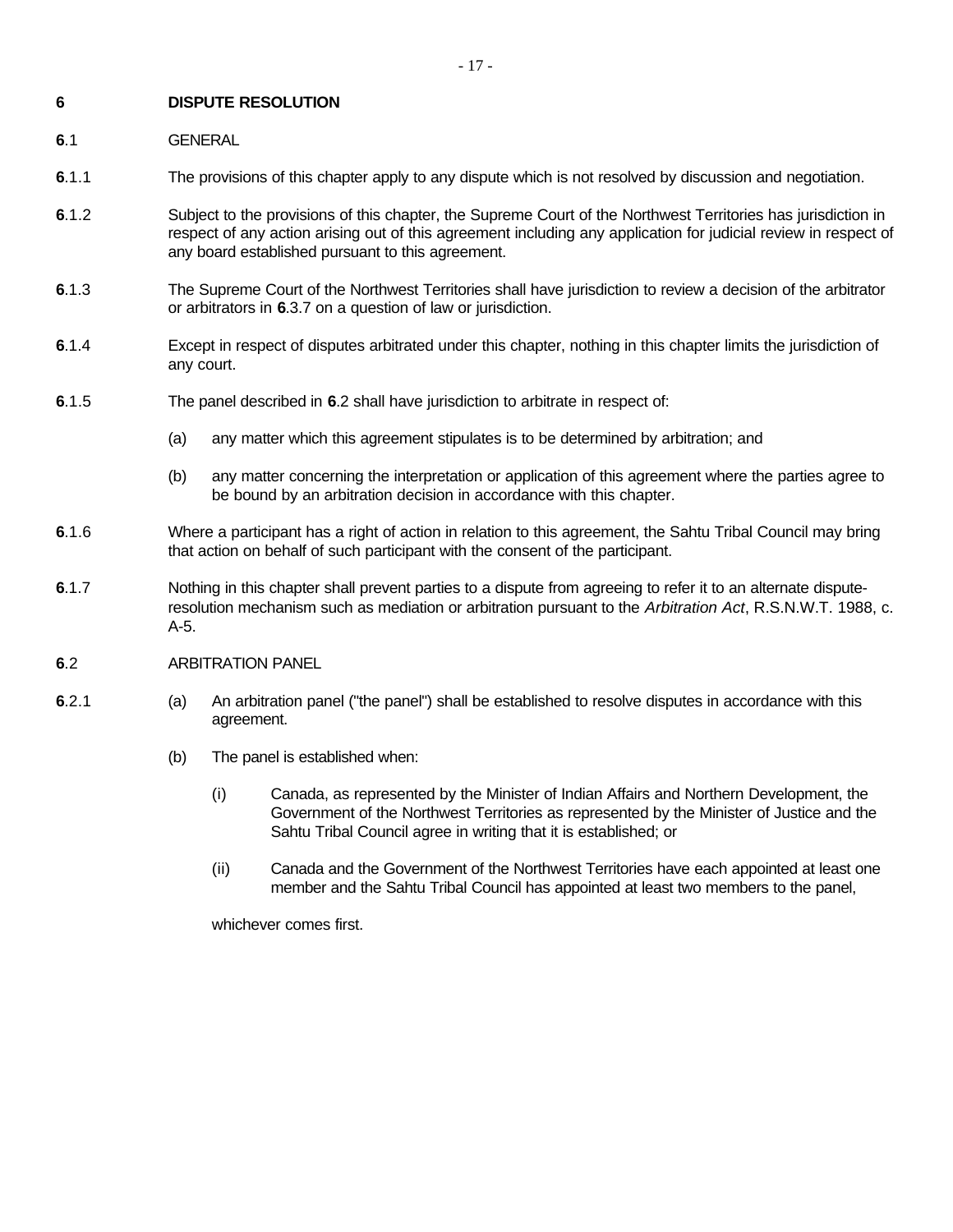- **6**.2.2 The panel shall have eight members including a chairperson and a vice-chairperson, both of which shall be chosen by a majority of the panel. Subject to **6**.3.5, the panel may establish rules and procedures for the implementation of this chapter.
- **6**.2.3 (a) Canada, the Government of the Northwest Territories and the Sahtu Tribal Council shall consult and attempt to reach consensus as to the persons to be appointed to the panel.
	- (b) If a consensus is not reached under (a) within one year of the date of settlement legislation, Canada and the Government of the Northwest Territories may each appoint two members and the Sahtu Tribal Council may appoint four members.
	- (c) The term of appointment shall be five years.
- **6**.2.4 Upon the departure of a panel member from the panel, the party which appointed the departing member may appoint a new member to the panel and, where the departing member was jointly appointed, Canada, the Government of the Northwest Territories and the Sahtu Tribal Council shall consult and attempt to reach consensus as to the appointment of the new member.
- **6**.2.5 A quorum of the panel shall be four members, which in the case of a panel appointed under **6**.2.3(b) shall consist of one member appointed by each of Canada and the Government of the Northwest Territories and two members appointed by the Sahtu Tribal Council.
- **6**.2.6 Any staff of the panel shall be provided by government. The panel shall prepare an annual budget, subject to review and approval by government. The approved expenses of the panel shall be a charge on government.
- **6**.2.7 Appointments by Canada under this chapter shall be made by the Minister of Indian Affairs and Northern Development.Appointments by the Government of the Northwest Territories shall be made by its Minister of Justice.
- **6**.3 PROCEDURE FOR ARBITRATION
- **6**.3.1 A dispute shall be arbitrated by:
	- (a) one arbitrator drawn from the panel if agreed to by the parties to the arbitration; or
	- (b) three arbitrators drawn from the panel, one of whom shall be appointed by the party making the submission to arbitration, one by the other party to the submission and the third to be selected by the two appointed arbitrators from the other members of the panel. Failing agreement, the third arbitrator shall be appointed by a judge pursuant to the *Arbitration Act*, R.S.N.W.T 1988, c. A-5, who shall not be restricted to members of the panel when making such appointment.
	- (c) Unless otherwise agreed, arbitrators shall be selected from the panel.
- **6**.3.2 An arbitration, in respect of any matter referred to in **6**.1.5(a), shall be convened by a submission to arbitration filed with the panel by any person having a right to arbitration under this agreement. The submission shall name the other party to the dispute, set out the nature of the dispute, a summary of the facts, describe the issue to be arbitrated, name an arbitrator from the panel and describe the relief sought.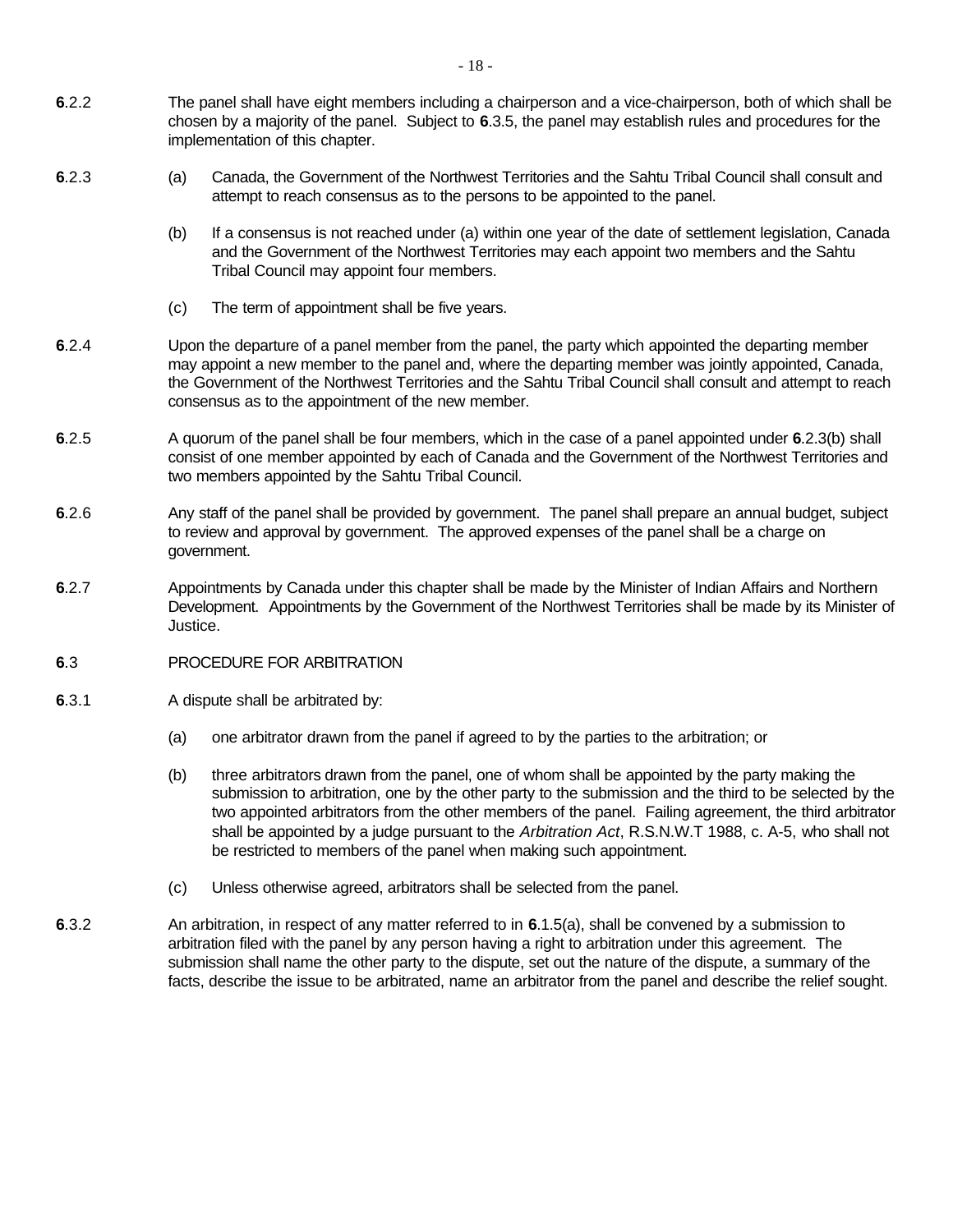- **6**.3.3 In the case of an arbitration convened pursuant to **6**.3.2, the other party to the dispute shall file a reply within 30 days responding to the submission, agreeing to the arbitrator named in the submission or naming another arbitrator from the panel and describing any relief sought. Where the other party to the dispute fails to file a reply within the prescribed time, that party shall be deemed to have agreed to the arbitrator named in the submission and shall be deemed to be a party to the arbitration.
- **6**.3.4 (a) The Sahtu Tribal Council, Canada or the Government of the Northwest Territories may participate in any arbitration as a party on notice to the arbitrator or arbitrators.
	- (b) The arbitrator or arbitrators shall allow any other person, on application and on such terms as the arbitrator or arbitrators in their discretion may order, to participate in an arbitration if in the opinion of the arbitrator or arbitrators the interest of that person may be affected by the arbitration.
- **6**.3.5 The arbitrator or arbitrators shall have jurisdiction, after hearing the parties, to determine all questions of procedure, including the method of giving evidence, and to make an award, including interim relief, payment of interest and costs in accordance with this agreement.
- **6.**3.6 It is intended that the process of arbitration will resolve disputes submitted to it in an expeditious and, where appropriate, informal manner.
- **6**.3.7 The decision of the arbitrator or arbitrators shall be conclusive and binding on the parties to the arbitration and shall not be challenged by appeal or review in any court except on the ground that the arbitrator or arbitrators have erred in law or exceeded their jurisdiction.
- **6.3.8** If the arbitrator or arbitrators make no decision as to costs, each party to an arbitration shall bear its own costs and an equal share of the other costs of the arbitration including the remuneration and expenses of the arbitrator or arbitrators.
- **6**.3.9 The *Arbitration Act*, R.S.N.W.T. 1988, c. A-5, shall apply to any arbitration to the extent not inconsistent with this chapter.
- **6**.3.10 A public file of arbitration decisions shall be maintained by the panel unless the parties to the arbitration agree that the proceedings, including the decision, shall remain confidential.
- **6**.4 TRANSITIONAL
- **6.**4.1 Until an arbitration panel is established, the *Arbitration Act*, R.S.N.W.T. 1988, c. A-5, applies to any arbitration described in **6**.1.5.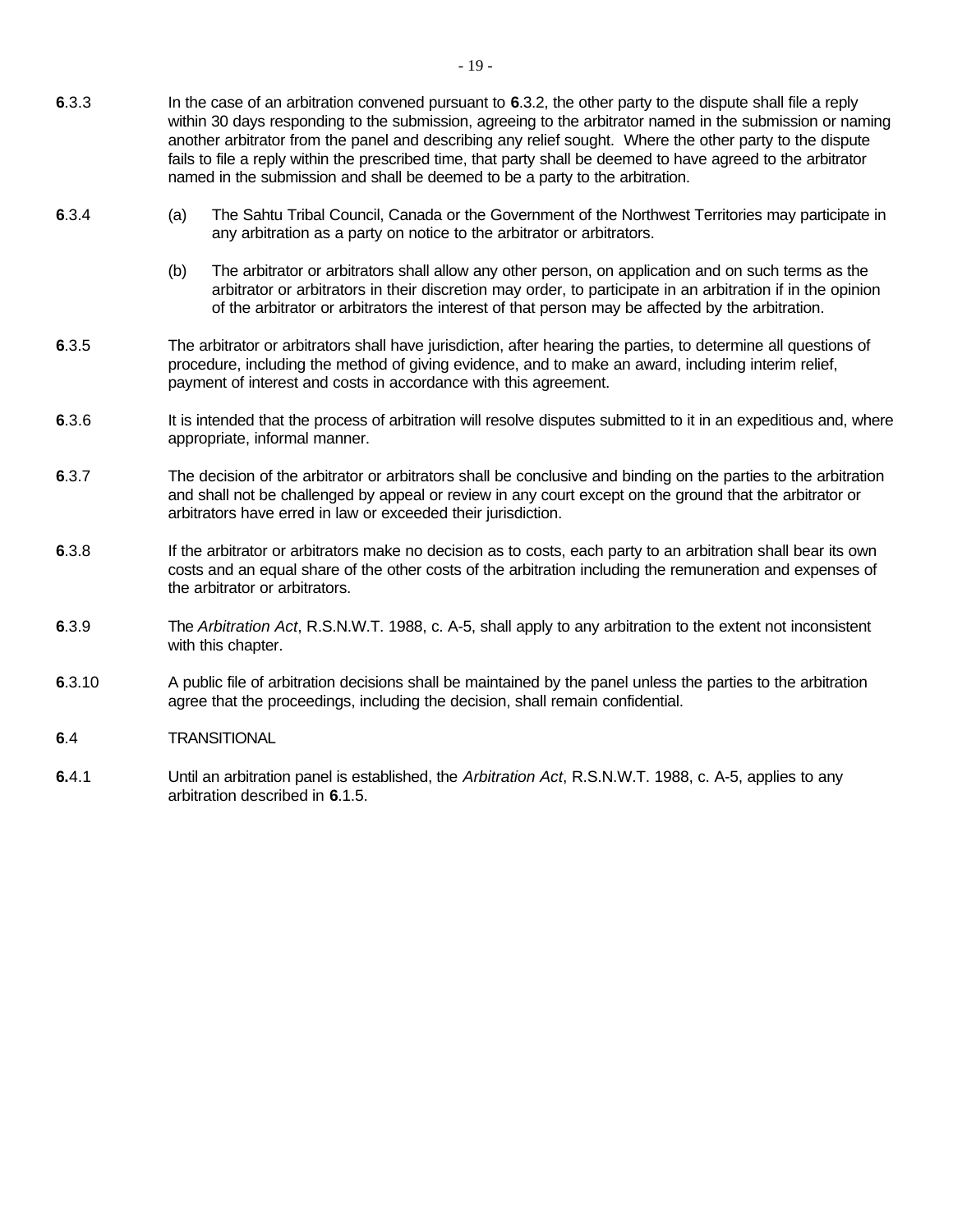- 20 -

#### **7 SAHTU ORGANIZATIONS**

- **7**.1.1 All rights exercisable by a designated Sahtu organization and all obligations to which a designated Sahtu organization is subject shall be assigned by the Sahtu Tribal Council prior to the date of settlement legislation to one or more designated Sahtu organizations. Such rights and obligations may be reassigned by the Sahtu Tribal Council or its designate from time to time provided that such reassignments shall not adversely affect the exercise of rights or the performance of obligations contemplated in this agreement.
- **7**.1.2 Designated Sahtu organizations shall be trusts, societies or corporations established pursuant to federal or territorial legislation.
- **7**.1.3 (a) A designated Sahtu organization which administers the capital transfer pursuant to **8**.1.1, amounts payable pursuant to **10**.1.2 or land transfers pursuant to **19**.1.2 shall be structured such that:
	- (i) all participants have an equal interest therein as at the date of settlement legislation; and
	- (ii) such organizations shall be owned and controlled by participants and membership or shareholdings shall be non-transferable.
	- (b) Any subsequent restructuring of the organizations in (a) shall respect the principle of maintaining an equal interest of participants, at the regional, Sahtu community or aboriginal community level, in respect of land and capital assets.
	- (c) Persons enrolled pursuant to **4**.2.2 shall not be counted for the purpose of any apportionment among designated Sahtu organizations of the capital transfer pursuant to **8**.1.1 or amounts payable pursuant to **10**.1.2.
- **7**.1.4 Designated Sahtu organizations exercising rights pursuant to this agreement shall be open to membership by all participants who are not minors and who are affected by the exercise of such rights.
- **7**.1.5 Nothing in this chapter is intended to prevent participation by participants in corporations or other forms of business organization in which other persons are shareholders or have an interest by using the capital transfer transferred under this agreement.
- **7**.1.6 (a) Prior to the date of settlement legislation, the Sahtu Tribal Council shall designate a Sahtu organization or organizations to receive the capital transfer pursuant to **8**.1.1, amounts payable pursuant to **10**.1.2 and any other payments pursuant to this agreement.
	- (b) The Sahtu Tribal Council or its designate may later designate other Sahtu organizations to receive payments provided the principles expressed in **7**.1.3 are observed.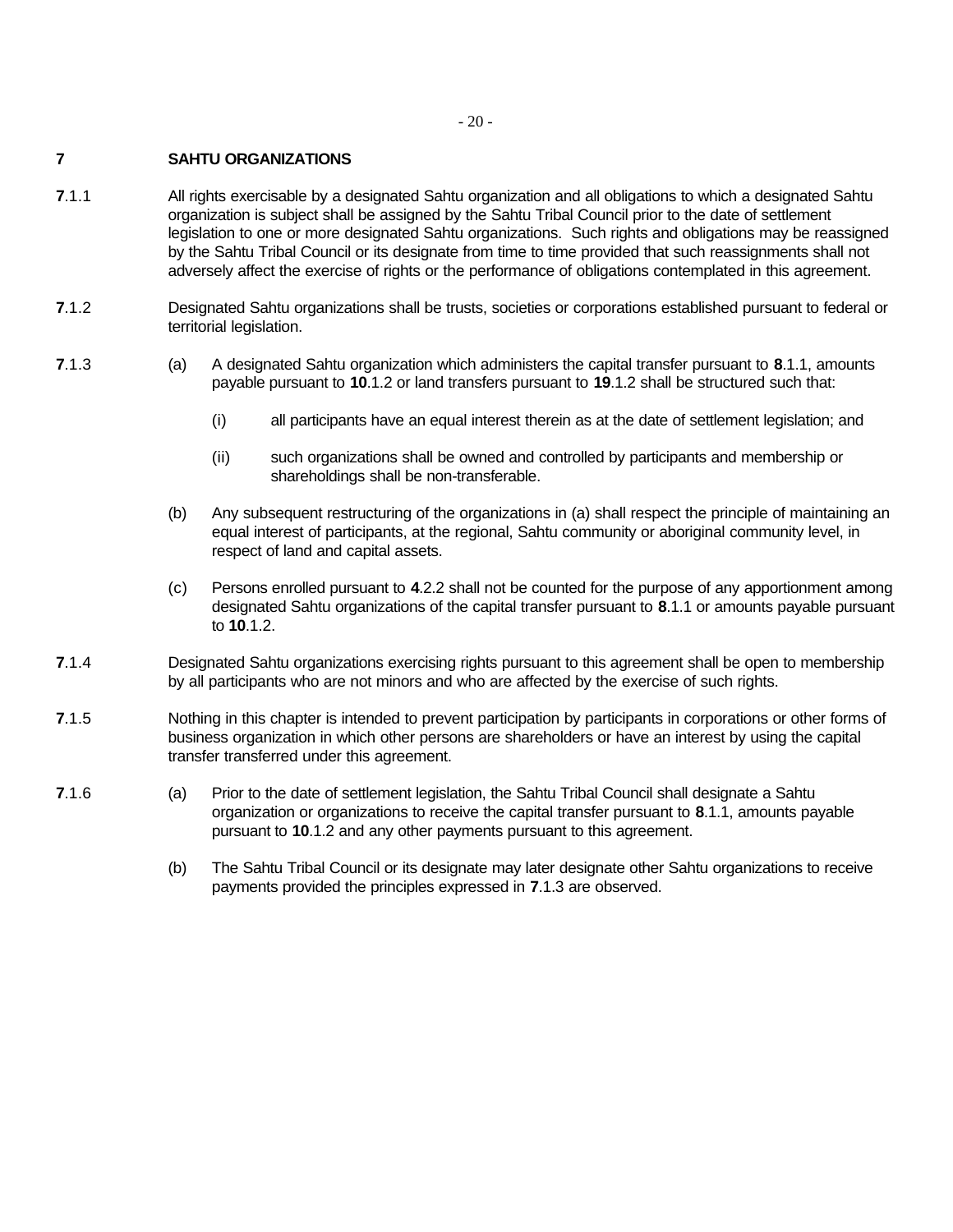- 21 -

- **7**.1.7 Canada is authorized to make:
	- (a) the capital transfer pursuant to **8**.1.1 and payments pursuant to **10**.1.2 to duly authorized organizations designated pursuant to **7**.1.6, and
	- (b) transfers of land to one or more designated Sahtu organizations pursuant to **19**.1,

and shall be deemed to have fully discharged its obligations in respect of such transfers and payments upon receipt of such by the designated Sahtu organizations.

- **7**.1.8 The Sahtu Tribal Council shall cause to be established, prior to the date of settlement legislation, and shall thereafter maintain, a public register of designated Sahtu organizations, which register shall identify all rights and obligations assigned pursuant to **7**.1.1 to designated Sahtu organizations.
- **7**.1.9 Government shall not be liable to participants for any damage or loss suffered by participants as a result of the failure of any designated Sahtu organization to comply with an obligation under this agreement.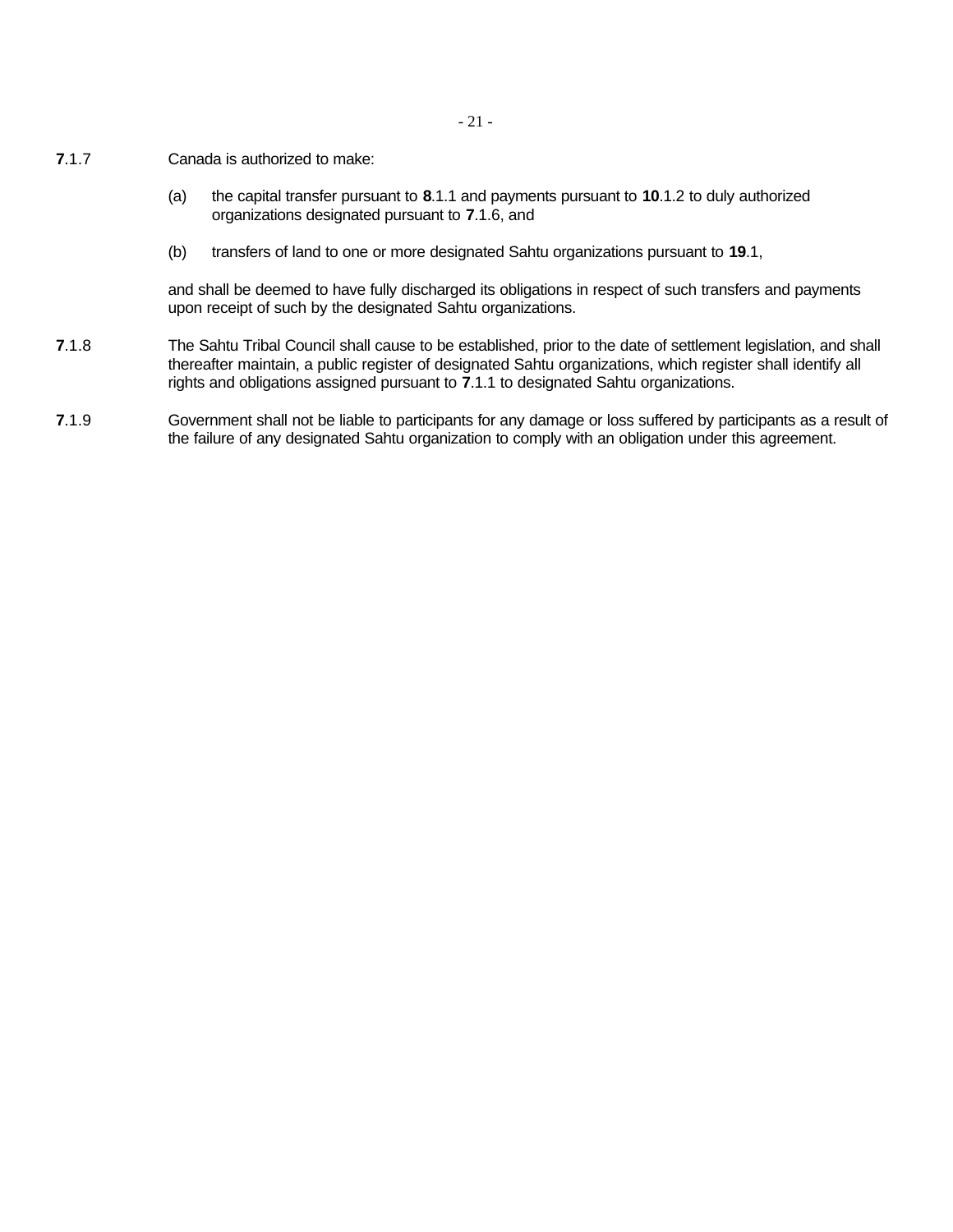#### **8 FINANCIAL PAYMENTS**

- **8**.1 CAPITAL TRANSFER
- **8**.1.1 Canada shall make a capital transfer to the Sahtu Tribal Council in accordance with the schedule of payments as set forth in schedule I to this chapter.
- **8**.2 NEGOTIATION LOAN REPAYMENT
- **8.**2.1 The Sahtu Tribal Council shall repay their negotiation loans and shall pay 15 percent of the negotiation loans incurred by the Dene Nation and the Metis Association of the Northwest Territories between 1975 and November 7, 1990 as provided in schedule II to this chapter.
- **8**.2.2 Canada may set off and deduct from payments to be made pursuant to **8**.1.1 the amounts of repayment of the negotiation loans under **8**.2.1 to be made at the time of such payments.
- **8**.2.3 In all other respects, any other terms and conditions of the negotiation loans shall be unaffected.
- **8**.3 LOANS AGAINST CAPITAL TRANSFER
- **8.**3.1 At any time after three years from the date of settlement legislation the Sahtu Tribal Council may request a loan from Canada against the then unpaid balance of the capital transfer.
- **8**.3.2 Canada, as represented by the Minister of Finance, may decide, at its discretion, whether to grant a request, pursuant to **8**.3.1, for a loan. The Minister may negotiate the terms and conditions of a loan subject to the requirement that:
	- (a) the Sahtu Tribal Council shall pay, at the time of the loan, an amount on any outstanding balance of negotiation loans described in **8**.2.1 which will reduce the outstanding balance of those loans by the same proportion as the amount loaned under **8**.3.2 bears to the unpaid balance of the capital transfer in **8**.1.1;
	- (b) the amount paid by the Sahtu Tribal Council in (a) shall be credited to the last payments of the schedule described in **8**.2.1;
	- (c) the unpaid balance of the capital transfer in any year is greater than or equal to the total of all outstanding administrative fees, if any, loan repayments and interest payable by the Sahtu Tribal Council; and
	- (d) Canada may deduct any loan repayments due from the Sahtu Tribal Council from payments due to the Sahtu Tribal Council pursuant to **8**.1.1.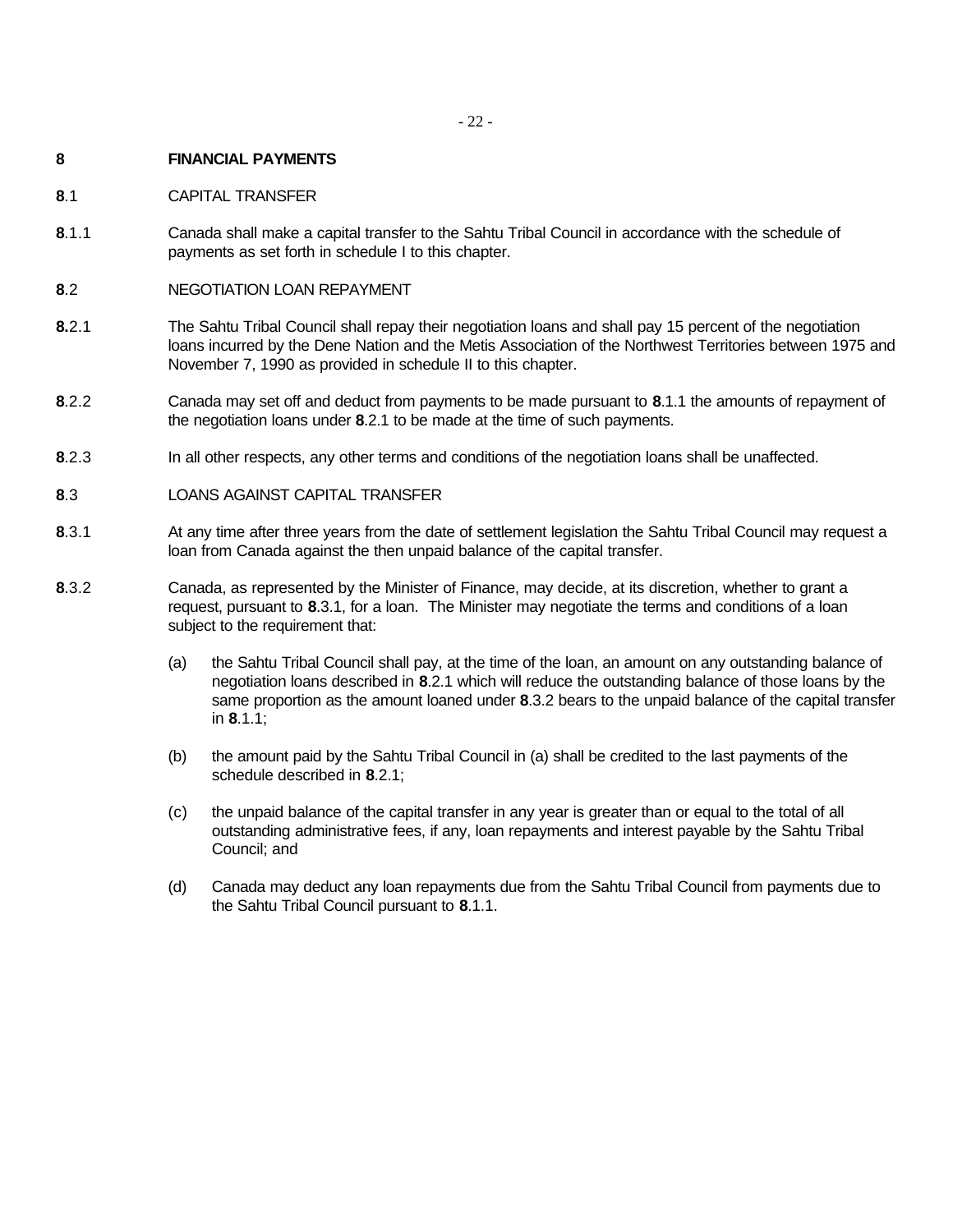### Schedule I to Chapter 8

#### **SCHEDULE OF PAYMENTS**

| Date                                             | Payment        |
|--------------------------------------------------|----------------|
| Date of settlement legislation                   | \$9,000,000.00 |
| First Anniversary of date of this agreement      | \$3,853,940.42 |
| Second Anniversary of date of this agreement     | \$5,780,910.62 |
| Third Anniversary of date of this agreement      | \$7,707,880.83 |
| Fourth Anniversary of date of this agreement     | \$9,634,851.04 |
| Fifth Anniversary of date of this agreement      | \$9,634,851.04 |
| Sixth Anniversary of date of this agreement      | \$9,634,851.04 |
| Seventh Anniversary of date of this agreement    | \$9,634,851.04 |
| Eighth Anniversary of date of this agreement     | \$9,634,851.04 |
| Ninth Anniversary of date of this agreement      | \$9,634,851.04 |
| Tenth Anniversary of date of this agreement      | \$9,634,851.04 |
| Eleventh Anniversary of date of this agreement   | \$9,634,851.04 |
| Twelfth Anniversary of date of this agreement    | \$9,634,851.04 |
| Thirteenth Anniversary of date of this agreement | \$7,707,880.83 |
| Fourteenth Anniversary of date of this agreement | \$5,780,910.62 |
| Fifteenth Anniversary of date of this agreement  | \$3,853,940.42 |

\* This amount shall bear interest at a rate of 7.57 percent compounded annually from the date of this agreement to the date of payment. Such amount shall be paid as soon as possible after the date of settlement legislation.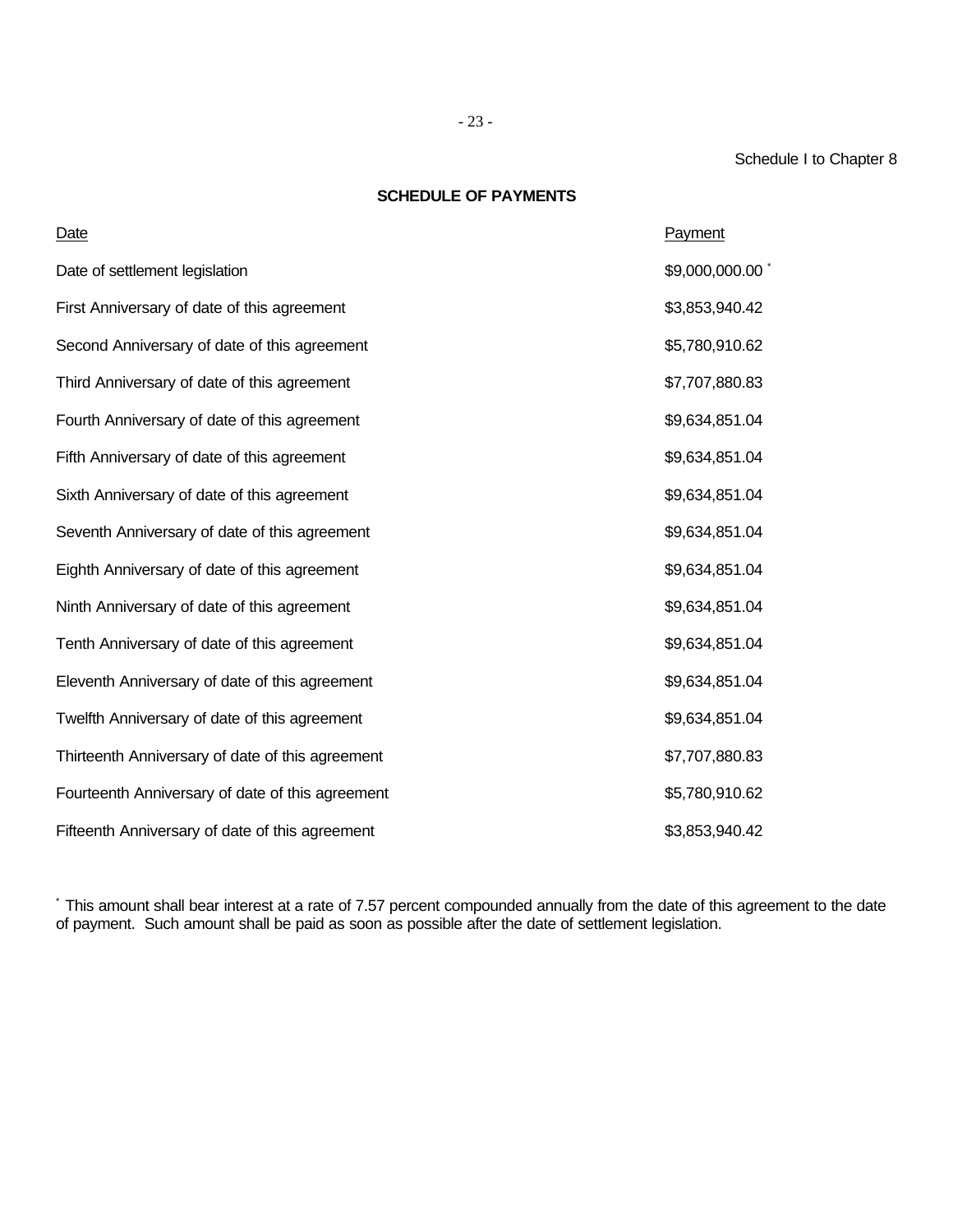#### Schedule II to Chapter 8

#### **NEGOTIATION LOANS REPAYMENT SCHEDULE**

| <b>First Payment</b>      | \$533,902.64     | on the first anniversary of the date of this agreement  |
|---------------------------|------------------|---------------------------------------------------------|
| Second Payment            | 800,853.96<br>\$ | on the second anniversary of the date of this agreement |
| <b>Third Payment</b>      | \$1,067,805.28   | on the third anniversary of the date of this agreement  |
| Fourth Payment            | \$1,334,756.60   | on the fourth anniversary of the date of this agreement |
| <b>Fifth Payment</b>      | \$1,334,756.60   | on the fifth anniversary of the date of this agreement  |
| Sixth Payment             | \$1,334,756.60   | on the sixth of the date of this agreement              |
| Seventh Payment           | \$1,334,756.60   | on the seventh of the date of this agreement            |
| Eighth Payment            | \$1,334,756.60   | on the eighth of the date of this agreement             |
| Ninth Payment             | \$1,334,756.60   | on the ninth of the date of this agreement              |
| <b>Tenth Payment</b>      | \$1,334,756.60   | on the tenth of the date of this agreement              |
| Eleventh Payment          | \$1,334,756.60   | on the eleventh of the date of this agreement           |
| Twelfth Payment\$         | 1,334,756.60     | on the twelfth of the date of this agreement            |
| <b>Thirteenth Payment</b> | \$1,067,805.28   | on the thirteenth of the date of this agreement         |
| Fourteenth Payment        | \$800,853.96     | on the fourteenth of the date of this agreement         |
| <b>Fifteenth Payment</b>  | \$533,902.64     | on the fifteenth of the date of this agreement          |

NOTE: The outstanding amount of negotiation loans as of the date of this agreement is \$10,813,185.67. The participants have the option of paying down all or any portion of the negotiation loans on any anniversary of the date of this agreement. The interest rate will be a fixed rate of 6 percent. A new schedule of the remaining payments shall be issued each time this option is exercised.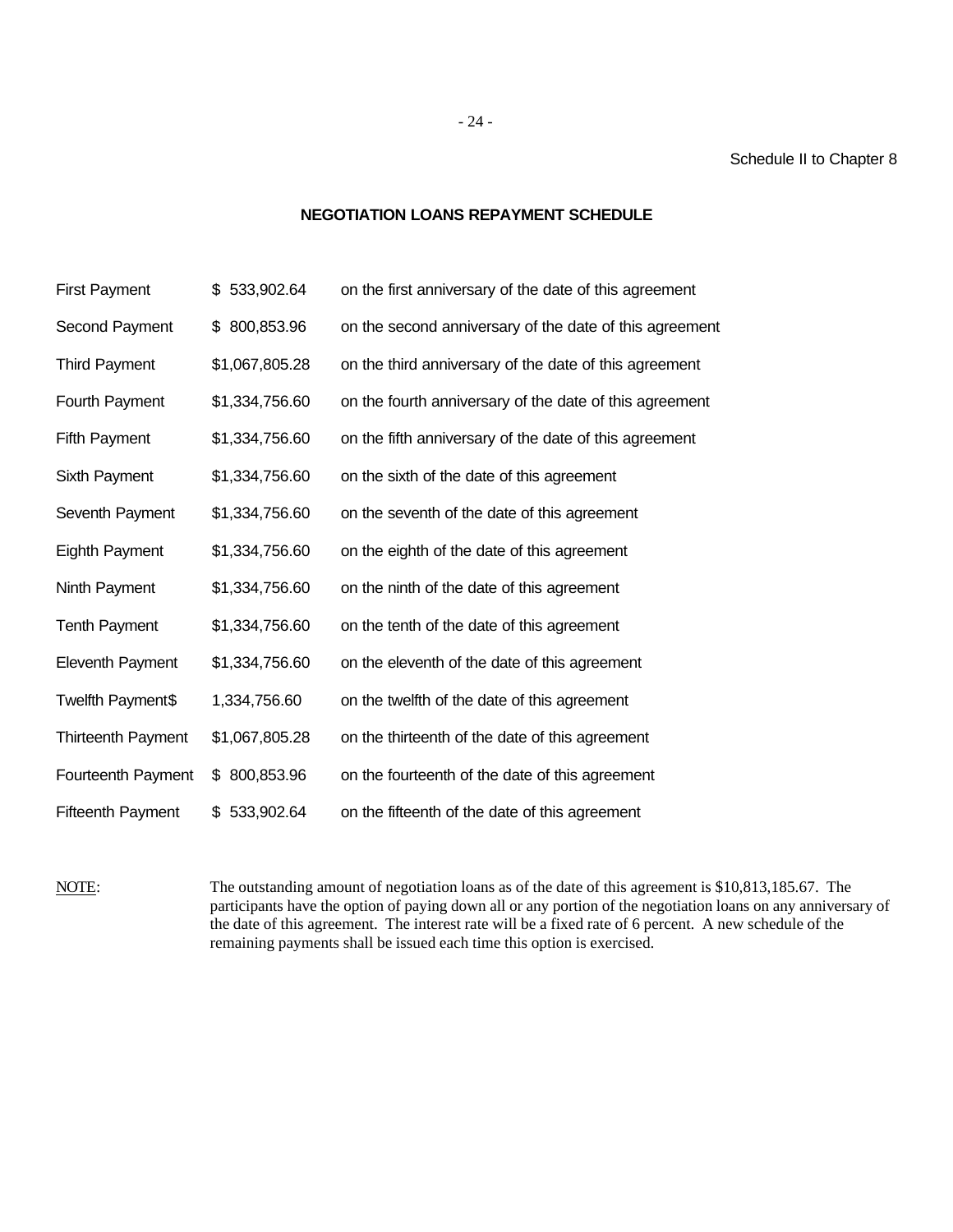# - 25 -

| 9     | <b>NORMAN WELLS PROVEN AREA</b>                                                                                                                                                                                                                                                                                                                                                                                                                                                         |  |
|-------|-----------------------------------------------------------------------------------------------------------------------------------------------------------------------------------------------------------------------------------------------------------------------------------------------------------------------------------------------------------------------------------------------------------------------------------------------------------------------------------------|--|
| 9.1   | <b>DEFINITIONS</b>                                                                                                                                                                                                                                                                                                                                                                                                                                                                      |  |
| 9.1.1 | In this chapter,                                                                                                                                                                                                                                                                                                                                                                                                                                                                        |  |
|       | "Esso" means Imperial Oil Limited and Esso Resources (Canada) Limited, and their subsidiary corporations<br>and their successors and assigns; and                                                                                                                                                                                                                                                                                                                                       |  |
|       | "Proven Area" means the area described in Schedule "A" to the Proven Area Agreement dated July 21, 1944<br>between Imperial Oil Limited and His Majesty in Right of Canada ("the Proven Area Agreement"), as<br>amended and renewed from time to time.                                                                                                                                                                                                                                  |  |
| 9.2   | <b>CONSULTATION</b>                                                                                                                                                                                                                                                                                                                                                                                                                                                                     |  |
| 9.2.1 | Government shall consult with the Sahtu Tribal Council with respect to those matters to be discussed with<br>Esso or other parties on any amendment, renegotiation or renewal of the Proven Area Agreement or any new<br>agreement for the development of the Proven Area and shall keep the Sahtu Tribal Council fully informed of<br>the progress of such negotiations. The Sahtu Tribal Council shall treat such information as confidential if<br>requested by government to do so. |  |
| 9.2.2 | Government and the Sahtu Tribal Council shall establish a joint committee for the purpose of reviewing<br>current and future operations pursuant to the Proven Area Agreement.                                                                                                                                                                                                                                                                                                          |  |
| 9.2.3 | The joint committee shall meet periodically, but at least annually, in the settlement area, to receive and<br>consider reports and advise Esso with respect to such matters as:                                                                                                                                                                                                                                                                                                         |  |
|       | (a)<br>current operating results and expenditures;                                                                                                                                                                                                                                                                                                                                                                                                                                      |  |
|       | (b)<br>environmental monitoring and controls;                                                                                                                                                                                                                                                                                                                                                                                                                                           |  |
|       | (c)<br>community relations and liaison;                                                                                                                                                                                                                                                                                                                                                                                                                                                 |  |
|       | employment and training of participants and other local personnel; and<br>(d)                                                                                                                                                                                                                                                                                                                                                                                                           |  |
|       | future development in the oil field.<br>(e)                                                                                                                                                                                                                                                                                                                                                                                                                                             |  |
| 9.2.4 | The joint committee shall call an annual meeting in Fort Good Hope, Norman Wells or Fort Norman in<br>order to present a report to the participants including:                                                                                                                                                                                                                                                                                                                          |  |
|       | the previous year's operations, including appropriate financial information;<br>(a)                                                                                                                                                                                                                                                                                                                                                                                                     |  |
|       | (b)<br>the environmental and other consequences of any incidents, spills, accidents and any resultant<br>cleanup activities;                                                                                                                                                                                                                                                                                                                                                            |  |
|       | employment and training of participants;<br>(c)                                                                                                                                                                                                                                                                                                                                                                                                                                         |  |
|       | plans for the upcoming year or years; and<br>(d)                                                                                                                                                                                                                                                                                                                                                                                                                                        |  |
|       | other matters of concern to the participants.<br>(e)                                                                                                                                                                                                                                                                                                                                                                                                                                    |  |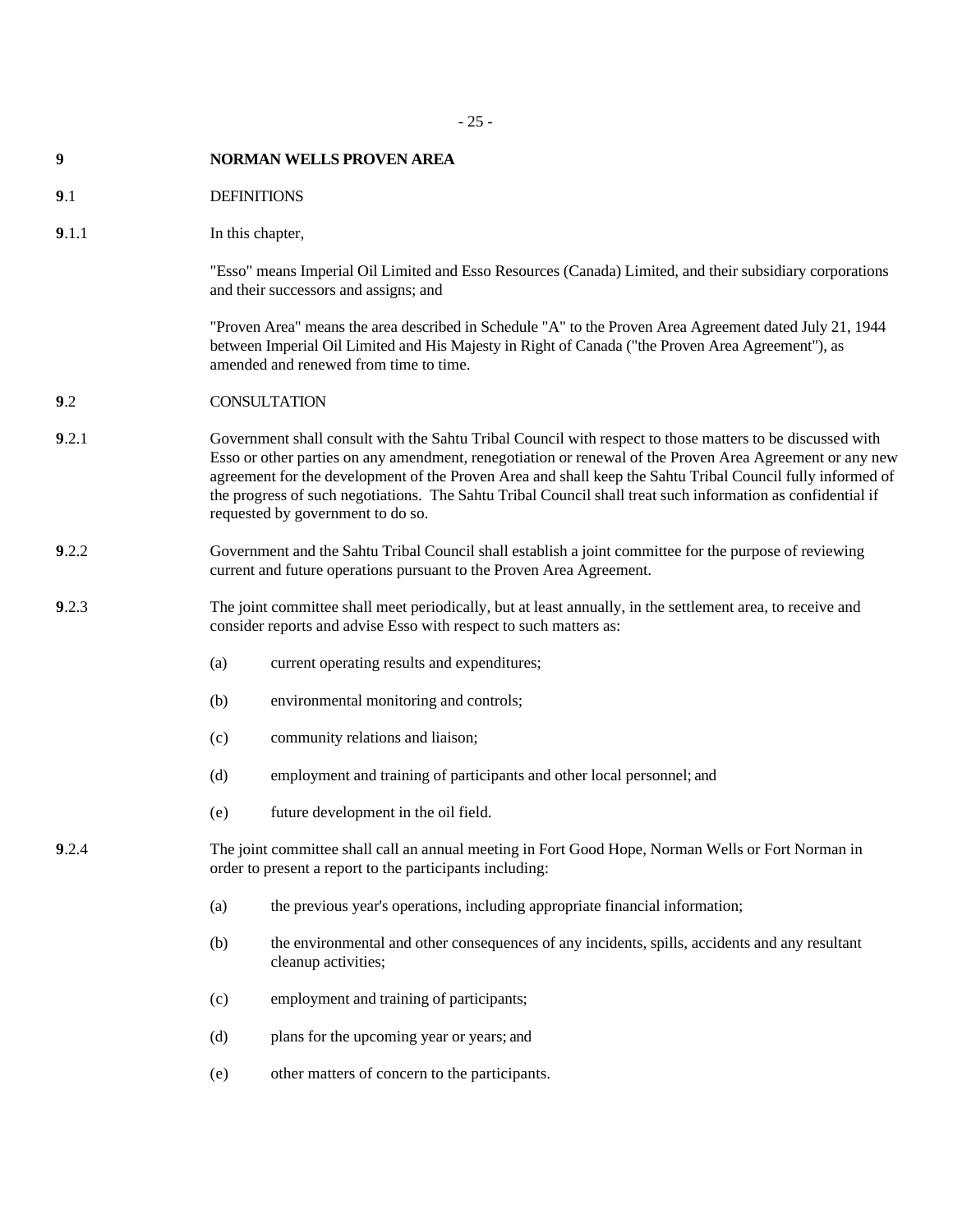- **9**.2.5 The joint committee may invite Esso to participate in its meetings and shall invite Esso to participate in the annual meeting mentioned in **9**.2.4.
- **9**.2.6 Government and the Sahtu Tribal Council shall each bear their own costs in respect of participation on the committee.
- **9**.3 RELEASE
- **9**.3.1 Canada is discharged from all undertakings and obligations, if any, to the participants in respect of the Proven Area other than those expressed in this agreement.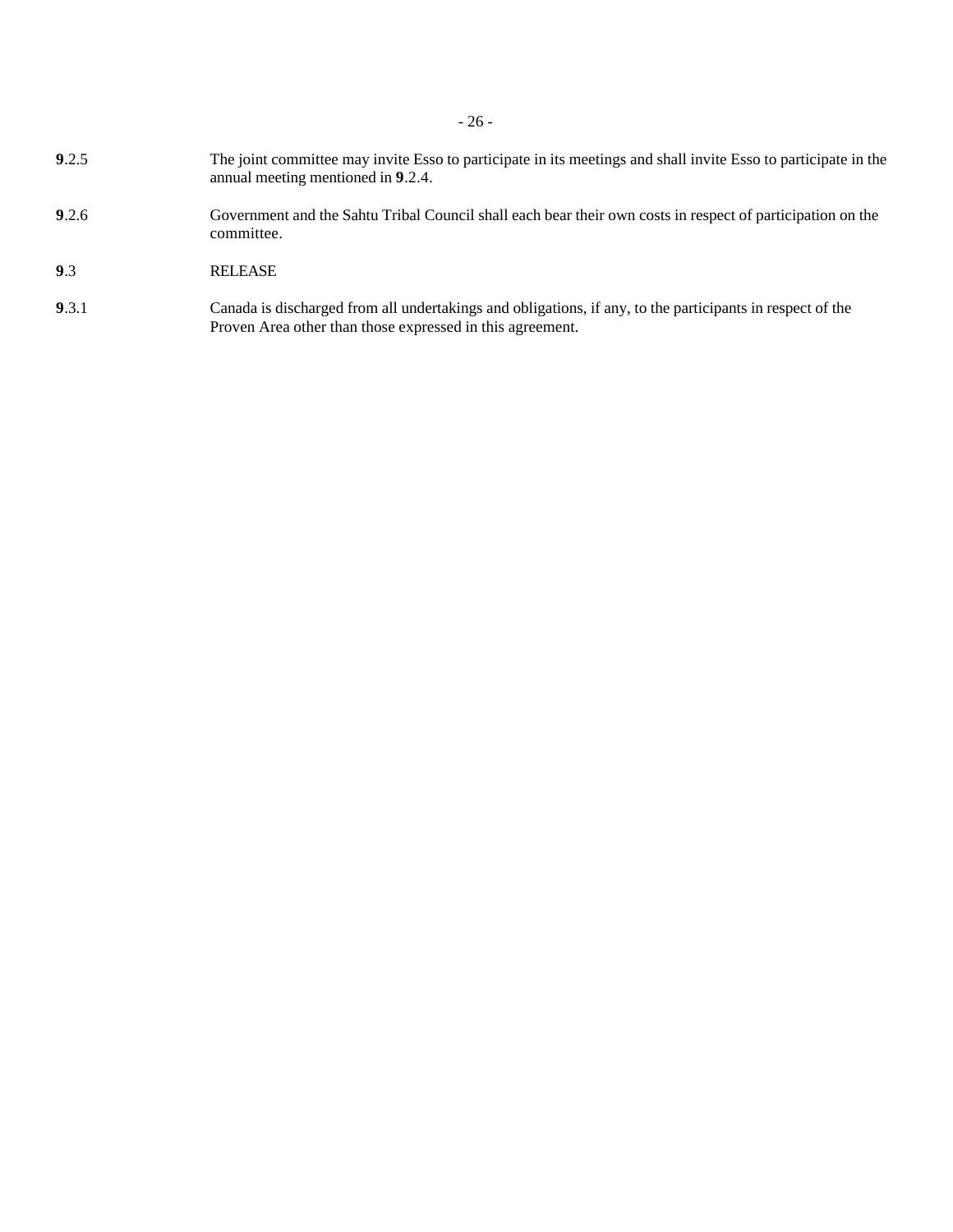- 27 -

| 10     |                                                                                 | <b>RESOURCE ROYALTIES</b>                                                                                                                                                                                     |
|--------|---------------------------------------------------------------------------------|---------------------------------------------------------------------------------------------------------------------------------------------------------------------------------------------------------------|
| 10.1.1 | Government shall pay to the Sahtu Tribal Council, annually, an amount equal to: |                                                                                                                                                                                                               |
|        | (a)                                                                             | 7.5 percent of the first \$2.0 million of resource royalties received by government in that year; and                                                                                                         |
|        | (b)                                                                             | 1.5 percent of any additional resource royalties received by government in that year.                                                                                                                         |
| 10.1.2 | (a)                                                                             | Amounts payable by government pursuant to this chapter shall be calculated on the basis of<br>amounts due to and received by government in respect of resources produced after the date of this<br>agreement. |
|        | (b)                                                                             | Payments remitted to the Sahtu Tribal Council shall be in quarterly instalments.                                                                                                                              |
|        | (c)                                                                             | Government shall annually provide to the Sahtu Tribal Council a statement indicating the basis on<br>which royalties were calculated for the preceding year.                                                  |
|        | (d)                                                                             | On the request of the Sahtu Tribal Council, government shall request the Auditor General to verify<br>the accuracy of the information in the annual statements.                                               |
| 10.1.3 | (a)                                                                             | Subject to (b), government shall consult with the Sahtu Tribal Council on any proposal specifically<br>to alter by legislation the resource royalty payable to government.                                    |
|        | (b)                                                                             | Where government consults outside government on any proposed changes to the fiscal regime<br>which will affect the resource royalty payable to government, it shall also consult with the Sahtu               |

Tribal Council.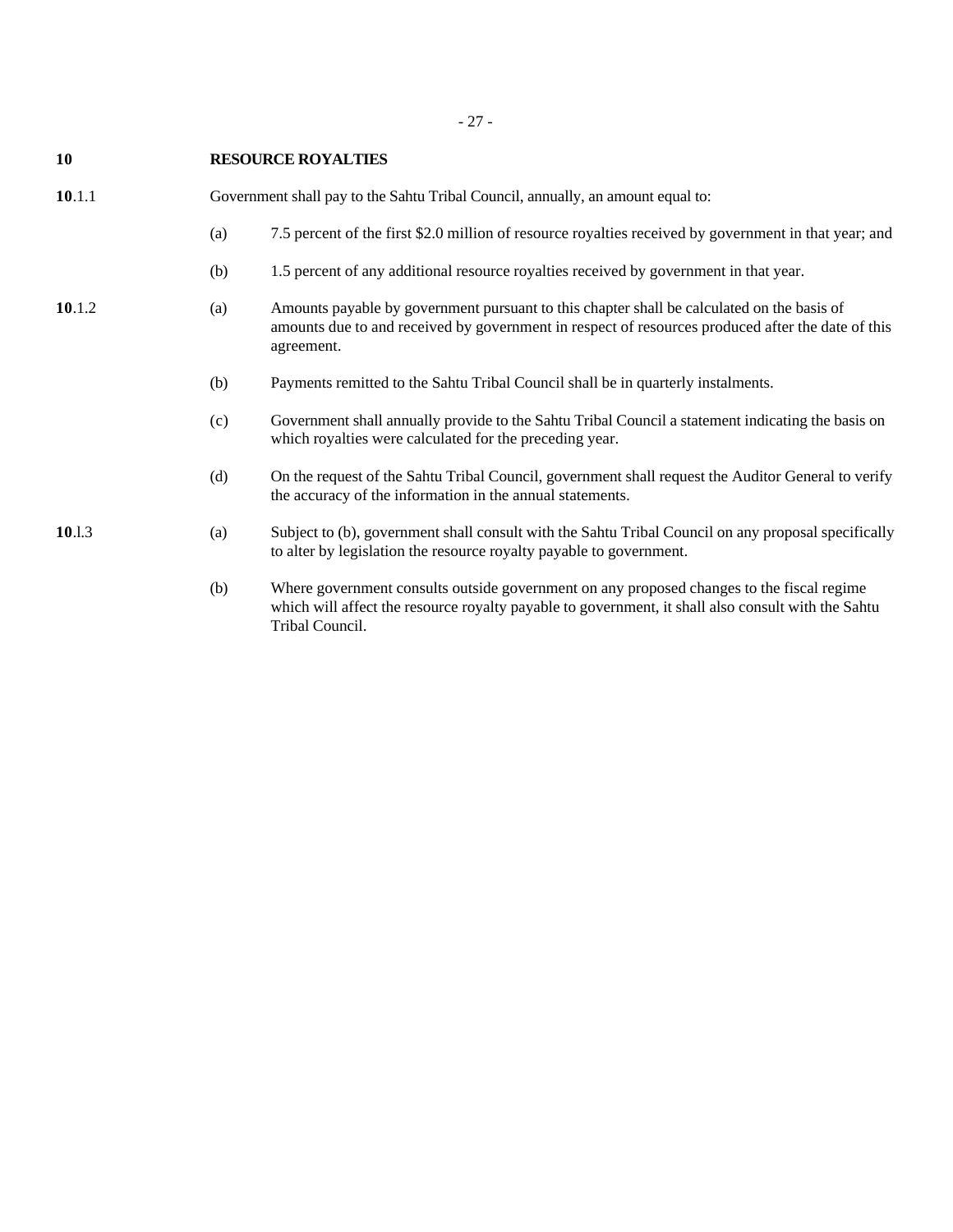- **11 TAXATION**
- **11**.1 DEFINITIONS
- **11.1.1** In this chapter,

"Tax Act" shall mean the *Income Tax Act*, R.S. 1970-71-72, c. 63 and the *Income Tax Act*, R.S.N.W.T. 1988, c. I-1;

"federal Tax Act" shall mean the *Income Tax Act*, R.S. 1970-71-72, c. 63;

"real property taxation" shall mean all local government tax and taxes on real property but, for greater certainty, does not include any tax levied pursuant to the Tax Act, tax on goods and services, sales tax or tax on transfer of property;

"settlement corporation" shall mean a corporation described in **11**.3.1; and

"Minister" shall mean the Minister of National Revenue.

# **11**.2 CAPITAL PAYMENTS

- **11**.2.1 There shall be no federal, territorial or local government tax or other similar charge exigible in respect of, or reduction to the cost or capital cost of, property acquired as a result of the receipt by a designated Sahtu organization of, or the receipt by a settlement corporation that may reasonably be considered to be a receipt of, amounts that are:
	- (a) capital transfer payments described in chapter 8;
	- (b) payments made to all designated Sahtu organizations and settlement corporations described in chapter 10, to the extent that such payments do not exceed in aggregate \$3.0 million; and
	- (c) loans described in **8**.3.
- **11**.2.2 Except as provided in this chapter, any income earned on an amount described in **11**.2.1(a), (b) or (c) received by a person other than a settlement corporation shall be subject to federal, territorial or local government tax or other similar charges as may be exigible under legislation.

# **11**.3 SETTLEMENT CORPORATIONS

- **11**.3.1 A settlement corporation means a non-share capital corporation that:
	- (a) is incorporated by the participants, is resident in Canada and is operated all or substantially all for the general benefit of participants;
	- (b) devotes all or substantially all of its resources to making the investments described in **11**.3.3 and to carrying on its permitted activities as described in schedule I to this chapter;
	- (c) qualifies as a designated Sahtu organization, as described in chapter 7;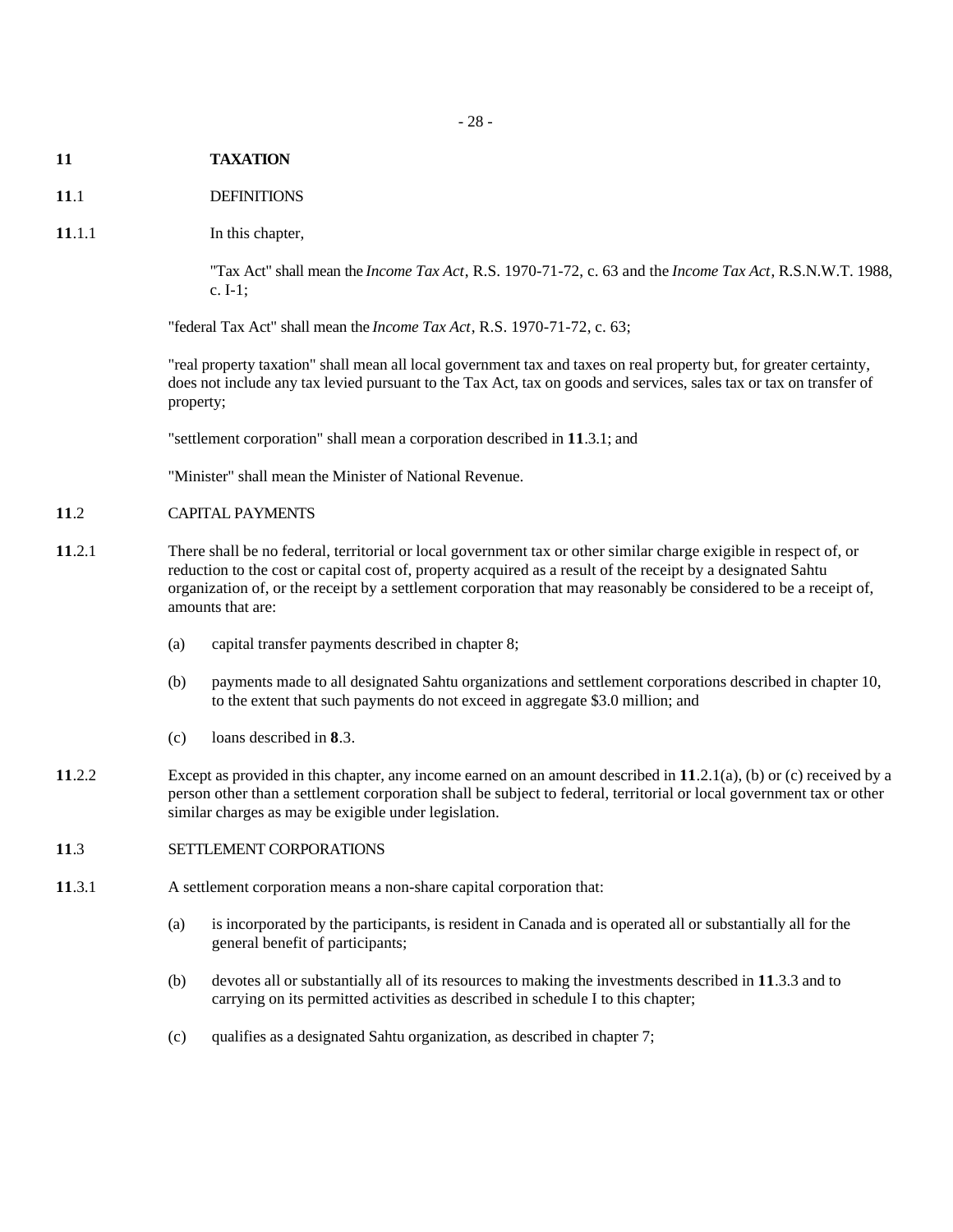- (d) has received no contributions of capital or other amount, except an amount that is
	- (i) an amount described in **11**.2.1;
	- (ii) a transfer of capital from another settlement corporation; or
	- (iii) a grant or subsidy received from a government institution or other similar public body in the course of carrying on the settlement corporation's permitted activities as described in schedule I to this chapter;
- (e) has given to the Minister an election (i) to be a settlement corporation and (ii) to be subject to the special rules applicable to a settlement corporation, as provided in this chapter, with the first tax return that it is required to file with the Minister; and
- (f) has not had its status as a settlement corporation terminated pursuant to **11**.3.7.

#### Disbursement Requirements

**11**.3.2 A settlement corporation shall be subject to the disbursement rules, including the disbursement excess rules, applicable to "public foundations" under the federal Tax Act, with such modifications as are required, provided that such rules shall not apply to a settlement corporation or its disbursements until the first day of the taxation year of the corporation commencing after the end of a period of 15 years commencing on the day of payment of the first capital transfer payment described in chapter 8. For this purpose, any loans made by the settlement corporation pursuant to schedule I to this chapter shall be treated as disbursements, the relevant provisions of the federal Tax Act shall apply as if the permitted activities described in schedule I to this chapter were charitable activities and the persons to whom payments or loans are made by the settlement corporation in the course of carrying on these permitted activities shall be treated as qualified donees.

#### Permitted Activities and Qualified Investments

- **11**.3.3 (a) A settlement corporation shall restrict its investments to those made in the course of carrying on activities permitted under schedule I to this chapter and those described in schedule II to this chapter, as that latter schedule is amended from time to time by agreement among the Sahtu Tribal Council, the Minister of Finance of Canada and the Government of the Northwest Territories, except that
	- (b) a settlement corporation, either alone or as part of a group that includes another settlement corporation, shall not control directly or indirectly in any manner whatever a corporation, partnership or other entity that carries on a business or whose principal activity is the making of investments.
	- (c) A settlement corporation may borrow money from time to time in order to finance its permitted activities and its qualified investments and the settlement corporation may repay the borrowed money and interest thereon.
	- (d) For the purposes of **11**.3.3(b), another settlement corporation shall mean a settlement corporation as defined in **11**.3.1 or any settlement corporation or like entity created pursuant to any comprehensive land claim agreement in Canada.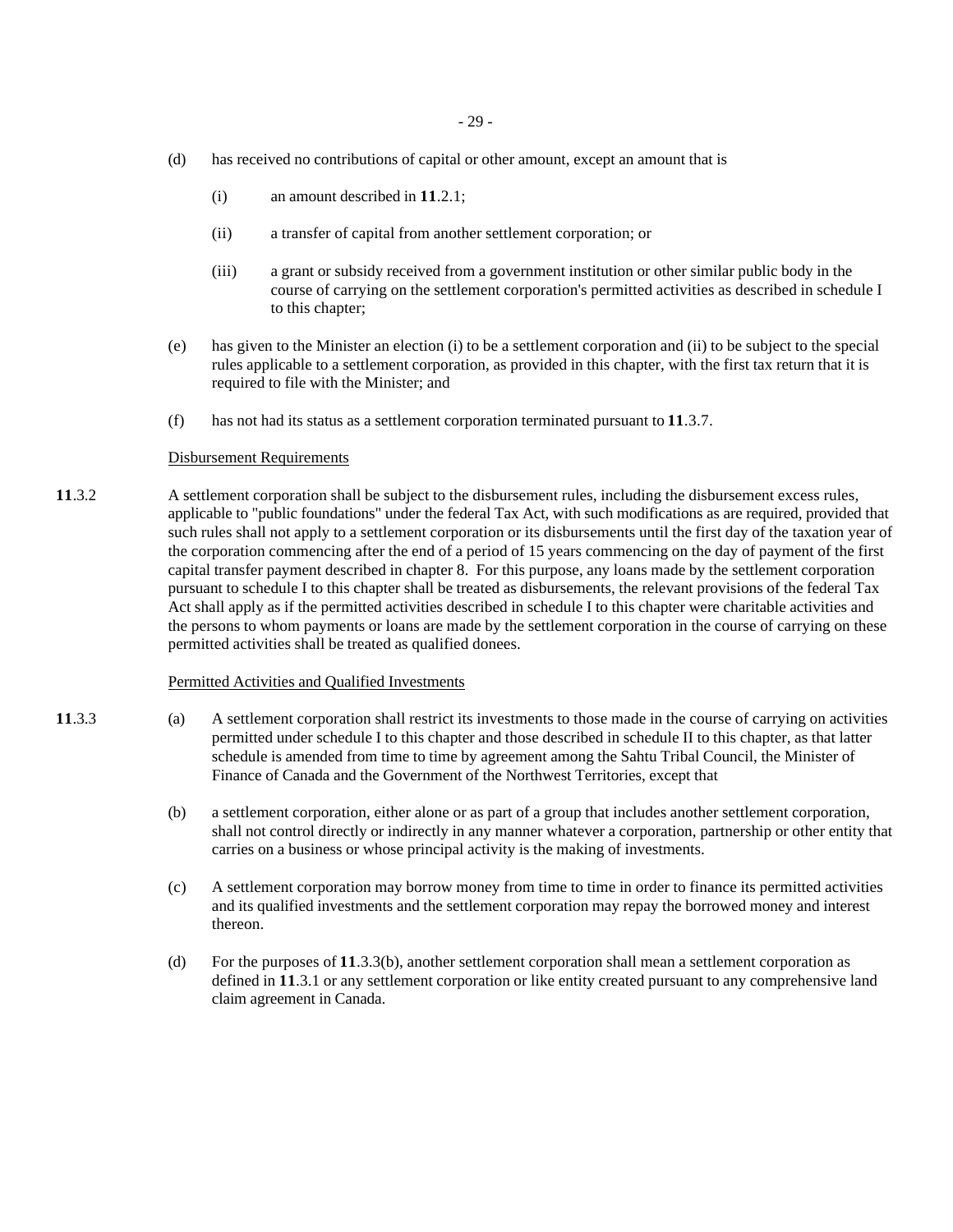(e) A settlement corporation shall not acquire an interest in a partnership or trust other than a small business investment limited partnership or a small business investment trust as defined in the federal Tax Act unless it is to realize on a security held by the settlement corporation, in which case its interest shall be disposed of within a reasonable period not to exceed six months. A settlement corporation shall not provide any loans to a partnership or a trust other than a small business investment limited partnership or a small business investment trust as defined in the federal Tax Act unless the loan is provided in the course of carrying on a permitted activity under schedule I to this chapter.

# Taxation of Settlement Corporations

- **11**.3.4 Except as provided in this chapter, there shall be no federal, territorial or local government tax or other similar charges exigible from a settlement corporation save and except federal goods and services tax. For greater certainty, a settlement corporation shall not be subject to federal large corporations or other capital taxes.
- **11**.3.5 (a) A settlement corporation shall be liable to pay tax for a taxation year, determined as if its taxable income for the year was an amount equal to the aggregate of the following amounts:
	- (i) the amount of any income derived by it from property during the year including, for greater certainty, the income or the taxable portion of any capital gain realized on the disposition of the property, other than property that is a qualified investment of the settlement corporation as described in **11**.3.3 or that is property (including a grant or subsidy from a government institution or other similar public body) acquired by the settlement corporation in the course of carrying on its permitted activities as described in schedule I to this chapter;
	- (ii) any amounts contributed or otherwise paid to the settlement corporation during the year, other than amounts:
		- (A) described in **11**.2.1 or as a transfer of capital from another settlement corporation; or
		- (B) otherwise included in computing its taxable income for the year under **11**.3.5(a)(i) or  $(iii)$ ;
	- (iii) described in **11**.3.5(b), **11**.3.7(c) or **11**.3.8; and
	- (iv) any amounts paid by the settlement corporation during the year that are exempt from taxation in the hands of the recipient by virtue of subparagraph  $81(1)(a)$  of the federal Tax Act or paragraph 87(1)(b) of the *Indian Act*, R.S. 1985, c. I-5, other than any amounts that are exempt from taxation in the hands of the recipient by virtue of this agreement or settlement legislation.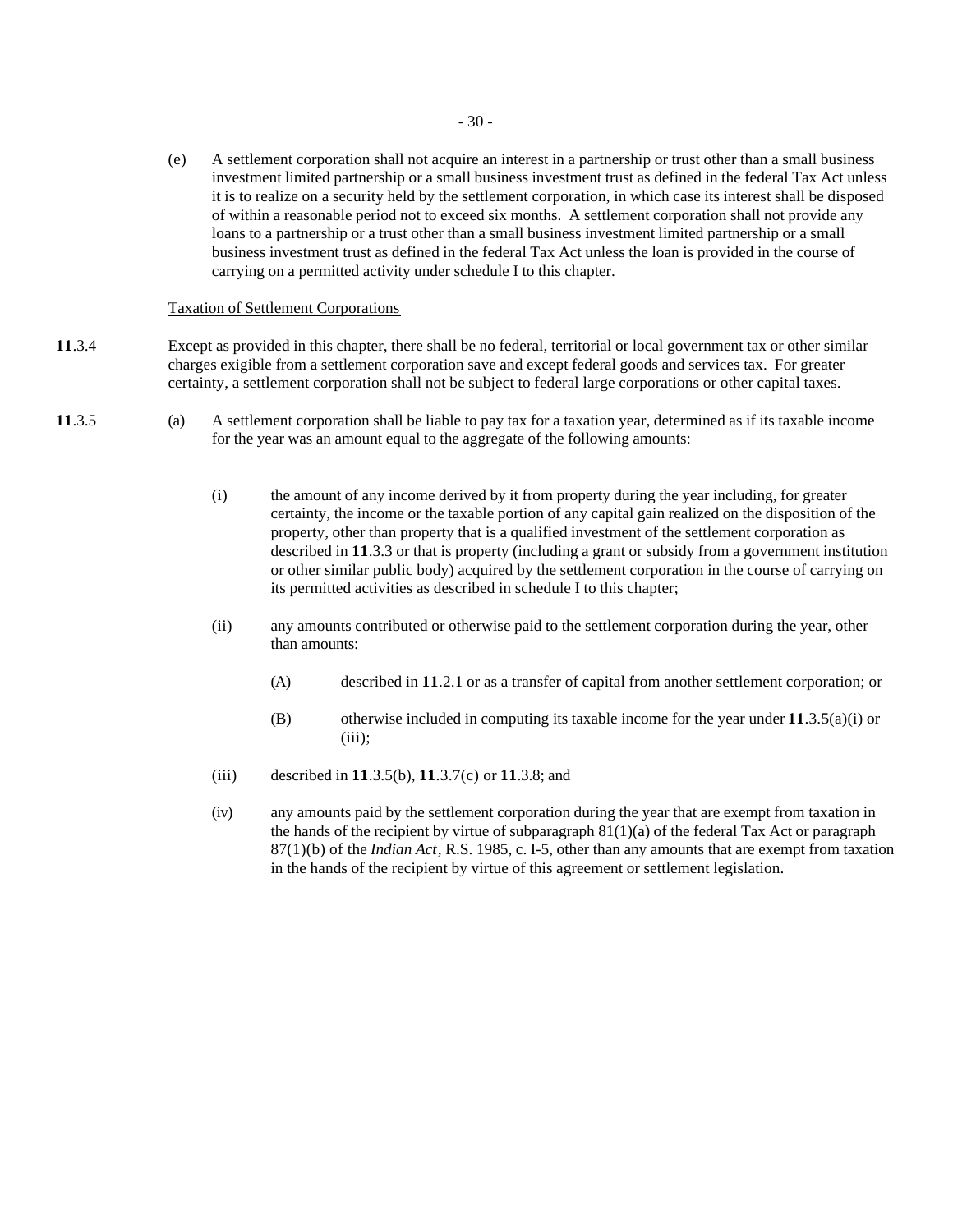- (b) For the purposes of **11**.3.5(a), if a settlement corporation makes any payment, whether by distribution, disbursement, loan or otherwise, and the payment:
	- (i) is not an investment described in **11**.3.3, is not made in the course of carrying on its permitted activities described in schedule I to this chapter and
	- (ii) where it is reasonable to believe that such payment was inadvertently made, the payment is made at least five years after the date of settlement legislation,

an amount equal to the amount of the payment, divided by (1-A), shall be deemed to be an amount referred to in **11**.3.5(a)(iii) for the year in which the payment was made, where A is the aggregate of the federal and the Northwest Territories tax rates applicable to public corporations for that year before deducting the territorial abatement, plus any surtaxes to which public corporations may be liable for the year.

- (c) The tax payable by a settlement corporation upon its taxable income for a taxation year provided in **11**.3.5(a) shall be that percentage of its taxable income that is the maximum federal and Northwest Territories tax rate applicable to a public corporation for the year, plus any surtaxes to which public corporations may be liable for the year, and shall be determined without any deduction.
- **11**.3.6 A settlement corporation shall be liable to pay the tax under part XI of the federal Tax Act, including the penalty tax payable on excess foreign property, as if that part were stated to be applicable to settlement corporations, with such modifications as are required.

# Termination of Settlement Corporation Status

- **11**.3.7 (a) A settlement corporation may revoke its election made under **11**.3.1.(e) effective as of a date determined by the settlement corporation (the "revocation date") provided that:
	- (i) the settlement corporation shall give written notice to the Minister of National Revenue of its intention to revoke its election, and
	- (ii) the date of such notice shall be not less than 60 days prior to the revocation date.

Upon receipt of such notice, the Minister of National Revenue shall terminate the status of the corporation as a settlement corporation effective as of the revocation date or, where the revocation date is less than 60 days prior to the date of such notice, as of the day which is 60 days after the date of such notice. For the purposes of this **11**.3.7 (a), the date of any notice shall be the day of mailing of such notice.

(b) Where the Minister is of the opinion that a settlement corporation has failed to comply with any provision in this chapter, the Minister may notify the settlement corporation in writing and if the settlement corporation does not redress the default to the satisfaction of the Minister within 100 days after the registered mailing of such notice, the Minister may terminate the status of the corporation as a settlement corporation, subject to the same right of appeal as that applicable in respect of a notice of intent to revoke the registration of a registered charity as set out in the federal Tax Act.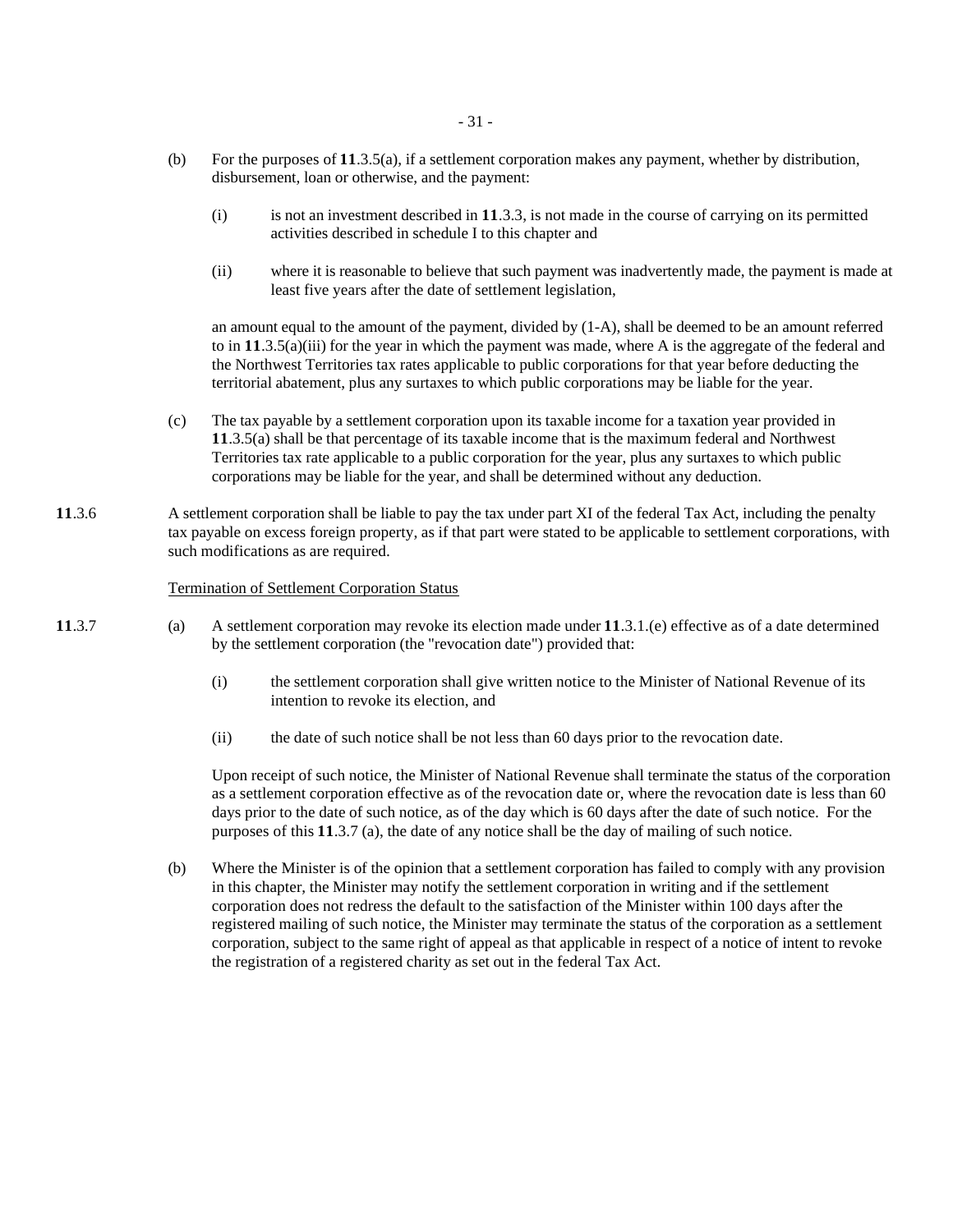- (c) If the Minister terminates the status of a settlement corporation pursuant to **11**.3.7(a) or (b), the taxation year of the settlement corporation that would otherwise have included the time of termination shall be deemed to end immediately before that time and the settlement corporation shall be deemed to have disposed of all its assets immediately before the time that is immediately before the time of termination for proceeds of disposition equal to the fair market value thereof at that time and to have reacquired such assets immediately after the time of termination at a cost equal to such fair market value and, for the purpose of **11**.3.5, an amount equal to the amount by which such fair market value exceeds the aggregate of:
	- (i) amounts that may reasonably be considered to have been otherwise included in computing the taxable income of the settlement corporation in a taxation year under **11**.3.5, and
	- (ii) amounts that may reasonably be considered to be a portion of the total payments described in **11**.2.1(a), (b) or (c) that were paid directly to the settlement corporation or to a designated Sahtu organization and that were contributed by such organization to the settlement corporation or are deemed to be so contributed by virtue of **11**.3.10,

shall be deemed to be an amount referred to in **11**.3.5(a)(iii) for that taxation year.

- (d) For greater certainty and for the purposes of **11**.3.7:
	- (i) the distribution by a settlement corporation to participants of any amount that may reasonably be considered to be payments referred to **11**.2.1(a), (b) or (c) shall not be considered a cause for the termination by the Minister of the status of a settlement corporation; and
	- (ii) subject to **11**.3.7(d)(i), any failure of the settlement corporation to devote its resources in accordance with the requirements of **11**.3.1(a) through (e) may be considered cause for the termination by the Minister of the status of the settlement corporation pursuant to **11**.3.7(b).

# Winding-Up

- **11**.3.8 Where a settlement corporation commences to be wound-up or liquidated or commences proceedings to be granted articles of continuance or similar corporate constitutional documents in a jurisdiction outside Canada, the taxation year of the settlement corporation that otherwise would have included the time of such commencement shall be deemed to end immediately before that time and the amount distributed on the winding-up, liquidation or, in the case of continuance outside Canada, the fair market value of the total assets of the corporation, less the aggregate of:
	- (a) the amount disbursed or expended in the course of the winding-up or liquidation on its permitted activities as described in schedule I to this chapter;
	- (b) all amounts that may reasonably be considered to be amounts described in **11**.2.1(a), (b) or (c) that were received by the settlement corporation and which are transferred to a designated Sahtu organization which complies with the requirements of **7**.1.2 and **7**.1.3 or to another settlement corporation; and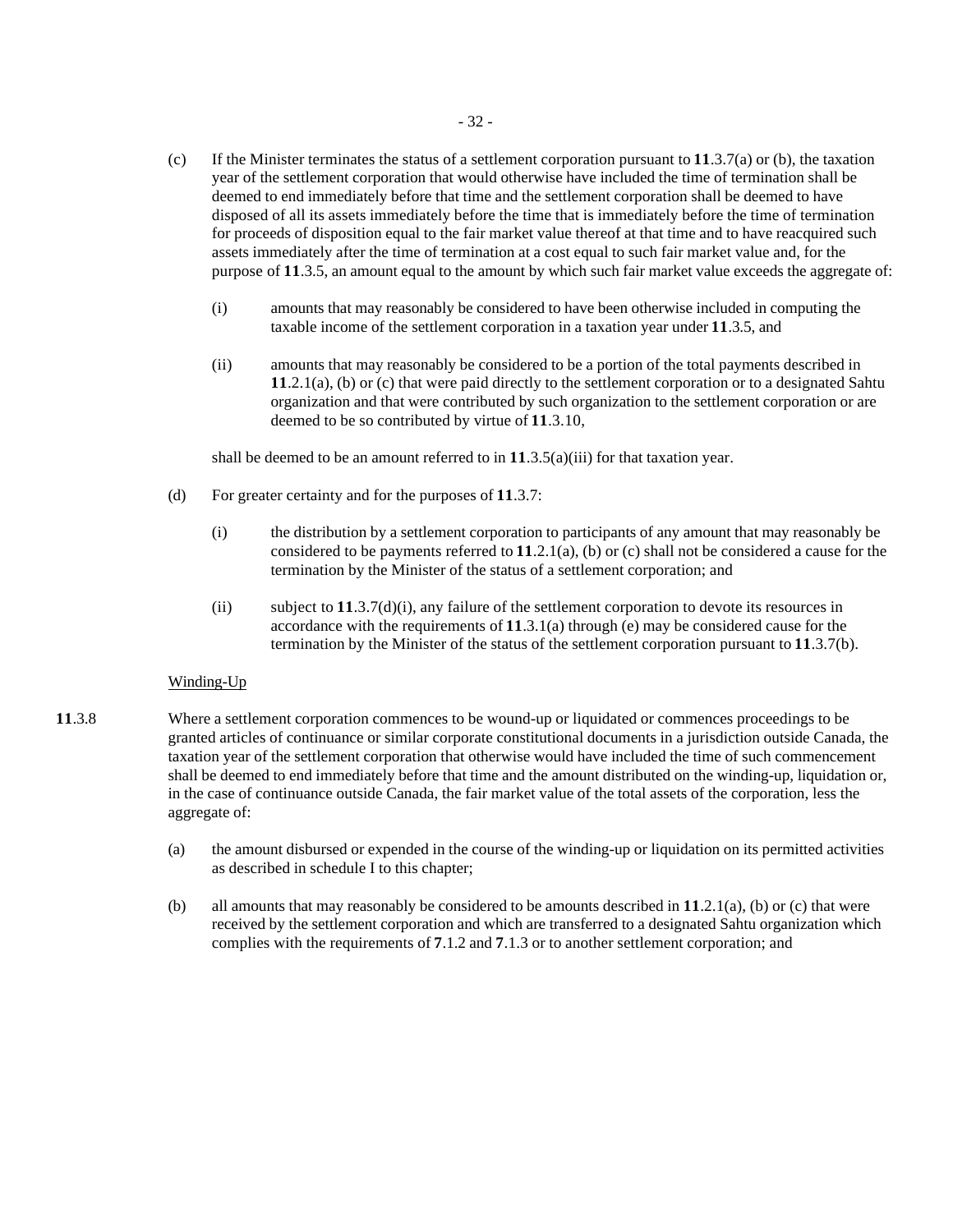- 33 -

(c) all other amounts transferred to another settlement corporation;

shall be deemed to be an amount that is referred to in **11**.3.5(a)(iii) for that taxation year.

#### Taxation of Participants or Designated Sahtu Organizations

- **11**.3.9 Subject to **11**.3.11, there shall be no federal, territorial, or local government tax or other similar charge payable by a participant, a designated Sahtu organization or a corporation controlled, directly or indirectly in any manner whatever, by one or more participants or designated Sahtu organizations, on amounts disbursed or distributed to a participant, designated Sahtu organization or such corporation in accordance with schedule I to this chapter (except for paragraphs 10 and 12(d) of schedule I to this chapter), other than amounts disbursed or distributed to a participant, designated Sahtu organization or such corporation as consideration for value provided to the settlement corporation by that participant, designated Sahtu organization or corporation.
- **11**.3.10 For the purposes of this chapter, where a particular property is disbursed or distributed by one settlement corporation (the "transferor" in **11**.3.10) to one or more settlement corporations (the "transferee" in **11**.3.10), the transferor and the transferee shall each file a copy of a joint designation with their tax returns for the year in which the transfer occurred designating an amount, if any, of the property so transferred, and any amount so designated shall, in applying the provisions of this chapter, including without limitation **11**.3.10, be deemed thereafter to be a contribution described in **11**.2.1(a) received by the transferee and not to be a contribution described in **11**.2.1(a) or (b) received by the transferor, provided that the total of such amounts so designated shall not exceed the contributions described in **11**.2.1(a) and (b) received by the transferor or deemed by virtue of **11**.3.10 to be so received, at any time before the disbursement or distribution of the particular property.
- **11**.3.11 (a) Where a settlement corporation has transferred or loaned property directly or indirectly or by means of a trust or by any other means whatever, to one or more settlement corporations or any other person or partnership, and one of the main purposes of the loan or transfer may reasonably be considered, but for this provision, to avoid the payment of a tax liability of the settlement corporation pursuant to this chapter:
	- (i) the transferor and the transferee are jointly and severally liable to pay a part of the transferor's tax under this chapter for each taxation year equal to the amount of the tax in respect of any income from, or gain from the disposition of, the property so transferred or loaned, or property substituted therefor; and
	- (ii) the transferor and transferee are jointly and severally liable to pay under the federal Tax Act an amount equal to the lesser of
		- (A) the amount if any by which the fair market value of the property at the time it was transferred or loaned exceeds the fair market value at that time of the consideration given for the property, and
		- (B) the aggregate of all amounts each of which is an amount that the transferor is liable to pay under the federal Tax Act or this chapter in or in respect of the taxation year in which the property was transferred or loaned or in any preceding taxation year,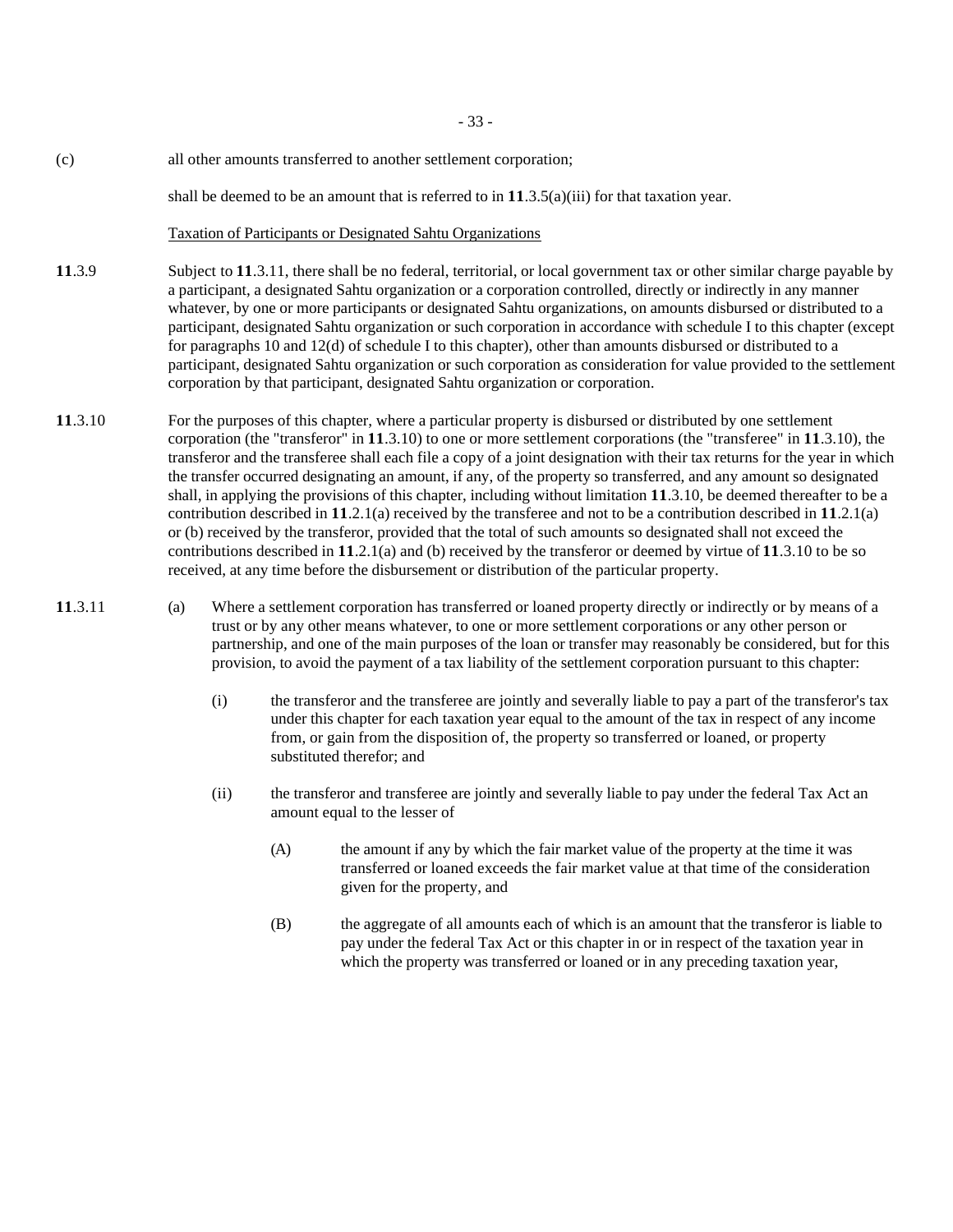but nothing in **11**.3.11 shall be deemed to limit the liability of the transferor under any other provision of the federal Tax Act or this chapter.

- (b) The Minister may at any time assess a transferee in respect of any amount payable by virtue of **11**.3.11(a) and the provisions of part I of the federal Tax Act are applicable with such modifications as the circumstances require in respect of an assessment made under **11**.3.11(a) as though it had been made under section 152 of the federal Tax Act.
- (c) Where a transferor and transferee have, by virtue of **11**.3.11(a), become jointly and severally liable in respect of part or all of a liability of the transferor under this chapter, the following rules are applicable:
	- (i) a payment by the transferee on account of the transferee's liability shall to the extent thereof discharge the joint liability; but
	- (ii) a payment by the transferor on account of the transferor's liability only discharges the transferee's liability to the extent than the payment operates to reduce the transferor's liability to an amount less than the amount in respect of which the transferee was, by **11**.3.11(a), made jointly and severally liable.
- (d) Notwithstanding **11**.3.11(a) to (c), **11**.3.11(a) to (c) are not applicable to a transfer or loan unless the Minister has, within two years of the end of the taxation year in which a particular transfer or loan was made, given written notice to the transferor and transferee that the Minister intends to apply **11**.3.11(a) to (c) to the particular transfer or loan.

# **11**.4 SETTLEMENT LANDS AND DEPRECIABLE PROPERTY

# **Acquisition**

**11**.4.1 The cost of acquisition to a participant or to a designated Sahtu organization of any real property acquired under this agreement, other than depreciable property, transferred to the participant or designated Sahtu organization by the Government of Canada pursuant to this agreement shall, for the purposes of the Tax Act, be deemed to be an amount equal to the fair market value thereof at the earlier of the time that title to such property is registered in the name of the participant or such organization and the time that any right or interest in such property is acquired by the participant or such organization.

# Disposition

- **11**.4.2 Where any real property acquired under this agreement, other than depreciable property, is disposed of by a designated Sahtu organization (the "transferor" in **11**.4.2):
	- (a) to a participant (the "transferee" in **11**.4.2), and such real property has not previously been disposed of by a designated Sahtu organization to another participant; or
	- (b) to another designated Sahtu organization (also a "transferee" in **11**.4.2) within 10 years of the transfer by the Government of Canada of such property pursuant to this agreement to the designated Sahtu organization;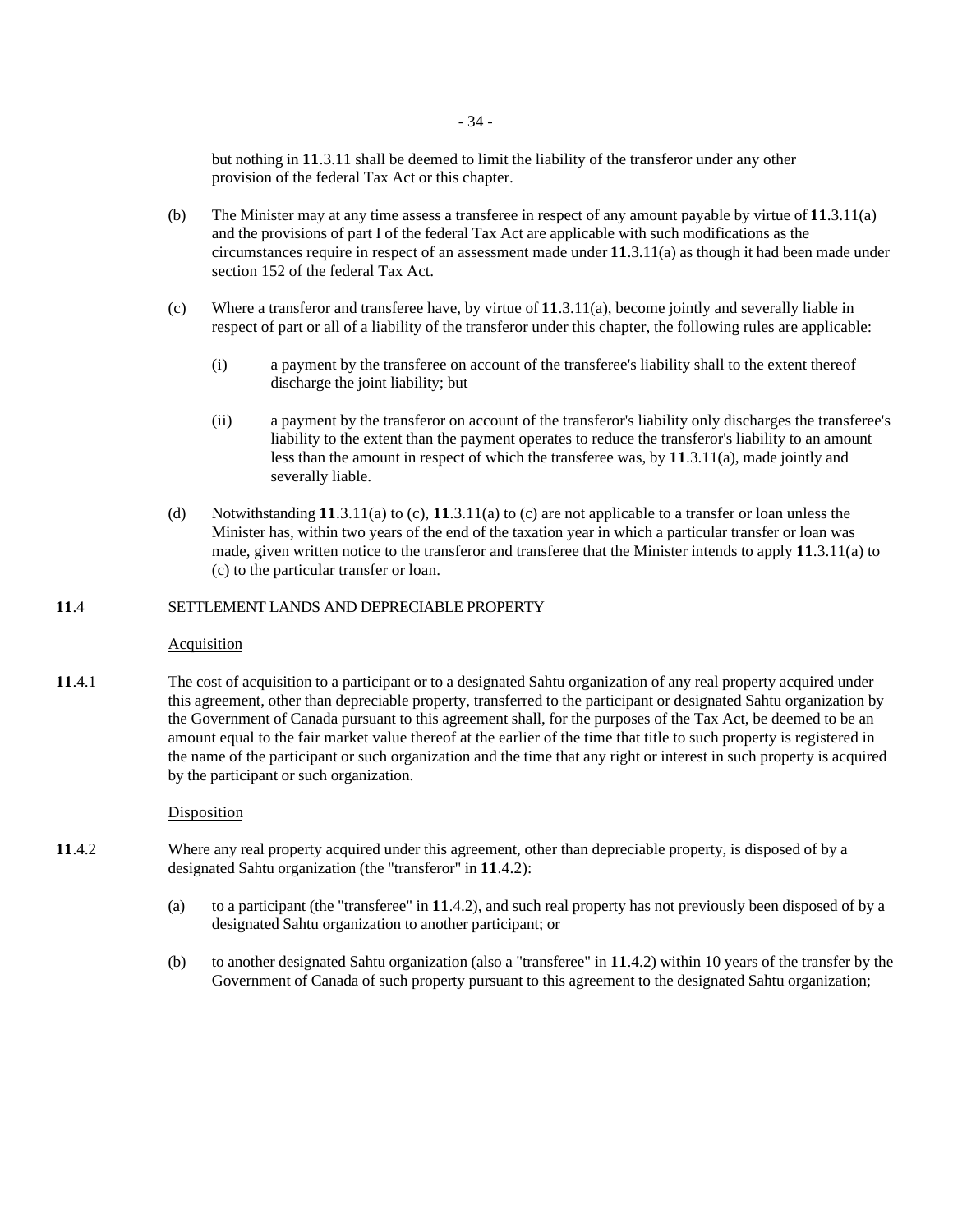the real property shall, for the purposes of the Tax Act, be deemed to have been disposed of by the transferor for proceeds of disposition equal to the greater of the amount that would otherwise be the proceeds of disposition and the adjusted cost base to the transferor of the real property at that time and to have been acquired by the transferee at a cost equal to the amount at which it was deemed to have been disposed of.

Depreciable Property

# **11**.4.3 The rules of **11**.4.2 shall apply to depreciable property with such modifications as are required.

# Taxes on Transfer of Lands

- **11**.4.4 (a) No federal, territorial or local government charge, levy or tax shall be payable in respect of the transfer to or receipt by the Sahtu Tribal Council of Sahtu lands at the date of settlement legislation.
	- (b) No federal, territorial or local government charge, levy or tax shall be payable by the participants in respect of any subsequent transfer of settlement lands by the Sahtu Tribal Council to a designated Sahtu organization within five years from the date of settlement legislation.
	- (c) Where a transfer is made to which **11**.4.2(b) applies, no federal goods and services tax shall be payable in respect of such transfer.

### **11**.5 REAL PROPERTY TAXATION OF SETTLEMENT LANDS

- **11**.5.1 (a) Unimproved settlement lands shall be exempt from real property taxation. Improvements which are used primarily for non-commercial wildlife harvesting or other traditional purposes, including single-family residences, cabins, camps and tent frames, shall be exempt from real property taxation.
	- (b) In (a), "non-commercial wildlife harvesting" means wildlife harvesting which does not require authorization from the Renewable Resources Board pursuant to **13**.7.1(a).
- **11**.5.2 Subject to **11**.5.1(a), settlement lands are subject to real property taxation under applicable legislation.
- **11**.5.3 Notwithstanding **11**.5.1(a), settlement lands that are leased or occupied by a person who is not a participant are subject to real property taxation under applicable legislation.
- **11**.5.4 Should a participant or other person who occupies settlement lands fail to pay real property taxes levied against such participant or other person in respect of such lands and such taxes are in arrears for a period of one year or more, the designated Sahtu organization which holds title to the lands shall be liable to pay, upon notice from the applicable government, such taxes within a reasonable period of time as may be determined by such government from time to time.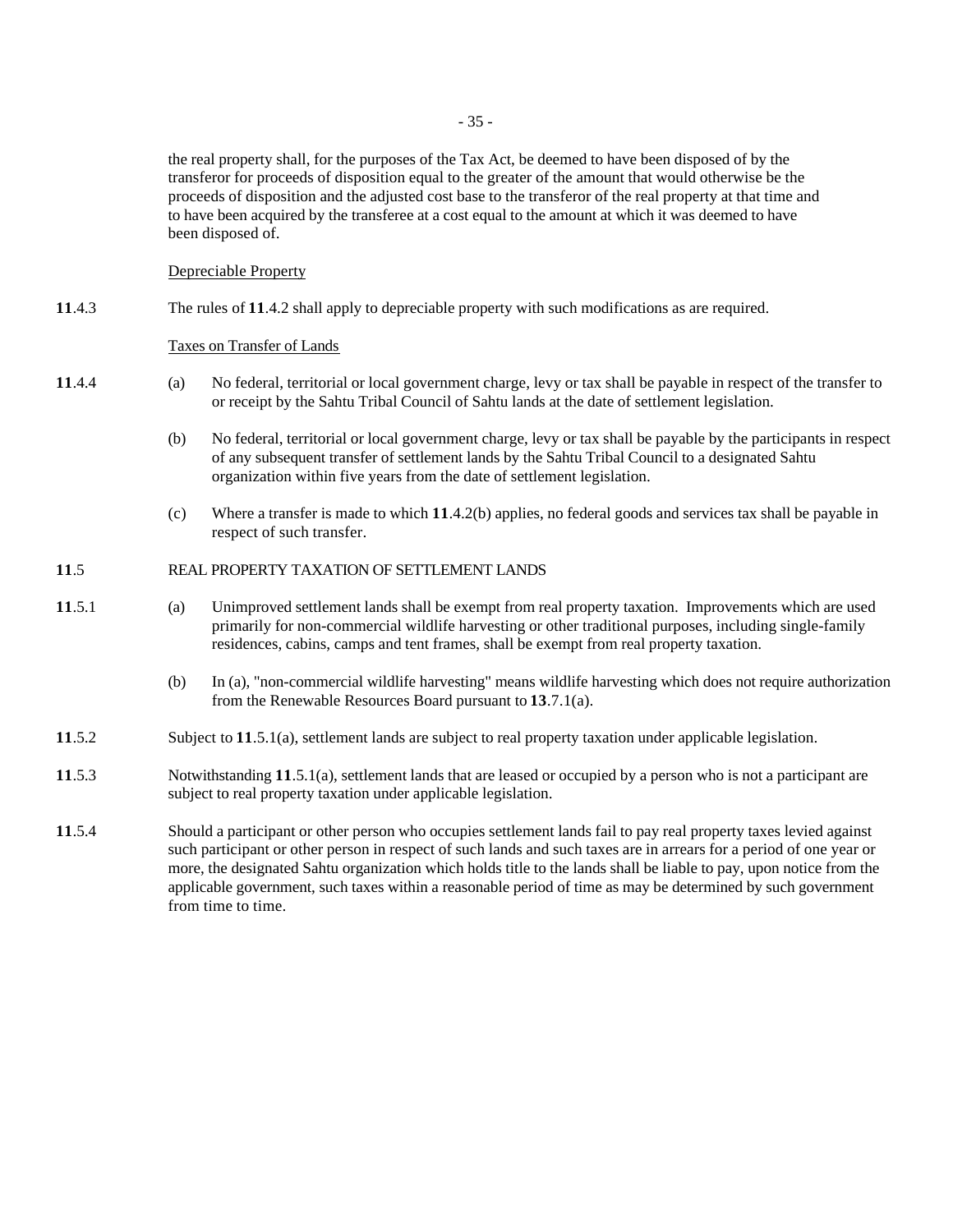- 36 -

# **11**.6 ADMINISTRATION AND ENFORCEMENT

- **11**.6.1 The Minister shall be responsible for the administration and enforcement of the provisions of this agreement that relate to income taxation, goods and services taxation and regulation of qualified investments and to that end may seek the advice of the Minister of Indian Affairs and Northern Development with respect to any matter arising out of these provisions.
- **11**.6.2 Every settlement corporation shall produce every year a report in a form acceptable to the Minister from a public accountant who has audited the settlement corporation providing the Minister with the information required to administer the provisions of this chapter.
- **11**.6.3 Any tax or other amounts payable by a settlement corporation as provided in this chapter shall be considered to be tax or an amount payable under the Tax Act and, for greater certainty, the penalty, interest and administrative provisions of the Tax Act shall apply, with such modifications as are required, to any such tax or other amount.
- **11**.7 IMPLEMENTATION AND INTERPRETATION
- **11**.7.1 The Tax Act may be amended to provide for the implementation of this chapter.
- **11**.7.2 Unless otherwise provided in this agreement and except to the extent that the context otherwise requires, words and phrases used in this chapter shall be deemed to have the meaning they have for the purposes of the federal Tax Act.
- **11**.7.3 To the extent not inconsistent with this chapter, the Tax Act shall apply to the provisions of this chapter with such modifications as the circumstances require.
- **11**.7.4 A settlement corporation shall be deemed for purposes of the Tax Act not to be a "specified financial institution".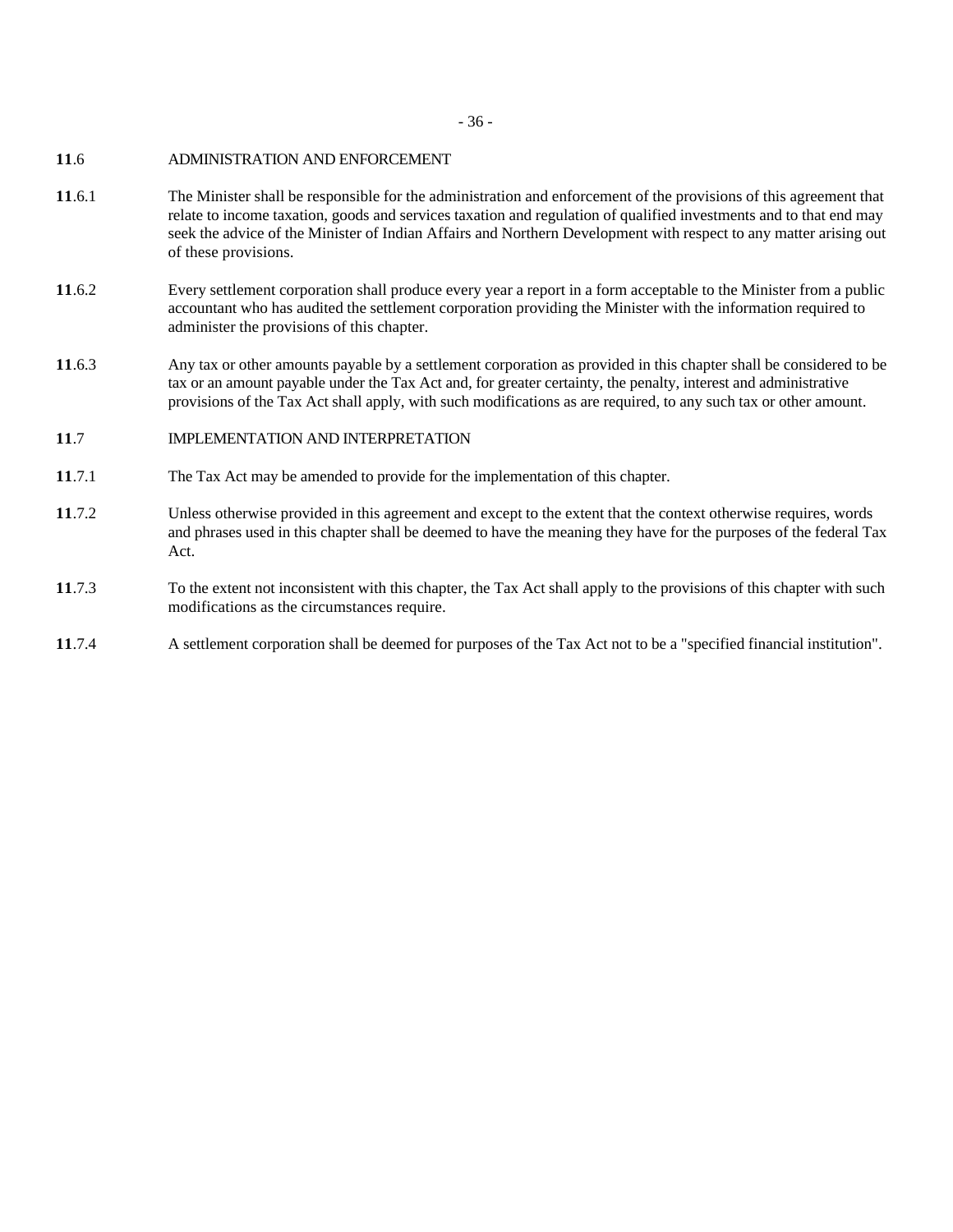# **PERMITTED ACTIVITIES OF SETTLEMENT CORPORATIONS**

Definitions:

In this schedule,

"low-income participant" means a participant whose total family income is less than 75 percent of the Northwest Territories average annual family income as set out in the last available census data published by Statistics Canada on economic families; and

"Sahtu heritage resources" means heritage resources which relate to the history and culture of the participants.

The following are permitted activities of settlement corporations. Subject to **11**.3.2, it is not necessary for any or all of the permitted activities to be carried out by a settlement corporation.

# 1. EDUCATION AND TRAINING

Funding or providing:

- (a) courses for non-native and native teachers and other instructors to enable them to conduct courses in native culture, language and similar areas;
- (b) training for native elders to enable them to participate in the delivery of native culture and language instructional programs;
- (c) native studies, culture and language programs for participants and research relating thereto;
- (d) scholarships for participants to enable them to attend educational institutions within and outside the Northwest Territories;
- (e) vocational training and similar programs for participants within and outside the Northwest Territories;
- (f) native language and cultural teaching research programs; and
- (g) training for persons employed in connection with native justice programs and research related thereto.

### 2. SUPPLEMENTAL PROGRAM FUNDING

Supplementing existing programs relating to child care, adoption, alcohol and drug abuse, hospital construction or upgrading, medical, dental and mental health care and similar programs and initiating, funding and administering new programs in those areas.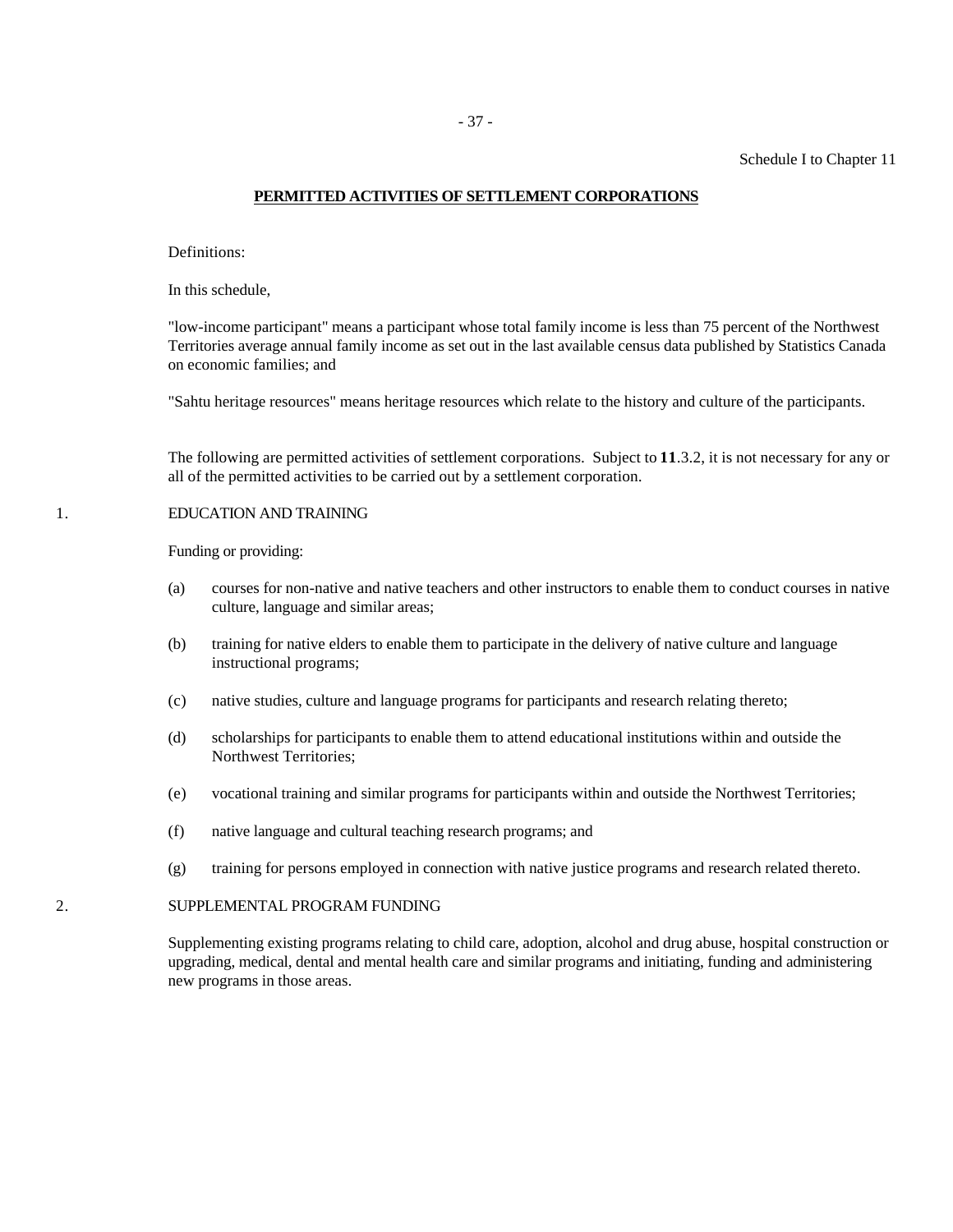### 3. GRANTS OR LOANS TO LOW-INCOME PARTICIPANTS

Funding or providing grants or low interest or forgivable loans or mortgages to low-income participants for the following purposes:

- (a) to enable them to acquire or make down payments on freehold or leasehold interests in residential property in Canada for their personal use;
- (b) funds for the renovation or repair of residential properties owned or leased by low-income participants in Canada for their personal use; and
- (c) financial assistance to low-income participants to enable them to pay municipal or other local taxes.

#### 4. HOUSING

Funding or providing for the construction, operation and administration of housing or subsidized, cooperative or communal housing for low-income participants in Canada.

# 5. PUBLIC SERVICES

Funding or administering public services and works for the general benefit of participants including, without limitation, transportation and utility services.

### 6. HERITAGE RESOURCES

Funding or providing:

- (a) programs and activities relating to the study, protection and preservation of Sahtu heritage resources;
- (b) facilities for the preservation and display of Sahtu heritage resources; and
- (c) publications and audio-visual materials related to Sahtu heritage resources and cultural history.

#### 7. ECONOMIC DEVELOPMENT

Providing loans, guarantees or minority capital investment to participants or to a taxable entity, other than a corporation which is controlled by one or more settlement corporations, engaged in an economic activity or promotion of economic development within the Northwest Territories provided that:

- (a) the participant or entity is unable to borrow at normal commercial rates from ordinary commercial lenders without guarantees provided by the settlement corporation;
- (b) the settlement corporation may not acquire a controlling equity interest in an entity except by way of realization of its security in which case its controlling interest in the entity shall be disposed of within two years of its acquisition; and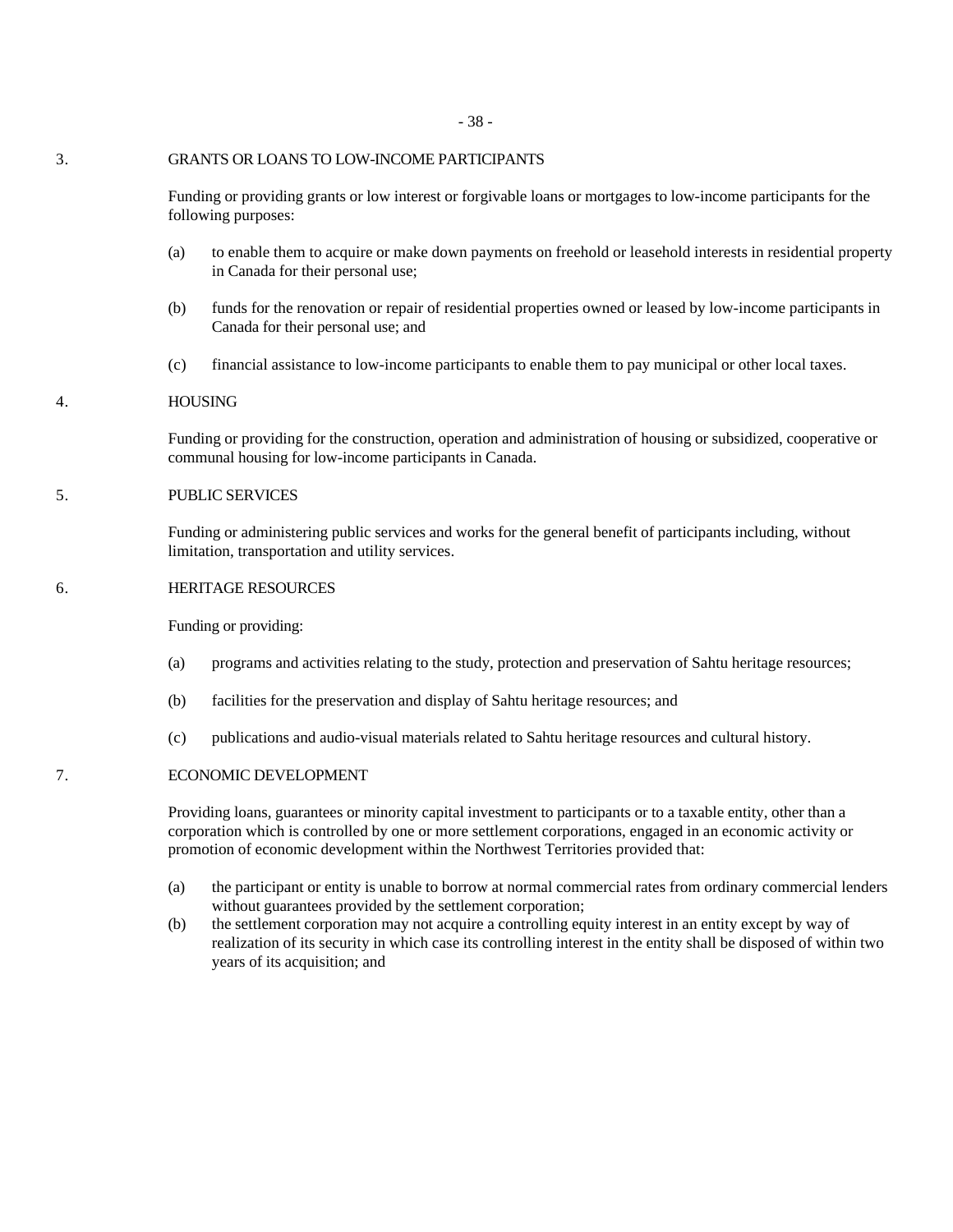(c) in the case of any such loan, the settlement corporation does not contract to receive a rate of return on any such loan that is greater than the prescribed rate for overpayments of income tax in effect at the time the loan was made, and such loans shall be provided only to such eligible participants and entities who are engaged in an economic activity, or promotion of economic development, conducted for the benefit of participants carried on within the Northwest Territories.

### 8. HARVESTING AND CULTURAL ACTIVITIES

Providing loans or minority capital investment to participants or entities for harvesting and cultural activities including manufacture of handicrafts, arts and crafts, hunting, fishing and trapping and like pursuits provided that:

- (a) the participant or entity is unable to borrow at normal commercial rates from ordinary commercial lenders without guarantees provided by the settlement corporation;
- (b) the settlement corporation may not acquire a controlling equity interest in an entity except by way of realization of its security in which case its controlling interest in the entity shall be disposed of within two years of its acquisition; and
- (c) in the case of any such loan, the settlement corporation does not contract to receive a rate of return on any such loan that is greater than the normal commercial rate of return for similar loans, or is less than the prime rate of interest charged by chartered banks in the settlement area and such loans shall be provided only to such eligible participants and entities who are engaged in a harvesting or cultural activity for the benefit of participants carried on within the Northwest Territories.

# 9. RECREATIONAL LANDS

Funding and administering parks and other recreational facilities for Sahtu communities such as skating rinks, arenas, libraries, assembly halls and similar facilities.

#### 10. ELDERS' ASSISTANCE

Providing funding to confer benefits on participants who are at least 60 years of age, provided such participants reach 60 years of age within five years of the date of settlement legislation and provided such benefits do not exceed an amount per individual, expressed in dollars, equal to the product of 3,541 and the quotient obtained when the latest available monthly value of the Consumer Price Index ("CPI") at the time the distribution is made is divided by the CPI in respect of April 1993.

# 11. CAPITAL DISTRIBUTION

Distributing to participants, within the first 15 years from the date of settlement legislation, capital up to a maximum cumulative amount per participant, expressed in dollars, equal to the product of 3,541 and the quotient obtained when the latest available monthly value of the Consumer Price Index ("CPI") at the time the distribution is made is divided by the CPI in respect of April 1993.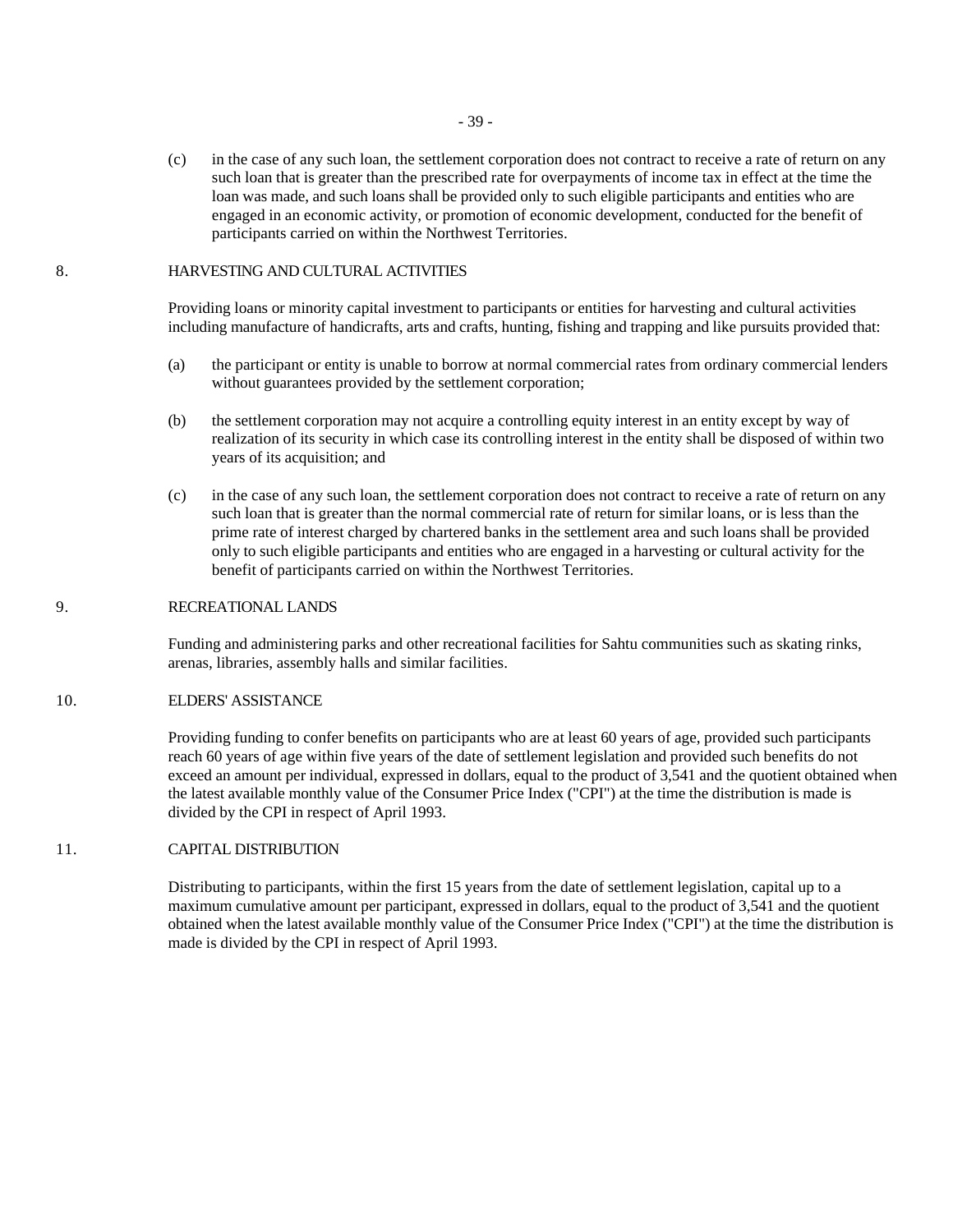### 12. OTHER PERMITTED COSTS AND DISBURSEMENTS BY A SETTLEMENT CORPORATION

- (a) Settlement and implementation costs relating to the agreement.
- (b) Administrative costs incurred by the settlement corporation in respect of the general administration and management of its activities and investments including, without limitation, administrative salaries, wages and related benefits, legal and accounting fees and costs incurred in acquiring, leasing and maintaining premises, provided that such administrative costs shall not exceed 10 percent of the assets of the settlement corporation annually for the first five years after settlement legislation and three percent per year thereafter.
- (c) Transfers to other settlement corporations or to registered charities.
- (d) Transfers to low-income participants.
- (e) Payment of any taxes that are payable by a settlement corporation under any Tax Act or pursuant to this agreement.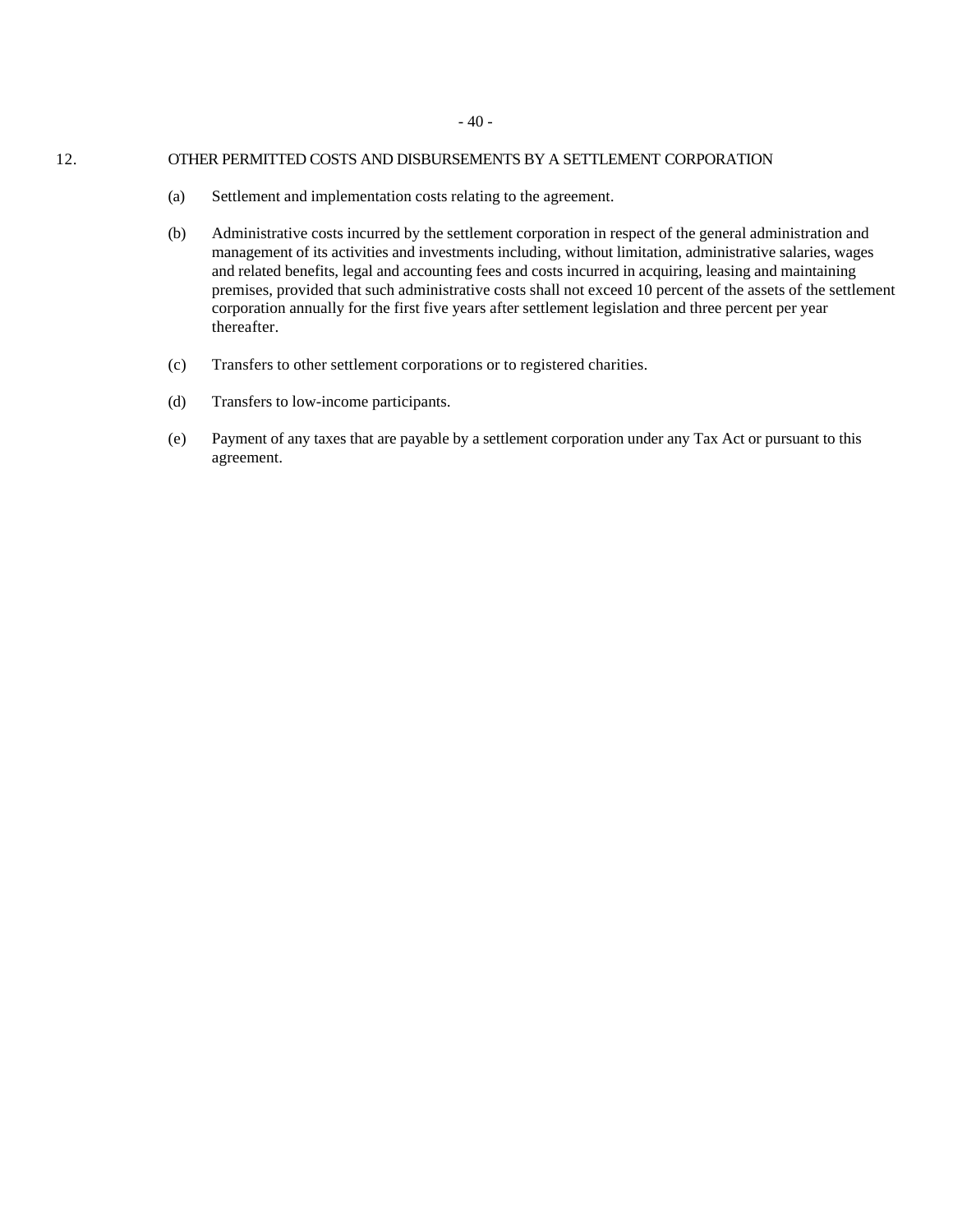Qualified investments for a trust governed by a Registered Retirement Savings Plan as defined in paragraph 146(1)(g) of the federal Tax Act.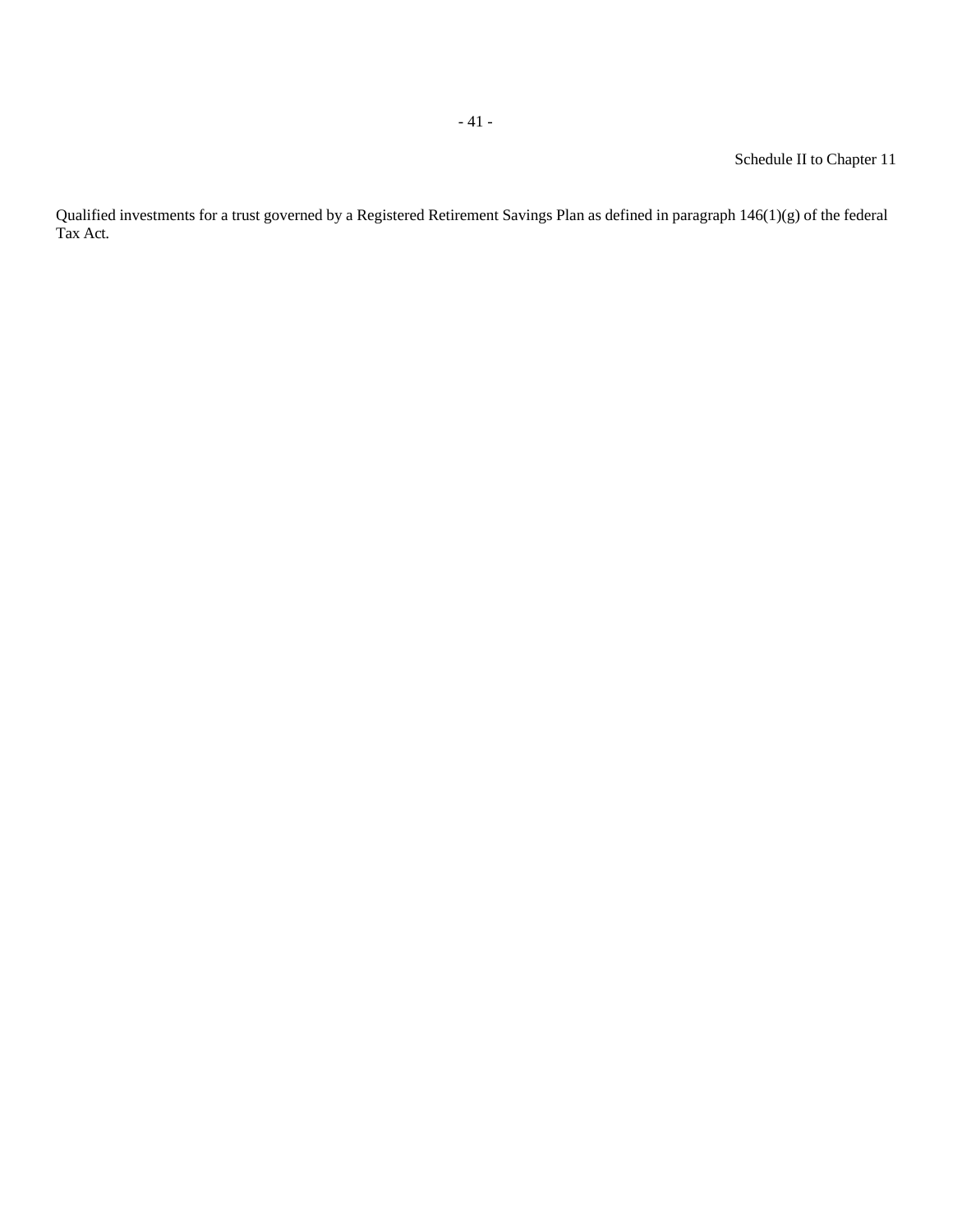# **12 ECONOMIC MEASURES**

#### **12**.1 PROGRAMS FOR ECONOMIC DEVELOPMENT

- **12**.1.1 Government economic development programs in the settlement area shall take into account the following objectives:
	- (a) that the traditional economy of the participants should be maintained and strengthened; and
	- (b) that the participants should be economically self-sufficient.
- **12**.1.2 To achieve the objectives in **12**.1.1, government shall take such measures as it considers reasonable, in light of its fiscal responsibility and economic objectives, including:
	- (a) support of the participants' traditional economy and of individual harvesters and promotion of the marketing of renewable resource products and native manufactured goods;
	- (b) assistance in the development of commercially viable businesses and enterprises of the participants, and when necessary, identification of possible sources of financial assistance;
	- (c) provision of business and economic training and educational assistance to participants so that they may be able to participate more effectively in the northern economy; and
	- (d) encouragement of the employment of participants in the settlement area, including employment in major projects and developments, in the public service and public agencies. Accordingly, government shall prepare plans for the training and employment of participants, including the development of measures to recognize the special need of participants for pre-employment training in basic skills. Government shall review job qualifications and recruitment procedures to remove inappropriate requirements in respect of cultural factors, experience, or education.
- **12**.1.3 Where government proposes economic development programs related to the objectives in **12**.1.1, government shall consult with the Sahtu Tribal Council.
- **12**.1.4 Government shall meet with the Sahtu Tribal Council not less than once every three years to review the effectiveness of programs relating to the objectives in **12**.1.1 and the measures in **12**.1.2.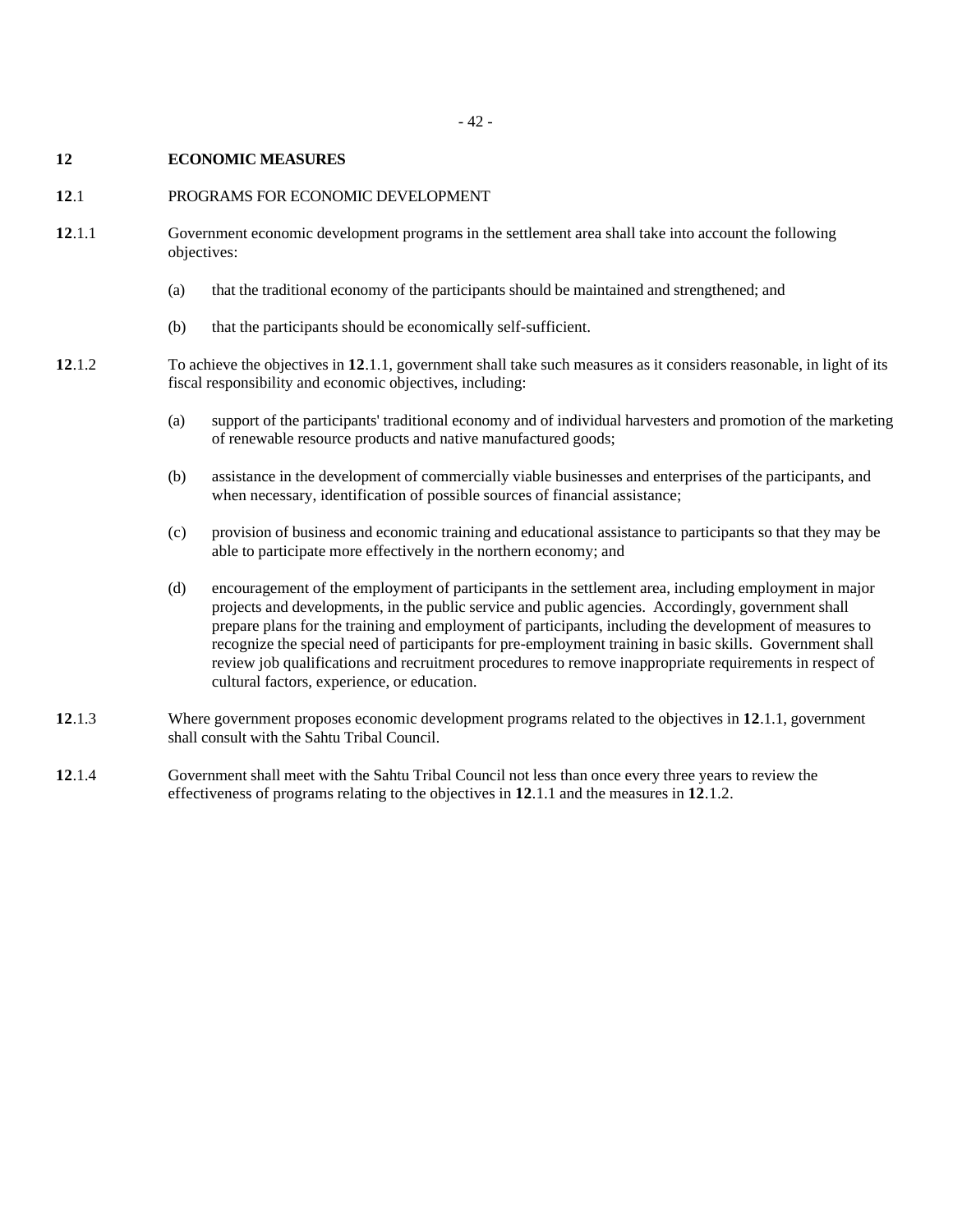- 43 -

# **12**.2 GOVERNMENT EMPLOYMENT AND CONTRACTS

- **12**.2.1 Where government carries out public activities in the settlement area which give rise to employment or other economic opportunities and government elects to enter into contracts with respect to those activities:
	- (a) the Government of Canada contracting procedures and approaches intended to maximize local and regional employment and business opportunities, including the provision of opportunities for potential contractors to become familiar with bidding systems, or
	- (b) the Government of the Northwest Territories preferential contracting policies, procedures and approaches intended to maximize local, regional and northern employment and business opportunities

shall be followed respectively by Canada or the Government of the Northwest Territories.

- **12**.2.2 The Government of the Northwest Territories shall consult with the Sahtu Tribal Council when developing modifications to its preferential contracting policies, procedures and approaches.
- **12**.2.3 When the Government of the Northwest Territories intends to carry out activities on settlement lands which give rise to employment or other economic opportunities, and when the Government of the Northwest Territories elects to enter into contracts with respect to those activities without going to public tender, participants shall be given the first opportunity to negotiate such contracts, provided they satisfy all criteria including any qualifications particular to the contract, and price.
- **12**.3 GENERAL
- **12**.3.1 The provisions of this chapter are intended to be implemented through programs and policies which are in place from time to time without imposing any additional financial obligation on government.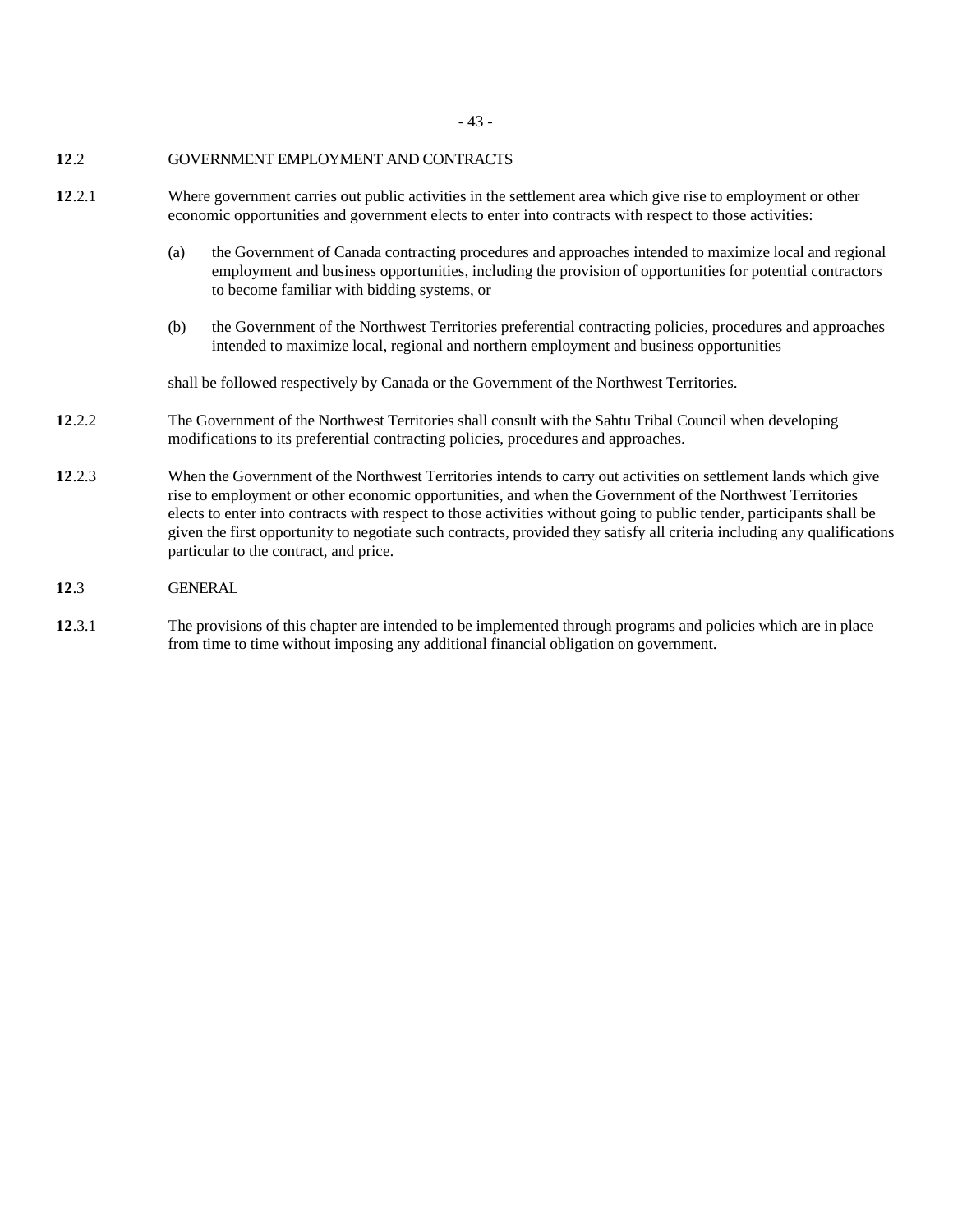# **13 WILDLIFE HARVESTING AND MANAGEMENT**

# **13**.1 OBJECTIVES

- **13**.1.1 This chapter has the following objectives:
	- (a) to protect for the future the right of participants to gather, hunt, trap and fish throughout the settlement area at all seasons of the year;
	- (b) to conserve and protect wildlife and wildlife habitat and to apply conservation principles and practices through planning and management;
	- (c) to provide participants with certain exclusive, preferential and other harvesting rights and economic opportunities related to wildlife;
	- (d) to respect the harvesting and wildlife management customs and practices of the participants and provide for their ongoing needs for wildlife;
	- (e) to involve participants in a direct and meaningful manner in the planning and management of wildlife and wildlife habitat;
	- (f) to integrate planning and management of wildlife and wildlife habitat with the planning and management of all types of land and water use in order to protect wildlife and wildlife habitat;
	- (g) to ensure that traditional harvesting by other aboriginal peoples who have harvested in the settlement area can be accommodated in this agreement; and
	- (h) to deal fairly and equitably with persons who hunt, trap, fish or conduct commercial wildlife activities in the settlement area and who are not participants.

# **13**.2 DEFINITIONS

**13**.2.1 In this chapter,

"Board" means the Renewable Resources Board; and

"edible products of wildlife" includes those parts of wildlife traditionally consumed for food by aboriginal people.

- **13**.3 GENERAL
- **13**.3.1 Government shall retain the ultimate jurisdiction for the management of wildlife and wildlife habitat. Government shall continue to have the jurisdiction to initiate programs and to enact legislation with respect to the settlement area which are not inconsistent with this agreement.
- **13.**3.2 The exercise of the rights of participants under this chapter is subject to the limitations provided in this agreement and to legislation in respect of conservation, public health or public safety.
- **13**.3.3 Nothing in this agreement is intended to confer rights of ownership in any wildlife.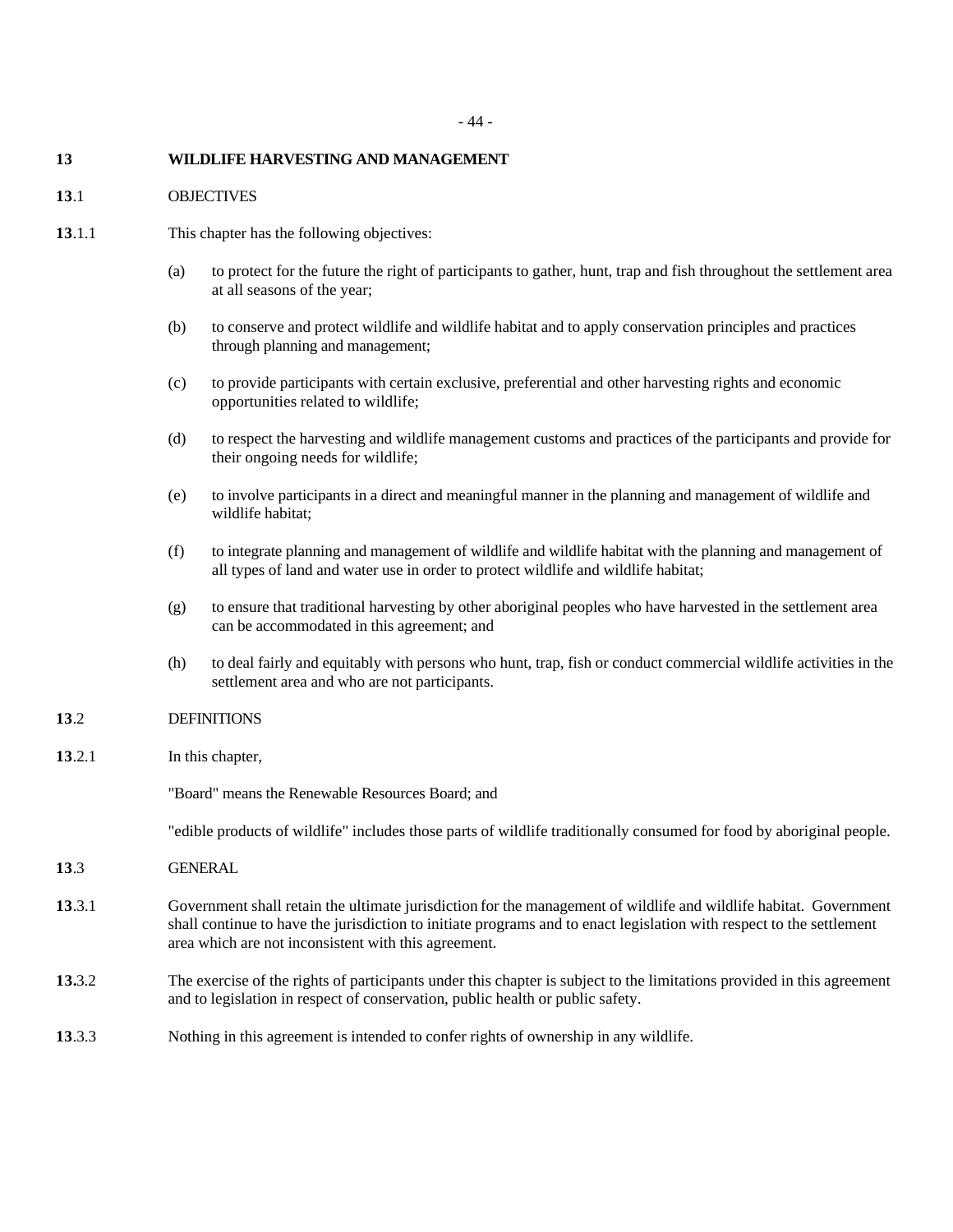- 45 -

- **13**.3.4 Nothing in this agreement shall be construed as granting a participant any right to buy, sell or offer for sale any migratory game bird, or parts thereof, or migratory game bird's egg not authorized for sale by law.
- **13**.3.5 The right to harvest wildlife pursuant to this chapter does not extend to migratory non-game birds and migratory insectivorous birds as defined in the *Migratory Birds Convention Act*, R.S. 1985, c. M-7.
- **13**.4 HARVESTING
- **13**.4.1 Participants have the right to harvest all species of wildlife within the settlement area at all seasons of the year subject to limitations which may be prescribed in accordance with this agreement.
- **13**.4.2 The right described in **13**.4.1 does not preclude persons who are not participants from harvesting in accordance with legislation.
- **13**.4.3 (a) Subject to the provisions of this agreement, participants have the exclusive right to harvest wildlife on Sahtu lands.
	- (b) No person who is not a participant may harvest wildlife, other than fish or migratory game birds as may be provided pursuant to this agreement, on or in waters overlying Sahtu lands.
- **13**.4.4 (a) Participants may use the special harvesting areas identified in schedules V, VI and VII, appendix E, to harvest fish or other species of wildlife specified for those special harvesting areas. The disposition of wildlife harvested from such areas is subject to **13**.4.16.
	- (b) Persons who are not participants may not have access to such areas in (a) for the purpose of harvesting wildlife where such harvesting would be inconsistent with the special harvesting by participants.
	- (c) Persons who are not participants may, pursuant to legislation, harvest moose in the special harvesting areas designated for the harvesting of moose during a season in the fall of the year. The season in such area shall be no longer than 90 days in duration and shall close no later than the 16th day of December in any calendar year. Such special harvesting areas are set out in schedule VII, appendix E.
	- (d) The Board may change or remove any such special harvesting areas and the conditions attached thereto, with the consent of the affected Renewable Resources Council.
- **13**.4.5 (a) Participants have the exclusive right to harvest fur bearers throughout the settlement area.
	- (b) Notwithstanding (a), persons who are not participants may hunt, but not trap, wolves and coyotes on lands other than Sahtu lands throughout the settlement area in accordance with legislation.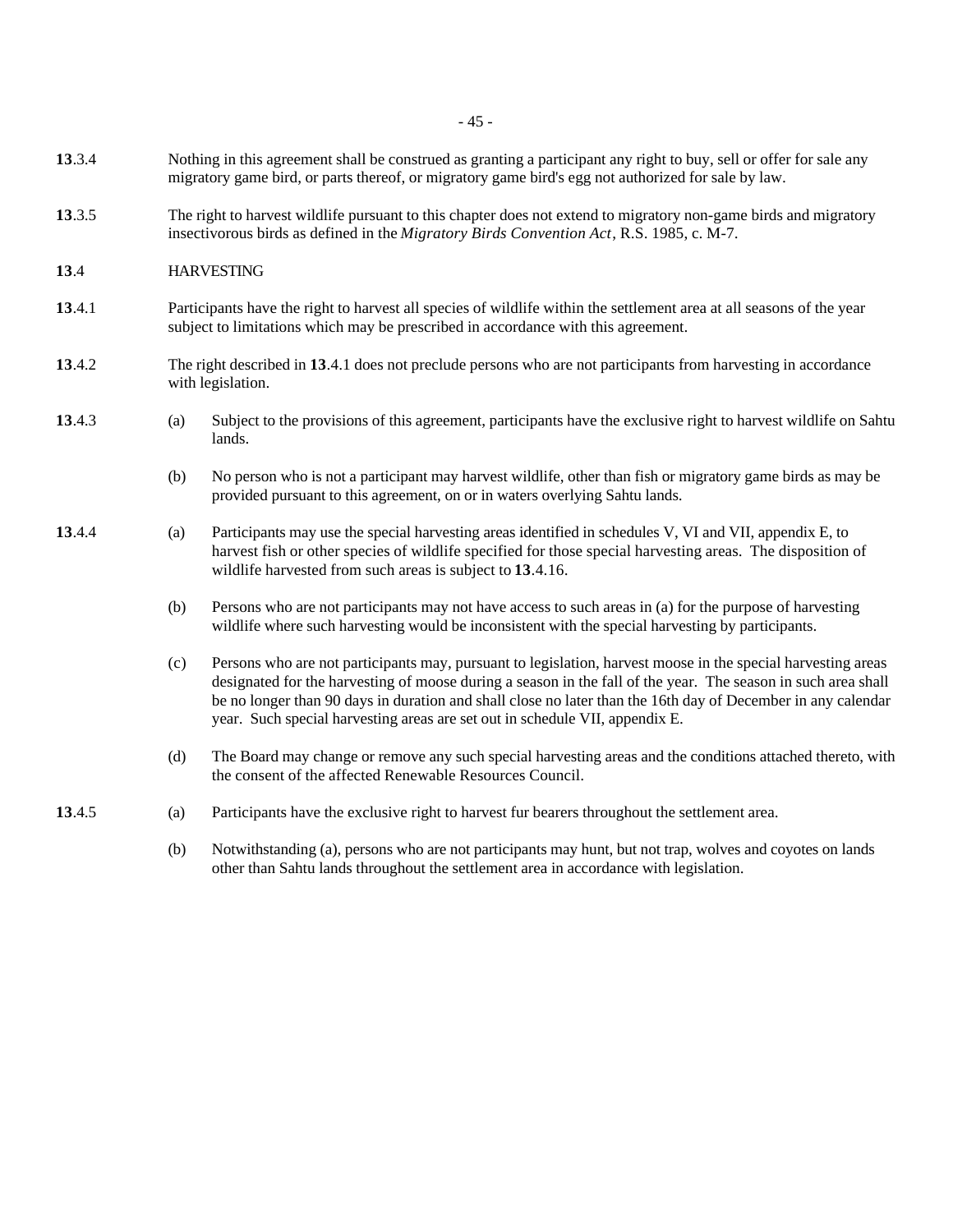- **13**.4.6 A Renewable Resources Council may permit any person, within the limits prescribed by laws affecting wildlife harvesting and management and by this agreement, to harvest wildlife from the lands referred to in **13**.4.3, to harvest wildlife to which participants have been granted special harvesting rights in **13**.4.4, and to harvest fur bearers to which participants have the exclusive right, upon terms and conditions respecting species, location, methods, quantities, seasons and duration of harvest as may be set by the Renewable Resources Council. In the case of **13**.4.4, such permission may only be granted for the period of the participants' exclusive use and in respect of the species for which the special harvesting area was established. Where the Renewable Resources Council has received a request for permission to harvest pursuant to this provision, it shall render a decision within 60 days of the request and duly communicate such decision to the applicant.
- **13**.4.7 Where a Renewable Resources Council has granted or refused permission to a person who is not a participant to harvest fur bearers on lands in the settlement area which are not Sahtu lands and on which fur bearers are not being harvested, such person may apply in writing to the Board for a review of such refusal or of the terms and conditions attached to any permission. The Board shall consider such application within 60 days of receipt and may set aside the decision of the Renewable Resources Council and may substitute its own decision together with terms and conditions, if the Board determines that it is reasonable, in all the circumstances, to do so. The decision of the Board shall not be subject to review by the Minister.
- **13**.4.8 Where, in accordance with this chapter, a Renewable Resources Council permits persons who are not participants to harvest wildlife, harvesting by those persons shall be in accordance with legislation and such conditions as may be set by the Renewable Resources Council. Where such permission is granted to persons who are not participants, the resulting harvest shall not be included in the Sahtu Needs Level established pursuant to **13**.5.
- **13**.4.9 The participants shall not charge a fee or receive a benefit for the act of granting a person who is not a participant permission to harvest wildlife. The participants may charge a fee or obtain a benefit:
	- (a) for granting access to Sahtu lands to a person who is not a participant for harvesting; or
	- (b) for services and facilities provided to a person who is not a participant in connection with harvesting wildlife.
- **13**.4.10 (a) Participants have the right of access to all lands within the settlement area for the purpose of harvesting wildlife, subject to **13**.4.10(b), **13**.4.12, **13**.4.13, **16**.1.2 and **27**.2.1.
	- (b) The exercise of the right of access provided by (a) to lands owned in fee simple or subject to an agreement for sale or a surface lease, is subject to the following conditions:
		- (i) that there be no significant damage to the lands, and the user shall be responsible for any such damage;
		- (ii) there be no mischief committed on the lands;
		- (iii) there be no significant interference with the occupier's use of, and peaceable enjoyment of, the lands; and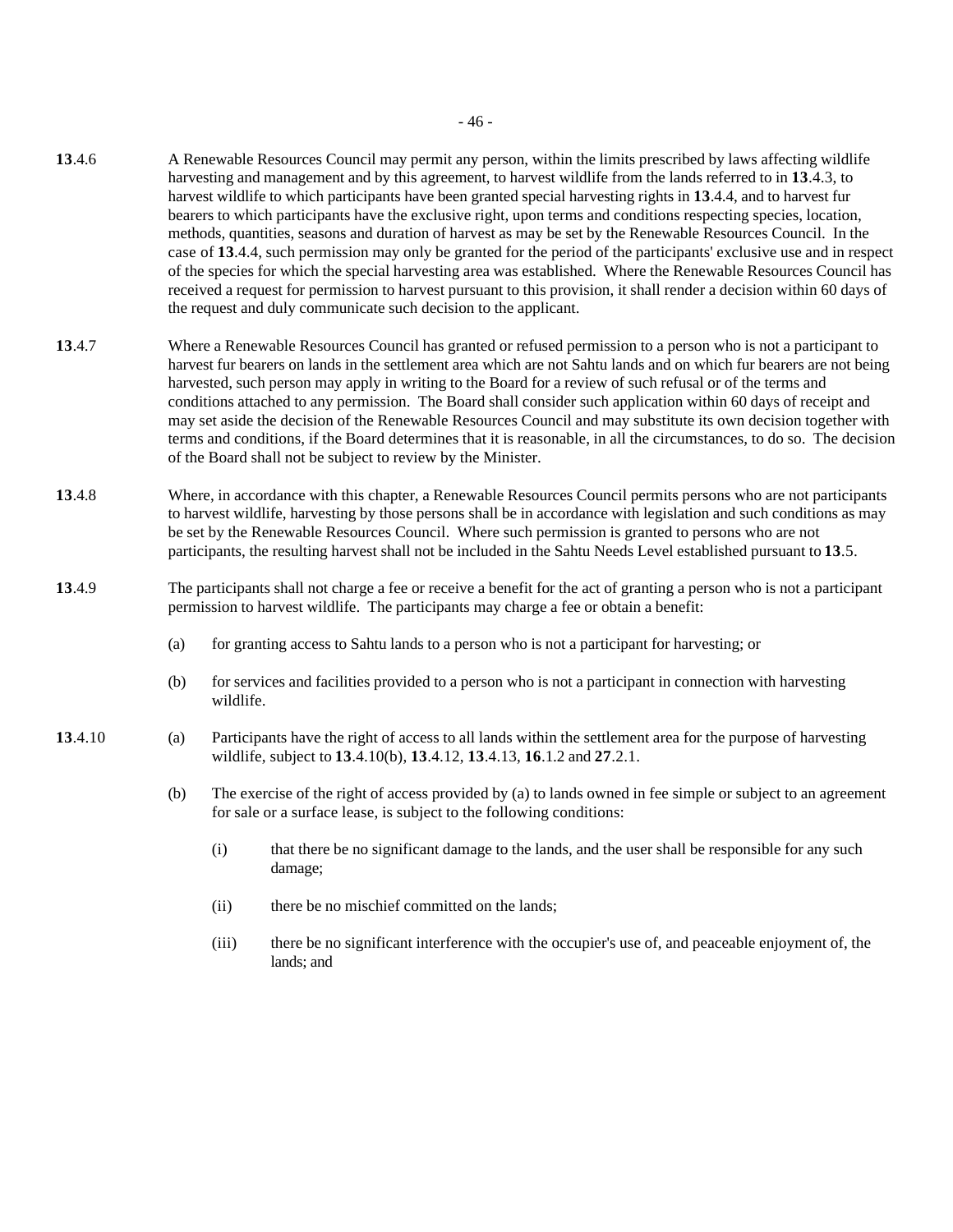|         |     | (iv)<br>unless otherwise provided for in an agreement with the owner or occupier, participants using this<br>right of access do so at their own risk and have no right of action against the owner or occupier for<br>loss suffered or damage arising therefrom.                                                                                                                                                                                                                                                                                                                                                    |  |  |  |  |
|---------|-----|---------------------------------------------------------------------------------------------------------------------------------------------------------------------------------------------------------------------------------------------------------------------------------------------------------------------------------------------------------------------------------------------------------------------------------------------------------------------------------------------------------------------------------------------------------------------------------------------------------------------|--|--|--|--|
| 13.4.11 | (a) | The right of access granted to participants by 13.4.10 includes the right to travel and establish and maintain<br>hunting, trapping and fishing camps.                                                                                                                                                                                                                                                                                                                                                                                                                                                              |  |  |  |  |
|         | (b) | In (a), "camp" means a facility established for the personal use of participants for the purpose of wildlife<br>harvesting.                                                                                                                                                                                                                                                                                                                                                                                                                                                                                         |  |  |  |  |
|         | (c) | The participants' right of access described in 13.4.10 includes the use of plants and trees for purposes<br>ancillary to wildlife harvesting.                                                                                                                                                                                                                                                                                                                                                                                                                                                                       |  |  |  |  |
| 13.4.12 |     | The right of access granted by 13.4.10 shall not extend to:                                                                                                                                                                                                                                                                                                                                                                                                                                                                                                                                                         |  |  |  |  |
|         | (a) | lands dedicated to military or national security purposes pursuant to legislation or areas temporarily being<br>used for military exercises for the period of such temporary use, after notice of such dedication or use has<br>been given to the designated Sahtu organization in the affected Sahtu community or communities;                                                                                                                                                                                                                                                                                     |  |  |  |  |
|         | (b) | lands which, at the date of settlement legislation, are owned in fee simple or are subject to an agreement for<br>sale or to a surface lease;                                                                                                                                                                                                                                                                                                                                                                                                                                                                       |  |  |  |  |
|         | (c) | lands within municipal boundaries which, after the date of settlement legislation, are granted in fee simple,<br>made subject to an agreement for sale or to a surface lease;                                                                                                                                                                                                                                                                                                                                                                                                                                       |  |  |  |  |
|         | (d) | lands outside municipal boundaries of 130 hectares or less in surface area which, after the date of<br>settlement legislation are granted in fee simple, or made subject to an agreement for sale or to a surface<br>lease; and                                                                                                                                                                                                                                                                                                                                                                                     |  |  |  |  |
|         | (e) | lands the right of access to which is restricted in accordance with 13.4.13.                                                                                                                                                                                                                                                                                                                                                                                                                                                                                                                                        |  |  |  |  |
| 13.4.13 | (a) | It is recognized that some uses of land, which may be authorized in the future, may conflict with harvesting<br>activities and thus be incompatible with the exercise of participants' harvesting rights.                                                                                                                                                                                                                                                                                                                                                                                                           |  |  |  |  |
|         | (b) | If government or a holder of an interest in land (hereinafter "the proponent") proposes that the right of<br>access granted in 13.4.10 should be restricted because a proposed use of land would conflict with<br>harvesting, the proponent, after consultation with the Sahtu Tribal Council with respect to the proposal, shall<br>give notice to any other holder of an interest in the land and to any Renewable Resources Council for the<br>area in which the land is situated specifying the nature, extent, duration and conditions as well as a proposal<br>for public notice of the proposed restriction. |  |  |  |  |
|         | (c) | Any Renewable Resources Council or holder of an interest in the land to which the notice has been sent<br>may, within 60 days of receipt of the notice, or such other period as the Board may establish, refer the<br>proposal to arbitration pursuant to chapter 6, which shall determine:                                                                                                                                                                                                                                                                                                                         |  |  |  |  |
|         |     | whether the proposed use conflicts with harvesting, and if so,<br>(i)                                                                                                                                                                                                                                                                                                                                                                                                                                                                                                                                               |  |  |  |  |
|         |     |                                                                                                                                                                                                                                                                                                                                                                                                                                                                                                                                                                                                                     |  |  |  |  |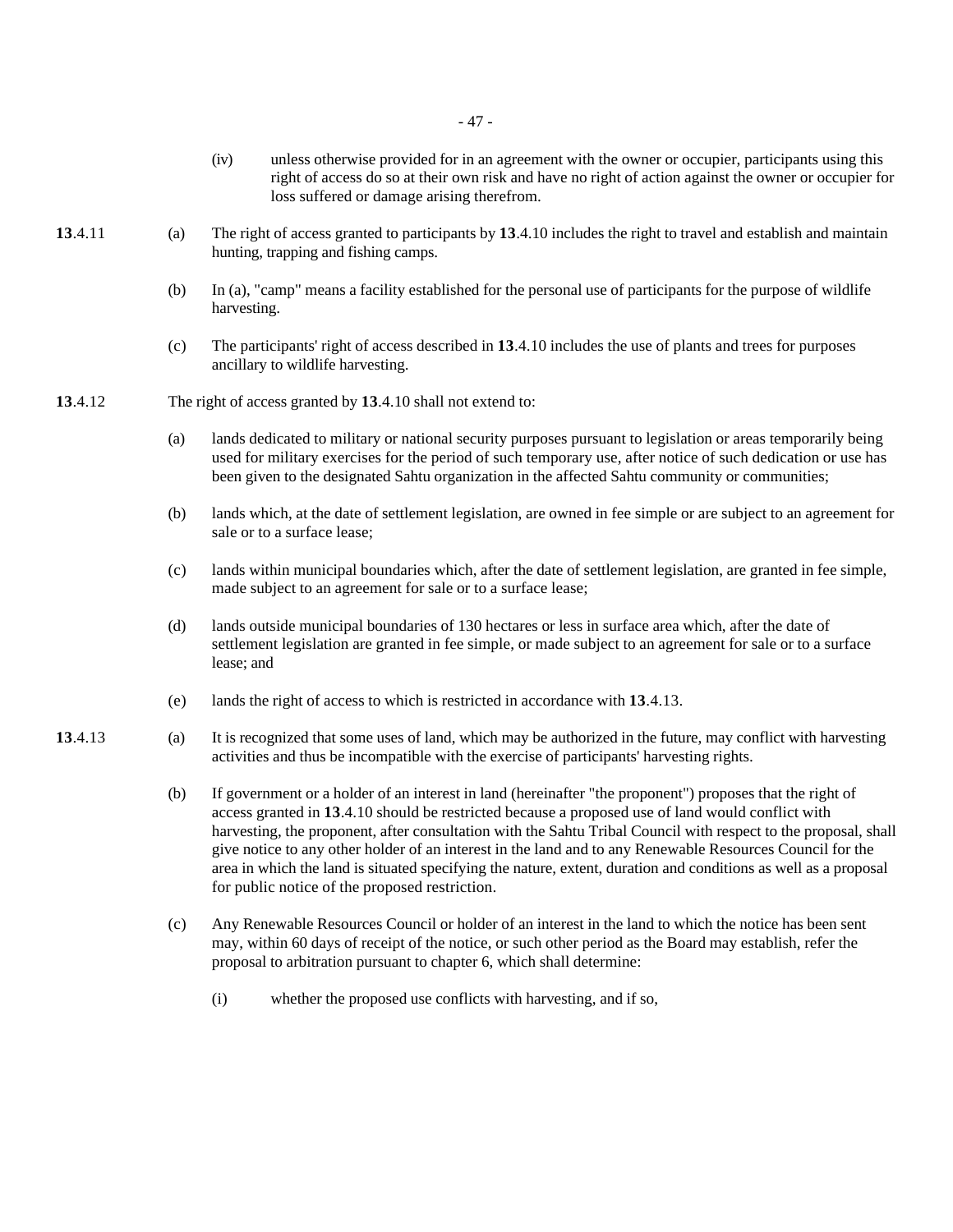- (ii) the nature, extent, duration and conditions of the restriction on access for harvesting, including the establishment and maintenance of hunting, trapping and fishing camps, required to allow the proposed use.
- (d) The arbitrator shall ensure that a restriction shall only apply for as long as the land is in actual use and only to the extent necessary to permit the proposed use without conflict.
- (e) Where no reference to arbitration is made pursuant to (c), the proposed restriction shall come into effect, according to the terms specified in the notice described in (b), unless otherwise agreed to by the parties.
- (f) The provisions of **13**.4.13 do not apply to Sahtu lands.
- **13**.4.14 Participants have the right to employ any methods of harvesting and to possess and use any equipment for the purpose of harvesting. In addition to being subject to legislation referred to in **13**.3.2, this right is also subject to legislation respecting the humane harvesting of wildlife. Government agrees that no legislation respecting the humane harvesting of wildlife will be introduced without prior consultation with the Sahtu Tribal Council.
- **13**.4.15 The exercise of the rights of the participants in **13**.4.10, **13**.4.14 and **16**.1.2 is subject to legislation for the protection of the environment from significant damage.
- **13**.4.16 (a) Participants have the right to trade among themselves and with other aboriginal persons, for personal consumption, edible products of wildlife harvested by the participants.
	- (b) In (a), "aboriginal persons" means aboriginal persons
		- (i) who reside in and who are eligible to harvest wildlife in the Northwest Territories; or
		- (ii) who are members of a Yukon First Nation and who reside in the Yukon.
	- (c) Nothing in **13**.4.16 is intended to confer any rights on any persons other than participants.
	- (d) The right provided in (a) is intended to maintain traditional sharing among individuals and communities and is not to be exercised in a manner that would be considered by the Board to be commercial. The Board may propose regulations in respect of such trade but only to ensure that it is not done in a manner that it considers commercial. Notwithstanding **13**.8.25, the Minister may review any such proposed regulation only for purposes of conservation, public safety or public health.
- **13**.4.17 Participants have the right to trade with any person any non-edible products of wildlife that are obtained from the harvesting of fur bearers or incidentally from the harvesting of wildlife for personal use.
- **13**.4.18 The right of the participants to harvest wildlife includes the right to possess and transport wildlife parts and products in the Northwest Territories, in other areas where provided for in this agreement, and between the Northwest Territories and such other areas.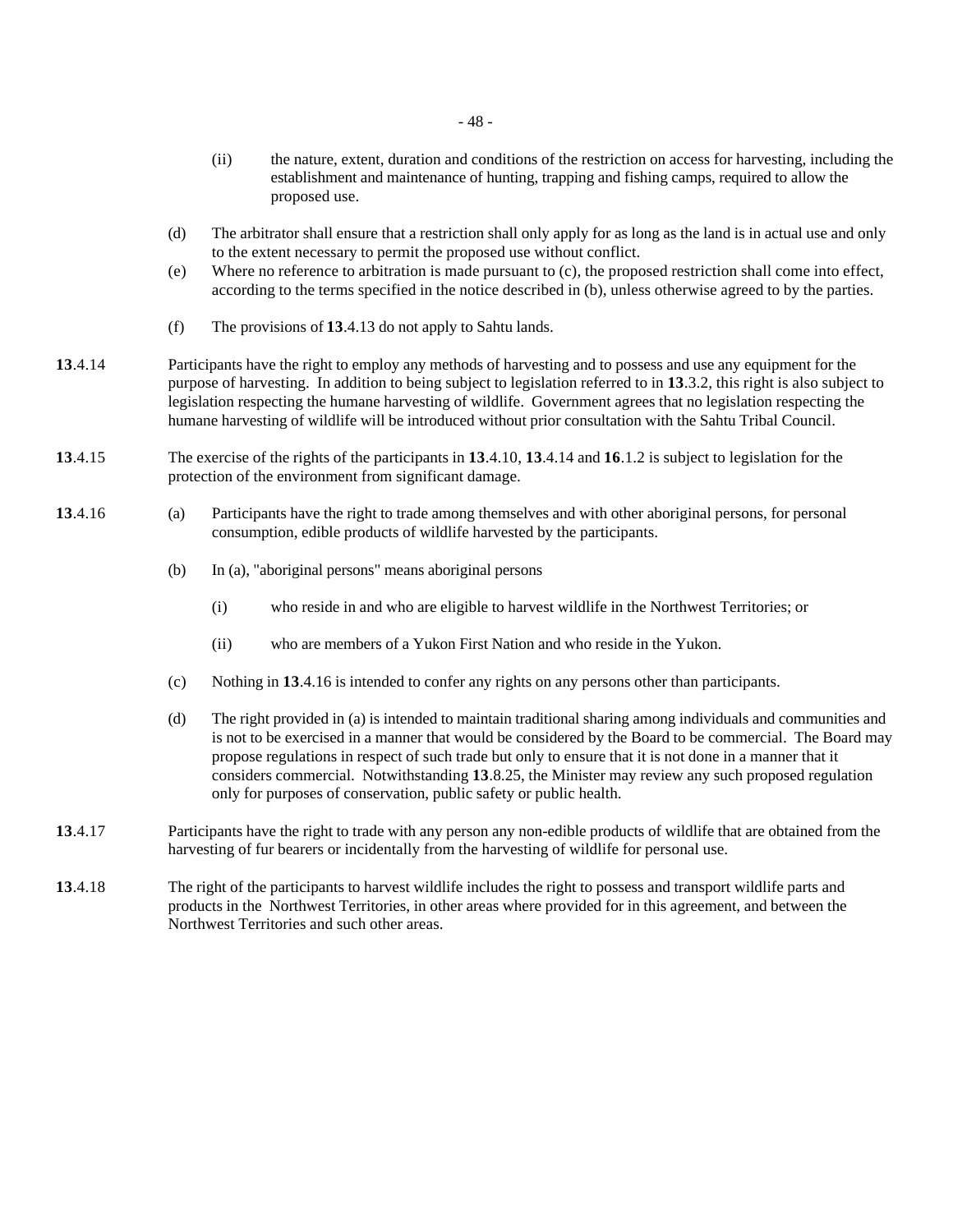- 49 -
- **13**.4.19 (a) Where required by the Board, participants shall show proof of enrolment as provided by the Enrolment Board pursuant to **4**.4.2(j).
	- (b) The Board may require participants to obtain permits or licences for the purpose of regulating harvesting, but participants shall not be required to pay any fee or tax for any non-commercial permit or licence.
- **13**.4.20 Nothing in this agreement prevents any person from killing wildlife in the settlement area for survival in an emergency.
- **13**.5 LIMITATION OF THE HARVEST
- **13**.5.1 The Board may limit the quantity of the harvest by participants in accordance with the procedure set out in **13**.5.
- **13**.5.2 The Board may, in accordance with this chapter, establish, modify or remove total allowable harvest levels from time to time in the settlement area but shall establish or modify such levels only if required for conservation and to the extent necessary to achieve conservation. Unless a total allowable harvest is established, the quantity of the harvest by participants may not be limited.
- **13**.5.3 Where a total allowable harvest has been established, the Board shall allocate for the participants a portion or all of the total allowable harvest, hereinafter called the "Sahtu Needs Level". When the Sahtu Needs Level equals or is less than the total allowable harvest it shall constitute a first demand on the total allowable harvest. When the Sahtu Needs Level is greater than the total allowable harvest, the participants shall be allocated not more than the total allowable harvest.
- **13**.5.4 The Board may establish the total allowable harvest and a Sahtu Needs Level for a particular wildlife species or population applicable to the settlement area as a whole, or to particular areas or communities. The Board may adjust such Sahtu Needs Level from time to time.
- **13**.5.5 When establishing and adjusting a Sahtu Needs Level, the Board shall consult with Renewable Resources Councils and shall consider all relevant factors including in particular:
	- (a) the usage patterns and levels of past harvests by participants;
	- (b) personal consumption needs of participants, including their nutritional, clothing and cultural needs and fish for their dogs;
	- (c) trade among participants to meet their needs described in (b); and
	- (d) the availability of various wildlife species and populations to meet these needs.
- **13**.5.6 A Settlement Area Harvest Study shall be conducted in order to provide necessary information for the Board and government to effectively manage wildlife. The terms of reference for the harvest study are set out in schedule I to this chapter.
- **13**.5.7 Except when the total allowable harvest is less than the Sahtu Minimum Needs Level established pursuant to **13**.5.8 or **13**.5.9, the Sahtu Needs Level may be established above or at, but shall never be established below, the Sahtu Minimum Needs Level.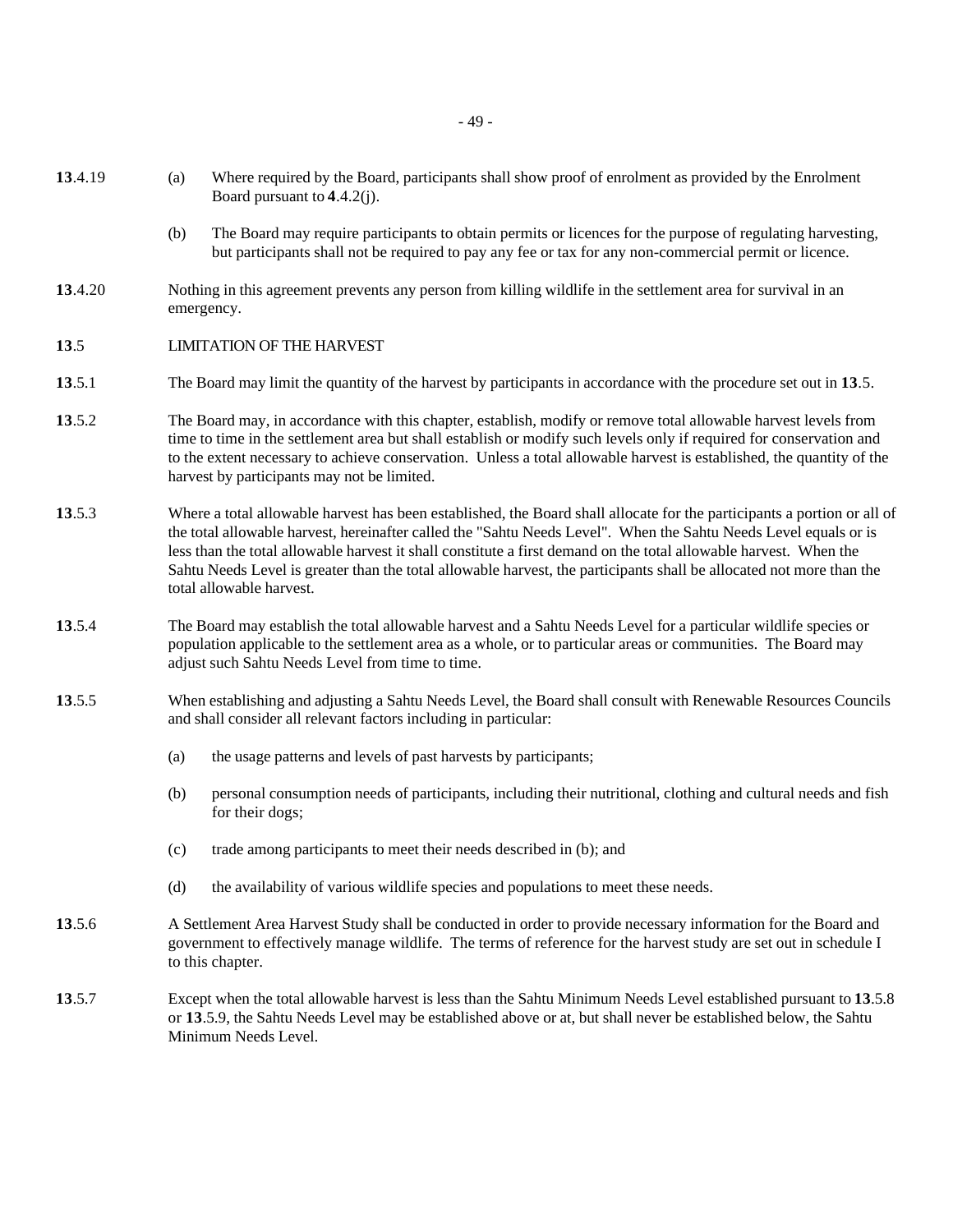**13**.5.8 When the study described in **13**.5.6 has been completed, the Sahtu Minimum Needs Level for a species or population of wildlife shall be equal to one half of the sum of the average annual harvest by participants over the first five years of the study and the greatest amount taken in any one of those five years, which calculation is expressed mathematically as:

$$
[\frac{h_1\% h_2\% h_3\% h_4\% h_5}{5}\% h_{\rm max}]\times 1/2
$$

| h,            | $=$ harvest in year 1                  |
|---------------|----------------------------------------|
| h,            | $=$ harvest in year 2                  |
| h,            | $=$ harvest in year 3                  |
| h,            | $=$ harvest in year 4                  |
| h៹            | $=$ harvest in year 5                  |
| $\rm h_{max}$ | $=$ greatest amount taken in years 1-5 |

- **13**.5.9 (a) Until the study described in **13**.5.6 is completed, and when a total allowable harvest is established, the Board shall set the Sahtu Minimum Needs Level in accordance with the calculation in **13**.5.8, using the best information available to estimate the annual harvest levels for the five years prior to establishment of the total allowable harvest. The Board may review and adjust such Minimum Needs Level as the study data become available.
	- (b) Notwithstanding **13**.5.7, if the Sahtu Tribal Council or the appropriate Renewable Resources Council advises the Board that the Sahtu Needs Level for a particular species, population, area or community will not be required in a particular harvesting period, the Board may allocate such unrequired portion, or a part thereof, pursuant to **13**.5.15.
- **13**.5.10 The provisions of **13**.5.11 to **13**.5.14 shall apply to the species named therein, notwithstanding **13**.5.1 to **13**.5.9.

Muskox

**13**.5.11 In the case of muskox, the Board, after consultation with the affected Renewable Resources Council with respect to location, methods, quantities, seasons and like matters, shall allocate a portion of any total allowable harvest in excess of the Sahtu Needs Level for persons who are not participants.

#### Moose and Barren-ground Caribou

**13**.5.12 In the case of moose and barren-ground caribou, the Board, after consultation with the affected Renewable Resources Councils with respect to location, methods, quantities, seasons and like matters, shall allocate a portion of any total allowable harvest in excess of the Sahtu Needs Level for persons who are not participants.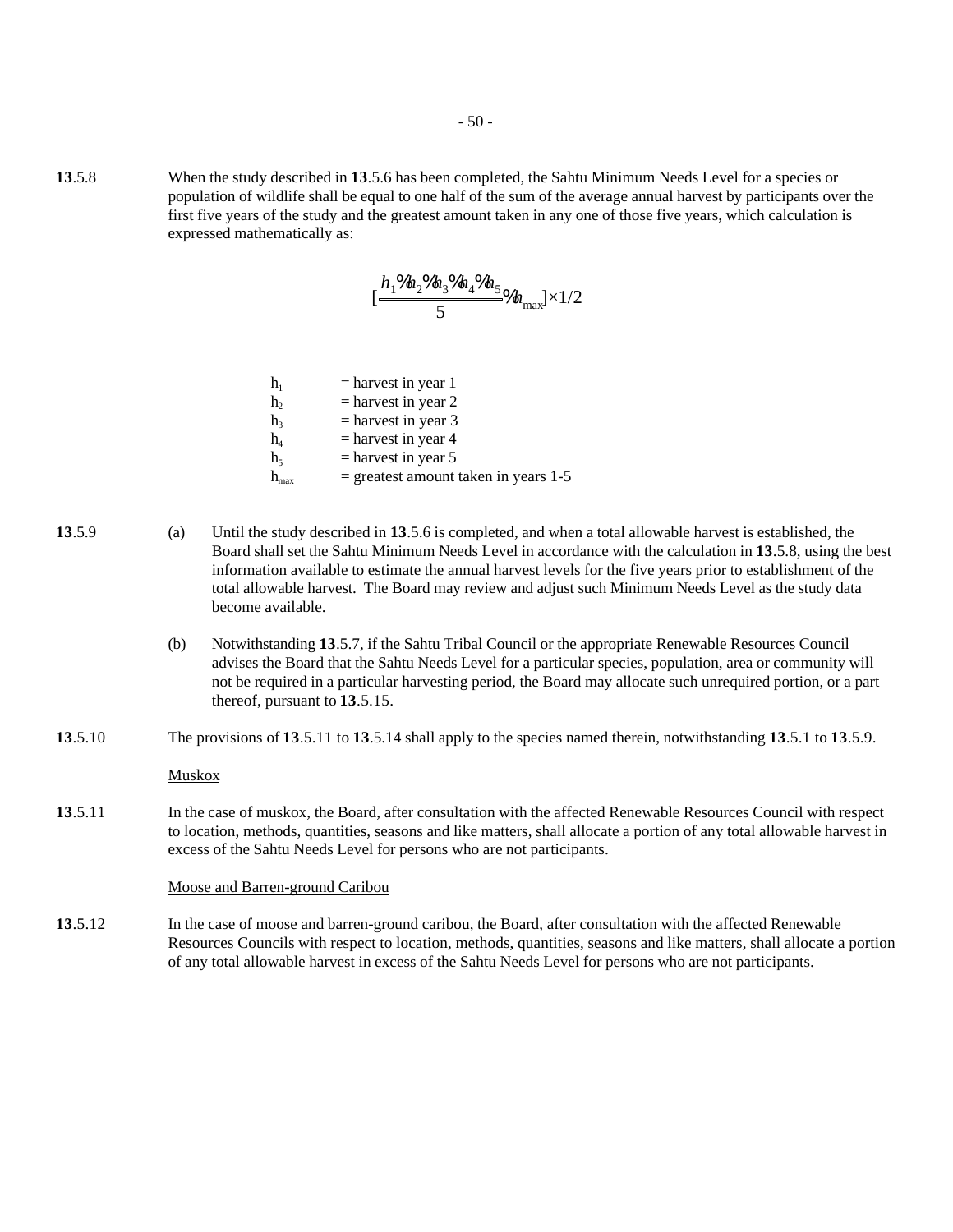#### Sheep

- **13**.5.13 (a) Although the annual harvest is highly variable, sheep in the Mackenzie Mountains are an important food species for certain Sahtu communities. The Board shall allocate a portion of any total allowable harvest of such sheep in excess of the Sahtu Minimum Needs Level for persons who are not participants.
	- (b) In (a), "Mackenzie Mountains" means that portion of Unit E, as described in the Government of the Northwest Territories Wildlife Management Unit Regulations (R-057-83), which is in the settlement area.

#### Migratory Game Birds

- **13**.5.14 (a) The Board may, in accordance with the provisions of this agreement, establish the total allowable harvest of migratory game birds in the settlement area:
	- (i) recognizing the national and international responsibilities of the Minister, the Board shall ensure that the total allowable harvest figures are received by the Minister on a date, to be specified by the Minister, that will allow consideration of such total allowable harvest for the settlement area when regulations for other users who harvest the same migratory game bird species outside the settlement area are being established. If such figures are not received by the Minister by the specified date, the Minister may establish the total allowable harvest for the settlement area and advise the Board accordingly;
	- (ii) the total allowable harvest for a migratory game bird species or population for the settlement area shall always be set at a percentage at least equal to the percentage that the settlement area harvest, as determined in (b)(i), bears to the total harvest of such migratory game bird species or population throughout Canada during the same period; and
	- (iii) the total harvest figures for Canada of each migratory game bird species or population harvested in the settlement area shall be provided to the Board by the Minister as required to enable the Board to establish the total allowable harvest for the settlement area.
	- (b) The Board shall establish the Sahtu Minimum Needs Level for migratory game birds in the following manner:
		- (i) the total annual harvest for a migratory game bird species or population in the settlement area and the harvest by participants and by persons who are not participants shall be determined for five consecutive years and the average annual harvest by participants and by persons who are not participants will be calculated;
		- (ii) the percentage of the participants average annual harvest of the total average annual harvest for migratory game bird species or populations in the settlement area shall be determined for such migratory game bird species or populations; and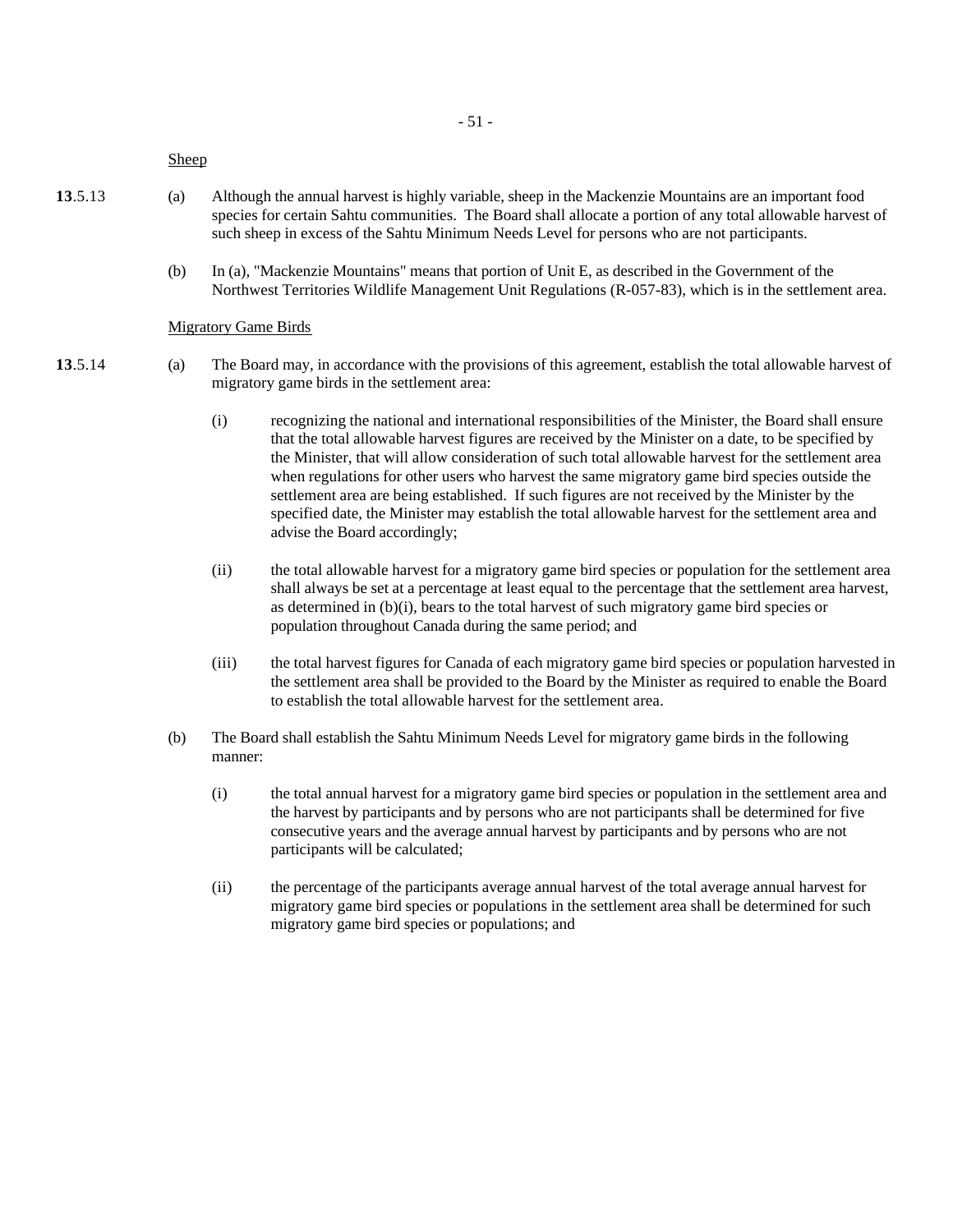- 52 -

- (iii) the total allowable harvest in any one year for such species or population, multiplied by the percentage determined in (b)(ii), shall constitute the Sahtu Minimum Needs Level for that year.
- (c) The Board shall establish a Sahtu Needs Level for migratory game birds in accordance with the provisions of this agreement and shall consult with the Sahtu Tribal Council with respect to allocating such Sahtu Needs Level among Sahtu communities.

# **Allocation**

- **13**.5.15 In allocating any total allowable harvest in excess of the Sahtu Needs Level, the Board shall consider all relevant factors, including the following factors (which are not intended to be in order of priority):
	- (a) requirements of long-term residents of the Mackenzie Valley who are not participants who rely on wildlife from the settlement area for food for themselves, their families and their dogs;
	- (b) personal consumption needs of other aboriginal peoples who have harvesting rights in the settlement area;
	- (c) demand for hunting and sport fishing by:
		- (i) residents of the Northwest Territories who are not participants; and
		- (ii) other persons who are not participants;
	- (d) commercial demand inside and outside the settlement area; and
	- (e) demand by lodges and outfitters.

# **13**.6 MANAGEMENT OF MIGRATORY SPECIES

- **13**.6.1 Government undertakes that plans for wildlife management and habitat management will be designed to maintain or enhance the productivity of populations of migratory species within the Northwest Territories and Yukon Territory in an integrated fashion.
- **13**.6.2 Government shall work with the Board, other wildlife management bodies and users to establish wildlife management agreements with respect to migratory species. Where an agreement has not been concluded for the management of a migratory species, government may exercise its powers of management including stipulating the terms of a management plan which shall be binding on all persons.
- **13**.6.3 Government shall work with the users of the Bluenose caribou herd for the purpose of establishing an agreement for the management of the herd.
- **13**.6.4 Any management agreements established with respect to the Bluenose or Bathurst caribou herds shall apply to the herds named therein, notwithstanding any provisions of this agreement which may be inconsistent with such agreements.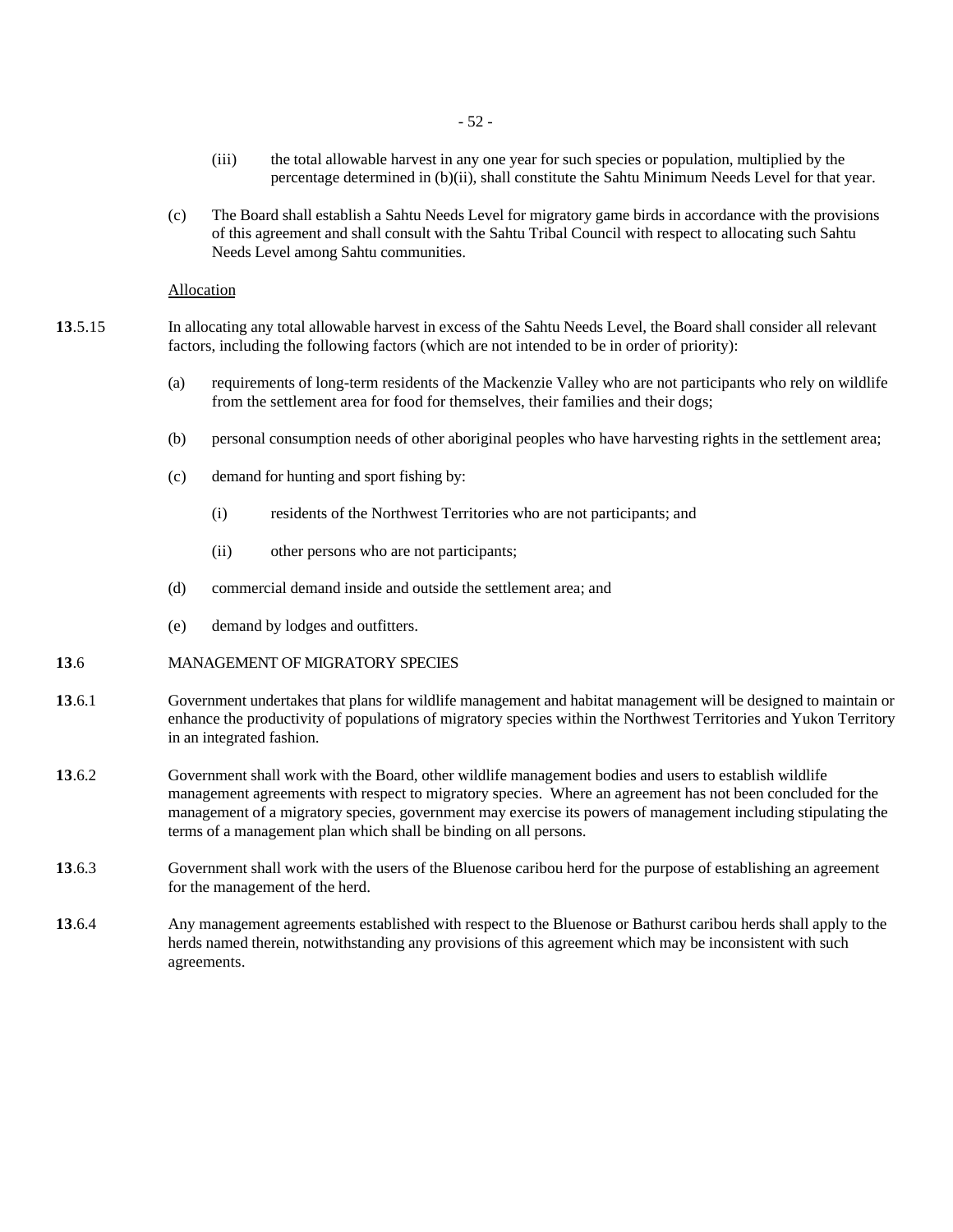- 53 -

- **13**.6.5 In respect of migratory species which cross international boundaries, Canada shall endeavour to include the countries concerned in cooperative conservation and management agreements and arrangements. Canada shall endeavour to have provisions in such agreements respecting joint research objectives and related matters respecting the control of access to populations.
- **13**.6.6 Government shall provide the Sahtu Tribal Council with the opportunity to be represented in any Canadian management regimes in respect of migratory species which are established pursuant to international or domestic agreements and which affect migratory species in the settlement area.
- **13.**6.7 Canada shall consult the Board in developing Canadian positions for international consultations and negotiations relevant to migratory game bird management in the settlement area.

# **13**.7 COMMERCIAL OPPORTUNITIES RELATED TO WILDLIFE

# Commercial Harvesting

- **13**.7.1 (a) The Board shall determine whether commercial harvesting is to be permitted in a particular area for a particular species or population and may prescribe terms and conditions for such harvesting. The terms and conditions may include general licence terms in respect of employment, training and business opportunities for participants, non-interference with harvesting by the participants, and like matters.
	- (b) Where there has not been commercial harvesting described in (a) at any time during the previous three years, the Board shall require the consent of the affected Renewable Resources Council before permitting such commercial harvesting. A Renewable Resources Council shall render a decision within such reasonable time as is specified by the Board.
	- (c) On application by an interested party, or on its own motion, the Board may review the decision of a Renewable Resources Council under (b) not to consent to such commercial harvesting and may permit such harvesting if the Board determines that it is reasonable, in all the circumstances, to do so.
- **13**.7.2 The Sahtu Tribal Council shall have the right of first refusal, in accordance with the provisions of **13**.7.5, to any new licence for the commercial harvesting of wildlife. The provisions of **13**.7.2 do not apply to commercial fishing licences.

# Commercial Harvesting of Fish

- **13**.7.3 (a) In **13**.7.3,
	- (i) a licence shall be deemed to be valid at the date of settlement legislation if the licence was valid for the April 1 to March 31 period in which the date of settlement legislation occurs; and
	- (ii) "fishery" means the commercial harvesting of a specific fish species in a specific location as set out in legislation.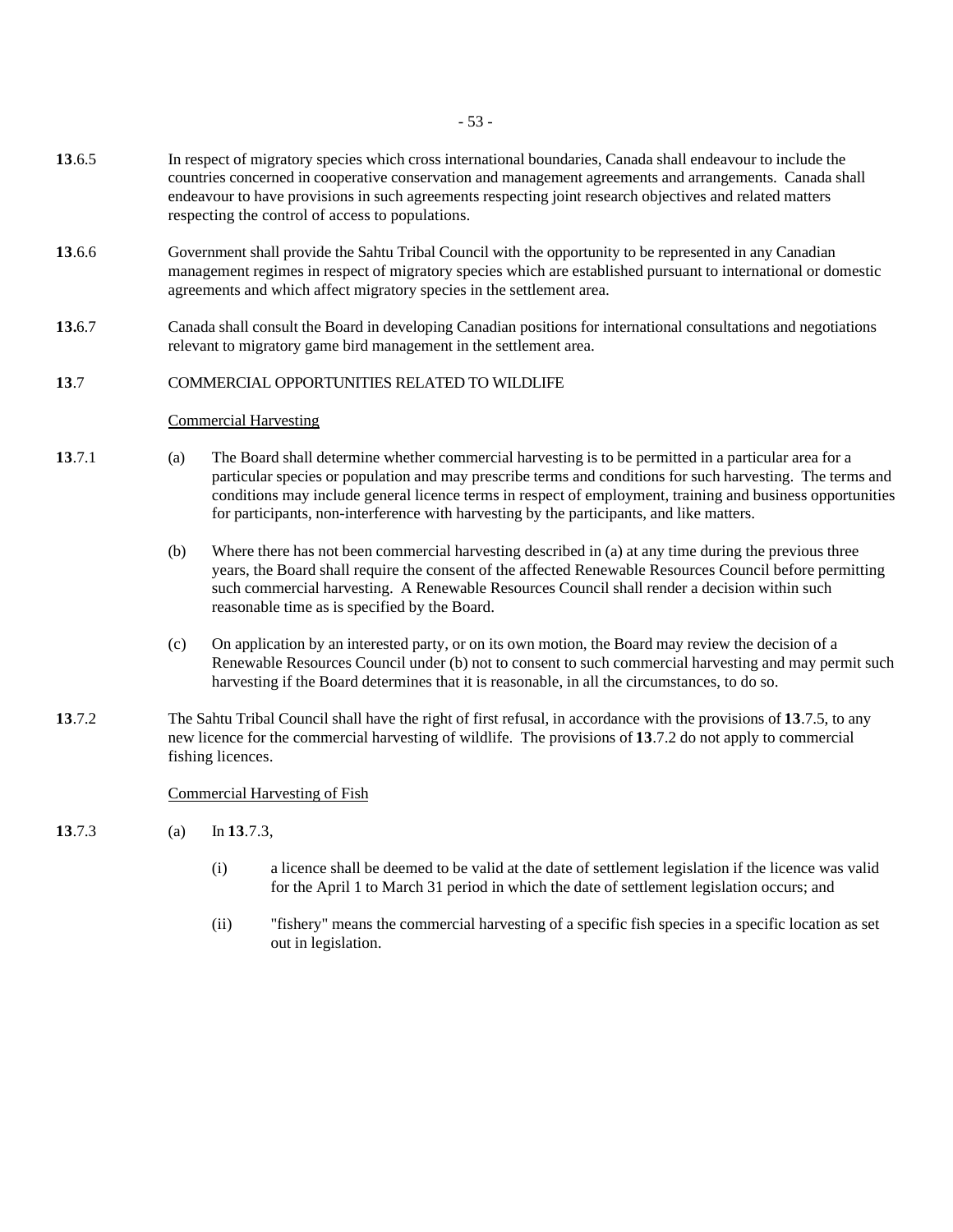- (b) Government may not issue a licence for a fishery in waters overlying Sahtu lands to a person who is not a participant except in the case of a person who:
	- (i) held a licence which was valid at the date of settlement legislation for a fishery in waters overlying Sahtu lands; and
	- (ii) applies to renew and is issued such licence within the April 1 to March 31 period in which the date of settlement legislation occurs and in every April 1 to March 31 period thereafter.
- (c) Government may only issue a licence for a fishery in the waters of the special harvesting areas listed in schedule V, appendix E, to a person who:
	- (i) held a licence which was valid at the date of settlement legislation for a fishery in the waters listed in schedule V, appendix E; and
	- (ii) applies to renew and is issued such licence within the April 1 to March 31 period in which the date of settlement legislation occurs and in every April 1 to March 31 period thereafter.
- (d) In the case of the commercial harvesting of fish in waters other than waters in (b):
	- (i) government shall offer to participants for every licensing period after the date of settlement legislation and for each fishery a number of licences equal to the larger of
		- (A) the number of licences held by participants at the date of settlement legislation who met any minimum production requirements, and if there are no production requirements, who actually fished pursuant to a licence during the fishing season immediately preceding the date of settlement legislation, and
		- (B) the number of licences held by participants at the date of settlement legislation who met any minimum production requirements, and if there are no production requirements, who actually fished pursuant to a licence during the fishing season two seasons immediately preceding the date of settlement legislation;
	- (ii) government shall first offer the licences described in (i) to participants who, in the fishery for which the licence is offered, met any minimum production requirements, and if there are no production requirements, who actually fished pursuant to a licence, in both or either of the two immediately preceding fishing seasons; and second, to the Sahtu Tribal Council;
	- (iii) subject to (iv), the Sahtu Tribal Council shall have the right of first refusal, for each fishery, to one half of any licences which are new, not renewed or not re-issued to the previous holder;
	- (iv) the right provided in (iii) shall not apply for any fishing season for any fishery in respect of which participants and the Sahtu Tribal Council together have been offered or issued at least 50 percent of the licences for that fishing season for that fishery; and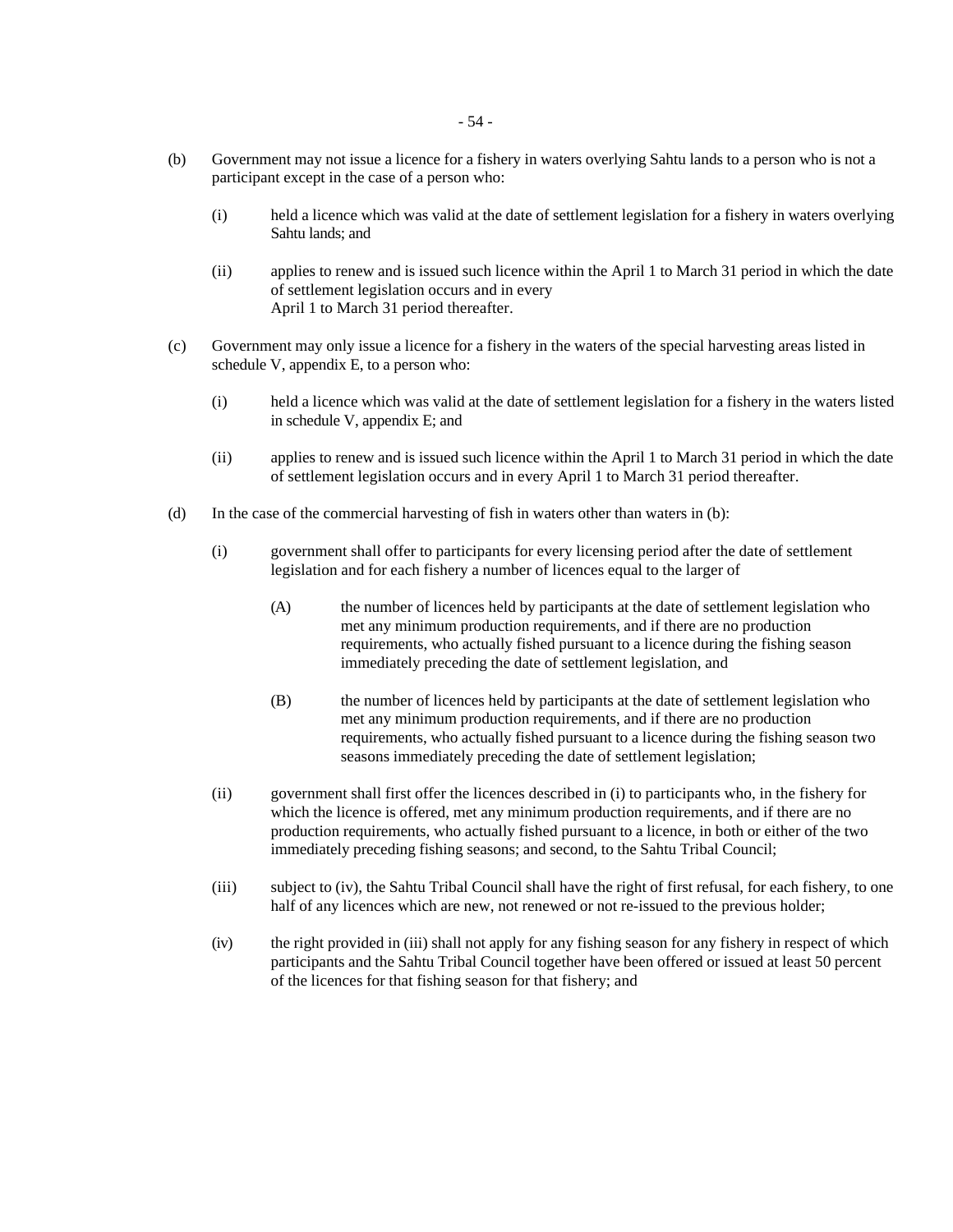(v) after the participants have been offered or have taken up licences pursuant to (i) or (iii), participants shall be treated on the same basis as other licence applicants in respect of a particular fishery.

Commercial Naturalist Activities and Commercial Guiding and Outfitting Activities in Respect of Hunting and Sport Fishing

- **13**.7.4 The provisions of **13**.7.1 apply, with such modifications as the circumstances require, to commercial naturalist activities and to commercial guiding and outfitting activities in respect of hunting and sport fishing.
- **13**.7.5 (a) The Sahtu Tribal Council shall have the right of first refusal to a new licence for an activity described in **13**.7.4 in the settlement area, provided that the Board provides that a portion of such licences for guiding and outfitting for barren-ground caribou be reserved for residents who are not participants.
	- (b) Where a person who is not a participant has applied for a licence as described in (a), other than a licence reserved for such resident, the Sahtu Tribal Council shall be duly notified of such application and shall have such reasonable time as is specified by the licensing authority to prepare and submit an application for the licence. The Sahtu Tribal Council shall be awarded the licence except where:
		- (i) the Sahtu Tribal Council fails to submit an application in the form and manner required for such applications by legislation and by the licensing authority and within the time specified in (b); or
		- (ii) the licensing authority determines that the application of the Sahtu Tribal Council would not provide a comparable degree of long-term economic benefit to the community compared to the person's application.
- **13**.7.6 (a) In the event that the holder of a licence in respect of any of the activities described in **13**.7.4 intends to relinquish the licence and/or sell or transfer the enterprise, or any part thereof, the Sahtu Tribal Council shall have the right of first refusal to take up such licence and/or the first opportunity to purchase the said enterprise or the part thereof at fair market value, provided that the following shall not be considered as sales or transfers under **13**.7.6:
	- (i) sales or transfers to persons holding rights or options to purchase as at the date of this agreement;
	- (ii) sales or transfers to persons who are members of the holder's immediate family, and who are themselves eligible to hold a licence; or
	- (iii) incorporations or reorganizations which do not affect the effective ownership of the enterprise, or amount to an effective sale or transfer of all or a part thereof.
	- (b) Procedures for the exercise of the right of first refusal in (a) are set out in schedule II to this chapter.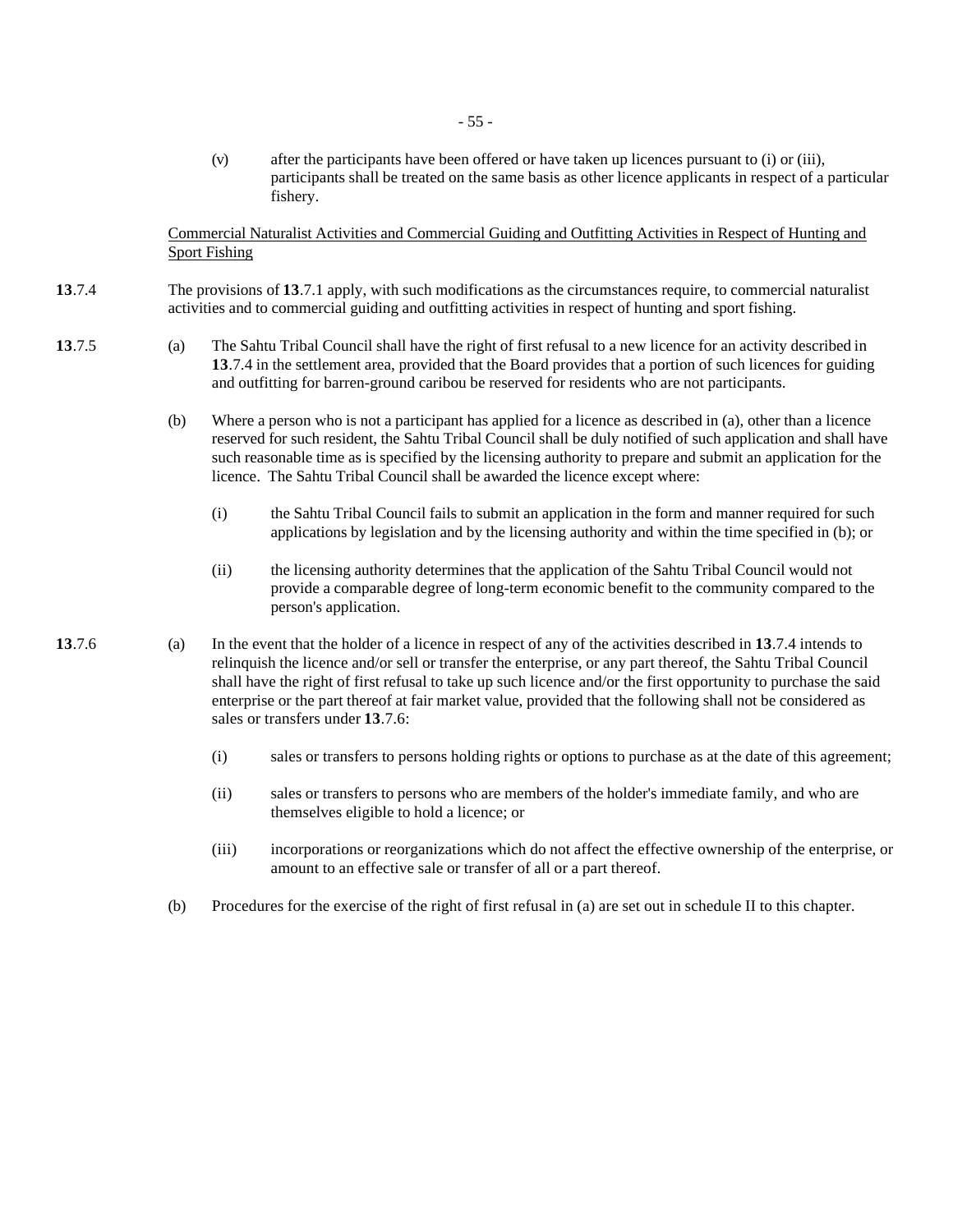- 56 -

#### Commercial Propagation, Cultivation and Husbandry Activities

- **13**.7.7 (a) Where, in the opinion of the Board, a proposed commercial activity for the propagation, cultivation or husbandry of a species of wildlife indigenous to the settlement area could adversely affect harvesting by the participants by reason of the area in which it is proposed to be carried on, or otherwise, the Board shall require the consent of the Renewable Resources Council for the area.
	- (b) Where, in the opinion of the Board, a proposed commercial activity for the propagation, cultivation or husbandry of a species of wildlife which is not indigenous to the settlement area could adversely affect harvesting by the participants by reason of the area in which it is proposed to be carried on, the Board shall require the consent of the Renewable Resources Council for the area.
	- (c) On application by an interested party, or on its own motion, the Board may review a decision of a Renewable Resources Council under (a) and (b), and may permit the proposed commercial activity if the Board determines that it is reasonable, in all the circumstances, to do so.
	- (d) The Board shall advise the appropriate licensing authority of its decision pursuant to **13**.7.7.
- **13**.7.8 The Sahtu Tribal Council shall have a right of first refusal in accordance with the provisions set out in **13**.7.5 to any new licence in respect of commercial activities described in **13**.7.7(a).

# Muskox

**13**.7.9 The Sahtu Tribal Council shall have the exclusive right to be licensed to commercially harvest free-roaming muskox and the exclusive right to be licensed to provide guiding services and harvesting opportunities with respect to this species.

# General Conditions

- **13**.7.10 Participants shall have the exclusive right to be licensed to conduct commercial wildlife activities on Sahtu lands, and to permit others to do so, subject to rights existing at the date of settlement legislation.
- **13**.7.11 Government shall, upon request and at reasonable rent, permit the use of or lease such lands to participants as in the opinion of government are reasonably necessary to carry out the licensed activities described in this chapter.
- **13**.7.12 The commercial wildlife activities referred to in **13**.7 shall be conducted in accordance with legislation affecting such activities. A licence fee may be required to engage in such activities.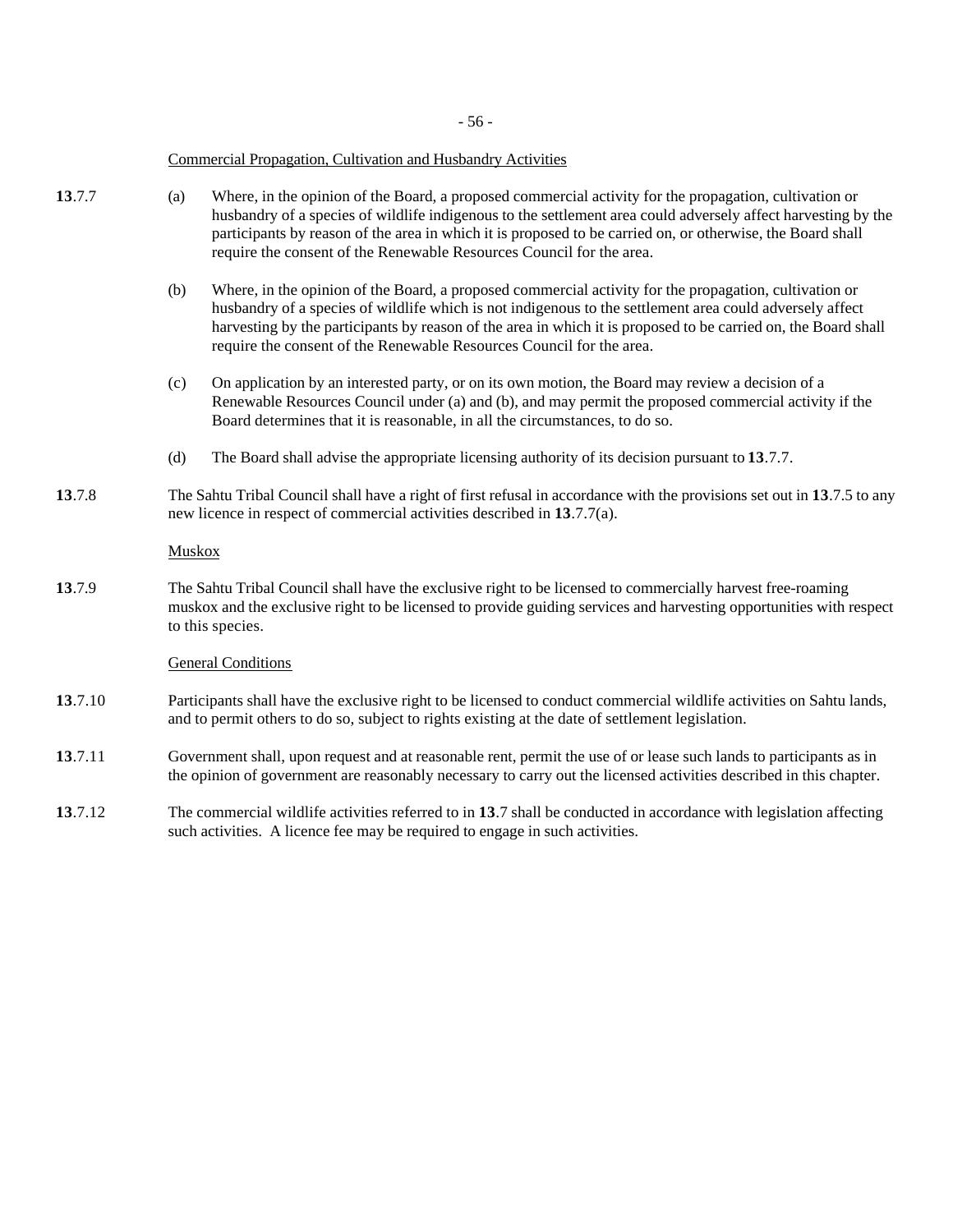# **13**.8 RENEWABLE RESOURCES BOARD

- **13**.8.1 (a) A Renewable Resources Board shall be established to be the main instrument of wildlife management in the settlement area. The Board shall act in the public interest.
	- (b) The Board shall be established by virtue of settlement legislation at the date thereof.
	- (c) Wildlife shall be managed in the settlement area in accordance with this agreement including its objectives.
- **13**.8.2 (a) Where, by legislation, any other renewable resources board ("the new board") is established having jurisdiction in an area within the Mackenzie Valley which includes the settlement area:
	- (i) the new board shall assume the powers and responsibilities of the Board;
	- (ii) the Board shall merge with and become a regional panel of the new board. The regional panel shall be reduced to five members of which two shall be nominees of the Sahtu Tribal Council;
	- (iii) the regional panel shall exercise the powers of the Board except that where, in the opinion of the new board, any decision or recommendation may affect renewable resources in an area within the jurisdiction of the new board outside the settlement area, the decision or recommendation shall be made by the new board. At least one member of the new board making such a decision or recommendation shall be a nominee of the Sahtu Tribal Council; and
	- (iv) decisions of the regional panel shall be decisions of the new board and subject to review by the Minister in the same manner as decisions of the Board.
	- (b) The Sahtu Tribal Council shall be consulted with respect to any such legislation.

#### Establishment and Structures

- **13**.8.3 The Board shall consist of seven members appointed as follows:
	- (a) six members and six alternate members to be appointed jointly by the Governor in Council and Executive Council of the Government of the Northwest Territories ("Executive Council"), of whom three members and three alternate members shall be appointed from nominees put forward by each of the Sahtu Tribal Council and government, provided that government shall ensure that the Board shall include at least one resident of the Northwest Territories who is not a participant; and
	- (b) a chairperson, resident in the settlement area, to be nominated by the members of the Board appointed under (a) and appointed jointly by the Governor in Council and Executive Council.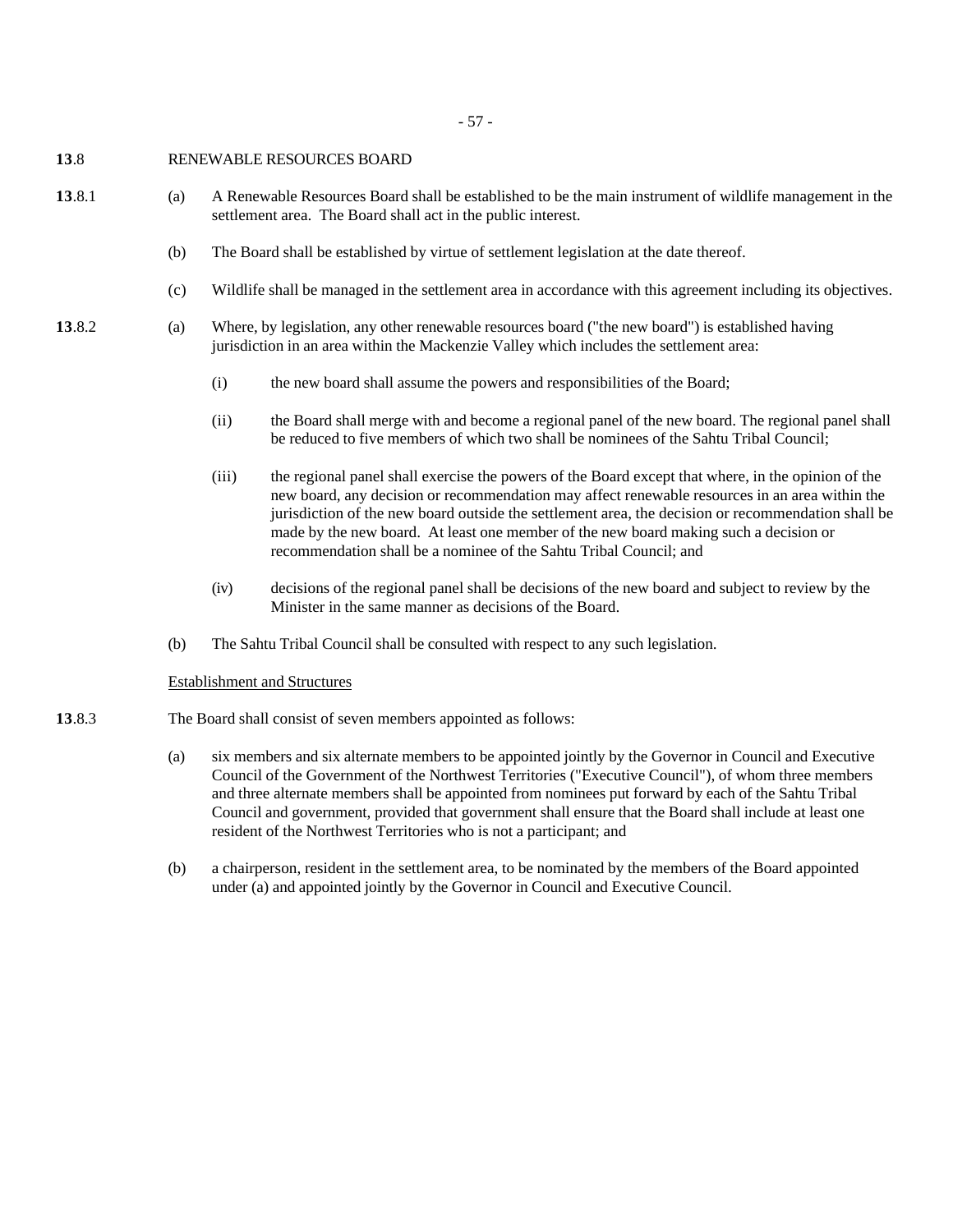- 58 -

| 13.8.4  | (a)                                                                                                                                                                                                                  | Board members shall not be considered to have a conflict of interest by reason only of being public servants<br>or employees of the organizations of the participants.                                                                                                                                                                                                                                               |  |  |
|---------|----------------------------------------------------------------------------------------------------------------------------------------------------------------------------------------------------------------------|----------------------------------------------------------------------------------------------------------------------------------------------------------------------------------------------------------------------------------------------------------------------------------------------------------------------------------------------------------------------------------------------------------------------|--|--|
|         | (b)                                                                                                                                                                                                                  | Each member shall, before entering upon his or her duties as such, take and subscribe before an officer<br>authorized by law to administer oaths, an oath in the form set out in schedule III to this chapter.                                                                                                                                                                                                       |  |  |
| 13.8.5  |                                                                                                                                                                                                                      | In the event that the Board does not recommend a chairperson within 90 days after the other members of the Board<br>are appointed, the Minister of Indian Affairs and Northern Development jointly with the Minister of Renewable<br>Resources of the Government of the Northwest Territories shall, after consultation with the Board, recommend a<br>chairperson to the Governor in Council and Executive Council. |  |  |
| 13.8.6  | Should any party fail to nominate members to the Board within 90 days of the date of settlement legislation, the<br>Governor in Council and Executive Council may jointly appoint any persons to complete the Board. |                                                                                                                                                                                                                                                                                                                                                                                                                      |  |  |
| 13.8.7  |                                                                                                                                                                                                                      | Should a member resign or otherwise leave the Board, the body which nominated that member shall nominate a<br>replacement within 90 days.                                                                                                                                                                                                                                                                            |  |  |
| 13.8.8  | A vacancy in the membership of the Board does not impair the right of the remainder to act.                                                                                                                          |                                                                                                                                                                                                                                                                                                                                                                                                                      |  |  |
| 13.8.9  |                                                                                                                                                                                                                      | Each member shall be appointed to hold office for a specific term not to exceed five years. A member may be<br>reappointed.                                                                                                                                                                                                                                                                                          |  |  |
| 13.8.10 |                                                                                                                                                                                                                      | A member may be removed from office at any time for cause by the Governor in Council and Executive Council<br>after consultation with or at the request of the body which nominated the member.                                                                                                                                                                                                                      |  |  |
|         |                                                                                                                                                                                                                      | <b>Administration and Procedure</b>                                                                                                                                                                                                                                                                                                                                                                                  |  |  |
| 13.8.11 | The Board may make by-laws:                                                                                                                                                                                          |                                                                                                                                                                                                                                                                                                                                                                                                                      |  |  |
|         | (a)                                                                                                                                                                                                                  | respecting the calling of meetings of the Board; and                                                                                                                                                                                                                                                                                                                                                                 |  |  |
|         | (b)                                                                                                                                                                                                                  | respecting the conduct of business at meetings of the Board, including in-camera meetings, and the<br>establishment of special and standing committees of the Board, the delegation of duties to such committees<br>and the fixing of quorums for meetings of such committees.                                                                                                                                       |  |  |
| 13.8.12 |                                                                                                                                                                                                                      | A majority of the members from time to time in office constitutes a quorum of the Board.                                                                                                                                                                                                                                                                                                                             |  |  |
| 13.8.13 | The Board shall have, subject to its approved budget, an Executive Director and such staff, professional and<br>technical advisors and consultants as are necessary for the proper conduct of its affairs.           |                                                                                                                                                                                                                                                                                                                                                                                                                      |  |  |
| 13.8.14 | The Board shall be accountable to government for its expenditures.                                                                                                                                                   |                                                                                                                                                                                                                                                                                                                                                                                                                      |  |  |
| 13.8.15 | It is intended that there be no duplication in the functions required for the public management of wildlife.                                                                                                         |                                                                                                                                                                                                                                                                                                                                                                                                                      |  |  |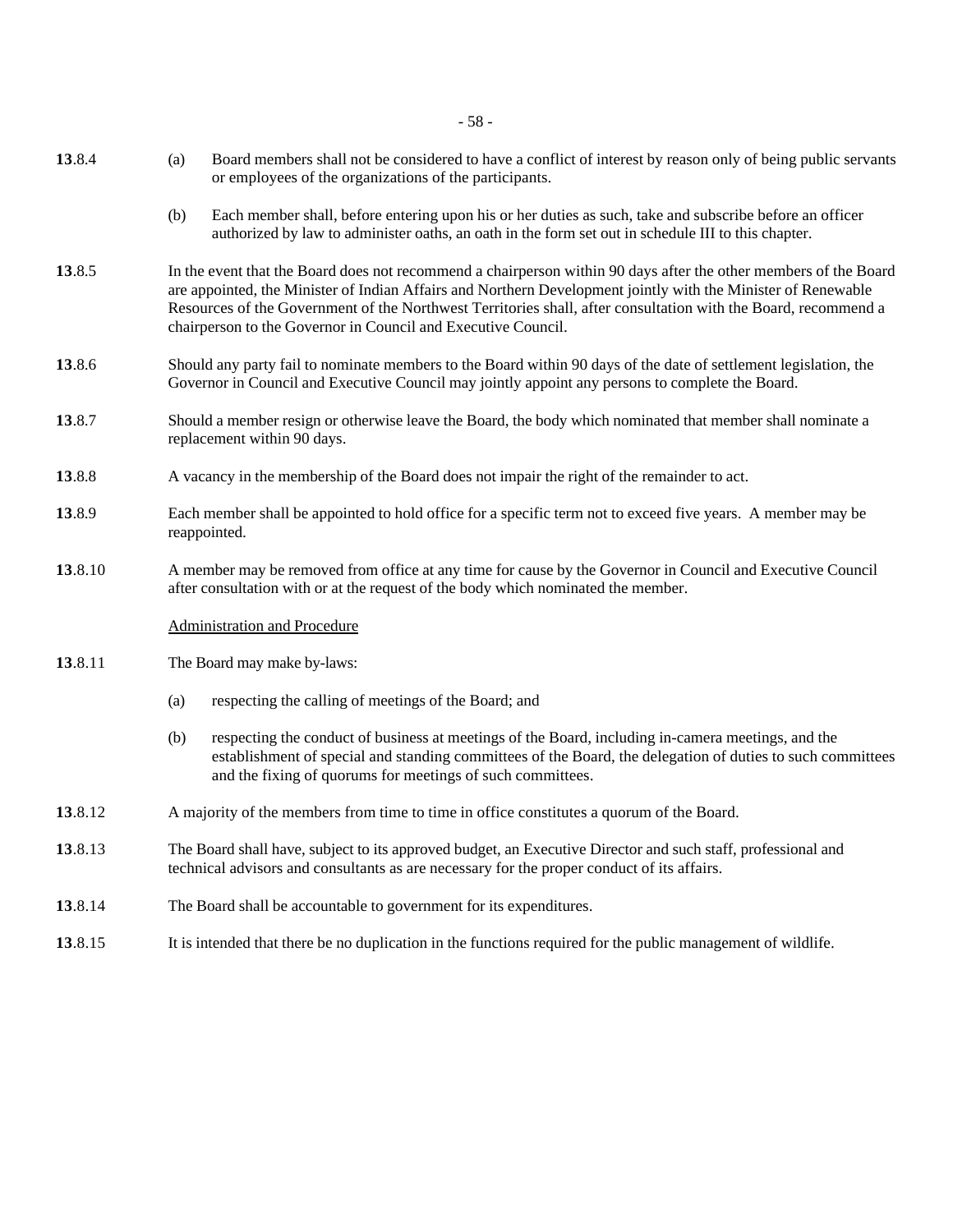- 59 -
- **13**.8.16 The Board shall prepare an annual budget, subject to review and approval by government. The approved expenses of the Board shall be a charge on government. Such budget shall be in accordance with the Government of Canada's Treasury Board guidelines and may include:
	- (a) remuneration and travel expenses for attendance of Board members at board and committee meetings;
	- (b) the expenses of public hearings and meetings;
	- (c) a budget for research, public education and other programs as may be approved by government from time to time; and
	- (d) the expenses of staff, advisors and consultants and of the operation and maintenance of the office.
- **13**.8.17 The annual budget of the Board in its first year of operation shall be set out in the implementation plan.
- **13**.8.18 The Board may make rules respecting the procedure for making applications, representations and complaints to it, including the conduct of hearings before it, and generally respecting the conduct of any business before it.
- **13**.8.19 The Board shall have the powers of a commissioner under part I of the *Inquiries Act*, R.S. 1985, c. I-11. The Board may not, however, subpoena Ministers.
- **13**.8.20 The Board may consult with government, Sahtu communities, the public and with Renewable Resources Councils and may do so by means of informal meetings or public hearings.
- **13**.8.21 (a) A public hearing may be held by the Board where the Board is satisfied that such a hearing is desirable.
	- (b) A public hearing shall be held when the Board intends to consider establishing a total allowable harvest and a Sahtu Needs Level in respect of a species or population of wildlife which has not been subject to a total allowable harvest level within the previous two years.
- **13**.8.22 A public hearing may be held at such place or places within the settlement area as the Board may designate.

#### Powers of the Renewable Resources Board

- **13**.8.23 In furtherance of its purpose as the main instrument of wildlife management in the settlement area, the Board shall have the power to:
	- (a) establish policies and propose regulations in respect of:
		- (i) the harvesting of wildlife by any person, including any class of persons;
		- (ii) the commercial harvesting of wildlife;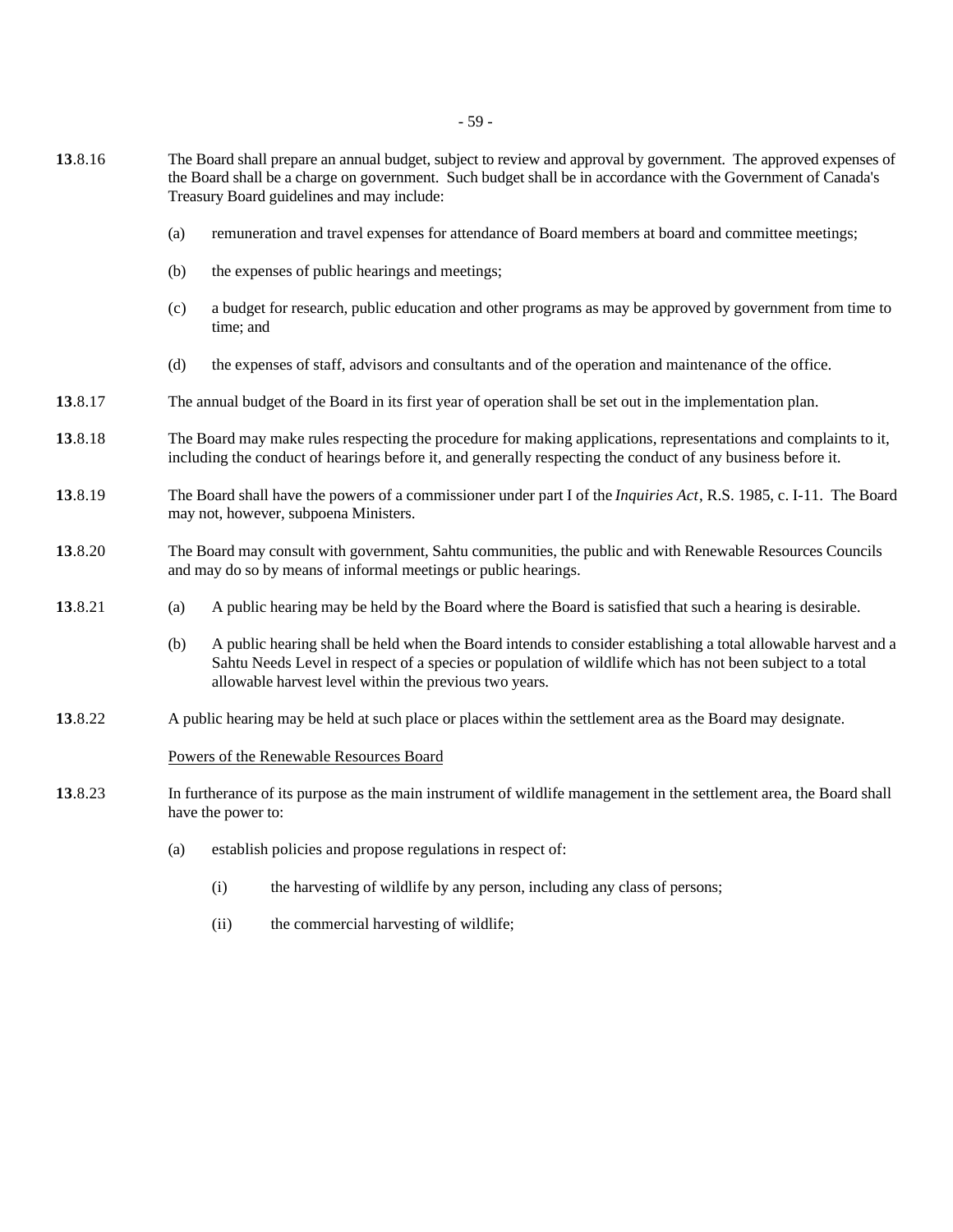- (iii) commercial activities relating to wildlife including:
	- (A) commercial establishments and facilities for commercial harvesting; propagation, cultivation and husbandry of fur bearers and other species; and commercial processing, marketing and sale of wildlife and wildlife products, which may include trade with persons not included in **13**.4.16;
	- (B) guiding and outfitting services; and
	- (C) hunting, fishing and naturalist camps and lodges;
- (b) exercise the powers and duties given to it elsewhere in the agreement;
- (c) approve plans for the management and protection of particular wildlife populations, including transplanted wildlife populations and endangered species, and particular wildlife habitats including conservation areas, territorial parks and national parks in the settlement area;
- (d) approve the designation of conservation areas and endangered species;
- (e) approve provisions of interim management guidelines, park management plans and policies that impact on wildlife and harvesting by the participants in a national park;
- (f) approve regulations which may be proposed by government pursuant to **13**.8.29, except for those in respect of which the Board has already made a final decision pursuant to **13**.8.27;
- (g) establish rules and procedures for the carrying out of any consultation required by these provisions; and
- (h) review any matter in respect of wildlife management referred to it by government.
- **13**.8.24 (a) Unless the Minister directs otherwise, the Board shall forward all its decisions, except those made pursuant to **13**.4.7, to the Minister, accompanied by draft regulations, where the Board proposes regulations.
	- (b) Unless the Minister directs otherwise, all decisions of the Board, except those made pursuant to **13**.4.7, shall be confidential until the process in **13**.8.25 has been completed, or the time provided for the process has expired.
- **13**.8.25 The Minister may, within 60 days of the receipt of a decision under **13**.8.24, accept, vary or set aside and replace the decision. The Minister must consider the same factors as were considered by the Board and, in addition, may consider information not before the Board and matters of public interest not considered by the Board. Any proposed variation or replacement shall be sent back to the Board by the Minister with written reasons.
- **13**.8.26 The Minister may extend the time provided in **13**.8.25 by 30 days.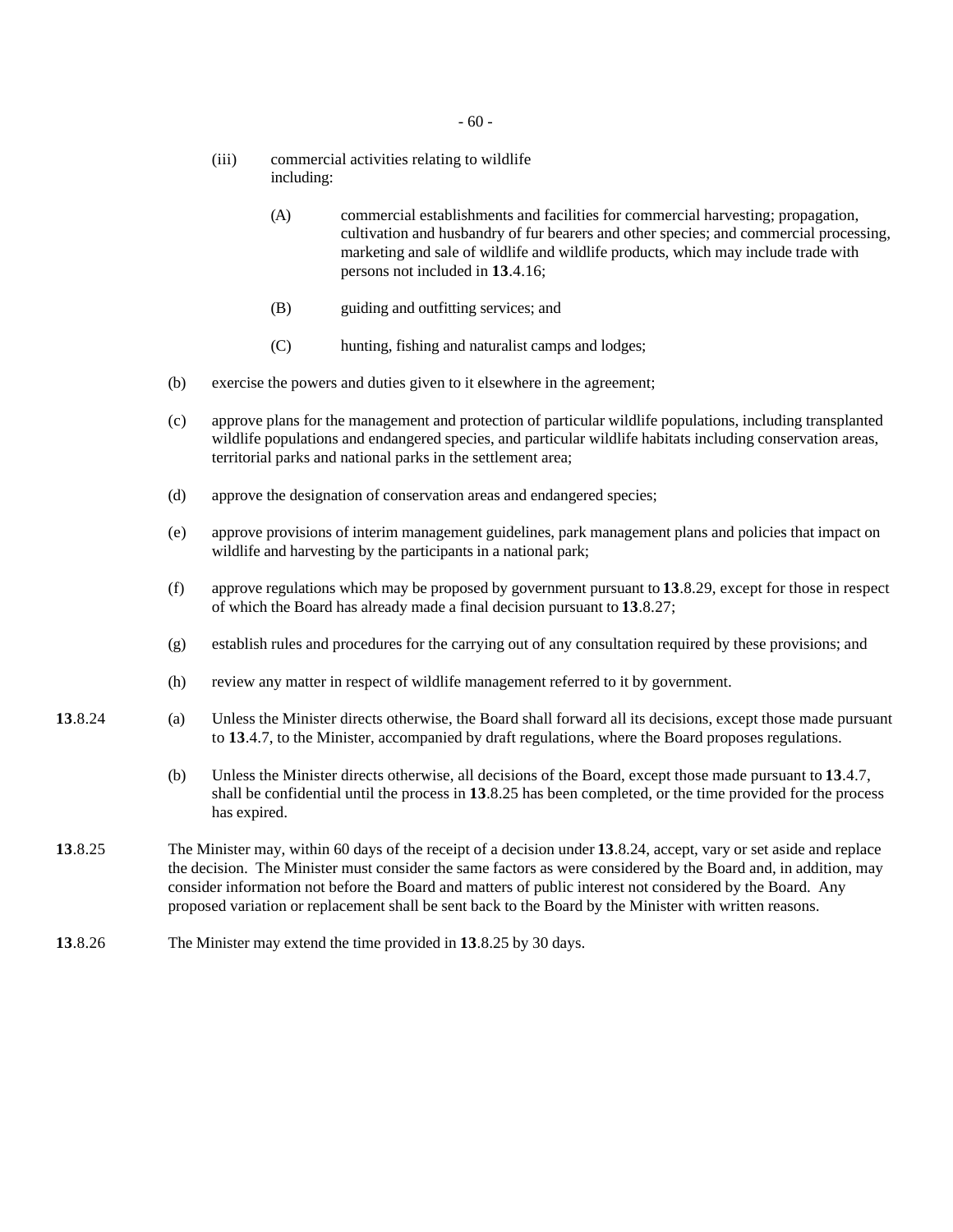- 61 -

- **13**.8.27 (a) The Board shall, within 30 days of the receipt of a variation or replacement from the Minister pursuant to **13**.8.25, make a final decision and forward it to the Minister with written reasons.
	- (b) The Minister may extend the time provided under (a).
- **13**.8.28 The Minister may, within 30 days of receipt of a final decision of the Board accept or vary it, or set it aside and replace it, with written reasons. The Minister may consider information not before the Board and matters of public interest not considered by the Board.
- **13**.8.29 Government shall, as soon as practicable, implement:
	- (a) all decisions of the Board which are accepted by the Minister under **13**.8.25;
	- (b) all decisions of the Minister under **13**.8.28; and
	- (c) subject to (a) and (b), all decisions of the Board after the expiry of the time provided in **13**.8.25 and **13**.8.28.
- **13**.8.30 Government may make changes of a technical nature only, not going to substance, to any decision or final decision of the Board, without varying or setting aside and replacing the decision or final decision, provided the Board is advised of any such change.

#### Licensing and Enforcement

**13**.8.31 The Board shall not issue licences, or hear and decide applications for individual commercial undertakings, or enforce legislation, unless otherwise agreed by government and the Sahtu Tribal Council.

#### Advisory Powers

- **13**.8.32 Government may consult the Board on any matter which will likely impact on wildlife or wildlife habitat in the settlement area and shall seek the timely advice of the Board on the following matters:
	- (a) draft legislation respecting wildlife or wildlife habitat;
	- (b) land use policies or draft legislation which will likely impact on wildlife or wildlife habitat;
	- (c) proposed inter-provincial or international agreements which will likely impact on wildlife, wildlife harvesting or wildlife habitat;
	- (d) the establishment of new national parks and territorial parks;
	- (e) plans for public education on wildlife, wildlife harvesting and wildlife habitat;
	- (f) policies respecting wildlife research and the evaluation of wildlife research in the settlement area;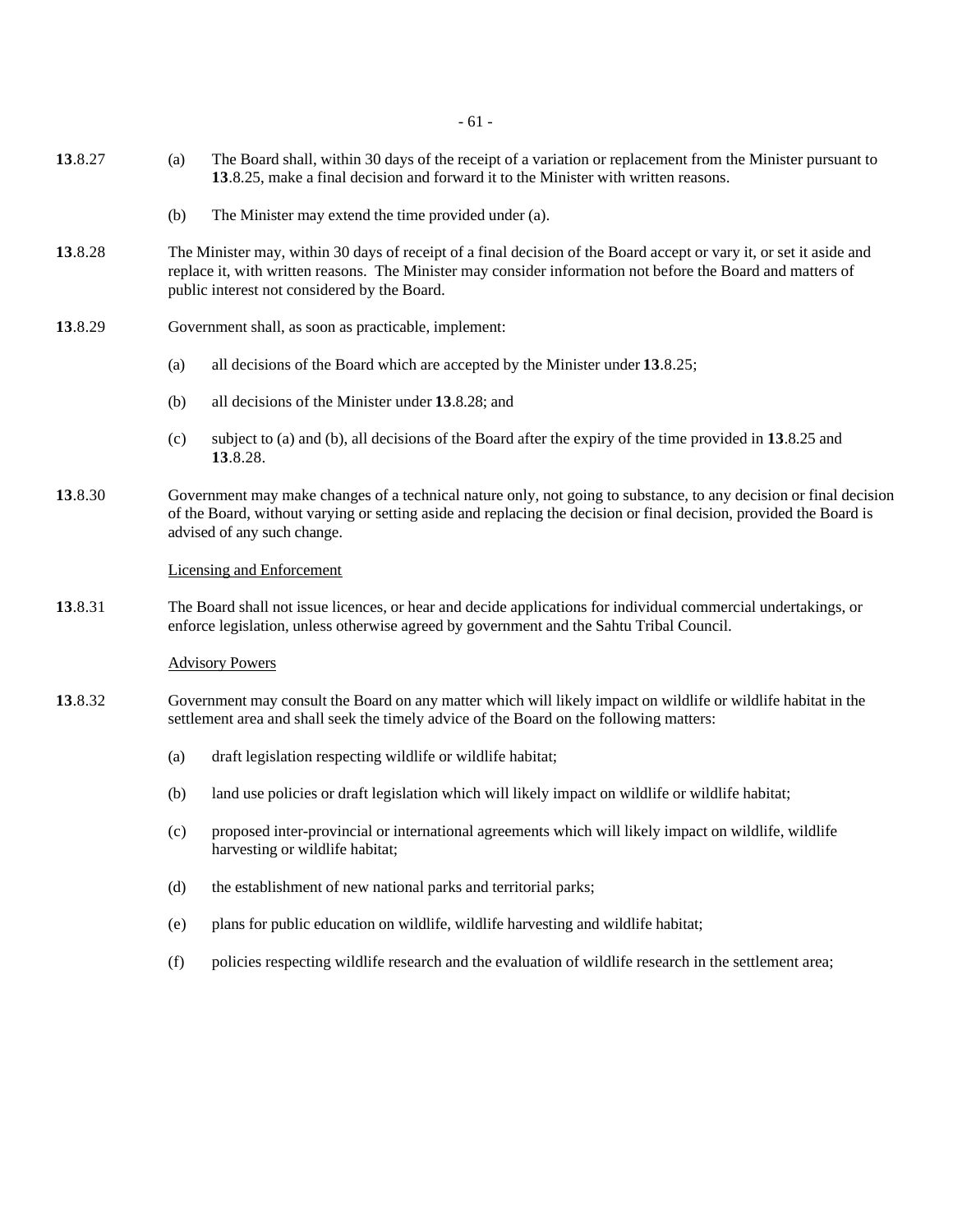- (g) plans for cooperative management and research relating to species and populations not wholly within the settlement area; and
- (h) plans for training participants in management of wildlife and related economic opportunities.
- **13**.8.33 The Board shall provide any advice to government under **13**.8.32 within such reasonable time as government requires, failing which, government may proceed without any such advice.
- **13**.8.34 The Minister may request the Board to exercise a power described in **13**.8.23 and the Board shall comply with the request within such reasonable time as the Minister requires.
- **13**.8.35 If urgent circumstances require an immediate decision respecting matters referred to in **13**.8.23 or **13**.8.32, the Minister or his designated agent may make an interim decision and take such action as required to implement the interim decision without receiving a decision or advice from the Board. The Minister shall advise the Board forthwith of the interim decision made or action taken and the reasons therefor and direct the Board to review the decision made or action taken and render its decision or advice in accordance with this agreement.
- **13**.8.36 The Board may:
	- (a) advise the Minister or government of any matter relating to wildlife or wildlife habitat at any time whether or not the Minister or government has requested such advice; and
	- (b) request the parties to this agreement to review any of its provisions.

#### Research and Harvesting Studies

- **13**.8.37 It is intended that the Board and government departments and agencies work in close collaboration and exchange full information on their policies, programs and research.
- **13**.8.38 The Board may participate in harvesting studies, in data collection and in the evaluation of wildlife research. It is intended that the Board have an independent research capability, to the extent agreed by government and which does not duplicate research which is otherwise available to it.
- **13**.8.39 The Board shall establish and maintain a public file for reports, research papers and data received by the Board. Any material furnished on a confidential basis shall not be made public without the consent of the originator.
- **13**.8.40 Wildlife research or harvesting studies conducted in the settlement area by government or by the Board or with government assistance shall directly involve Renewable Resources Councils and participant harvesters to the greatest extent possible.
- **13**.8.41 Notwithstanding **13**.5.2 and until the Board exercises its powers or carries out its duties under **13**.8.23, legislation and government policies in effect from time to time shall continue to apply.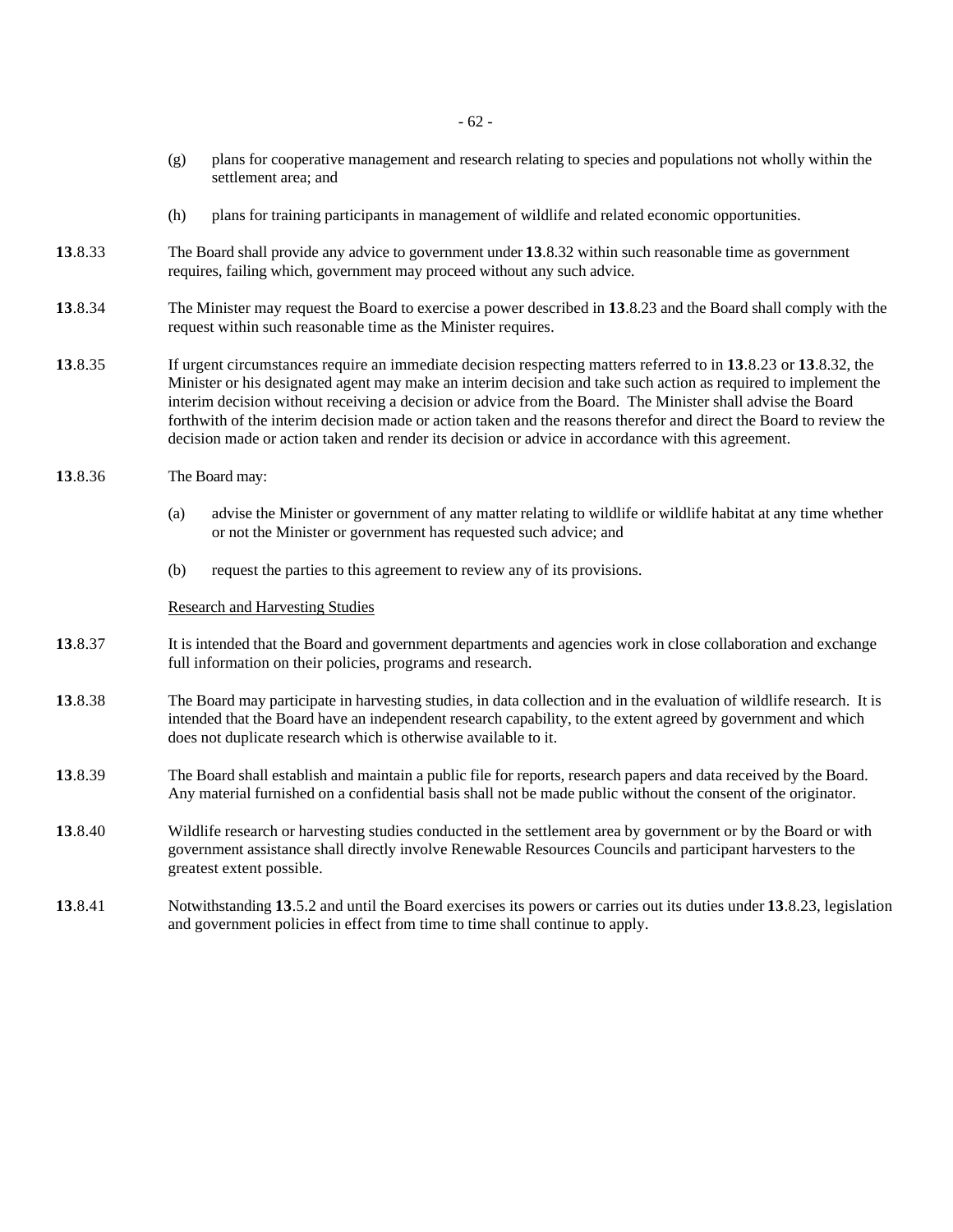#### Great Bear Lake

- **13**.8.42 The Board shall determine as a matter of priority whether to establish a committee in respect of Great Bear Lake.
- **13**.9 RENEWABLE RESOURCES COUNCILS
- **13**.9.1 There shall be a Renewable Resources Council in each Sahtu community to encourage and promote local involvement in conservation, harvesting studies, research and wildlife management in the community.
- **13**.9.2 A Renewable Resources Council shall be established by the designated Sahtu organization in the community.
- **13**.9.3 A Renewable Resources Council shall be composed of not more than seven persons who are residents of the community.
- **13**.9.4 A Renewable Resources Council shall have the following powers:
	- (a) to allocate any Sahtu Needs Level for that community among the participants;
	- (b) to manage, in a manner consistent with legislation and the policies of the Board, the local exercise of participants' harvesting rights including the methods, seasons and location of harvest;
	- (c) to establish or amend group trapping areas in the settlement area, subject to the approval of the Board, provided that the portion of the Fort Good Hope - Colville Lake Group Trapping Area which is in the settlement area may not be reduced in size without the consent of the designated Sahtu organizations in Fort Good Hope and Colville Lake;
	- (d) to exercise powers given to Renewable Resources Councils under this agreement; and
	- (e) to advise the Board with respect to harvesting by the participants and other matters of local concern within the jurisdiction of the Board.
- **13**.9.5 The Board shall consult regularly with Renewable Resources Councils with respect to matters within the Board's jurisdiction. Government and the Board may jointly delegate authority to Renewable Resources Councils, upon terms and conditions established by government and the Board.
- **13**.9.6 Renewable Resources Councils shall participate in the collection and provision, to government and the Board, of local harvesting data and other locally available data respecting wildlife and wildlife habitat.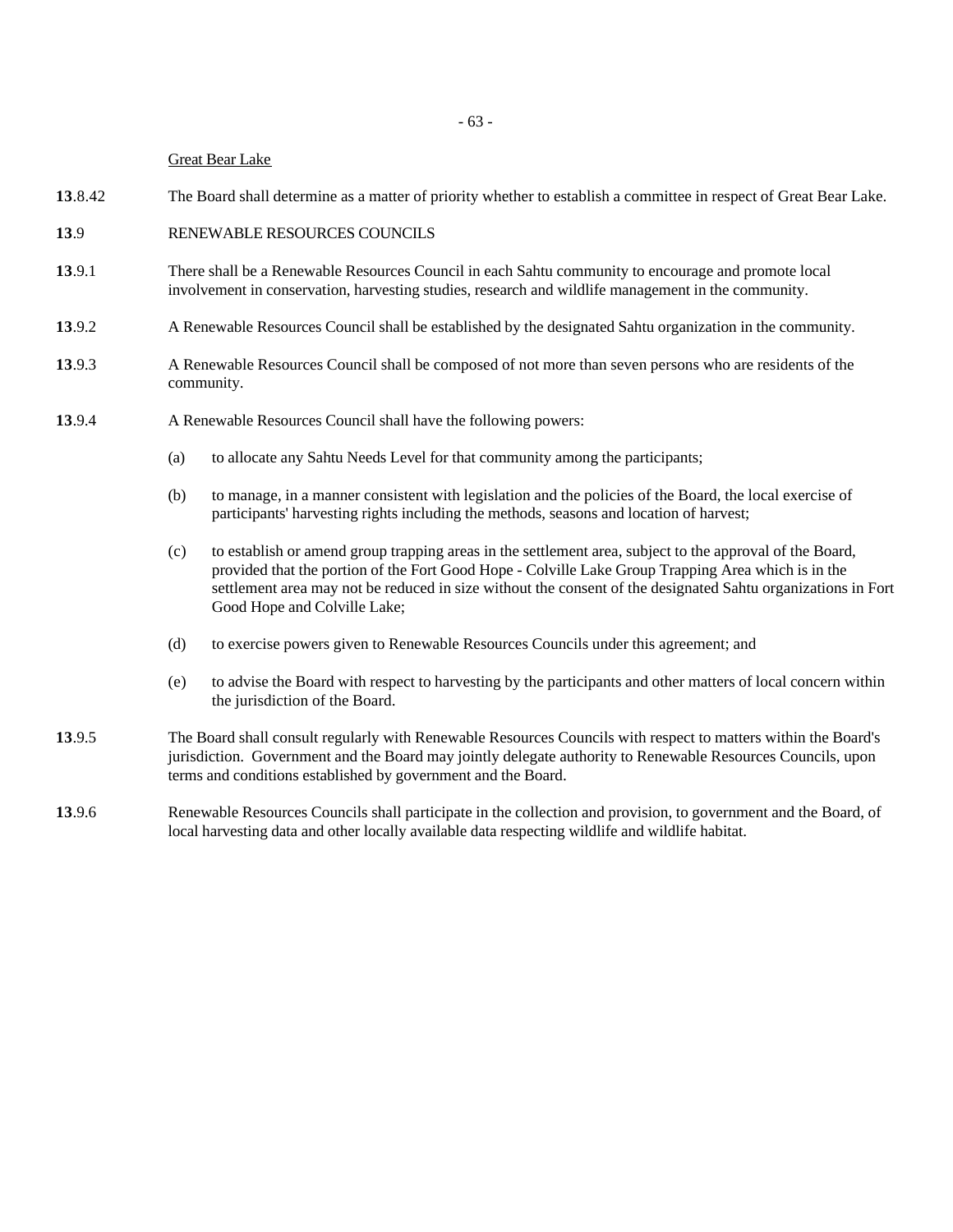- 64 -

# **13.**10 OTHER PROVISIONS

- **13**.10.1 Government shall consult with the Sahtu Tribal Council with respect to the formulation of government positions in relation to international agreements which may affect wildlife or wildlife habitat in the settlement area, including negotiations with respect to methods of harvesting and amendments to the Migratory Birds Convention (1916), prior to adopting positions.
- **13**.10.2 (a) Persons who reside in the Mackenzie Valley or the Western Arctic Region and who held General Hunting Licences as at the date of settlement legislation may continue to harvest in the settlement area in accordance with legislation pertaining to such licences.
	- (b) Any participant who held a General Hunting Licence as at the date of settlement legislation may continue to hold such licence and shall be permitted to harvest outside the settlement area in accordance with legislation pertaining to such licences.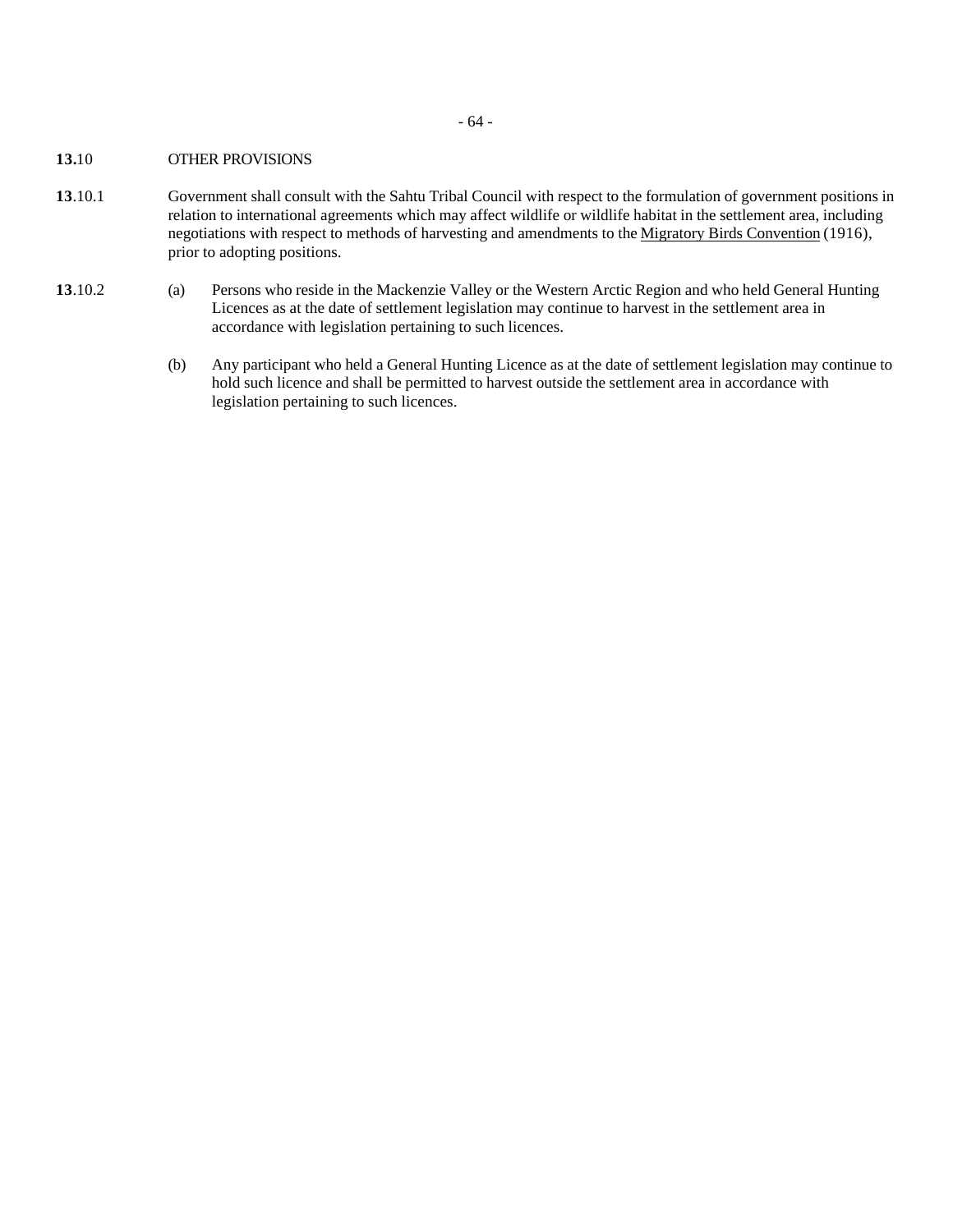Schedule I to Chapter 13

# **TERMS OF REFERENCE: SETTLEMENT AREA HARVEST STUDY**

The terms of reference for the Settlement Area Harvest Study (the "Harvest Study") pursuant to **13**.5.6 of the agreement are as follows:

# **PURPOSE**

The purpose of the Harvest Study is to provide information on harvesting necessary for the effective management of wildlife by the Board and government, including determination of the Sahtu Minimum Needs Level pursuant to **13**.5.8.

## CO-OPERATIVE SPIRIT

The Harvest Study is a joint venture of the participants and government who commit themselves to work in a co-operative spirit.

## RESPONSIBILITY

The Board shall be responsible for the design and the conduct of the Harvest Study. The Board shall establish a Working Group, composed of equal representation of the participants and the agencies with wildlife management responsibilities in the study area, to support the Harvest Study.

# METHODOLOGY AND DESIGN

The Working Group shall develop the methodology and design of the Harvest Study which shall be approved by the Board. The Harvest Study will provide for training of community field workers, education of the respondents regarding the importance of the Harvest Study, and the involvement of community organizations.

#### **SCOPE**

The Harvest Study shall cover all participants and others who harvest in the settlement area for those species designated in the Harvest Study.

#### SCHEDULING

The Harvest Study shall be initiated within one year of the establishment of the Board and shall be conducted for a minimum of five consecutive years.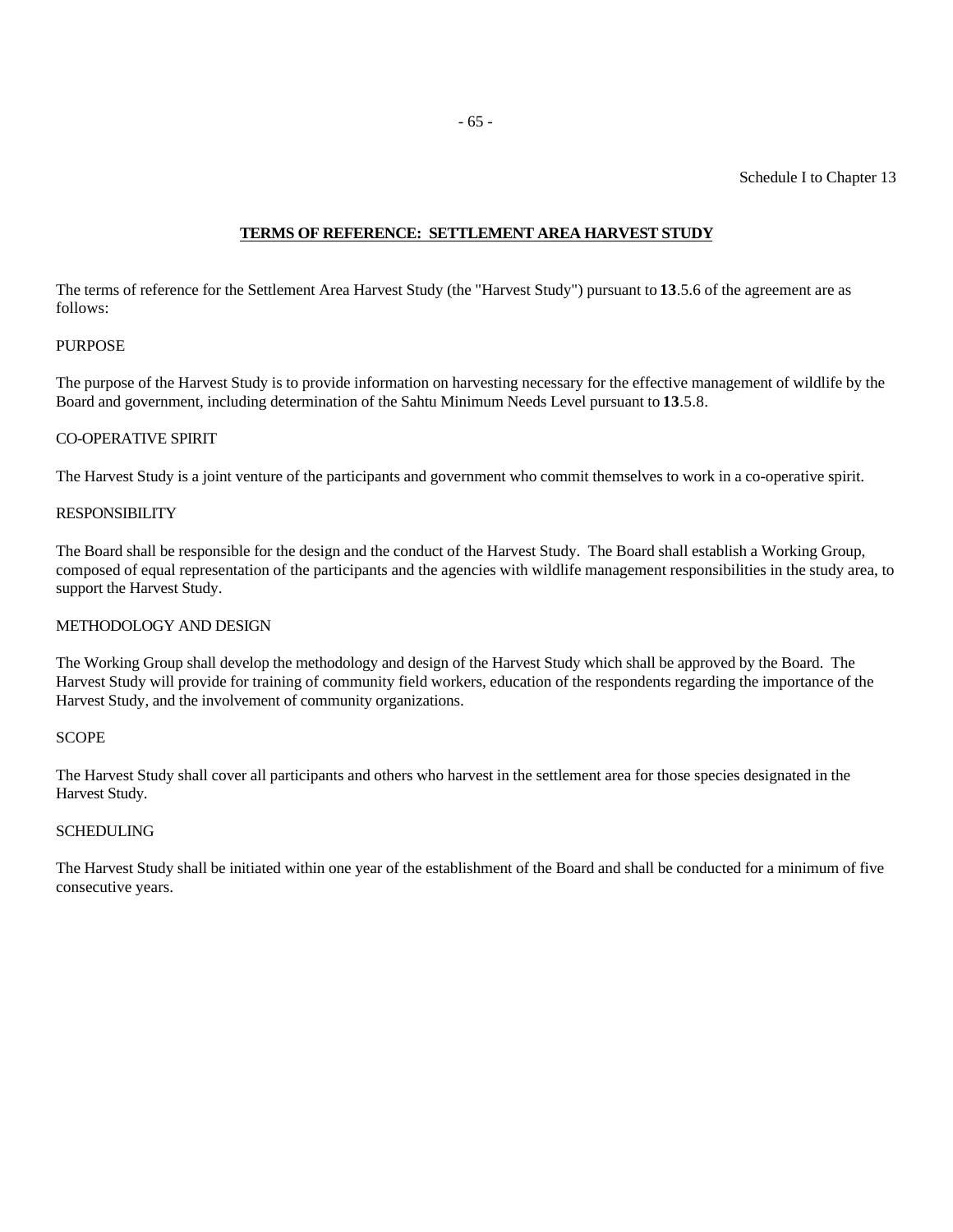# DATA SHARING

The data shall be recorded in a manner that ensures harvester confidentiality. All information collected, whether in its raw form or after being compiled and analyzed, with the exception of identification of the harvesters, shall be provided to the Board, the Sahtu Tribal Council and the participating government agencies on the Working Group in a manner to be set out in the design of the Harvest Study.

## FUNDING

It is acknowledged that adequate funding is required for the Harvest Study to yield meaningful data and that such funding must be identified before the study is initiated. The budget for the Harvest Study shall be set out in the implementation plan.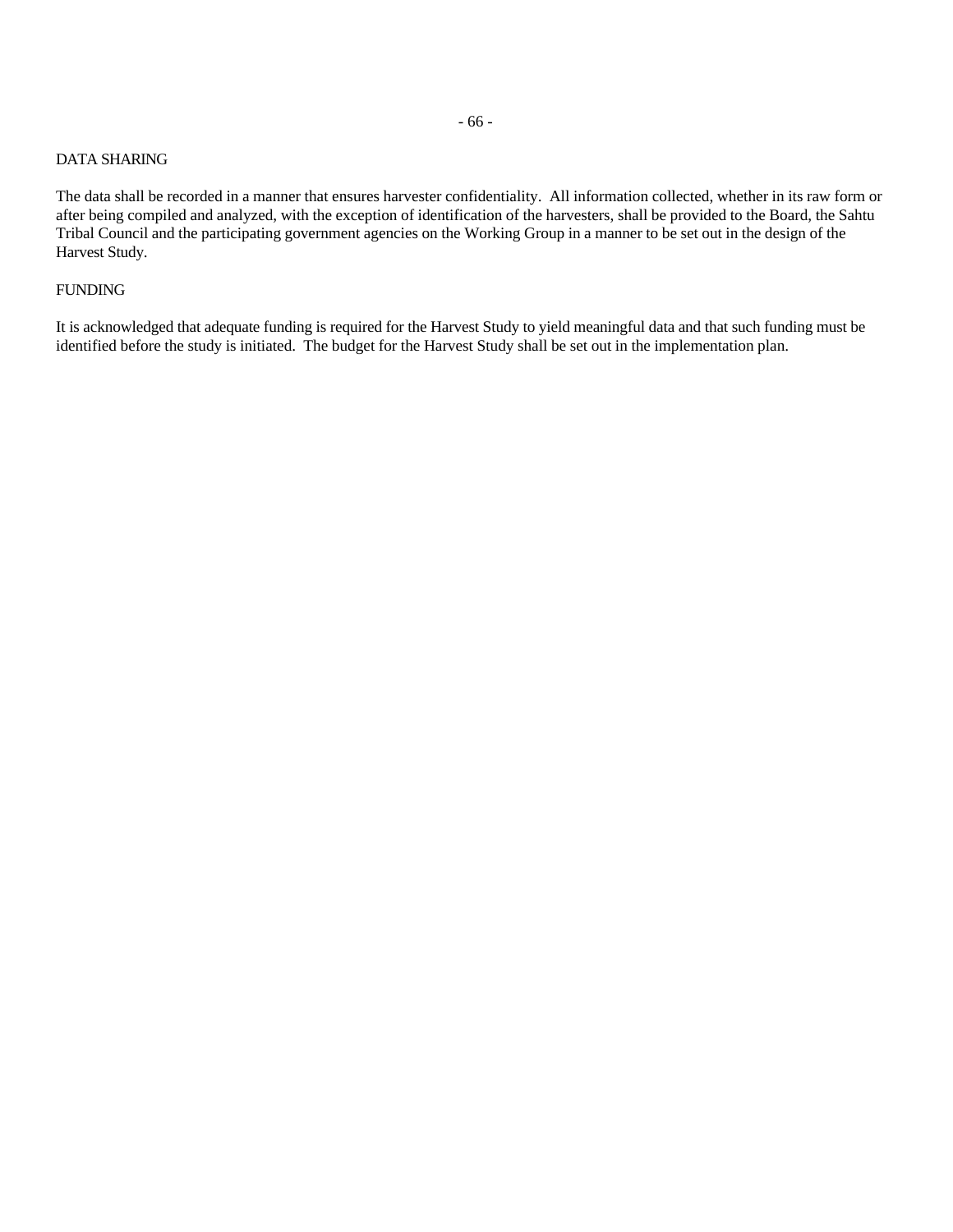The right of first refusal to purchase an enterprise pursuant to **13**.7.6 shall operate as follows.

| (i)    | Where the owner of an enterprise wishes to sell the enterprise or any part thereof ("the asset"), the owner shall<br>notify the Sahtu Tribal Council in writing of the asset, the selling price of the asset, the terms of sale and any other<br>relevant details and conditions which a reasonable, informed purchaser would require. The owner shall provide a<br>reasonable opportunity to inspect the asset.                                                                                                                                                                                   |
|--------|----------------------------------------------------------------------------------------------------------------------------------------------------------------------------------------------------------------------------------------------------------------------------------------------------------------------------------------------------------------------------------------------------------------------------------------------------------------------------------------------------------------------------------------------------------------------------------------------------|
| (ii)   | The notification in (i) shall constitute an offer to sell the asset to the Sahtu Tribal Council upon the terms and<br>conditions specified in the notification.                                                                                                                                                                                                                                                                                                                                                                                                                                    |
| (iii)  | The Sahtu Tribal Council shall have 30 days from the date of receipt of notification to indicate whether it wishes to<br>exercise its right of first refusal.                                                                                                                                                                                                                                                                                                                                                                                                                                      |
| (iv)   | If it wishes to exercise the right of first refusal, the Sahtu Tribal Council shall have 120 days from the date of<br>receipt of notification to accept the offer after which time the offer shall lapse. The owner may extend the time in<br>which the Sahtu Tribal Council may accept the offer.                                                                                                                                                                                                                                                                                                 |
| (v)    | Where the Sahtu Tribal Council notifies the owner that it does not intend to exercise its right of first refusal, fails<br>to notify an owner of its intention within the time limit specified in (iii) or fails to meet the requirements in (iv),<br>the right of first refusal shall lapse and the owner shall be free, within three years of the lapse of the offer in (iv),<br>to sell the asset to another person, provided that the selling price and any terms and conditions are at least<br>equivalent to the price and terms and conditions offered to the Sahtu Tribal Council in (ii). |
| (vi)   | The owner may not sell the asset to a person other than the Sahtu Tribal Council at a price less than the selling<br>price or under significantly different terms and conditions than set out by the owner pursuant to (i) unless the<br>owner sets a new selling price or new terms and conditions pursuant to (i). Where a new selling price or new<br>terms and conditions are set pursuant to (i), the right of first refusal shall apply to such selling price and such<br>terms and conditions in accordance with these provisions.                                                          |
| (vii)  | Where the owner fails to sell the asset within three years of the lapse of the offer in $(v)$ , the owner may not sell the<br>asset without a further notification pursuant to (i).                                                                                                                                                                                                                                                                                                                                                                                                                |
| (viii) | Where the Sahtu Tribal Council does not exercise its right of first refusal in respect of the purchase of all or part<br>of an enterprise in (i), it shall not have a right of first refusal to take up a new licence issued in respect of the<br>enterprise where such licence is associated with the sale of all or part of the enterprise pursuant to (v).                                                                                                                                                                                                                                      |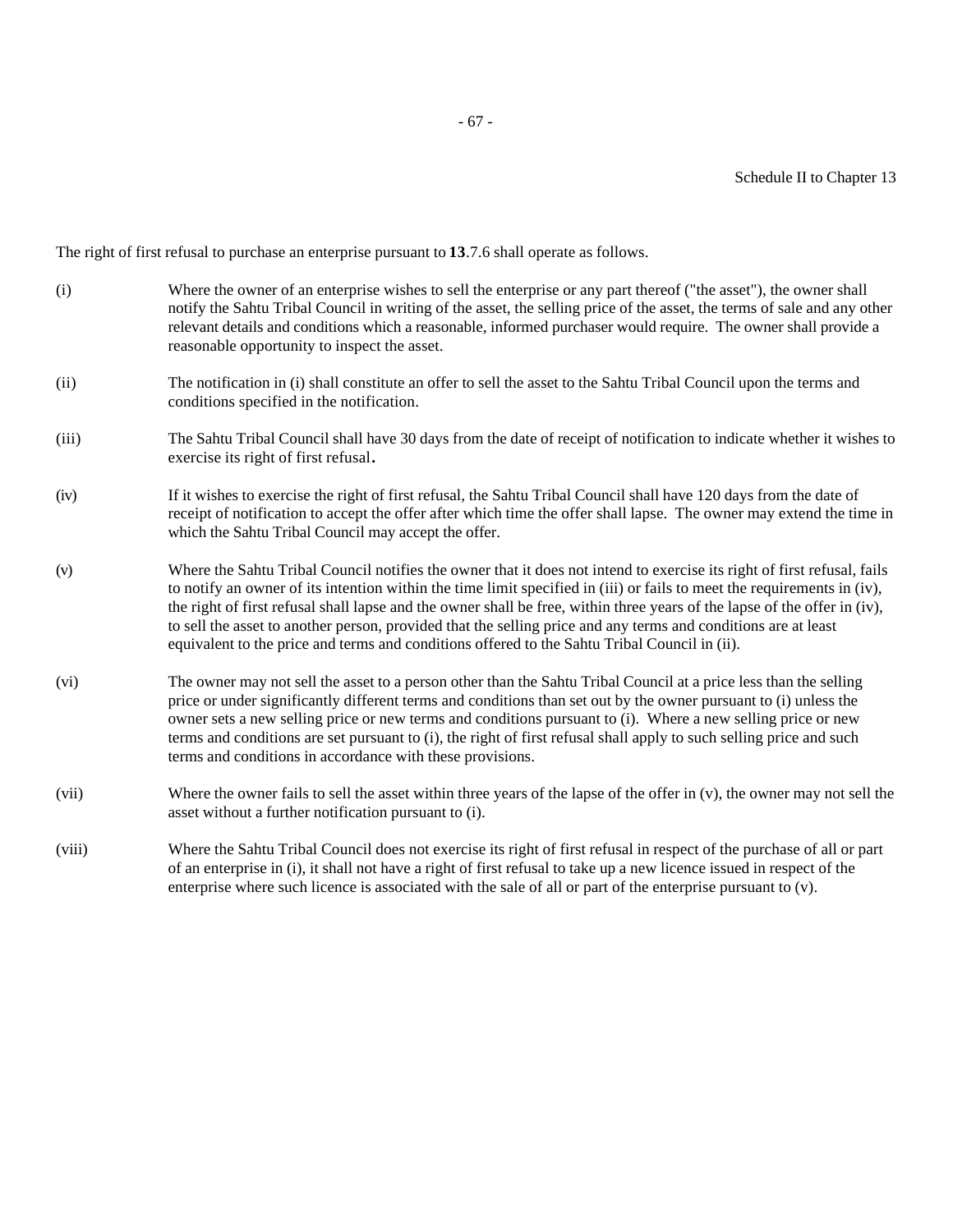Schedule III to Chapter 13

# **OATH OF MEMBER OF THE RENEWABLE RESOURCES BOARD**

I do solemnly affirm (or swear) that I will faithfully, truly, impartially and honestly, and to the best of my judgement, skill and ability, execute and perform the duties required of me as a member of the Board.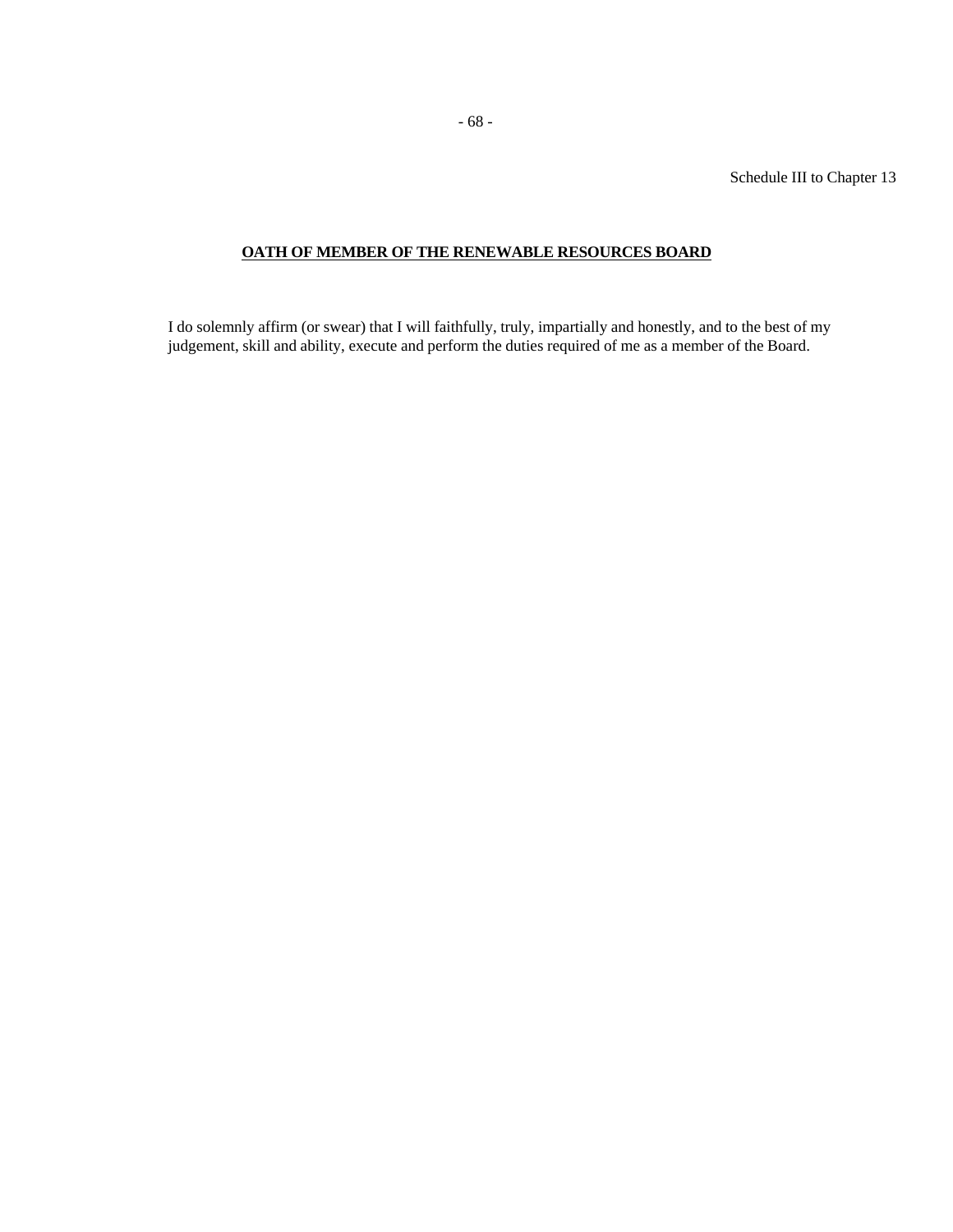#### - 69 -

## **14 FORESTRY**

14.1.1 In this chapter,

"Board" means the Renewable Resources Board.

- **14**.1.2 Subject to the provisions of this chapter, participants have the right to harvest trees, including dead trees, throughout the settlement area at all seasons of the year for the following purposes:
	- (a) firewood for personal use;
	- (b) the construction of camps for hunting, trapping and fishing for personal use;
	- (c) handicrafts and traditional, cultural and medicinal uses;
	- (d) the construction of boats and rafts for personal uses; and
	- (e) house building for personal use.
- **14**.1.3 The right of participants to harvest trees is subject to legislation in respect of forest management, land management within local government boundaries, conservation, public health, public safety and protection of the environment from significant damage.
- **14**.1.4 The right of participants to harvest trees set out in this agreement does not apply:
	- (a) subject to **13**.4.11(c), on lands held in fee simple, subject to an agreement for sale or surface lease;
	- (b) upon Crown lands where it conflicts with the carrying out of any activity authorized or permitted by government such as a timber licence or land use permit;
	- (c) in national parks except as permitted by the provisions of chapter 16; and
	- (d) on lands described in **13**.4.12(a).
- **14**.1.5 Participants may dispose of harvested trees by way of trade with other participants for the purposes described in **14**.1.2.
- **14**.1.6 The commercial harvesting of trees throughout the settlement area is subject to legislation.
- **14**.1.7 (a) No new licence for the commercial harvesting of trees shall be granted without the consent of the affected Renewable Resources Council where such commercial harvesting would significantly affect the harvesting of wildlife by participants.
	- (b) The affected Renewable Resources Council shall be consulted by government prior to any change in the area of operation of an existing licence.
	- (c) On application by an interested party, or on its own motion, the Board may review the decision of a Renewable Resources Council under (a) not to consent to such commercial harvesting and may permit such harvesting if the Board determines that it is reasonable, in the circumstances, to do so.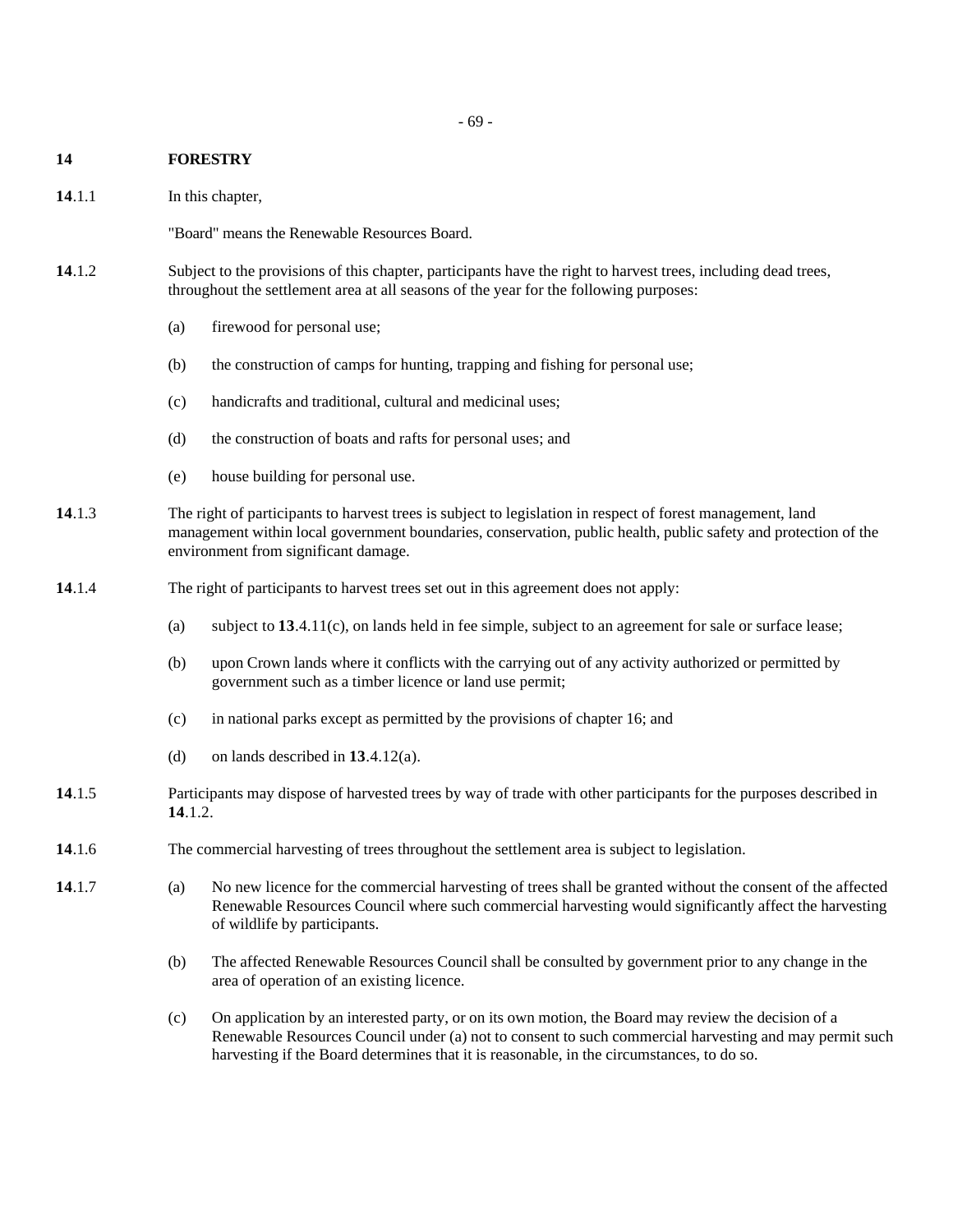- 70 -

- **14**.1.8 Nothing in this agreement shall be construed to:
	- (a) confer rights of ownership of trees except on Sahtu lands;
	- (b) guarantee the supply of trees;
	- (c) preclude persons who are not participants from harvesting trees on lands other than Sahtu lands, subject to legislation; or
	- (d) entitle participants to any compensation for damage to or loss of trees or harvesting opportunities on lands other than Sahtu lands.
- **14**.1.9 The Board shall have the power to:
	- (a) establish policies and propose regulations in respect of;
		- (i) the harvesting of trees by any person, including any class of persons, and
		- (ii) the commercial harvesting of trees, and
	- (b) approve forest conservation and forest management plans and policies within the settlement area which may include;
		- (i) determination of areas of commercial harvesting of trees and the terms and conditions of such harvesting which may include cutting rates, yields, reforestation measures and the employment and training of participants,
		- (ii) provisions for forest management agreements with licensees and owners, and
		- (iii) provision for forest fire management activities.
- **14**.1.10 Government may consult the Board on any matter which affects forestry and forest management and shall seek the timely advice of the Board on the following matters:
	- (a) draft legislation respecting forestry and forest management including forest fire management;
	- (b) land use policies or draft legislation which will likely impact on forestry or forest management;
	- (c) policies respecting forestry and forest management research and the evaluation of such research; and
	- (d) plans for training participants in forestry, forest management and lumbering.
- **14**.1.11 Nothing in this agreement is intended to affect the responsibility of government for the fighting of forest fires in the settlement area.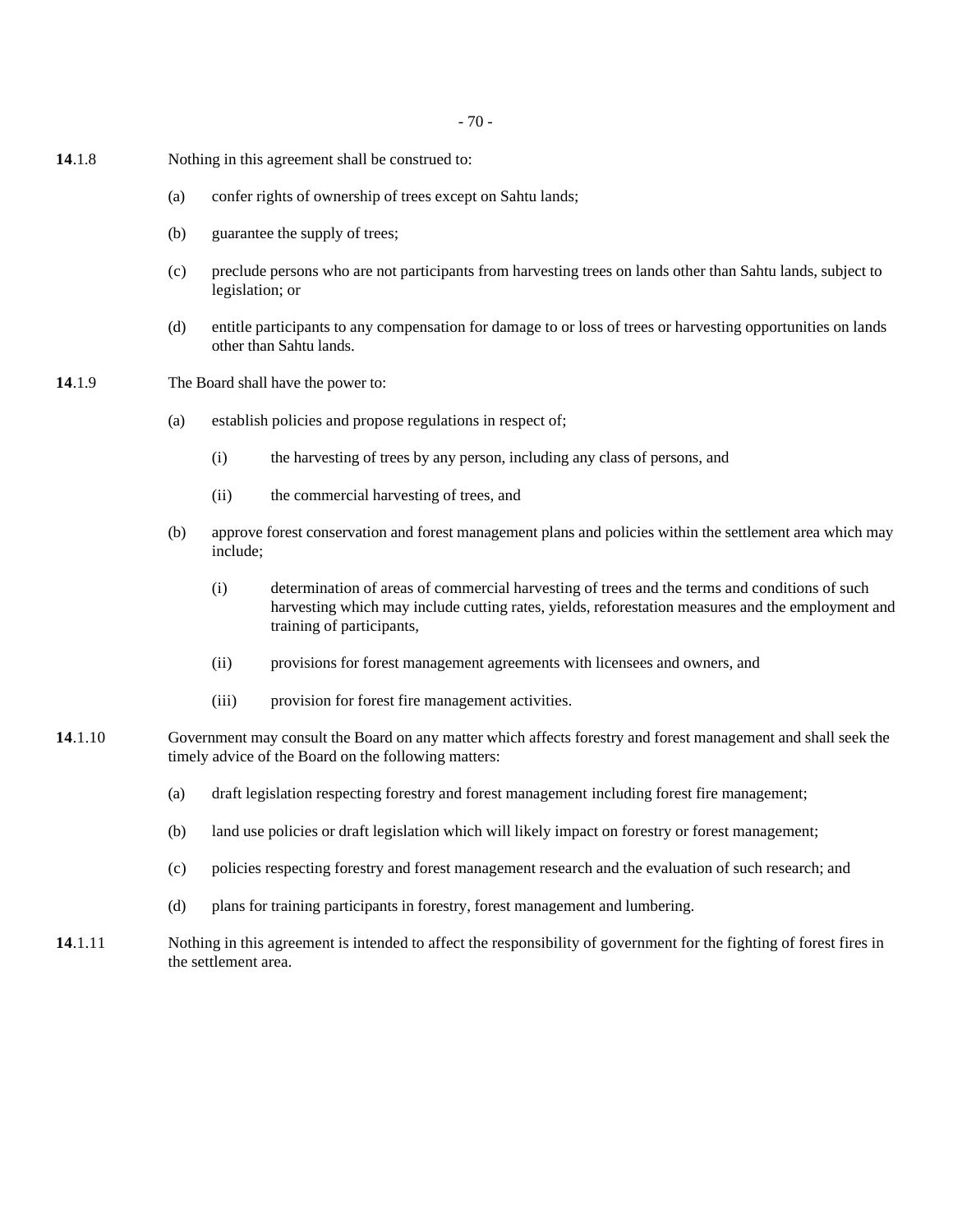## - 71 -

# **15 PLANTS**

- **15**.1.1 Participants may gather plant material for food, medicine, cultural and other personal purposes and for purposes required in the exercise of wildlife harvesting rights within the settlement area, subject to legislation in respect of conservation, land management within local government boundaries, public health, public safety and protection of the environment from significant damage.
- **15**.1.2 The right of participants to gather plants set out in this chapter does not apply:
	- (a) subject to **13**.4.11(c), on lands held in fee simple, subject to an agreement for sale or surface lease;
	- (b) upon Crown lands where it conflicts with the carrying out of any activity authorized or permitted by government such as a timber licence or land use permit;
	- (c) in national parks except as permitted by the provisions of chapter 16; and
	- (d) on lands described in **13**.4.12(a).
- **15**.1.3 Government shall consult with the Sahtu Tribal Council with respect to the gathering of plants by participants before legislating to regulate or prohibit gathering of plants.
- **15**.1.4 Any legislation which regulates but does not prohibit the gathering of plants shall provide a preferential right of gathering by participants for food, medicine, cultural and other personal uses and for purposes required in the exercise of wildlife harvesting rights and may describe on which lands and under what conditions the preferential right shall apply.
- **15**.1.5 (a) The cultural purposes in **15**.1.1 include the trade of plant material gathered by participants with other aboriginal persons for their personal consumption.
	- (b) In (a), "aboriginal persons" means aboriginal persons
		- (i) who reside in and who are eligible to harvest wildlife in the Northwest Territories; or
		- (ii) who are members of a Yukon First Nation and who reside in the Yukon.
	- (c) Nothing in (a) is intended to confer any rights on any persons other than participants.
- **15**.1.6 Nothing in this agreement shall be construed to:
	- (a) confer rights of ownership to plants except on Sahtu lands;
	- (b) guarantee the supply of any plants;
	- (c) preclude persons who are not participants from gathering plants on lands other than Sahtu lands, subject to legislation; or
	- (d) entitle participants to any compensation for damage to or loss of plants or gathering opportunities on lands which are not Sahtu lands.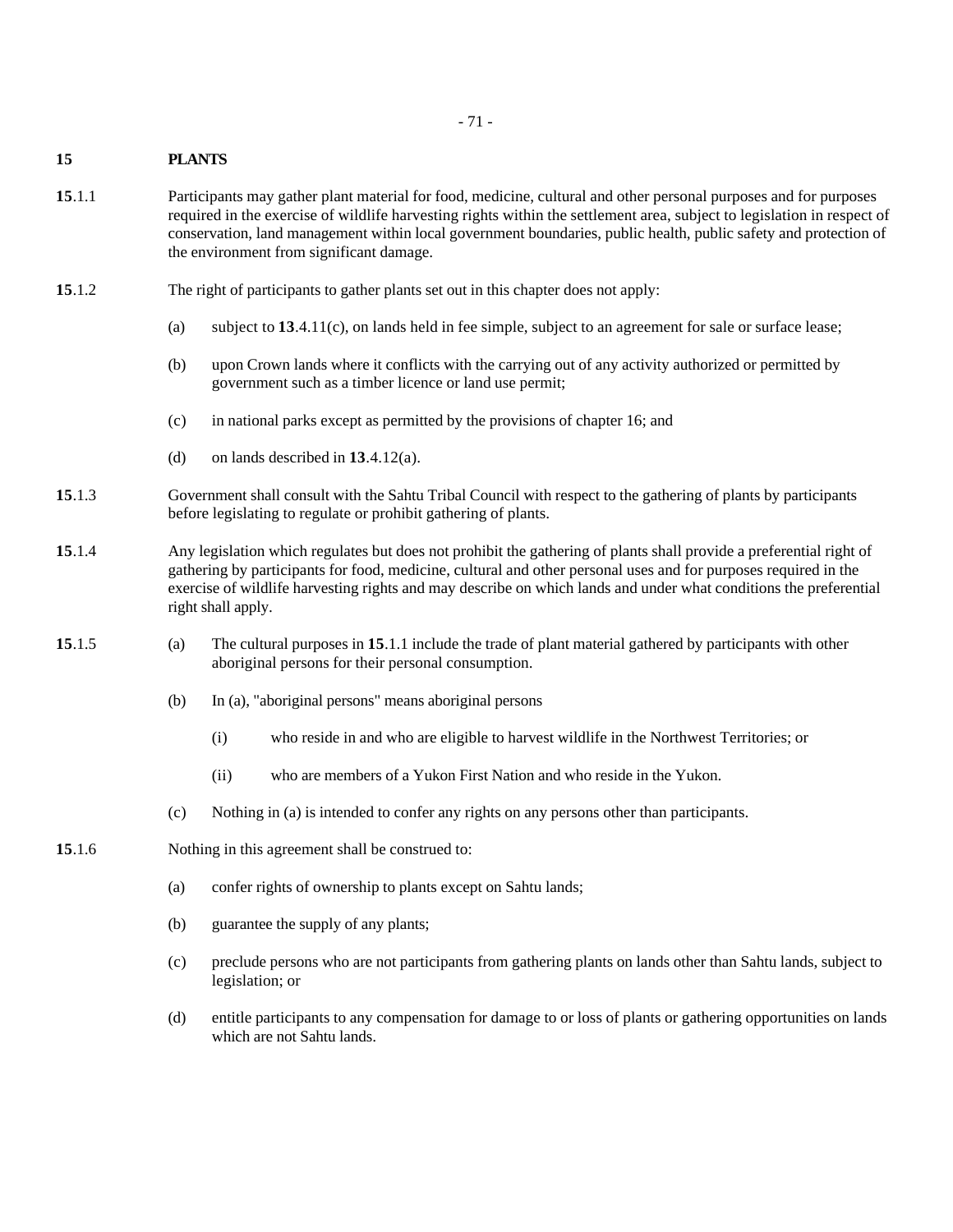## **16 NATIONAL PARKS**

## **16**.1 GENERAL

- **16**.1.1 The purpose of national parks established in the settlement area is to preserve and protect for future generations representative natural areas of national significance, including the wildlife resources of such areas, and to encourage public understanding, appreciation and enjoyment of such areas, while providing for the rights of the participants under this agreement to use such areas for the harvesting of wildlife and plants.
- **16**.1.2 The wildlife harvesting rights of the participants and the wildlife management provisions of this agreement shall apply in national parks in the settlement area, as modified by the provisions of this chapter.
- **16**.1.3 The traditional and current use of lands within a national park by the participants shall be recognized in policies and public information programs and materials.
- **16**.1.4 Park management plans and guidelines for national parks shall respect:
	- (a) Sahtu burial sites and places of religious and ceremonial significance; and
	- (b) Sahtu historic and archaeological sites.
- **16**.1.5 Exploration for and development of minerals shall not be permitted within a national park, except as may be required for construction purposes within the park.
- **16**.1.6 Except as otherwise provided in this agreement, all national parks in the settlement area shall be planned, established and managed pursuant to the *National Parks Act*, R.S. 1985, c. M-13, and other legislation, the national parks policy and park management plans in effect from time to time.
- **16**.1.7 Once established, the boundaries of a national park shall not be reduced without the consent of the Sahtu Tribal Council. The boundaries of a national park shall not be enlarged except by Order-in-Council, proclamation or legislation after consultation with the Sahtu Tribal Council.
- **16**.2 IMPACT AND BENEFIT PLANS
- **16**.2.1 Prior to establishment of a national park in the settlement area, a Sahtu Impact and Benefit Plan for the proposed park shall be jointly prepared by government and the Sahtu Tribal Council for the approval of the Minister.
- **16**.2.2 Impact and Benefit Plans shall address the impact of the establishment and development of the park on the affected Sahtu community or communities in accordance with the provisions of this agreement and shall describe the steps that will be taken by government in the establishment of the park. In particular, the plan may include provisions relating to:
	- (a) the National Park Management Committee ("the Committee") described in **16**.3;
	- (b) the continued use of participants' camps, cabins and traditional travel routes for the exercise of the harvesting rights of the participants in the park;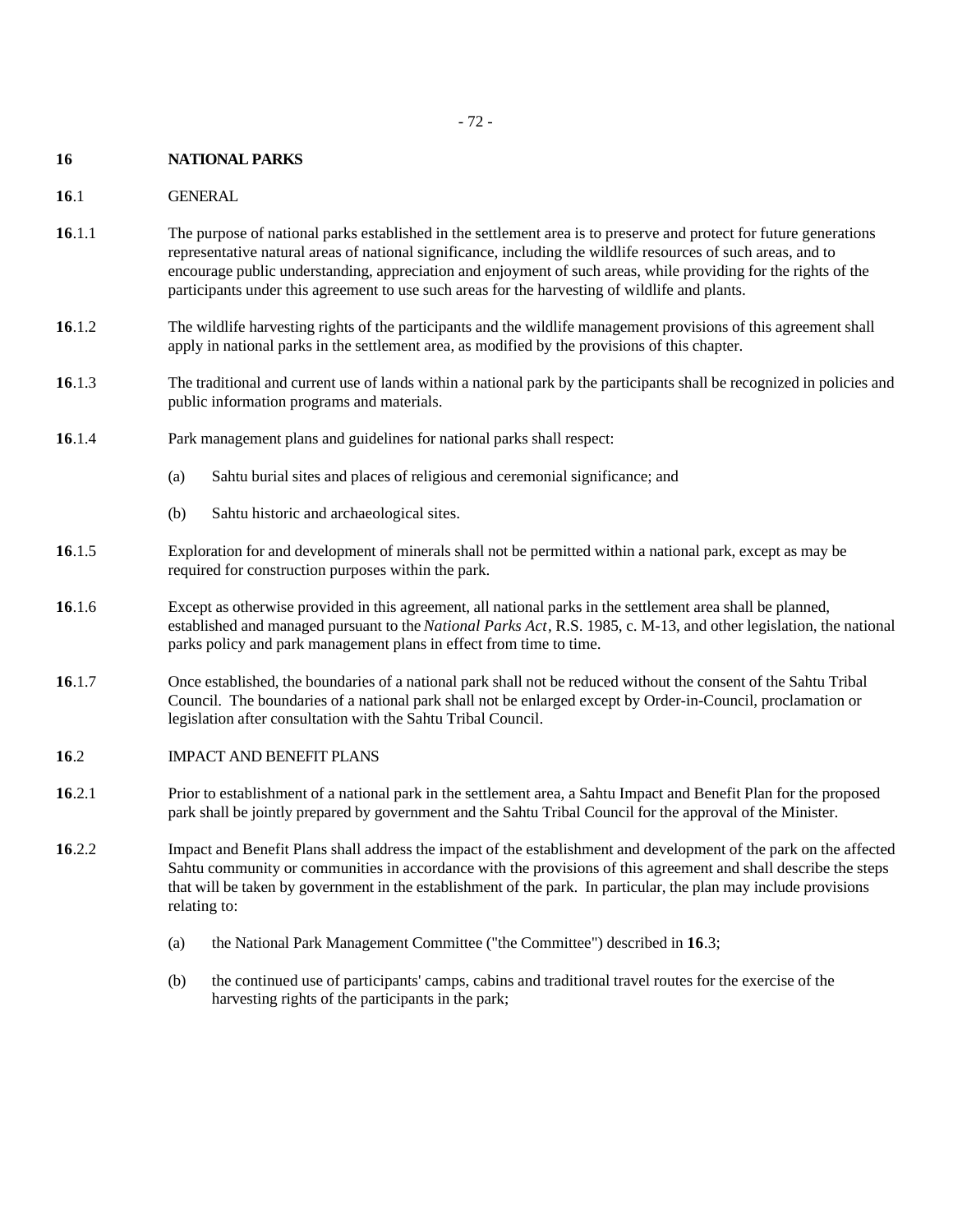- 73 -

- (c) economic and employment opportunities for the participants and measures which will be adopted to assist participants to take advantage of such opportunities, in accordance with the preference provided for in **16**.7; (d) mitigation of potential negative impacts of park establishment on the affected Sahtu community or communities; (e) routes and locations for public access to the park; and (f) other matters of concern to government or the affected Sahtu community or communities. **16**.2.3 If the Sahtu Tribal Council and government fail to reach agreement on a plan for a proposed park within a reasonable period of time, each party may submit its own plan to the Minister for the Minister's consideration and decision. The Minister shall give written reasons for a decision. **16**.2.4 All plans shall contain provisions providing for a review of the plan not less than once every 10 years. **16**.3 NATIONAL PARK MANAGEMENT COMMITTEES
- **16**.3.1 A Committee shall be established for each national park in the settlement area at the time the park is established.
- **16**.3.2 (a) The Committee shall consist of equal numbers of members to be appointed by the appropriate Renewable Resources Council or Councils and by the Minister in consultation with the Government of the Northwest Territories. For each member appointed there shall be appointed an alternate member in the same manner.
	- (b) Each member shall exercise one vote.
	- (c) The Park Superintendent or his or her designate shall sit as an ex-officio, non-voting member.
	- (d) The Committee shall choose from its members a chairperson who shall serve a fixed term and shall vote only in the event of a tie. The party who appointed the member who was selected as chairperson shall name a replacement to the Committee. If the Committee fails to agree on a chairperson within a reasonable period of time, the Minister shall select the chairperson from the Committee.
	- (e) All appointments shall be for a fixed term. A member may be removed from office for cause by the authority responsible for his or her appointment.
	- (f) The Committee may meet as often as necessary, but shall hold at least two meetings annually.
	- (g) The Committee may establish its own rules of procedures respecting the conduct of its business.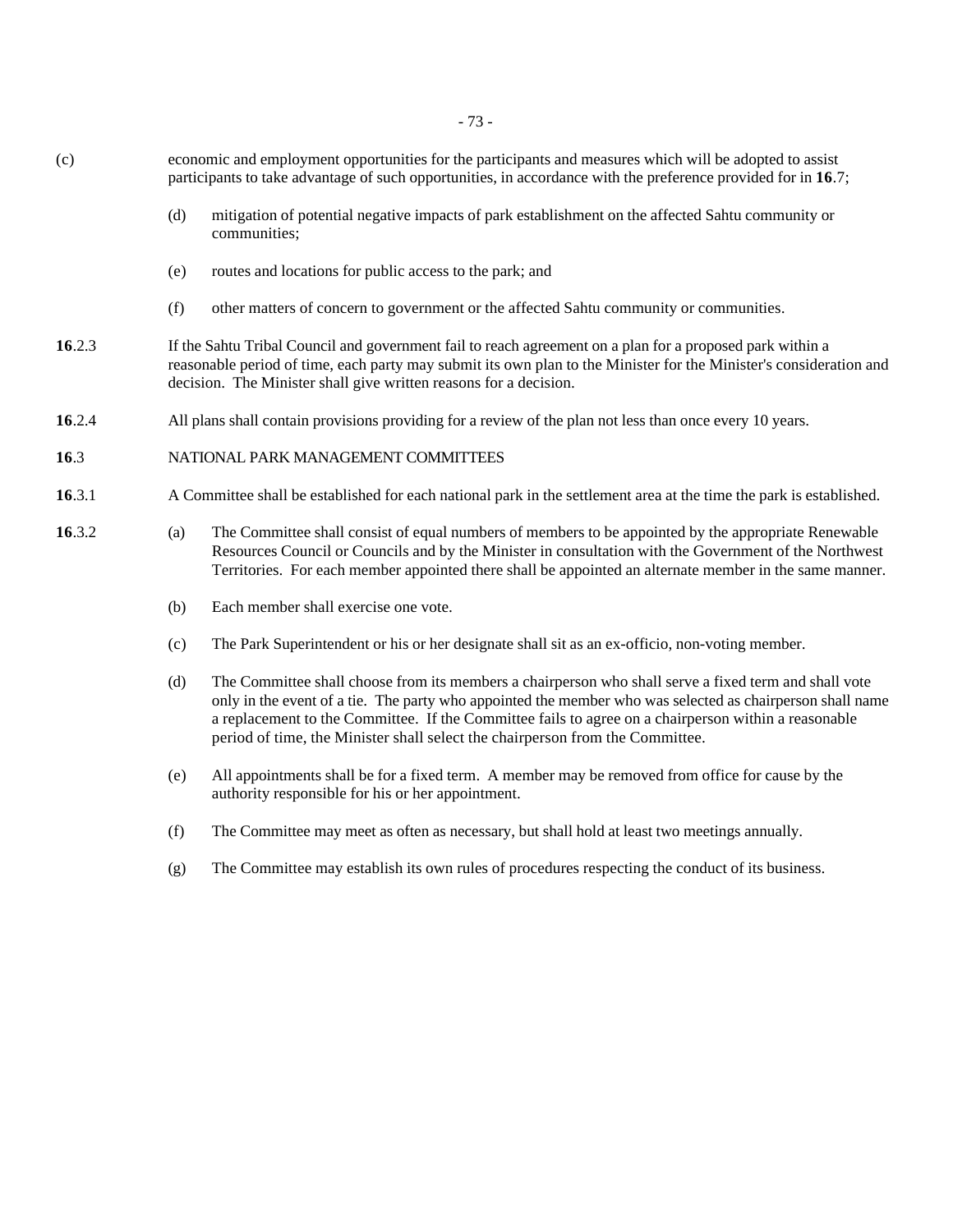- 74 -

- **16**.3.3 The Committee may advise the Minister or the Minister's designate, the Renewable Resources Board or agencies of government, as appropriate, with respect to the following matters:
	- (a) all matters affecting the national park which lie within the Renewable Resources Board's powers and responsibilities;
	- (b) interim management guidelines, park management plans and any amendments to them;
	- (c) park employment, training plans and economic opportunities for participants associated with the development and operation of the park;
	- (d) any proposed changes to park boundaries;
	- (e) issuance of permits for cabins or camps which may be required for the exercise of the harvesting rights of the participants;
	- (f) measures to give protection to sites, within the park, of cultural and spiritual significance to the participants and of archaeological significance;
	- (g) information and interpretive programs to recognize participants traditional use of the park area;
	- (h) research and field work conducted by or for government in a national park; and
	- (i) any other matters which may be referred to the Committee by the Minister, the Renewable Resources Board or agencies of government.
- **16**.3.4 The Minister shall advise the Committee in writing of reasons for rejection of any advice provided and afford the Committee an opportunity for further consideration of the matter.
- **16**.4 PARK PLANNING AND MANAGEMENT
- **16**.4.1 Interim management guidelines for a national park shall be prepared by the Canadian Parks Service, in consultation with the Committee, within two years of establishment of a national park.
- **16**.4.2 A park management plan shall be prepared by the Canadian Parks Service in consultation with the Committee within five years of establishment of a national park, and shall be reviewed and revised as required from time to time and not less than every 10 years.
- **16**.4.3 Park management plans shall be approved by the Minister prior to coming into force.
- **16**.4.4 To the extent feasible, interim management guidelines and park management plans shall be prepared in the settlement area.
- **16**.4.5 Park management plans shall describe the policies which guide the conservation and management of the park and its resources.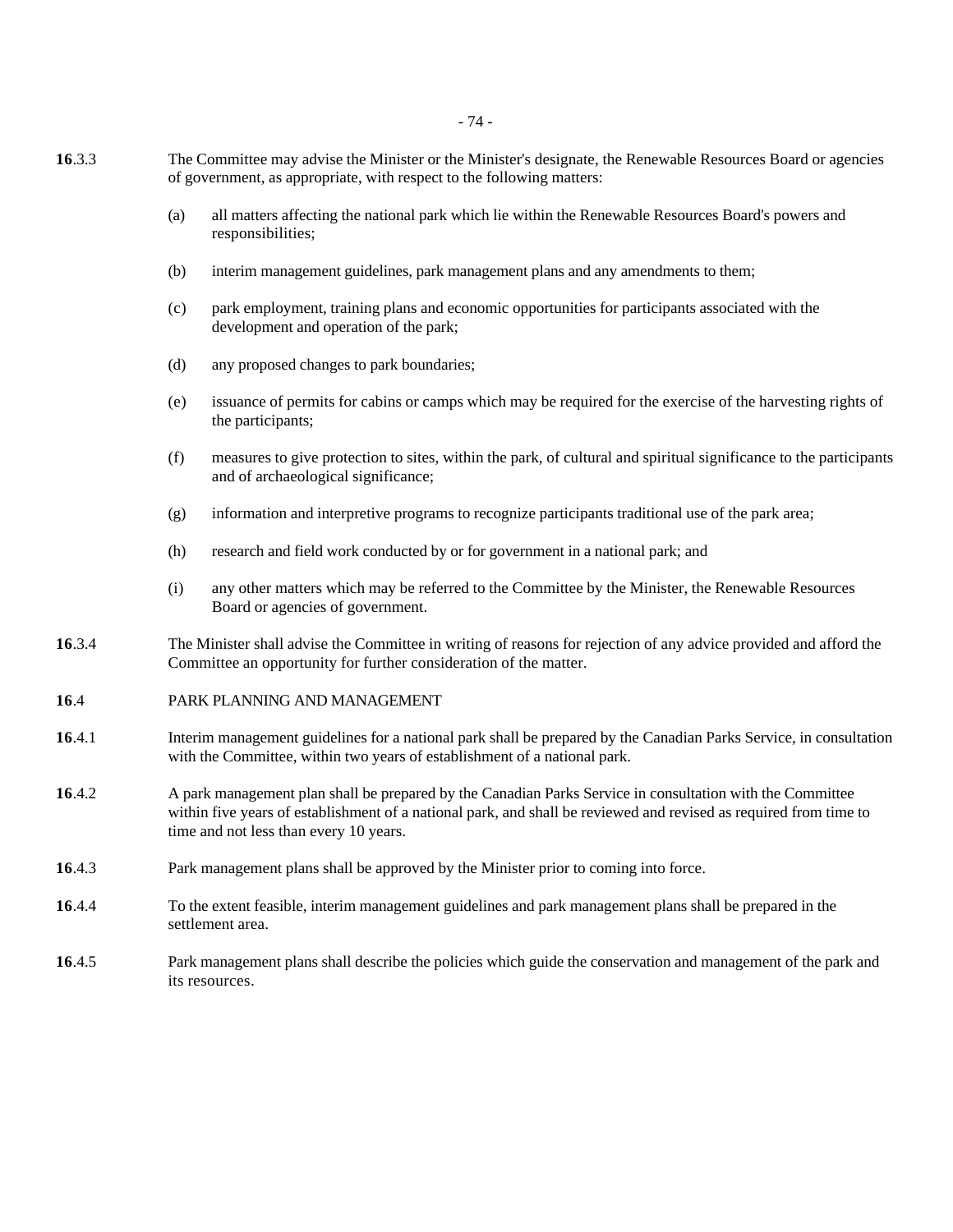**16**.5 WILDLIFE

- **16**.5.1 National parks shall be managed in a manner which provides for wildlife harvesting by the participants, consistent with the protection of wildlife habitat, the maintenance of viable wildlife populations, and the natural evolution of ecosystems and their associated plant and animal species, as well as public use and enjoyment of the national parks.
- **16**.5.2 Wildlife management within national parks shall be compatible with wildlife management in surrounding areas to the extent possible, consistent with national parks objectives and policies.
- **16**.5.3 Except for the harvesting of fur bearers, the harvesting of wildlife within national parks by participants shall be limited to the personal use of the participants or for trade with other participants for their personal use or with other aboriginal persons referred to in **13**.4.16 for their personal use.
- **16**.5.4 Permits may be required for the location of cabins and camps required for the exercise of participants' harvesting rights; such cabins and camps shall conform to interim management guidelines and park management plans. Permits shall be issued by the Park Superintendant without charge.
- **16**.5.5 Sport fishing may be permitted, subject to the provisions of chapter 13. Subject to **16**.5.3, hunting shall not be permitted in any national park.
- **16**.5.6 Any allocation of the harvesting rights of the participants among individual harvesters shall be the responsibility of the appropriate Renewable Resources Council.
- **16**.5.7 Persons who are not participants and who:
	- (a) held General Hunting Licences at the date of settlement legislation and lawfully harvested wildlife; or
	- (b) otherwise lawfully harvested wildlife for subsistence purposes;

in the area comprised by a park at the time of its establishment, and the children of such persons, may continue to harvest wildlife after the establishment of the park, if permitted by and in accordance with the *National Parks Act*, R.S. 1985, c. M-13.

- **16**.6 PLANTS AND TREES
- **16**.6.1 Participants may gather plant material for food, medicine, cultural and other personal purposes and for purposes required in the exercise of wildlife harvesting rights within the park subject to park management plans and to legislation in respect of conservation, public health, public safety and protection of the environment from significant damage. This right includes the cutting of trees for construction and maintenance of cabins and camps and for fuel.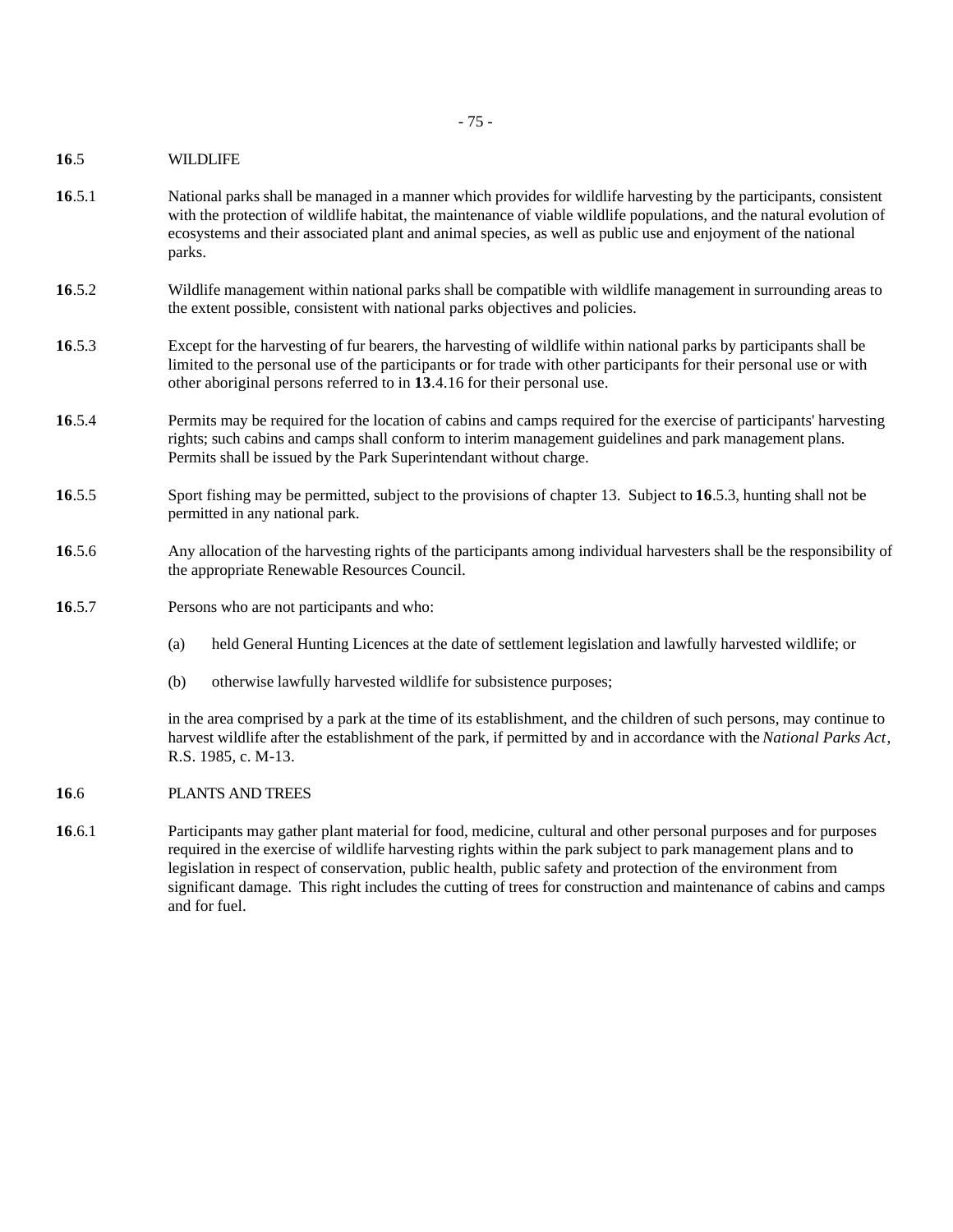- 76 -

#### **16**.7 ECONOMIC AND EMPLOYMENT PROVISIONS

- **16**.7.1 The parties intend that qualified participants will hold a majority of jobs in national parks in the settlement area. To this end, training opportunities, as described in the Impact and Benefit Plan, shall be provided to assist participants to qualify for such employment.
- **16**.7.2 To the extent that commercial and economic activities related to wildlife and tourism may be permitted in national parks, the Sahtu Tribal Council shall have the right of first refusal to any new licences to carry on such activities and to take up licences in force at the date of settlement legislation that are not renewed, as provided in **13**.7.
- **16**.7.3 In the event that manipulation of wildlife populations by way of a controlled hunt is required in a national park within the settlement area, the participants shall be given the preferential right to conduct the hunt in co-ordination with park officials, and to dispose of wildlife parts and products resulting therefrom outside the park, in accordance with this chapter.
- **16**.8 BLUENOSE NATIONAL PARK
- **16**.8.1 (a) A national park is proposed to be established to include Bluenose Lake and the watershed of the Hornaday River.
	- (b) If the park includes lands within the settlement area, the Sahtu Tribal Council shall be consulted with respect to the establishment of the park and, subject to **16**.8.2, the provisions of this chapter shall apply.
- **16**.8.2 (a) The parties may agree that **16**.2 does not apply within Bluenose National Park.
	- (b) **16**.3 shall not apply within Bluenose National Park. The Sahtu Tribal Council shall be entitled to nominate one member to any committee established to manage the park if lands within the settlement area form part thereof.
	- (c) **16**.7.2 and **16**.7.3 shall apply only with respect to activities described therein that are carried on in that part of the park within the settlement area.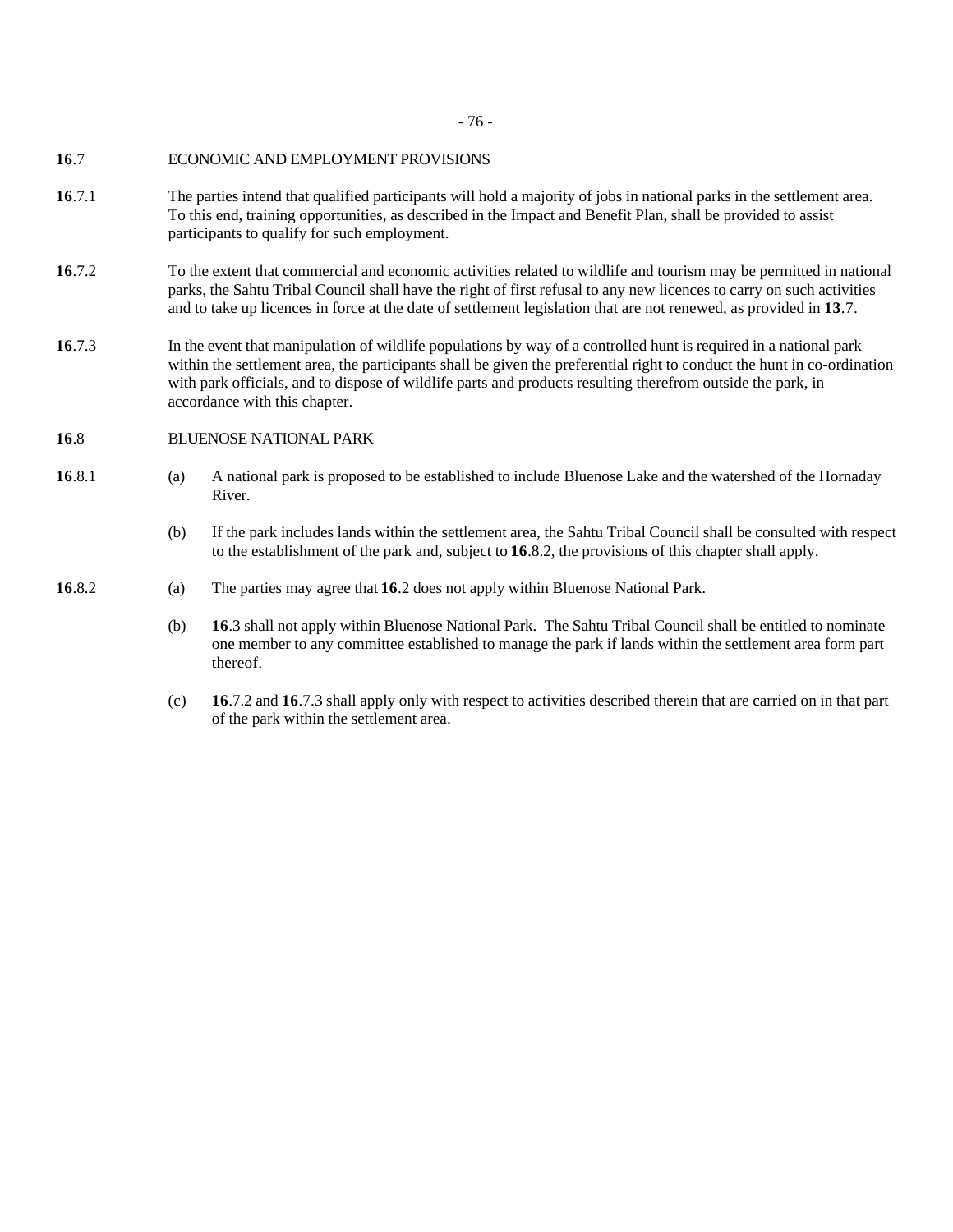## **17 PROTECTED AREAS**

- **17**.1 GENERAL
- **17**.1.1 In this chapter,

"territorial park" means an area dedicated as a recreation park under 3(1)(a) and (b) of the *Territorial Parks Act*, R.S.N.W.T. 1988, c. T-4, and any other territorial park outside local government boundaries the area of which exceeds 130 hectares.

- **17**.1.2 Except as otherwise provided in this agreement, protected areas shall be planned and managed pursuant to legislation respecting protection of the resources in the protected areas.
- **17**.1.3 Except as otherwise provided in this chapter, the provisions of chapters 13, 14 and 15 apply in any protected area established in the settlement area.
- **17**.2 PLANNING AND MANAGEMENT
- **17**.2.1 (a) Government shall consult with the Sahtu Tribal Council and with affected communities prior to the establishment of any protected area, or changes in the boundaries of an established protected area. Such consultation shall commence not less than 12 months prior to the establishment of the protected area or the change in boundaries.
	- (b) In an emergency for reasons of conservation, such consultation may take place in a shorter period. In the event of an emergency for reasons of conservation which requires immediate government action, government shall consult with the Sahtu Tribal Council as soon as possible after the establishment of a protected area on the necessity of the action and the terms and conditions attached thereto.
- **17**.2.2 The Government of the Northwest Territories shall consult with the Sahtu Tribal Council and with affected communities prior to the establishment of any territorial park which is not included in the definition of territorial park under this chapter.
- **17**.2.3 The Government of the Northwest Territories may prepare a park management plan for each territorial park which describes the policies which will guide the conservation and management of the park and its resources. The Sahtu Tribal Council shall be invited to participate in the preparation of any plan. A park management plan shall be approved by the Minister before coming into force.The use by participants shall be in accordance with the applicable interim management guidelines or park management plan.
- **17**.2.4 Any allocation of participants' harvesting rights among participants in protected areas shall be the responsibility of the appropriate Renewable Resources Council.
- **17**.2.5 The harvesting of wildlife, plants and trees by participants may be restricted in protected areas or parts of protected areas for conservation or other reasons as set out in chapters 13, 14 and 15 or related to the management of the protected area. Any proposed restrictions shall be included in a protected area agreement dealing with impacts and benefits to be negotiated between the designated Sahtu organization in the affected Sahtu communities and government. In the event that a protected area agreement is not concluded within two years of the commencement of negotiations, each party may submit its own proposal to the Minister responsible for the protected area for consideration and decision. The Minister shall give written reasons for a decision.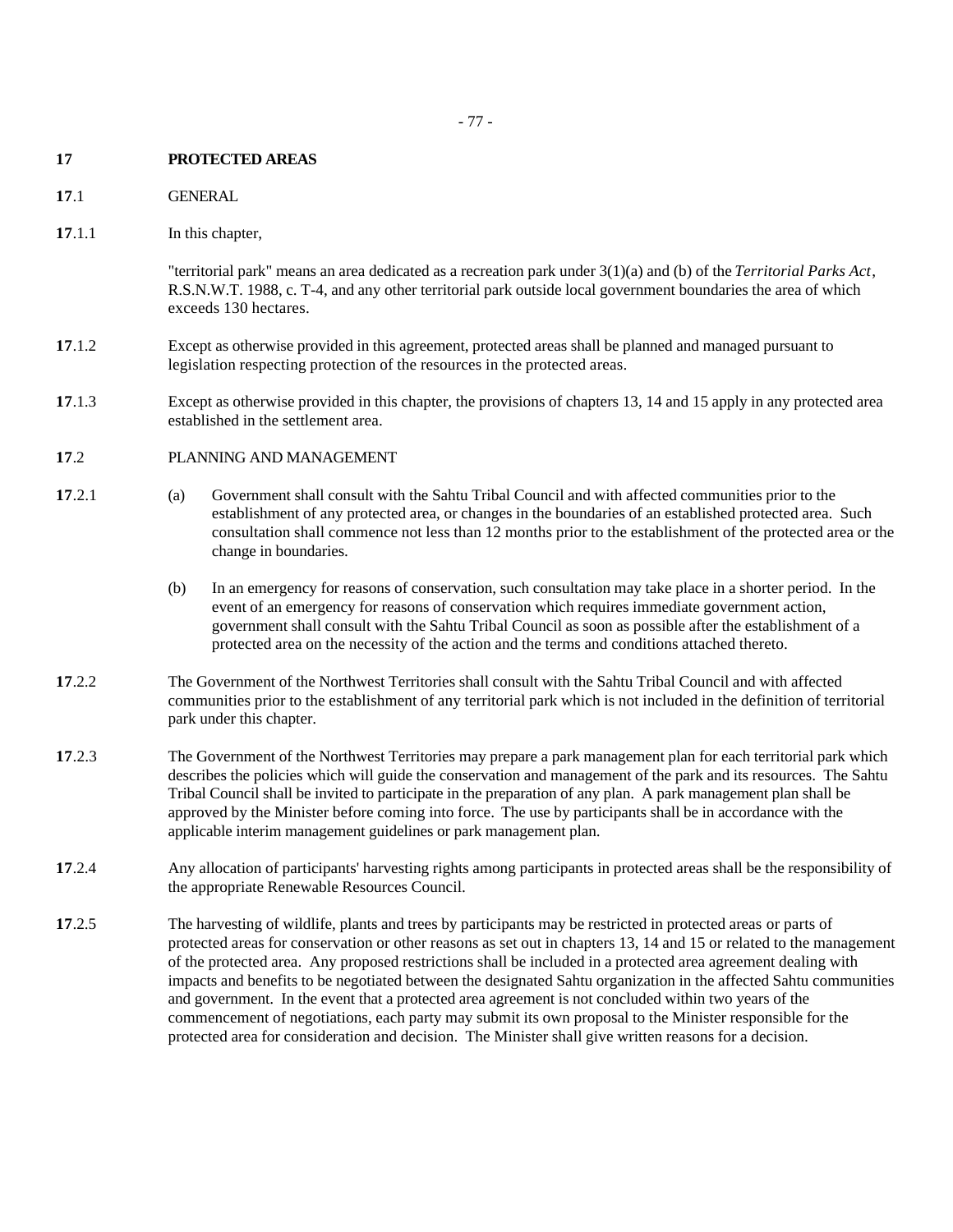- 78 -

- **17**.2.6 A protected area agreement may include provisions relating to:
	- (a) employment of participants;
	- (b) training of participants;
	- (c) protection of the religious, cultural and historic sites of participants;
	- (d) mitigation of potential negative impacts of the establishment of the protected area on affected participant harvesters and their communities;
	- (e) participation of the participants in management committees or other similar structures relating to the development and administration of the protected area;
	- (f) any interim management guidelines or management plan;
	- (g) periodic review of the protected area agreement not less than once every 10 years;
	- (h) the continued use of the camps and traditional travel routes of participants to assist harvesting and other traditional uses; and
	- (i) other matters of concern to the affected Sahtu communities and government.
- **17.2.7** It is the objective of the parties that qualified participants be employed at all occupational levels in protected areas. Government shall identify employment opportunities in respect of the management and administration of protected areas and shall provide appropriate training opportunities for participants as set out in the implementation plan. For any protected area established after the date of settlement legislation, the nature and extent of the training opportunities shall be set out in the protected area agreement.
- **17**.2.8 To the extent that outfitting, guiding and naturalist commercial activities, including tourist establishments related to such activities and facilities for the manufacture or sale of handicrafts, may be permitted in protected areas, the Sahtu Tribal Council shall have the right of first refusal to any new licences to carry on such activities and to take up licences in force at the date of settlement legislation that are not renewed and are available. The procedures set out in **13**.7.5(b) shall apply, where appropriate, to such right with such modifications as the circumstances require.
- **17**.2.9 To the extent that commercial wildlife activities including commercial harvesting are permitted in protected areas, the Sahtu Tribal Council shall have the right of first refusal to any new licence for such activities. The procedures set out in **13**.7.2 or **13**.7.5(b) shall apply, where appropriate, to such right with such modifications as the circumstances require.
- **17**.2.10 In the event that manipulation of wildlife populations is required in a protected area, the Sahtu Tribal Council shall be given the first opportunity to conduct the hunt and to dispose of wildlife parts and products resulting therefrom in accordance with a plan to be approved by officials responsible for the protected area.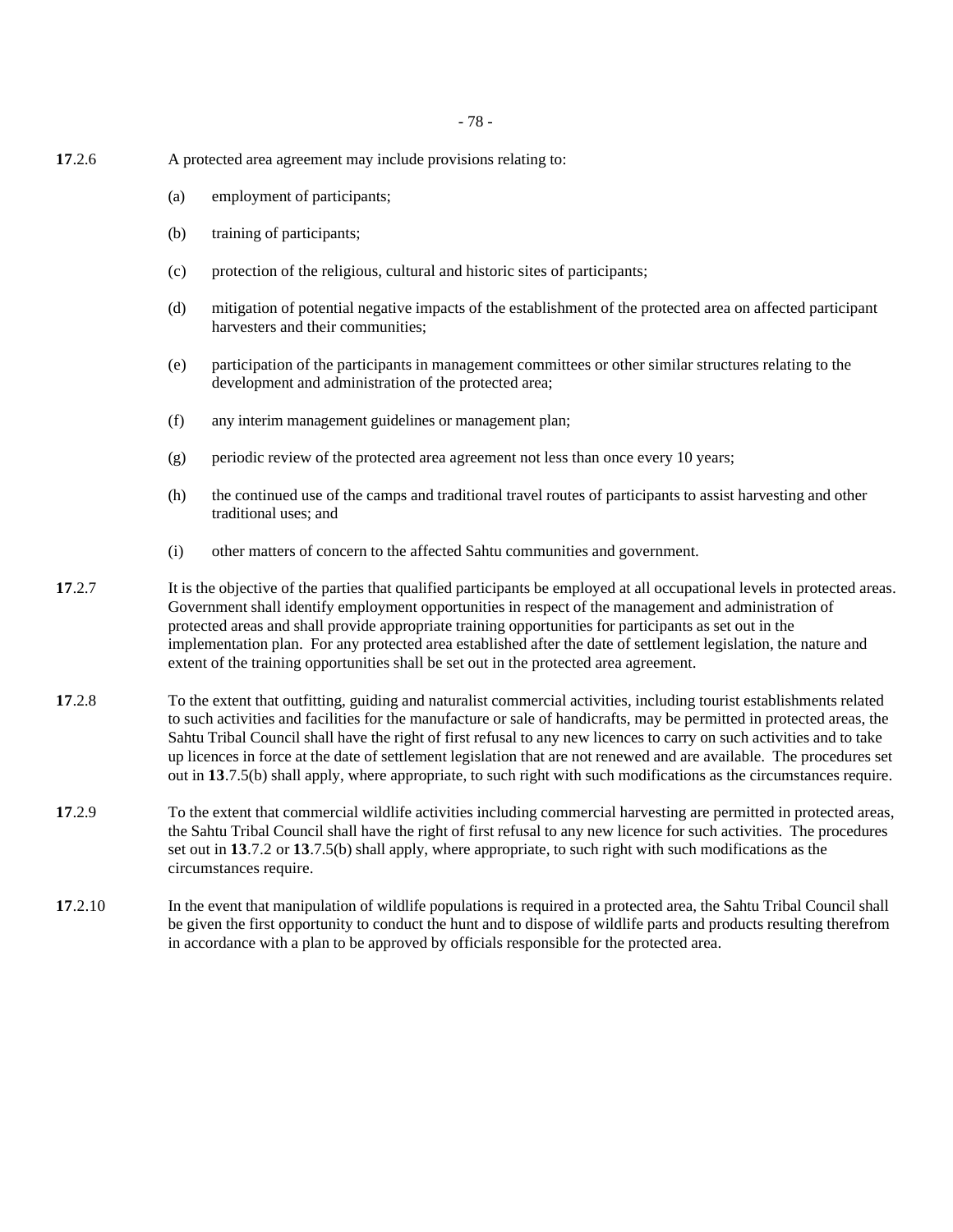- 79 -

## **17**.3 CANOL TRAIL AND DODO CANYON

- **17**.3.1 (a) Within three months of the date of settlement legislation, the Government of the Northwest Territories shall submit to Canada a proposal for the creation of a territorial park (or parks) within the lands described in schedule XXI, appendix E, including a request for a reserve of such lands.
	- (b) Canada shall make a decision with respect to the proposal in (a) within two months of the date of its submission.
	- (c) The Government of the Northwest Territories shall, within three years of the date of the reservation of lands, submit an application to Canada for the transfer of such lands. The application shall include a park management plan (or plans).
	- (d) Canada shall make a decision with respect to the application in (c) within one year.
	- (e) Subject to existing rights, titles or interests in the lands in (a) existing at the date of settlement legislation, Canada shall not, prior to a decision with respect to the application in (c), dispose of any interest in such lands or authorize any activity in such lands where the disposition of that interest or the authorization of that activity would be inconsistent with the establishment of a territorial park. To the extent that legislation permits subsurface exploration and development within territorial parks, this provision shall not prevent government from authorizing subsurface exploration and development in the lands in (a).
	- (f) For greater certainty, a territorial park (or parks) created on the Canol Trail/Dodo Canyon shall be a protected area within the meaning of this agreement.
	- (g) Nothing in **17**.3 requires Canada or the Government of the Northwest Territories to develop, establish or operate a territorial park (or parks) in the vicinity of Canol Trail and Dodo Canyon but in the event that a territorial park (or parks) is established, the costs of developing, establishing and operating the park (or parks), other than the incremental costs which, in the absence of this agreement are costs that would not have been incurred by the Government of the Northwest Territories, shall not be costs of implementing this agreement.

# **17**.4 KELLY LAKE PROTECTED AREA

- **17**.4.1 (a) The lands described in schedule XXII, appendix E, shall be set aside and protected by Canada in order to preserve the natural environment of the area in its natural state for the benefit and enjoyment of the public.
	- (b) Subject to existing rights, titles or interests in the lands in (a), Canada shall withdraw the lands in (a) from the disposition of surface interests at the same date as the withdrawal of lands pursuant to 1.12 of appendix C.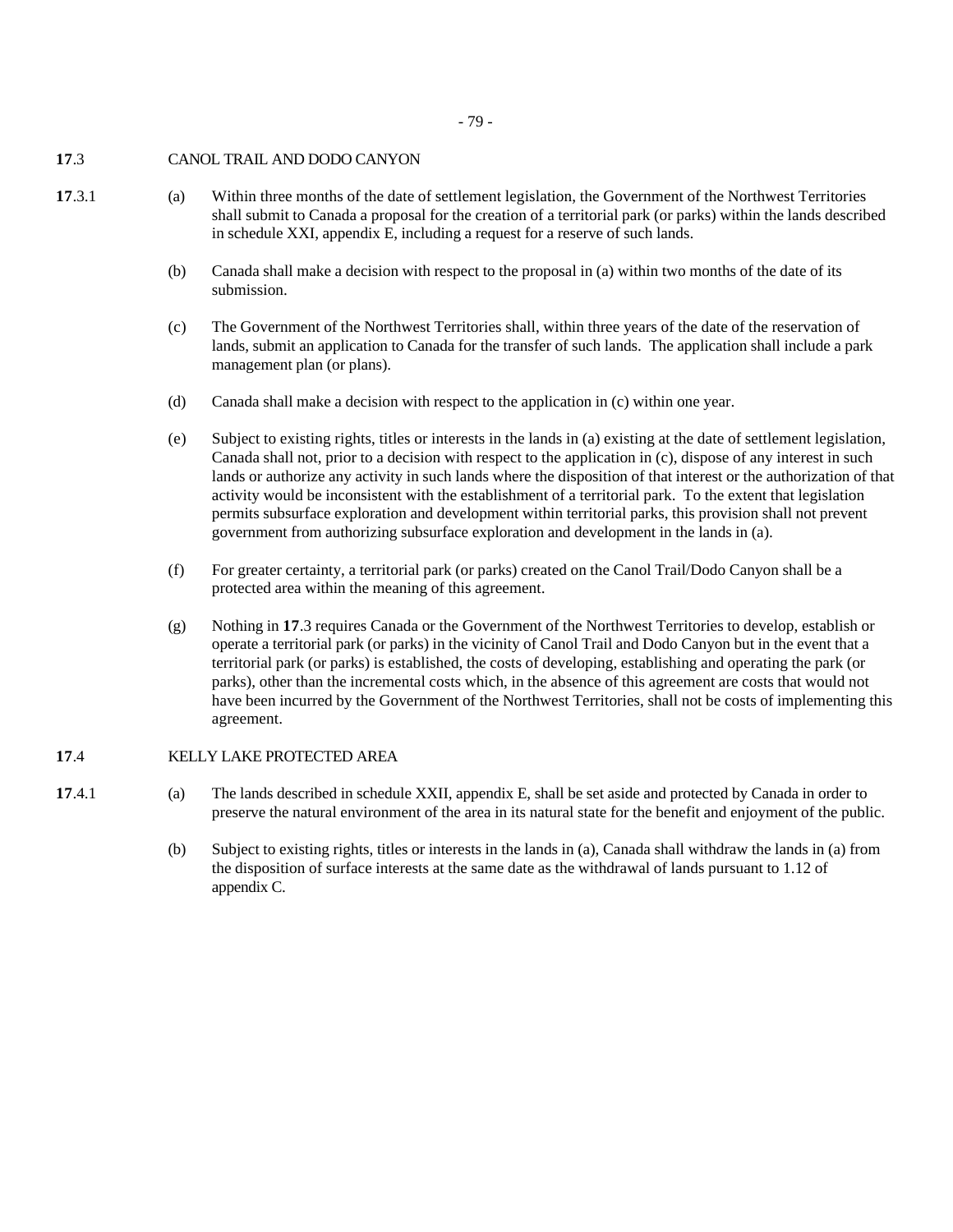#### **18 HARVESTING COMPENSATION**

**18**.1.1 In this chapter,

"compensation" means a cash payment, either lump sum or a periodic payment, or non-monetary compensation such as replacement or substitution of damaged or lost property or equipment or relocation or transportation of participants or equipment to a different harvesting locale or a combination of such elements;

"development activity" means a development activity in the settlement area, other than individual or commercial wildlife harvesting activities, naturalist activities and commercial guiding and outfitting activities in respect to hunting and sport fishing; and

"wildlife harvesting" means wildlife harvesting pursuant to this agreement and does not include wildlife harvesting permitted pursuant to legislation other than legislation giving effect to this agreement.

- **18**.1.2 (a) A developer is liable absolutely, without proof of fault or negligence, for the following losses and damage suffered by a participant as a result of development activity of that developer:
	- (i) loss or damage to property or equipment used in wildlife harvesting or to wildlife harvested;
	- (ii) present and future loss of income from wildlife harvesting; and
	- (iii) present and future loss of wildlife harvested for personal use or which is provided by the participants to other participants for their personal use; and
	- (b) notwithstanding (a), a developer shall not be liable for losses suffered by a participant as a result of the establishment of a national park or a protected area, or any lawful activity within a park or protected area, except for direct loss or damage to property or equipment used in wildlife harvesting or to wildlife harvested.
- **18**.1.3 The participants shall make their best efforts to mitigate any losses or damage referred to in **18**.1.2.
- **18**.1.4 If agreement has not been reached between a developer and a participant with respect to a claim for compensation within 30 days of the submission of a claim in writing by a participant, either party may refer the matter to arbitration pursuant to chapter 6.
- **18**.1.5 An arbitrator, if a claim is proven, may:
	- (a) award compensation to a participant with provision for review of the award, if appropriate;
	- (b) recommend that a developer or a participant take or refrain from taking certain action in order to mitigate further loss or damage; and
	- (c) on review of a previous award, determine whether the developer or the participant has adopted any mitigative recommendations made under that previous award.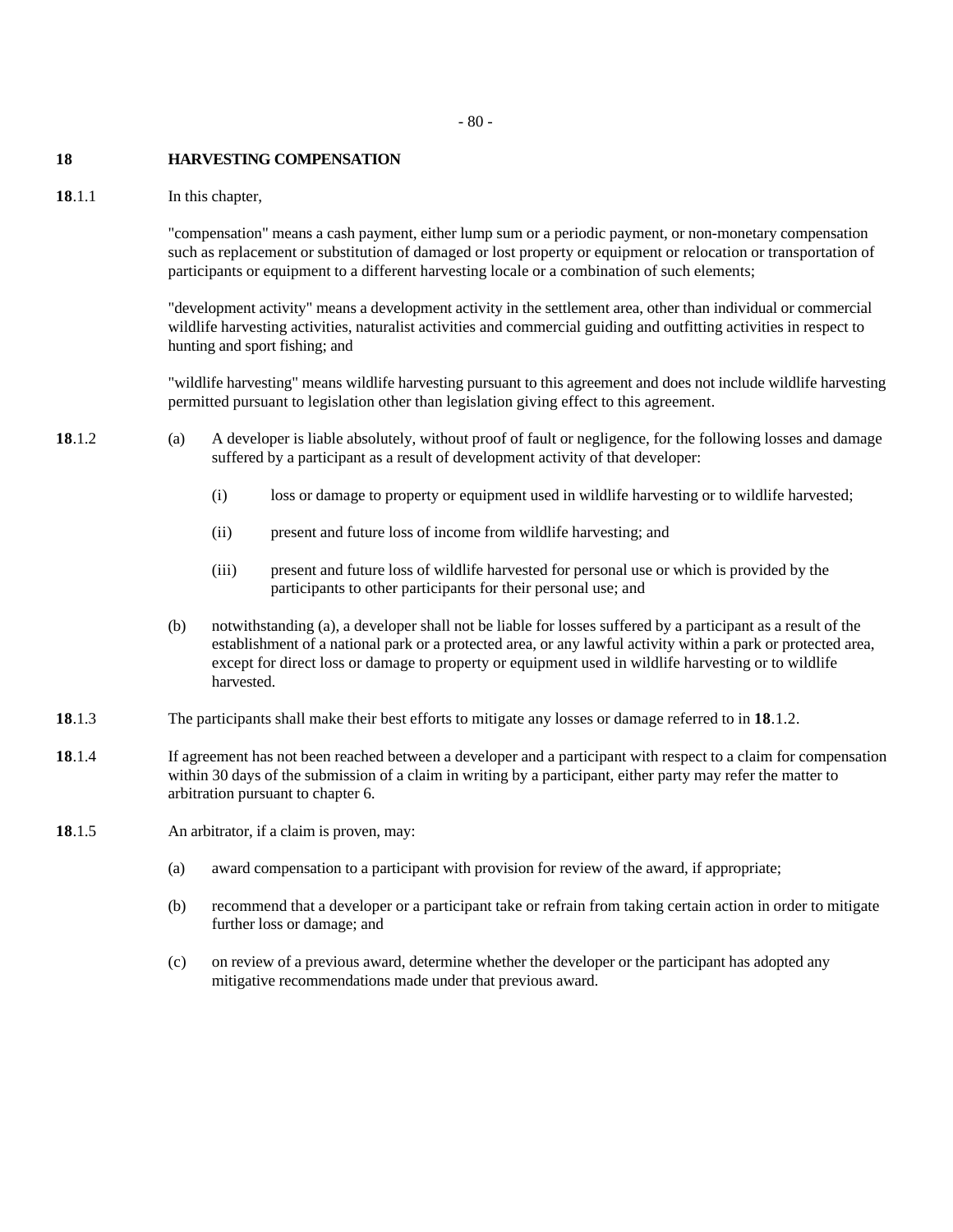- **18**.1.6 Nothing in this chapter is intended to prejudice the legal rights of participants to sue for damages from any person. However, if a participant elects to refer the dispute to arbitration, the provisions of chapter 6 shall apply.
- **18**.1.7 Nothing in this chapter is intended to prejudice the negotiation of agreements between participants and developers with respect to compensation for losses in relation to wildlife harvesting, including the process for settling and resolving claims under this chapter.
- **18**.1.8 Legislation may provide for limits of liability of developers, the burden of proof on claimants, limitation periods for making claims and any other matters not inconsistent with this agreement.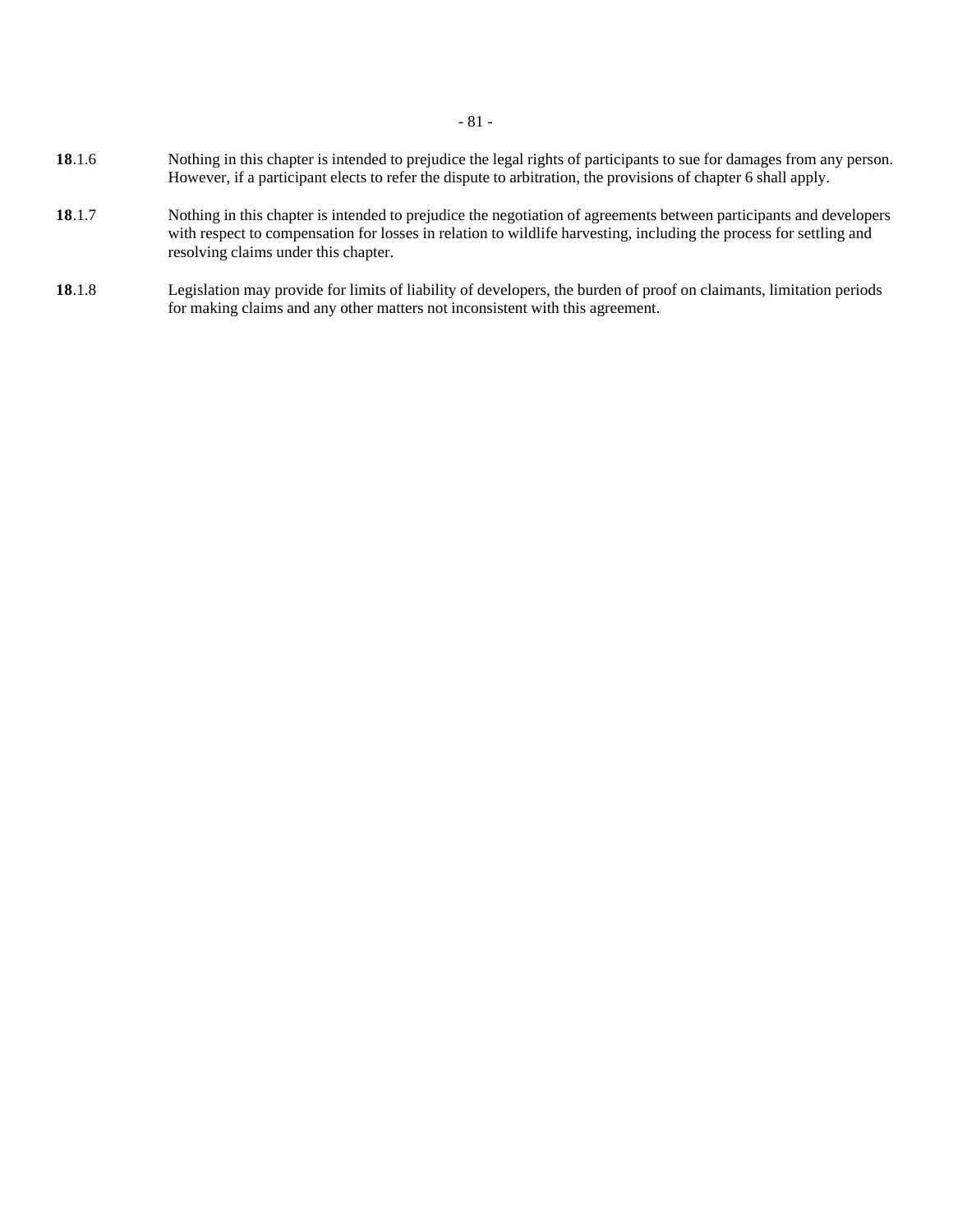#### **19 SAHTU LANDS**

#### **19**.1 SAHTU TITLE

**19**.1.1 In this chapter,

"lands" does not include water; and

"specified substances" means carving stone, clay, construction stone, diatomaceous earth, earth, flint, gravel, gypsum, limestone, marble, marl, ochre, peat, sand, shale, slate, sodium chloride, soil and volcanic ash.

- **19**.1.2 One or more designated Sahtu organizations shall receive title, which may be referred to as "Sahtu title", to settlement lands as follows:
	- (a) 39 624 square kilometres of lands in fee simple, reserving therefrom the mines and minerals, whether solid, liquid or gaseous that may be found to exist within, upon or under such lands and the right to work the same, subject to any rights, titles or interests in the lands existing at the date of settlement legislation; and
	- (b) 1 813 square kilometres of lands in fee simple, including the mines and minerals, whether solid, liquid or gaseous that may be found to exist within, upon or under such lands, subject to any rights, titles or interests in the lands existing at the date of settlement legislation.
- **19**.1.3 Unless otherwise provided in the legal description,
	- (a) Sahtu title shall include title to those portions of the beds of lakes, rivers and other water bodies contained within the described boundaries of Sahtu lands, and
	- (b) Sahtu title shall not include title to the bed of any lake, river or other water body where any lake, river or water body is described as a boundary of Sahtu lands.
- **19**.1.4 Title to Sahtu lands shall vest in one or more designated Sahtu organizations at the date of settlement legislation.
- **19**.1.5 Settlement lands may not be conveyed to any person except to government in exchange for other lands or to a designated Sahtu organization. This provision shall not be interpreted to prevent the designated Sahtu organization from granting leases or licences to persons who are not participants to use or occupy Sahtu lands.
- **19.**1.6. Subject to the provisions of this agreement and legislation, the participants shall manage and control the use of Sahtu lands, including:
	- (a) the development and administration of land management programs and policies; and
	- (b) the charging of rents or other fees for the use and occupation of Sahtu lands.
- **19**.1.7 Settlement lands are not subject to seizure or sale under court order, writ of execution or any other process whether judicial or extra-judicial.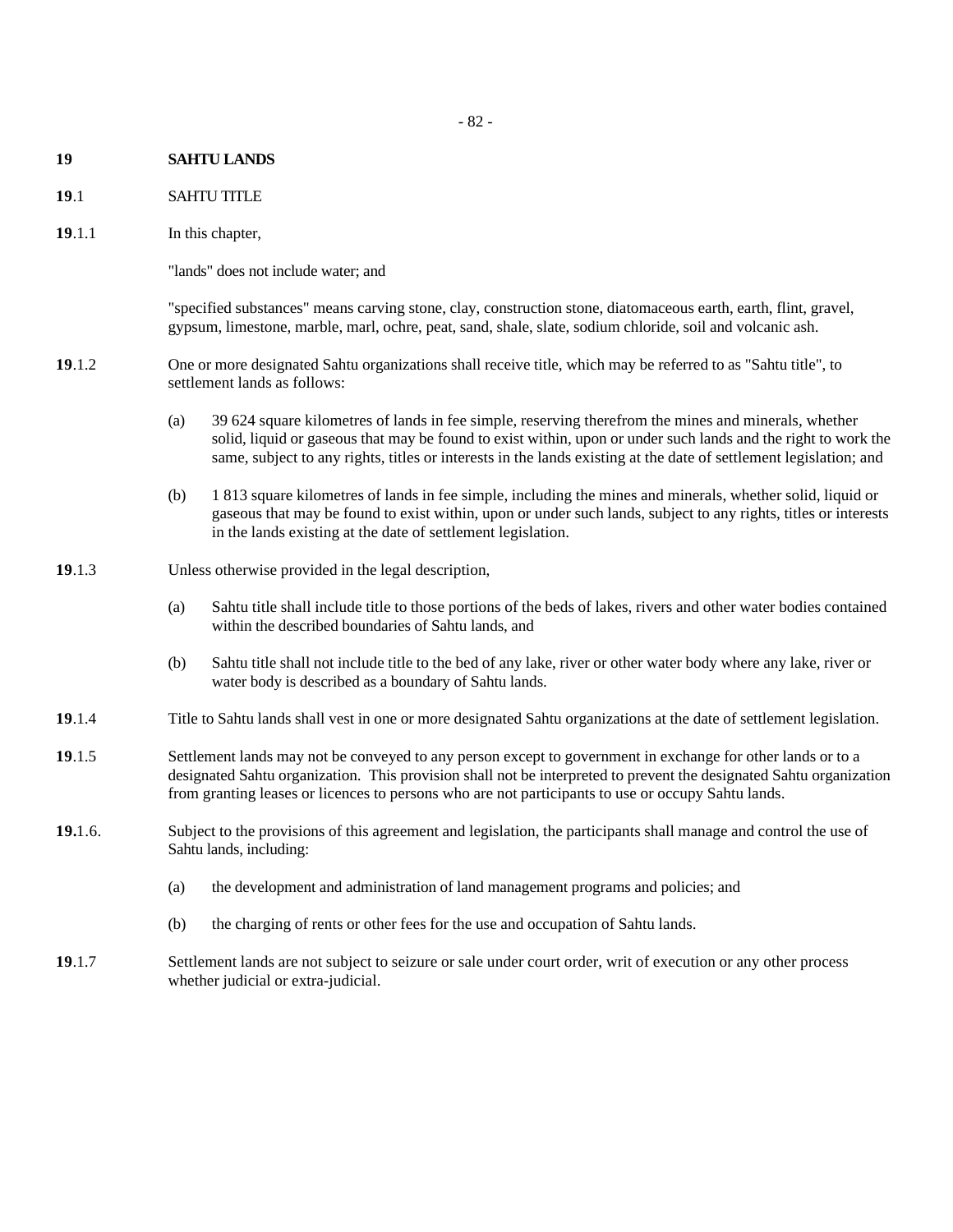- 83 -

- **19**.1.8 Settlement lands shall not be mortgaged, charged or given as security.
- **19**.1.9 No person may acquire, by prescription, an estate or interest in settlement lands.
- **19**.2 SPECIFIED SUBSTANCES
- **19**.2.1 Notwithstanding the reservation of mines and minerals from the lands described in **19**.1.2(a), and subject to any specific reservation in the grant, Sahtu title shall include the right to specified substances and the right to work such substances.
- **19**.2.2 Notwithstanding **19**.2.1,
	- (a) the right to specified substances and to work such substances is subject to the rights of a person having a mineral interest. A person having a mineral interest shall, where practicable, exercise that interest so as to minimize interference with the right of the designated Sahtu organization to work specified substances;
	- (b) no compensation, other than that determined pursuant to **27**.2.1(d) and (e), shall be paid to the designated Sahtu organization in respect of any specified substance incidentally taken, used, damaged or destroyed by a person in the course of exercising mineral rights, and any such specified substance taken, used, damaged or destroyed shall be the property of the person exercising the mineral rights; and
	- (c) notwithstanding (b), the property described in (b) of a holder of a mineral interest in specified substances shall terminate upon termination of the mineral interest.
- **19**.2.3 (a) The designated Sahtu organization shall provide supplies of, and permit access to, sand, gravel, clay and other like construction materials on Sahtu lands if, in the opinion of the Land and Water Board, no alternative source of supply is reasonably available in the surrounding area.
	- (b) The designated Sahtu organization is entitled to fair and reasonable compensation for any materials supplied under (a).
	- (c) If any person or government, and the designated Sahtu organization, do not agree on any terms or conditions respecting the supply of, or access to, materials under (a), the person or government seeking the supply or access may refer the matter to the Land and Water Board which shall decide all matters between the parties including the question of priorities between the designated Sahtu organization and other users. The decision of the Land and Water Board shall be final and binding on the parties and shall not be challenged by appeal or review in any court except on the ground that the Board erred in law or exceeded its jurisdiction.
	- (d) The Land and Water Board may establish rules and procedures for the carrying out of this provision.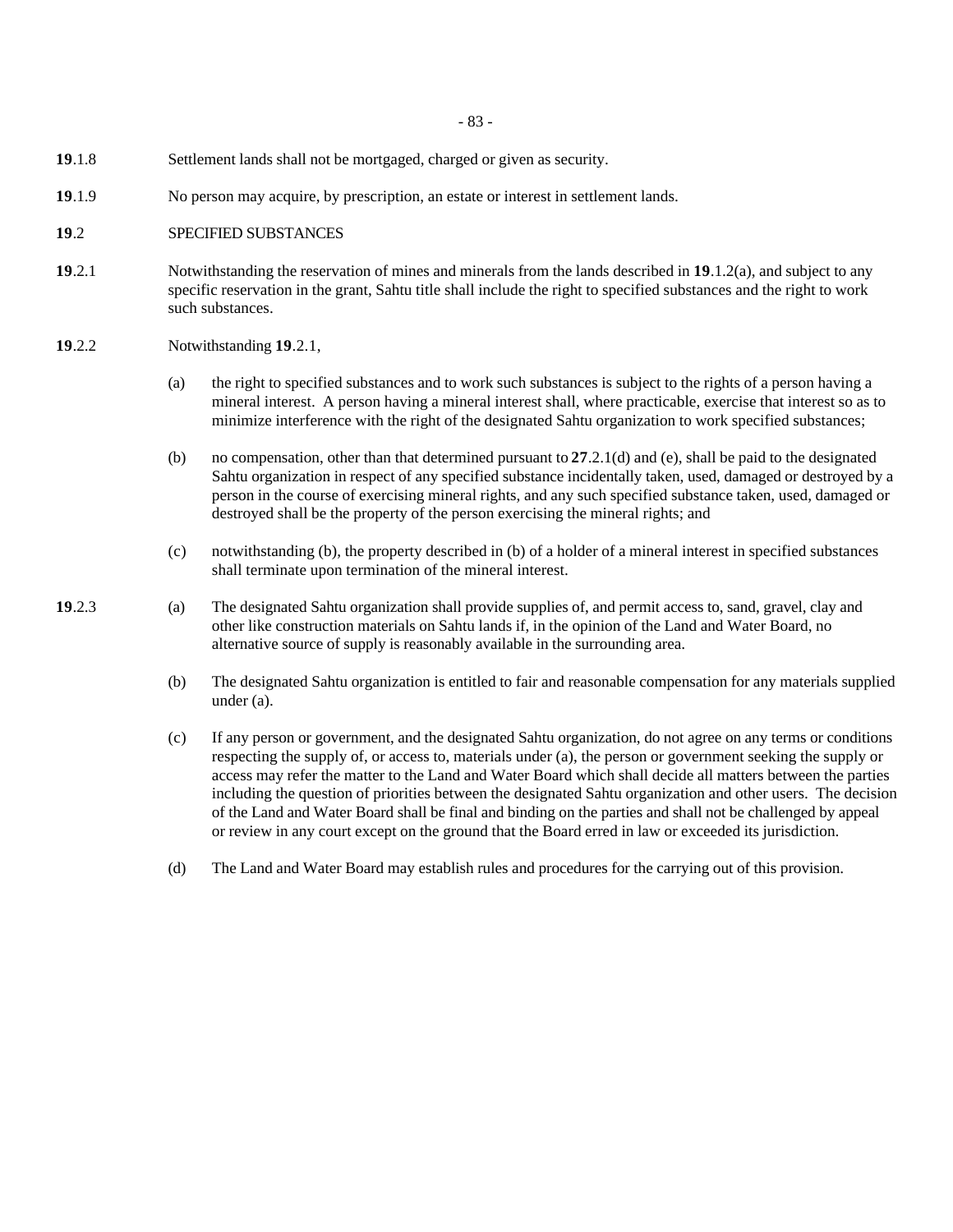#### **19**.3 LAND DESCRIPTION AND REGISTRATION

#### Settlement Lands

- **19**.3.1 (a) Legal descriptions of the lands selected in accordance with **19**.1.2(a) are set out in schedules I and II of appendix E.
	- (b) Legal descriptions of the lands selected in accordance with **19**.1.2(b) are set out in schedule III of appendix E.
	- (c) Locations of specific sites are set out in schedule IV of appendix E.
	- (d) The maps which form part of the legal descriptions in (a) and (b) are recorded in the Canada Lands Surveys Records, Department of Energy, Mines and Resources, Ottawa, as number 75355 C.L.S.R.

#### Sahtu Municipal Lands

- (e) Surveyed Sahtu municipal lands selected in accordance with **23**.2.1 are set out in schedule XV of appendix E.
- (f) Unsurveyed Sahtu municipal lands selected in accordance with **23**.2.1 are set out in schedule XVI of appendix E.
- **19**.3.2 Canada shall make available to the Sahtu Tribal Council data and information relating to resources and to existing rights, titles and interests on Sahtu lands as soon as practicable after the date of settlement legislation.
- **19**.3.3 Unless otherwise agreed by the parties, hazardous waste sites identified at the time of land selection shall not be vested in a designated Sahtu organization. Hazardous waste sites which are on Sahtu lands are set out in schedule XVIII, appendix E.
- **19**.3.4 Where government undertakes any program respecting the clean up of hazardous waste sites on Crown lands in the settlement area, such program shall apply to hazardous waste sites on Sahtu lands existing at the date of settlement legislation, whether or not identified at that time, and government shall be responsible for the costs associated with such clean-up on Sahtu lands. This provision shall not prevent government from recovering any such costs from a person made liable for these costs pursuant to legislation.
- **19**.3.5 (a) Title to Sahtu lands shall be registered by the Northwest Territories Land Titles Office:
	- (i) as soon as possible after the date of settlement legislation, for the lands set out in schedules I, II, III and XV of appendix E; and
	- (ii) upon the surveying of the lands set out in schedules IV and XVI of appendix E.

Title shall be registered in as many discrete parcels and of such size as considered necessary by the Registrar of Land Titles.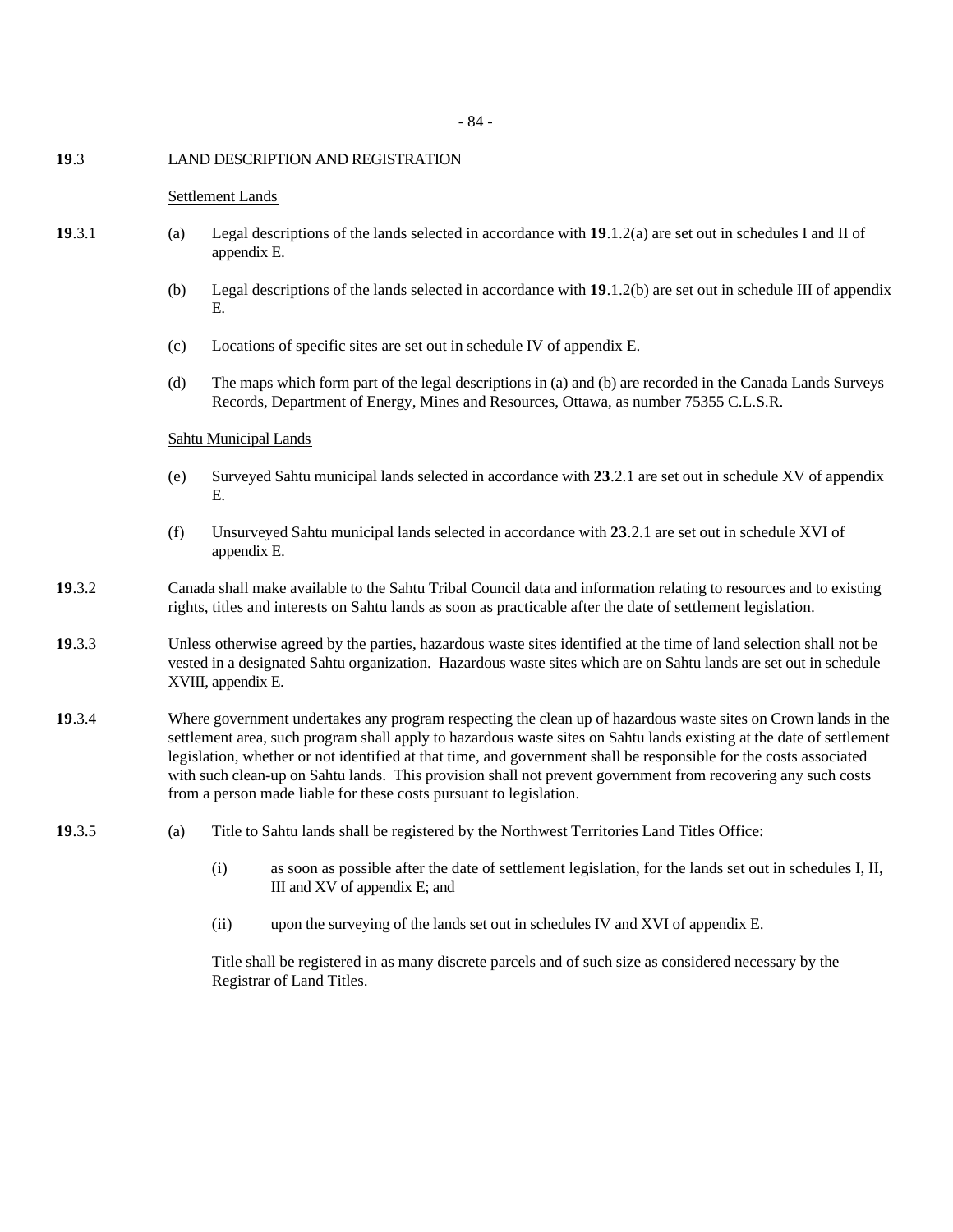- (b) The legal descriptions set out in schedules I, II and III of appendix E shall be used for the purpose of registering title.
- (c) Wherever surveys of Sahtu lands are required, these surveys shall be registered by the Northwest Territories Land Titles Office and become the legal description for that portion of the parcel boundary, replacing the initial legal description referred to in (b).

#### **19**.4 BOUNDARIES AND SURVEYS

- **19**.4.1 (a) Legal descriptions, including the area, of each parcel agreed upon in land selection shall be prepared by Canada and approved by the Sahtu Tribal Council. Approval of the legal descriptions of parcels shall be confirmation that the parties agree the parcels described are the ones selected and the area calculations are satisfactory.
	- (b) The legal description may specify features which the parties agree should be enclosed within or excluded from a parcel of Sahtu lands. Where any subsequent legal survey of the land indicates that the coordinates set out in the legal description failed to enclose or exclude, as the case may be, the feature intended to be enclosed or excluded, the legal description shall be amended to so enclose or exclude that feature.
	- (c) The boundaries of Sahtu lands shall be surveyed when the Sahtu Tribal Council and government agree that such surveys are required, or to avoid or resolve conflicts with another title or interest holder, and may otherwise be surveyed at government's discretion.
	- (d) Sahtu lands set out in schedules IV and XVI of appendix E shall be surveyed.
- **19**.4.2 (a) Boundary surveys shall be conducted, and monuments placed, in accordance with the instructions of the Surveyor General and the *Canada Lands Survey Act*, R.S. 1985, c. L-6.
	- (b) The Government of Canada shall be responsible for the cost of the legal surveys conducted pursuant to **19**.4.1(c) and (d) to define the boundaries of Sahtu lands provided that this provision shall not prevent government from levying charges in respect of such surveys on any person whose lands abut Sahtu lands.
	- (c) Subject to (b), the Sahtu Tribal Council shall be responsible for the cost of surveys associated with the leasing and subdivision of Sahtu lands.
	- (d) The boundaries of settlement lands shall be described with reference to geographical features and latitude and longitude based upon North American Datum 1927 as shown on National Topographic Survey Maps at 1:50,000 scale, where available, or at 1:250,000 scale. The boundaries of Sahtu municipal lands shall be described with reference to features shown on the maps provided pursuant to 4.1 (b) and (d) of appendix C. To the extent possible, the descriptions shall refer to existing monumentation.
	- (e) The boundaries of Sahtu lands may be defined by existing legal surveys and natural and artificial boundaries including offset boundaries and rights of way but shall, where appropriate, be defined by existing boundary surveys and survey traverses or by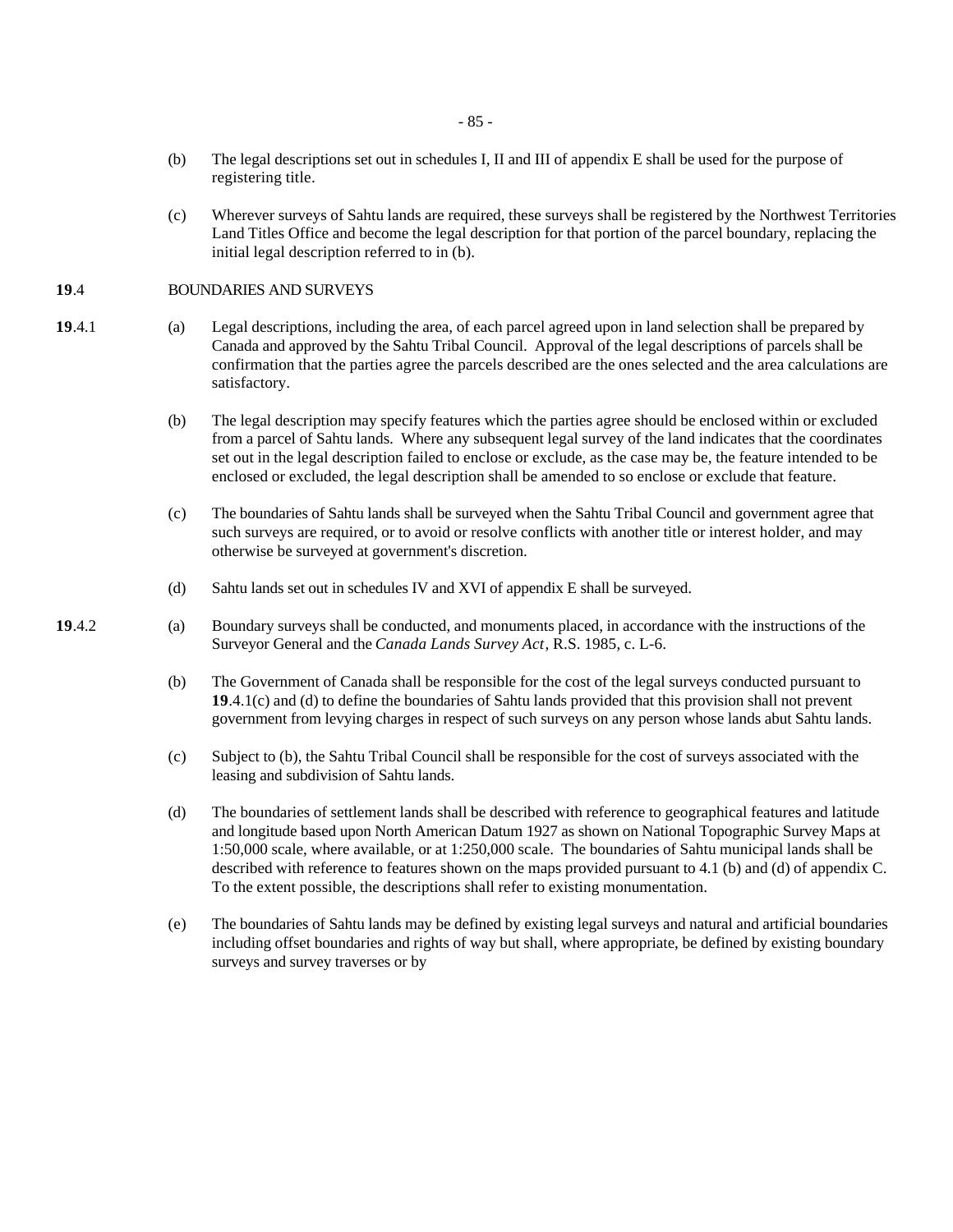- 86 -

reference to natural features such as banks of rivers and lakes and well-defined heights of land.

- (f) Natural boundaries at any instant correspond to the position of the designated natural feature as it exists at that instant. The position of the natural boundaries changes with the movements of the natural features as long as these movements are gradual and imperceptible from moment to moment. Offset natural boundaries also move according to the natural movement of the natural features.
- (g) Where a natural boundary is a height of land which is subsequently found to be not well-defined, the Surveyor General shall have the authority to place a series of monuments, approximating the mean position of the height of land, to be the boundary.
- (h) Maps of the portions of a right of way that are used as the boundary of Sahtu lands shall be filed with the Surveyor General. Those portions of the right of way used as a boundary shall be surveyed.
- (i) Those portions of seismic lines used as boundaries and other artificial boundaries of Sahtu lands shall be monumented sufficiently, as determined by the Surveyor General, to define their location.
- (j) Natural boundaries shall be photographed where, as determined by the Surveyor General after consultation with the Sahtu Tribal Council, such boundaries are susceptible to movements which are not gradual and imperceptible from moment to moment.

#### **19**.5 ADMINISTRATION OF INTERESTS

- **19**.5.1 Any royalties or non-refunded rents accruing to and received by government after the date of this agreement in respect of an interest in land which continues on Sahtu land shall be accounted for by government and an equal amount paid to the designated Sahtu organization as soon as practicable after the date of settlement legislation.
- **19**.5.2 Where lands to which the designated Sahtu organization receives title pursuant to **19**.1.2(b) are subject to a mineral interest existing at the date of settlement legislation:
	- (a) government shall continue to administer such interest including the granting of and administration of renewals, replacements, extensions of term or transfers thereof in accordance with applicable legislation as if the interest were on Crown lands until such time as the interest ceases to exist;
	- (b) government shall notify the designated Sahtu organization of any change in such interest which affects the designated Sahtu organization as title-holder; and
	- (c) after the date of settlement legislation, any royalties or non-refunded rents accruing to and received by government from the holder of a mineral interest shall be accounted for by government and an equal amount paid to the designated Sahtu organization as soon as practicable from time to time.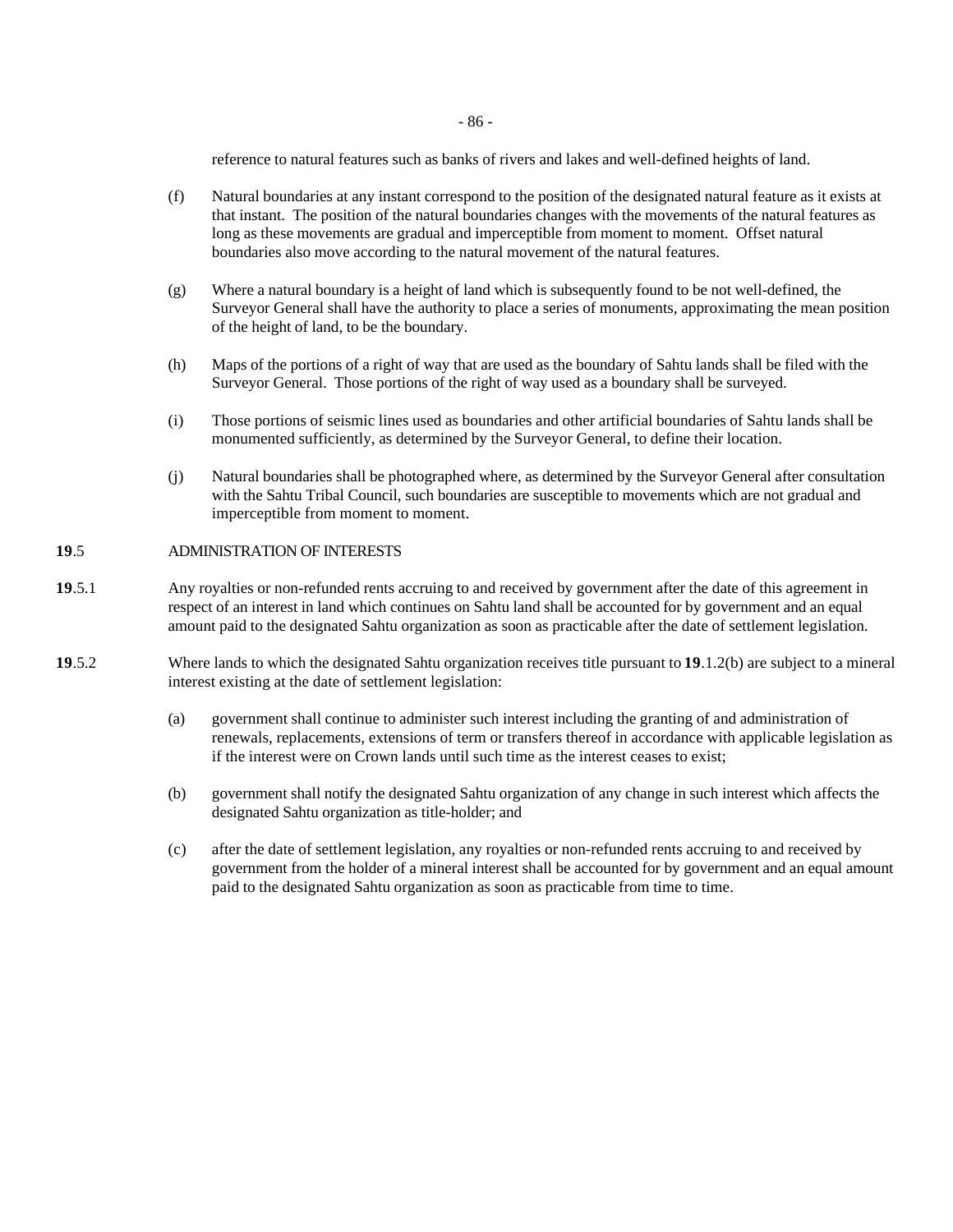- **19**.5.3 Amounts received by government described in **19**.5.1 and **19**.5.2(c) or a similar provision in other comprehensive land claim agreements in the Mackenzie Valley shall not be calculated as amounts received by government for the purpose of **10**.1.2.
- **19**.5.4 Government shall be under no fiduciary obligation to the participants in respect of its administration of mineral interests apart from its obligation to account in **19**.5.2(c). In particular, government may, subject to **10**.1.3, set royalties, rents and other charges and make other discretionary decisions on the basis of government's resource management policy.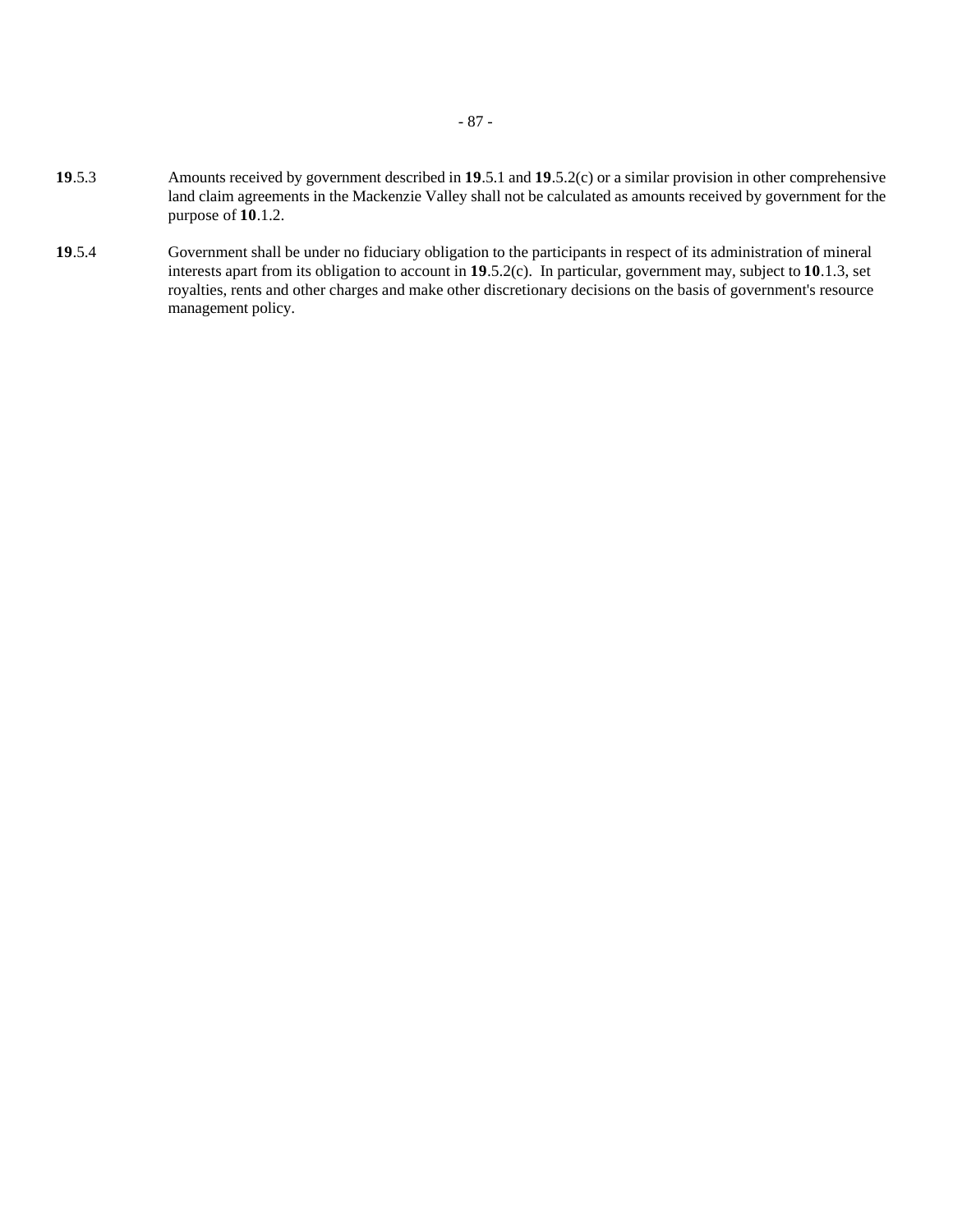#### - 88 -

#### **20 WATER RIGHTS AND MANAGEMENT**

**20**.1.1 In this chapter,

"compensation" means a cash payment, either lump sum or a periodic payment, or non-monetary compensation such as replacement or substitution of damaged or lost property or equipment or relocation or transportation of participants or equipment to a different harvesting locale or a combination of such elements.

- **20**.1.2 Nothing in this chapter is intended to give authority to any person to take or damage Sahtu lands except in accordance with this agreement.
- **20**.1.3 (a) Subject to the provisions of this agreement, participants have the exclusive right to use waters which are on or flow through Sahtu lands when such waters are on or flowing through Sahtu lands.
	- (b) Use of water by participants is subject to legislation in respect of water use.
- **20**.1.4 Government and persons who are not participants having a right or interest in respect of Sahtu lands the exercise of which requires the use of water, shall have the right to use the water, subject to this agreement and legislation in respect of water use.
- **20**.1.5 Notwithstanding the ownership of beds of certain water bodies by participants, government retains the right to protect and manage water and beds of water bodies, and to use water in connection with such right, throughout the settlement area for public purposes including:
	- (a) management and research in respect of wildlife, and wildlife and aquatic habitat;
	- (b) protection and management of navigation and transportation, establishment of navigation aids and devices, and dredging navigable water bodies;
	- (c) protection of water supplies including community water supplies from contamination and degradation;
	- (d) fighting fires;
	- (e) flood control; and
	- (f) research and sampling with respect to water quality and water quantity.
- **20**.1.6 Unless otherwise provided for in legislation, the right of participants to use water shall not interfere with or take away from:
	- (a) rights of navigation and passage on water;
	- (b) use of water for emergency purposes; or
	- (c) any right of access associated with a right to fish or to hunt migratory game birds.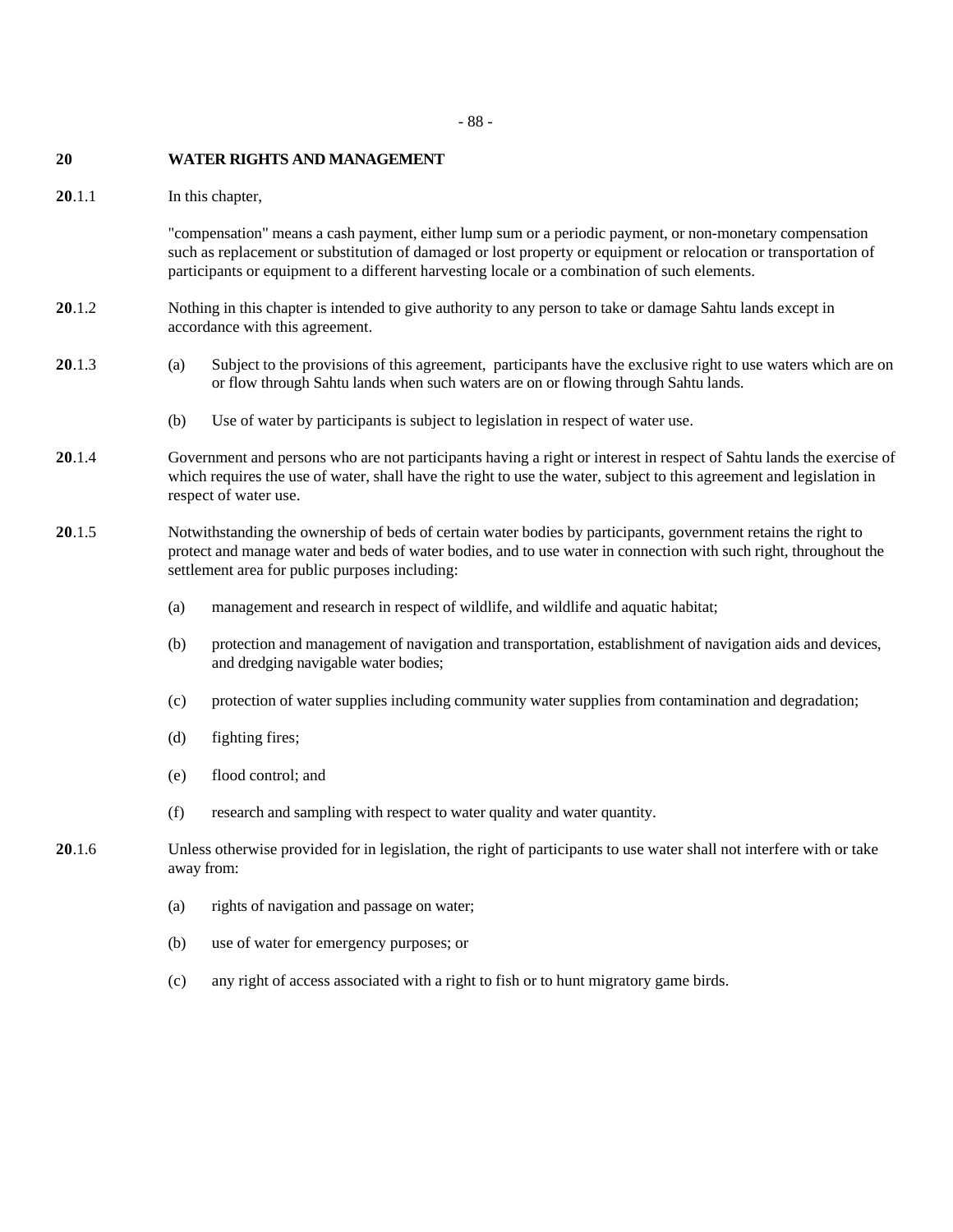- 89 -

- **20**.1.7 (a) Nothing in this agreement shall be construed as granting the participants property rights in respect of water.
	- (b) The property in water in the settlement area may be determined by legislation in respect of water.
- **20**.1.8 Subject to legislation in respect of the use of water:
	- (a) Participants have the right to have waters which are on or flow through or are adjacent to Sahtu lands remain substantially unaltered as to quality, quantity and rate of flow when such waters are on or flow through or are adjacent to Sahtu lands; and
	- (b) Participants shall not use water so as to substantially alter the quality, quantity and rate of flow of waters which are on or flow through or are adjacent to Sahtu lands.
- **20**.1.9 (a) Participants have a cause of action against any person in respect of any action or use of water not authorized by law, which substantially alters the quality, quantity or rate of flow of waters which are on or flow through or are adjacent to Sahtu lands, with such remedies as if participants had riparian rights.
	- (b) In (a), "authorized by law " means an action or use of water or deposit of waste authorized by legislation in respect of the use of water and includes a licence or other permit issued by the Land and Water Board or by another competent water authority outside the settlement area.
- **20**.1.10 The Sahtu Tribal Council shall have standing at all times in a court of competent jurisdiction to seek a declaration of the authority of any person to alter the quality, quantity or rate of flow of water in the settlement area.
- **20**.1.11 (a) Government shall use its best efforts to negotiate agreements with other jurisdictions which manage drainage basins shared with the settlement area for the management of water in the shared drainage basin.
	- (b) Government shall consult with the Sahtu Tribal Council with respect to the formulation of government positions on the management of water in a shared drainage basin before negotiating an agreement pursuant to (a).
- **20**.1.12 Nothing in this agreement shall derogate from the ability of any person to use water for domestic uses as provided in legislation.
- **20**.1.13 Subject to legislation, participants have the right to use water without licence or permit for trapping and noncommercial harvesting of wildlife, including transportation relating thereto, or for traditional heritage, cultural and spiritual purposes.
- **20**.1.14 The Land and Water Board shall not grant a licence, permit or authorization that interferes with the rights of participants in **20**.1.8 unless the Board considers that:
	- (a) there is no alternative which could reasonably satisfy the requirements of the applicant, and
	- (b) there are no reasonable measures whereby the applicant could avoid the interference.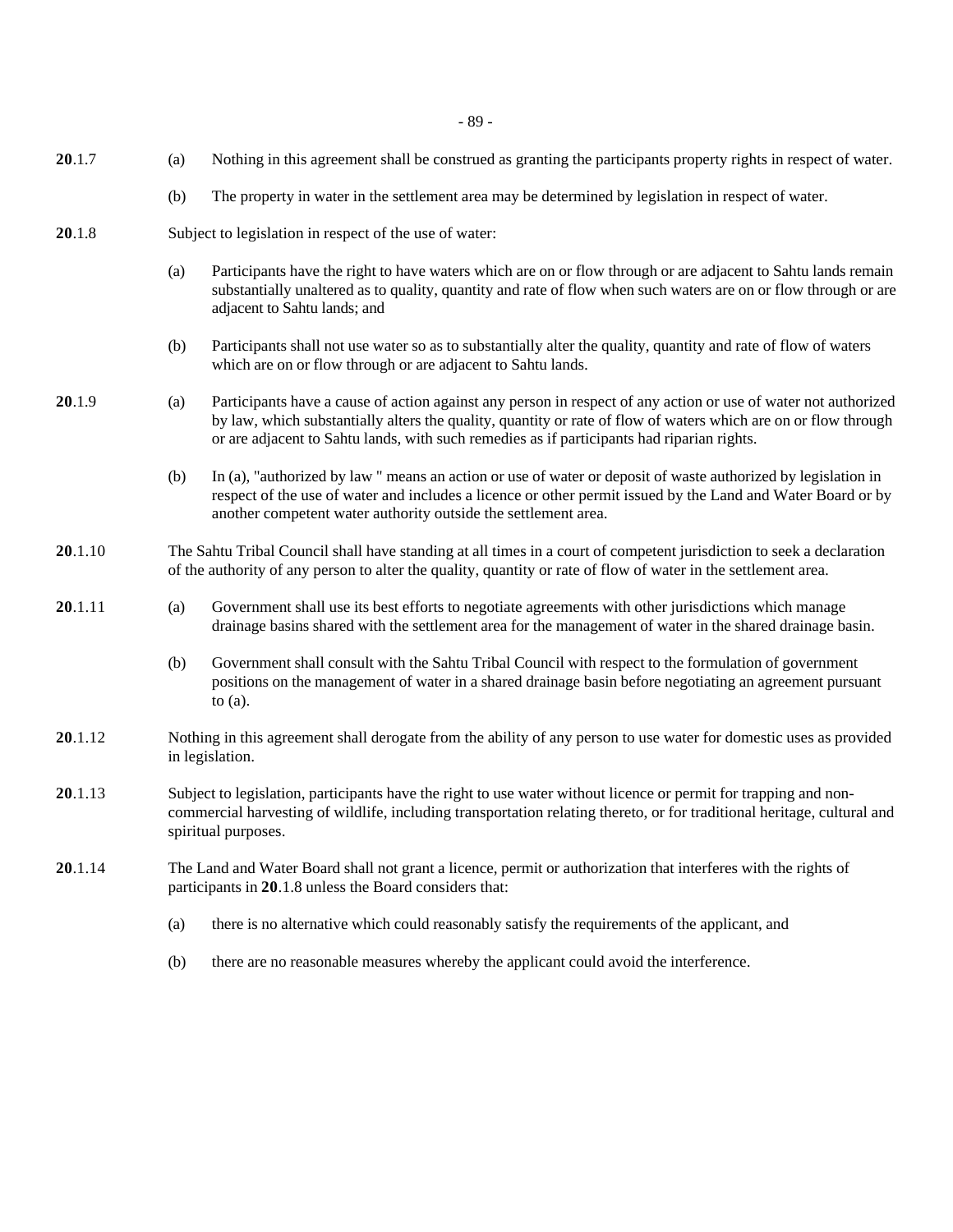- **20**.1.15 No water use anywhere in the settlement area which, in the opinion of the Land and Water Board, will likely substantially alter the quality, quantity or rate of flow of waters on or flowing through or adjacent to Sahtu lands, when such waters are on or flowing through or adjacent to Sahtu lands, shall be authorized by the Land and Water Board unless the applicant for the authorization has entered into an agreement with the Sahtu Tribal Council to compensate participants for loss or damage which may be caused by such alteration, or the Land and Water Board has made an order for compensation under **20**.1.16(a).
- **20**.1.16 (a) If the Sahtu Tribal Council and the applicant for a water-use authorization described in **20**.1.15 or **20**.1.18 do not reach an agreement on compensation within the time limit established by the Land and Water Board, either party may refer the matter of compensation to the Board and the Board shall determine compensation.
	- (b) Notwithstanding **20**.1.15 and **20**.1.18, the Land and Water Board may authorize a water use described in **20**.1.14 and the competent water authority may authorize a water use described in **20**.1.18 prior to the Land and Water Board making an order under (a).
- **20**.1.17 In determining the amount of compensation payable to participants in respect of a water use described in **20**.1.15 or **20**.1.18, the Land and Water Board shall consider:
	- (a) the effect of the water use on the use by participants of water on or adjacent to Sahtu lands;
	- (b) the effect of the water use on Sahtu lands, taking into account any cultural or special value of the lands to the participants;
	- (c) the nuisance, inconvenience and noise caused by the water use to participants on Sahtu lands;
	- (d) the effect on the harvesting of wildlife by the participants; and
	- (e) subject to legislation, such other factors as the Land and Water Board may consider relevant.
- **20**.1.18 Where a water use is proposed outside the settlement area, but within the Northwest Territories, which, in the opinion of the Land and Water Board, will likely substantially alter the quality, quantity or rate of flow of water on or through or adjacent to Sahtu lands, when such waters are on or flowing through or are adjacent to Sahtu lands, the water use shall not be authorized by the competent water authority unless the applicant for the water use has entered into an agreement with the Sahtu Tribal Council under **20**.1.15 or the Land and Water Board has made an order under **20**.1.16(a).
- **20**.1.19 For greater certainty, the diversion of water from a water body, including the taking of water for sale or other disposition whether for use within or for export outside the settlement area, is a use of water for the purposes of **25**.4.5.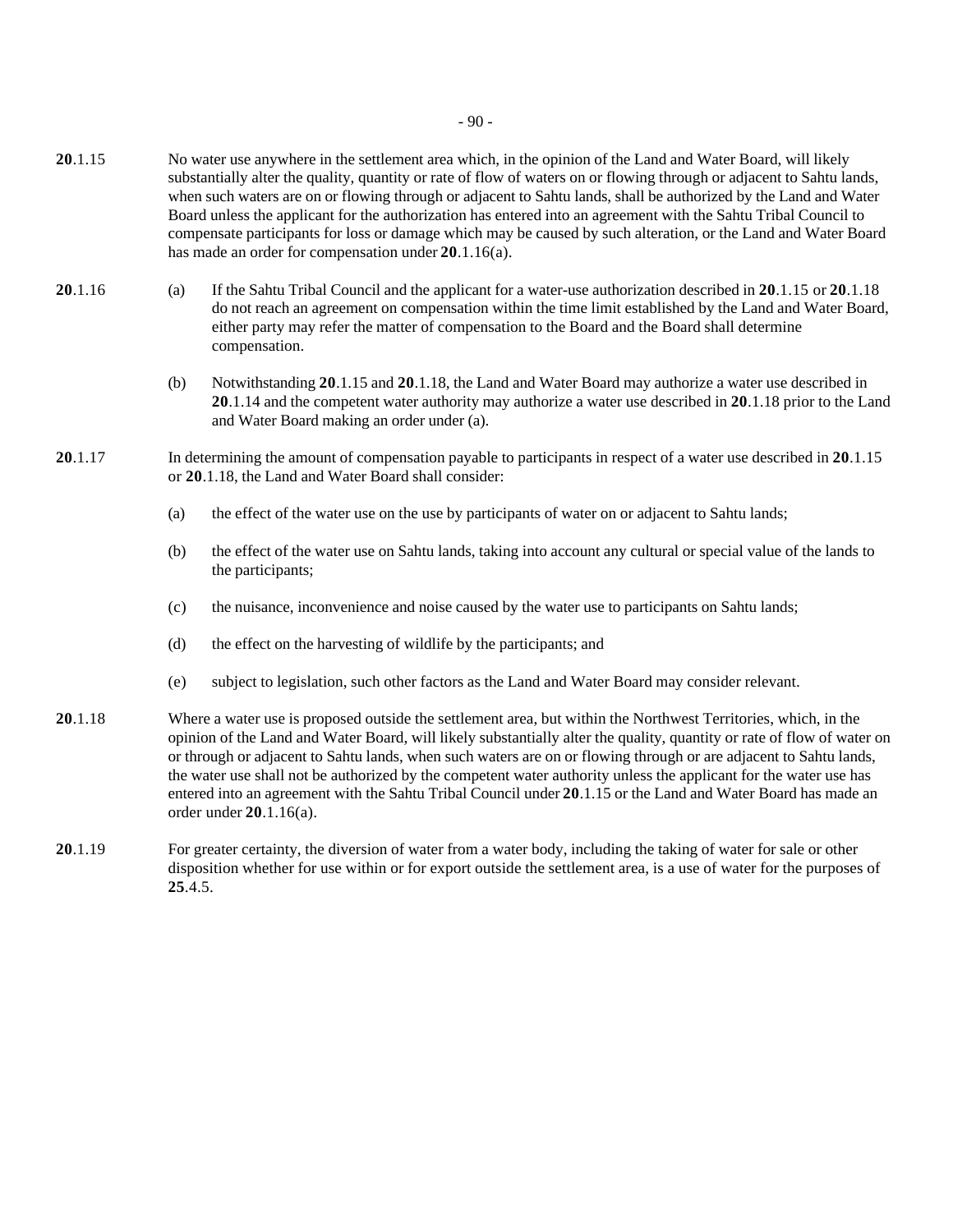- **21 ACCESS**
- **21**.1 GENERAL
- **21.1.1** In this chapter,

"Sahtu lands" means settlement lands and parcels of Sahtu municipal lands which are larger than four hectares and which are not developed Sahtu municipal lands as defined in 23.4.1.

- **21**.1.2 Except as provided in this chapter, persons who are not participants may only enter, cross or stay on Sahtu lands and waters overlying such lands with the agreement of the designated Sahtu organization. Any person, other than a person exercising rights pursuant to **21**.3.1 or **21**.3.3, who contravenes any provision of this chapter shall be considered to be a trespasser.
- **21**.1.3 Access of persons who are not participants to or across:
	- (a) parcels of developed Sahtu municipal lands,
	- (b) parcels of Sahtu municipal lands which are not larger than four hectares and which are not developed Sahtu municipal lands, or
	- (c) waters overlying land in (a) and (b),

is governed only by laws of general application.

- **21**.1.4 Unless otherwise provided in an agreement with the designated Sahtu organization, the exercise of access provided in **21**.2, **21**.3.1, **21**.4.2, **21**.4.3, **21**.4.5 and **21**.4.6(b) is subject to the following conditions:
	- (a) there be no significant damage to Sahtu lands, and the user shall be responsible for any such damage;
	- (b) there be no mischief committed on Sahtu lands; and
	- (c) there be no significant interference with participants' use of and peaceable enjoyment of Sahtu lands.
- **21**.1.5 Unless otherwise provided in an agreement with the designated Sahtu organization, persons using a right of access to or across Sahtu lands and waters overlying such lands do so at their own risk and have no right of action against the designated Sahtu organization or the participants for loss suffered or damage arising therefrom.
- **21**.1.6 Unless otherwise provided by legislation enacted after consultation with the designated Sahtu organization, there shall be no fee or charge attached to the exercise of access provided in **21**.2, **21**.3.1, **21**.3.5, **21**.3.6, **21**.4.1(a), **21**.4.2, **21**.4.3, **21**.4.5 and **21**.4.6(b).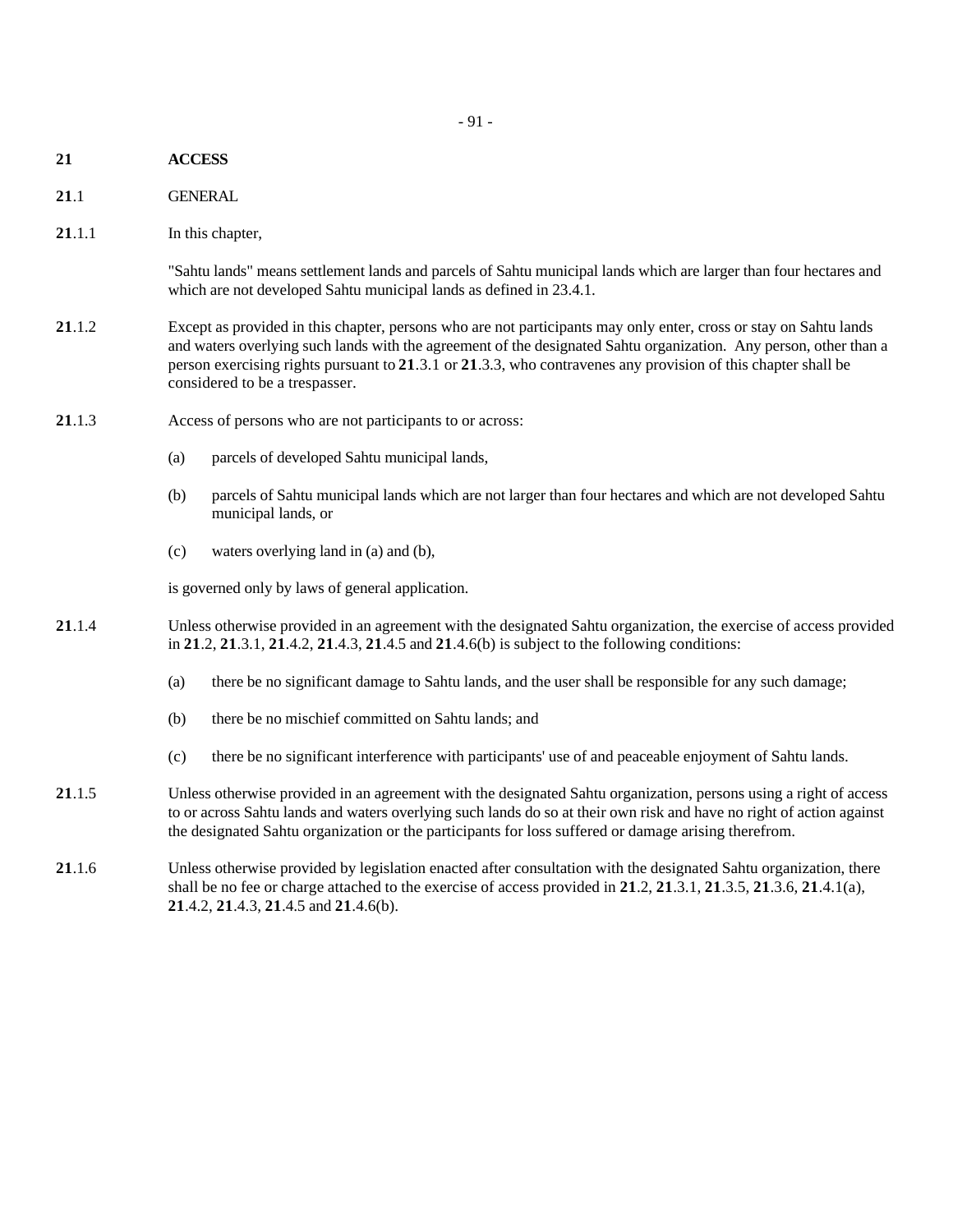- **21**.1.7 (a) The designated Sahtu organization may propose terms and conditions, other than fees or charges, for the exercise of access pursuant to **21**.2, **21**.3.1, **21**.4.2 or **21**.4.3, in accordance with the following:
	- (i) the designated Sahtu organization shall consult with government and attempt to reach agreement on the proposed terms and conditions,
	- (ii) if agreement cannot be reached, the designated Sahtu organization or the government may refer the matter to arbitration pursuant to chapter 6, and
	- (iii) conditions may not be imposed in relation to law enforcement or inspections authorized by law,

but may not otherwise establish terms or conditions for the exercise of access rights pursuant to this chapter. This provision is not intended to restrict the establishment of any terms and conditions agreed to by a person to whom such terms or conditions would apply.

- (b) Terms and conditions pursuant to (a) may include the identification of areas, locations, seasons or times in respect of which such access is restricted by reason of the protection of the environment; conflict with harvesting by the participants or other uses of land by the participants; conservation of wildlife and wildlife habitat; protection of Sahtu communities and camps; and requirements for notice or registration by persons exercising such access.
- **21**.1.8 Any person may enter and stay on Sahtu lands and waters overlying such lands without prior notice in an emergency.
- **21**.1.9 The rights provided in this chapter for persons who are not participants are subject to legislation.
- **21**.1.10 Where a person has a right of access pursuant to more than one provision in this chapter, that person may have access pursuant to the least restrictive applicable provision.
- **21**.1.11 Subject to restrictions that may be imposed pursuant to this agreement or by legislation, a person may exercise a right of access by any mode of transport.
- **21**.1.12 Subject to the expropriation provisions of this agreement, any access route across Sahtu land which may be established or improved after the date of settlement legislation shall, unless the designated Sahtu organization agrees, remain settlement land and shall not be a highway or public road, by operation of law or otherwise.
- **21**.2 PUBLIC ACCESS
- **21**.2.1 (a) Members of the public have the right to use:
	- (i) navigable rivers and other navigable waters that can be entered from such rivers where such waters overlie Sahtu lands;
	- (ii) portages on Sahtu lands associated with navigable rivers and other navigable waters that can be entered from such rivers; and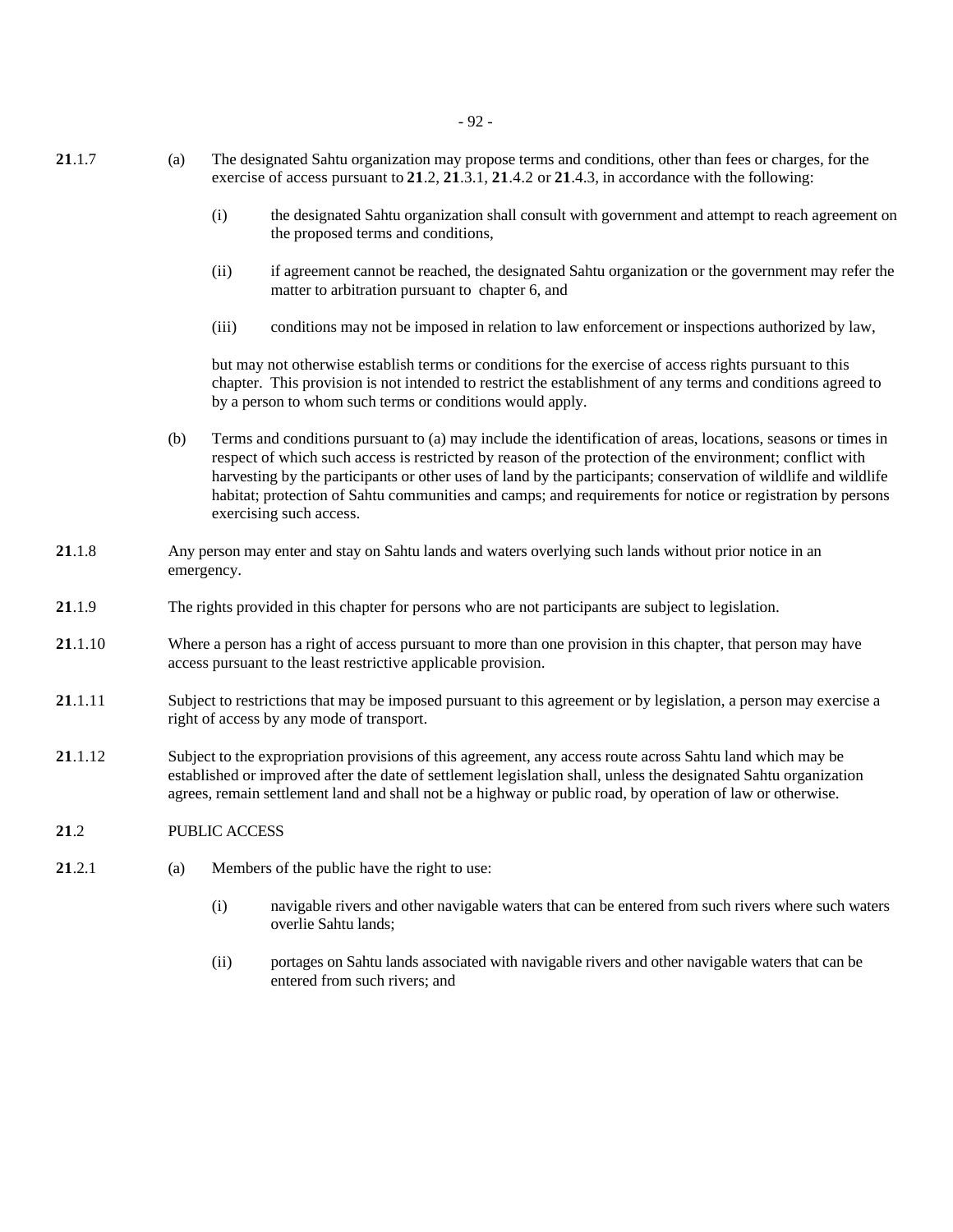(iii) waterfront lands within Sahtu lands associated with navigable rivers and other navigable waters that can be entered from such rivers,

for travel by water or for recreation, but these rights do not include the right to harvest wildlife except in accordance with **21**.2.2 or to engage in any commercial activity or to establish any permanent or seasonal camp or structure on the lands to which such rights apply, or to travel by motorized vehicle on such waterfront lands.

- (b) Locations where the rights of access in (a) (ii) and (iii) are restricted are set out in schedule VIII of appendix E.
- 
- **21**.2.2 (a) Members of the public may fish in navigable waters overlying Sahtu lands identified in schedule IX, appendix E, and may have access to these waters and to the associated waterfront lands to exercise this right. Members of the public may use the portages and waterfront lands identified in schedule IX, appendix E, to exercise a right to fish.
	- (b) Members of the public may hunt migratory game birds in navigable waters overlying Sahtu lands identified in schedule X, appendix E, and may have access to these waters and to the associated waterfront lands to exercise this right. Members of the public may use the portages and waterfront lands identified in schedule X, appendix E, to exercise a right to hunt migratory game birds.
	- (c) The rights in (a) and (b) do not include the right to engage in any commercial activity or to establish any permanent or seasonal camp or structure on the lands to which such rights apply.
- **21**.2.3 (a) Members of the public may cross Sahtu lands and waters overlying such lands to exercise a right, interest, or privilege on adjacent lands or waters, such as to go to or from their place of work or to or from a place of recreation. Where practicable, such crossings shall take place either on routes designated by the local designated Sahtu organization or upon prior notice to it.
	- (b) Where any person has a right, title or interest in lands which are, or are surrounded by, Sahtu lands as of either the date of land withdrawal following land selection or the date of transfer of land where no prior withdrawal takes place, such right, title or interest shall include a right of access across Sahtu lands and waters overlying such lands to allow the continued use of the right, title or interest.
- **21**.2.4 With the agreement of the Sahtu Tribal Council, persons conducting research may enter, cross and stay on Sahtu lands for a reasonable time to conduct research.

## **21**.3 GOVERNMENT ACCESS

**21**.3.1 Agents, employees, contractors of government and members of the Canadian Armed Forces shall have the right to enter, cross and stay on Sahtu lands and waters overlying such lands and to use natural resources incidental to such access to deliver and manage government programs and services, to carry out inspections pursuant to law and to enforce laws. Government shall give prior notice of such access to the designated Sahtu organization when, in the opinion of government, it is reasonable to do so.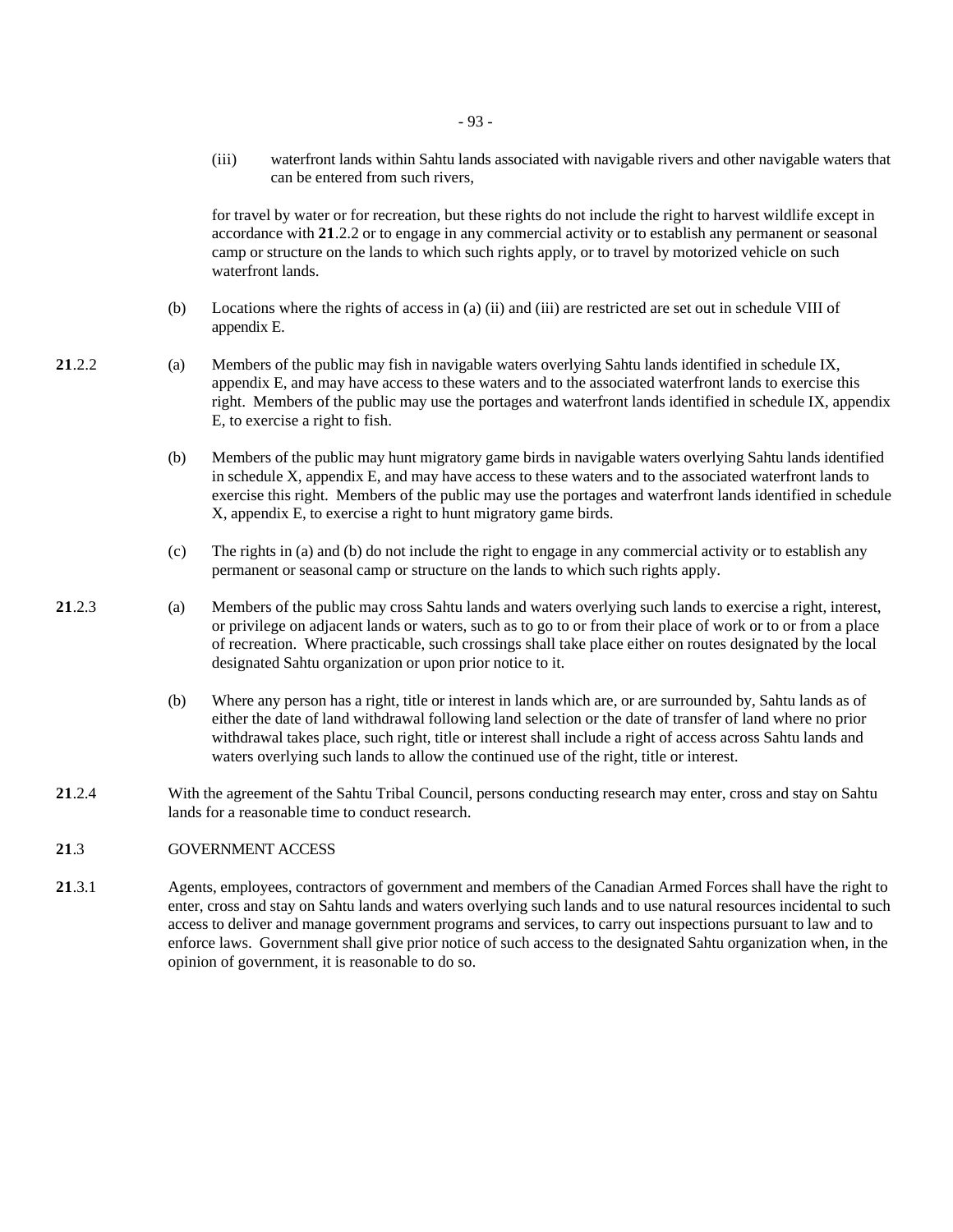- **21**.3.2 If government requires the continuous use or occupancy of Sahtu lands for more than two years, such use or occupancy shall be on terms negotiated between government and the designated Sahtu organization. Failing agreement on the terms, the matter shall be referred to arbitration pursuant to the provisions of chapter 6.
- **21**.3.3 (a) In addition to access provided by **21**.3.1, the Department of National Defence and the Canadian Armed Forces may have access to Sahtu lands and waters overlying such lands for military manoeuvres after the negotiation of an agreement with respect to contact persons, areas, timing, land use rent, compensation for damages caused to lands or property, and any other matter. If an agreement is not reached, the parties may refer the matter of the terms of the agreement to arbitration pursuant to chapter 6.
	- (b) Nothing in (a) is intended to limit the authority of the Minister of National Defence pursuant to s.257 of the *National Defence Act*, R.S. 1985, c. N-5.
- **21**.3.4 Government shall give reasonable advance notice of military exercises or operations to local inhabitants of any area to be affected in the settlement area.
- **21**.3.5 Notwithstanding **21**.3.2, government may establish, on Sahtu lands, after consultation with the Sahtu Tribal Council prior to the start of a navigation season, navigational aids and safety devices along the shorelines of navigable waters provided that the area occupied by each such navigational aid or safety device shall not exceed:
	- (a) two hectares, for range markers and buoy transits; and
	- (b) 30.48 metres by 30.48 metres, for single beacons.
- **21**.3.6 (a) Any person authorized by legislation to provide to the public electrical power, telecommunications services or similar public utilities, not to include pipelines for the transmission of hydrocarbons, shall have access to Sahtu lands and waters overlying such lands to carry out assessments, surveys and studies in relation to proposed services. Such persons shall consult with the designated Sahtu organization prior to exercising such access.
	- (b) Where access under (a) results in damage to Sahtu lands or interference with the use of and peaceable enjoyment of Sahtu lands by the participants, such person shall compensate the participants in an amount agreed to by that person and the designated Sahtu organization or, failing such agreement, in an amount determined by the Surface Rights Board.
	- (c) Where an interest in Sahtu lands is required by a person described in (a), such interest shall, in the absence of an agreement with the participants, be acquired pursuant to the expropriation provisions of chapter 24.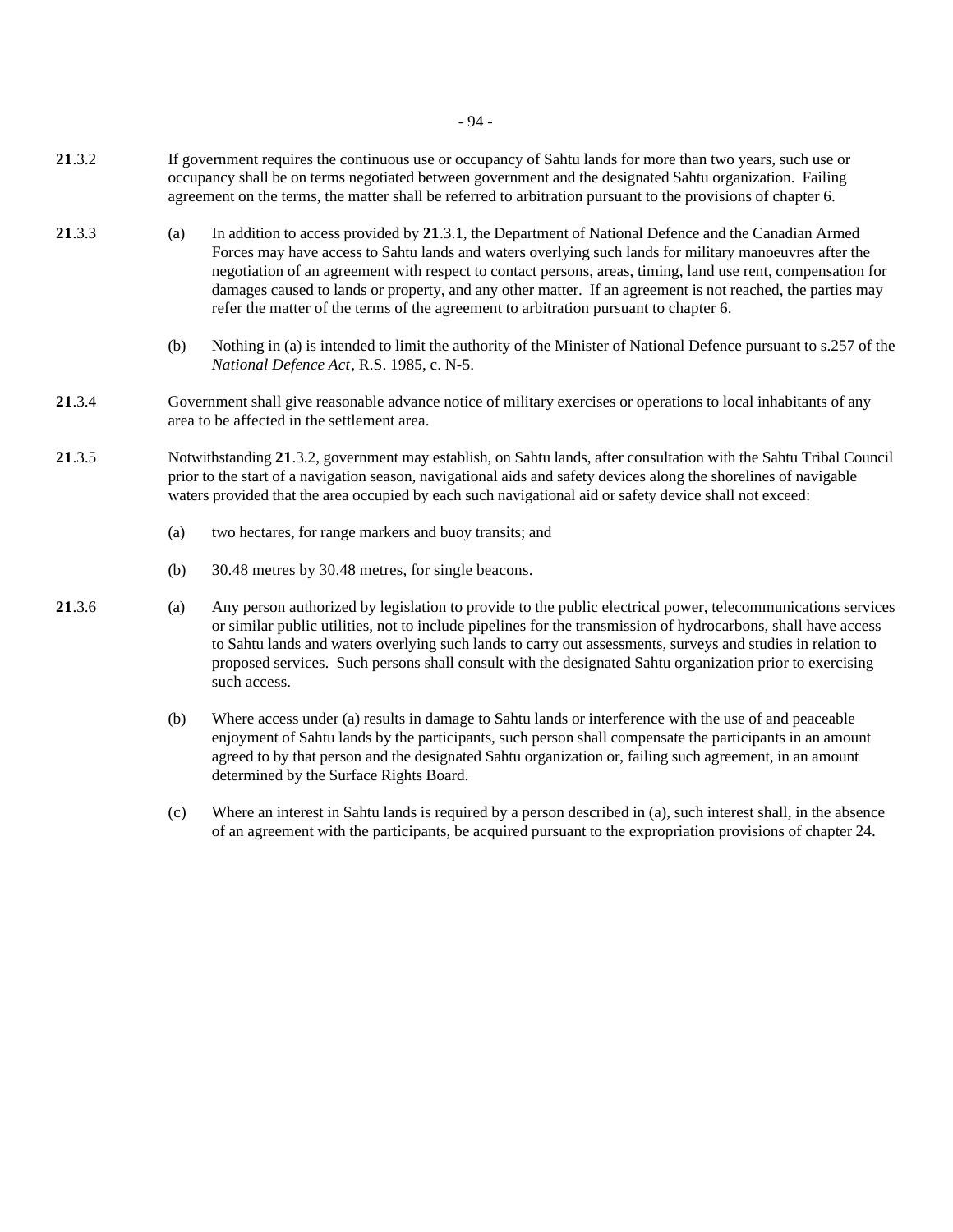- 95 -

## **21**.4 COMMERCIAL ACCESS

- **21**.4.1 (a) Notwithstanding any other provision of the agreement, where any person, as of either the date of land withdrawal following land selection or the date of transfer of land where no prior withdrawal takes place, has an existing right to use or operate on lands which become Sahtu lands or on waters overlying such lands, including land use permits, licences or other rights of access to or across such lands or waters, such right shall continue and shall include any associated benefits and privileges, including:
	- (i) such renewals, replacements and transfers as might have been granted or permitted had the lands not become Sahtu lands; and
	- (ii) the ability of employees and clients of such existing rights-holders to exercise such rights as may be necessary to permit such existing rights-holders to continue to use or operate on Sahtu lands or waters overlying Sahtu lands.
	- (b) Nothing in (a) is intended to affect the discretion of government to grant or refuse the renewal, replacement, extension of term or transfer of any such right.
	- (c) Any amendment to an existing right described in (a) other than a renewal, replacement, extension of term or transfer of such existing right shall require the agreement of the designated Sahtu organization or, failing such agreement, an order of the Surface Rights Board.
	- (d) For greater certainty, the rights provided in (a) are subject to any access agreement that the participants and a rights-holder may enter into.
- **21**.4.2 (a) Any person has the right to use, in the course of conducting a commercial activity:
	- (i) navigable rivers and other navigable waters that can be entered from such rivers where such waters overlie Sahtu lands;
	- (ii) portages on Sahtu lands associated with navigable rivers and other navigable waters that can be entered from such rivers; and
	- (iii) waterfront lands within Sahtu lands, associated with navigable rivers and other navigable waters that can be entered from such rivers;

for travel by water.

- (b) The rights specified in (a) must be exercised using the most direct route and by minimizing use of the portages and waterfront lands in (a).
- (c) The rights specified in (a) (ii) and (iii) are subject to the conditions that:
	- (i) prior notice be given to the designated Sahtu organization;
	- (ii) no permanent or seasonal camp or structure be established on lands to which such rights apply;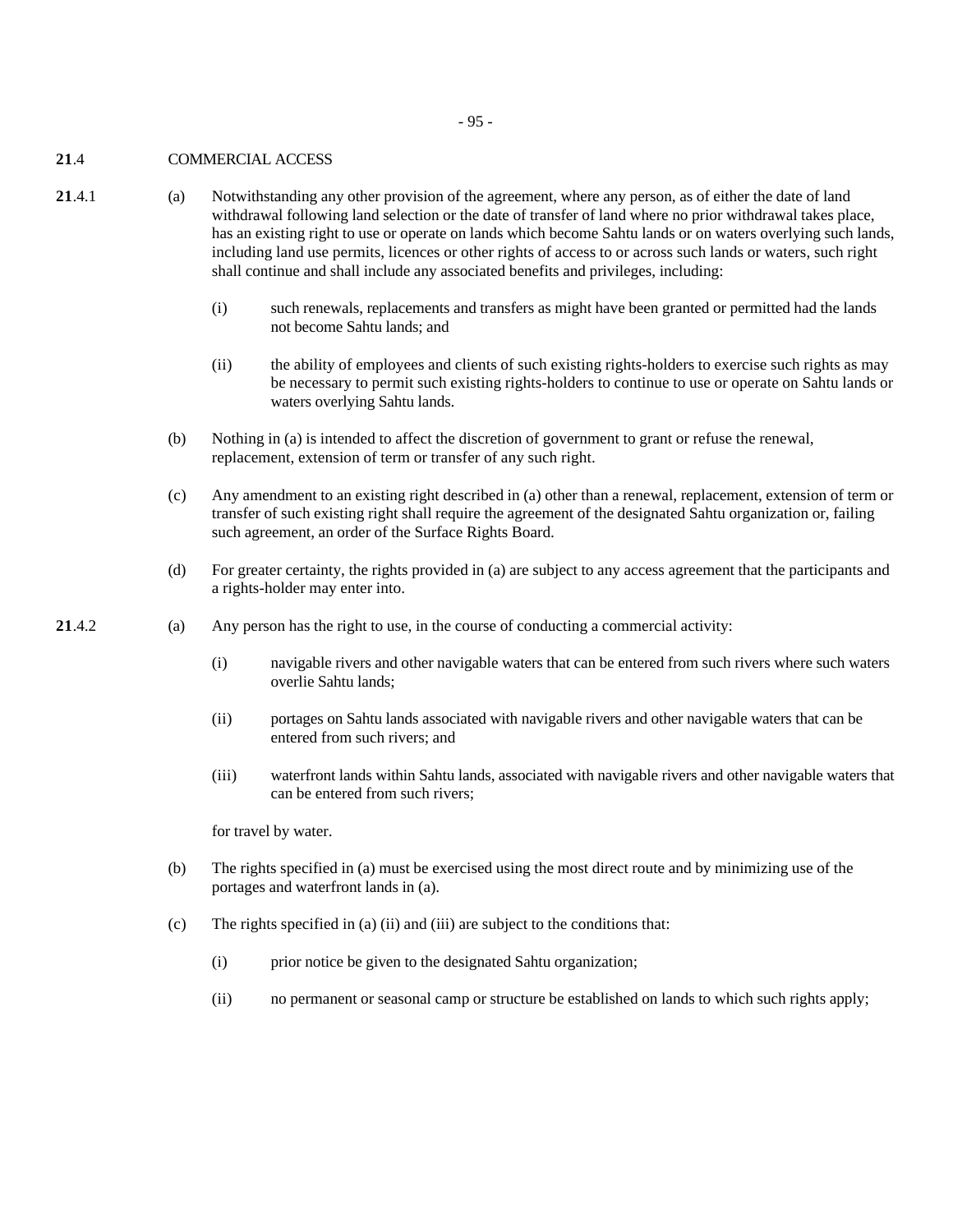- (iii) there be no significant alteration or damage to the lands to which such rights apply; and
- (iv) no commercial activity, other than such activity as is necessarily incidental to travel, be conducted on the lands to which such rights apply.
- (d) If any person is unable to comply with the conditions in (b), (c), or **21**.1.4, the rights in (a) may only be exercised with the agreement of the designated Sahtu organization, or failing such agreement, an order of the Surface Rights Board.
- (e) Locations where the rights of access in  $(a)(ii)$  and  $(iii)$  are restricted are set out in schedule XIII, appendix E.
- **21**.4.3 Any person who requires access across Sahtu lands and waters overlying such lands to reach adjacent lands or waters for commercial purposes has a right to such access provided that:
	- (a) the access is of a casual and insignificant nature and prior notice is given to the designated Sahtu organization; or
	- (b) the route used is recognized and being used for such access on a regular basis, whether year round or intermittently, prior to either the date of land withdrawal following land selection or the date of transfer of land where no prior withdrawal takes place, and there is no significant alteration in the use of the route.
- **21**.4.4 (a) Any person who reasonably requires access across Sahtu lands and waters overlying such lands to reach adjacent lands or waters for a commercial purpose has a right to such access with the agreement of the designated Sahtu organization or, failing such agreement, an order of the Surface Rights Board.
	- (b) Nothwithstanding 27.2.1(b), the Surface Rights Board shall not make an order under (a) unless it is satisfied that such access is reasonably required. The Board shall ensure that any access is by a suitable route least harmful to participants.
- **21**.4.5 Notwithstanding **21**.4.2, any person licensed to conduct a commercial fishing operation on waters overlying or adjacent to Sahtu lands has a right of access to the waterfront lands on Sahtu lands for tying up vessels or attaching nets and has such right of access to waters overlying Sahtu lands as is required to conduct such commercial fishing operation.
- **21**.4.6 (a) Subject to (b), any person having a right to explore, develop or produce minerals under or on Sahtu lands has a right of access to Sahtu lands and waters overlying such lands for the purposes of exploring, developing, producing or transporting minerals with the agreement of the designated Sahtu organization or, failing such agreement, an order of the Surface Rights Board.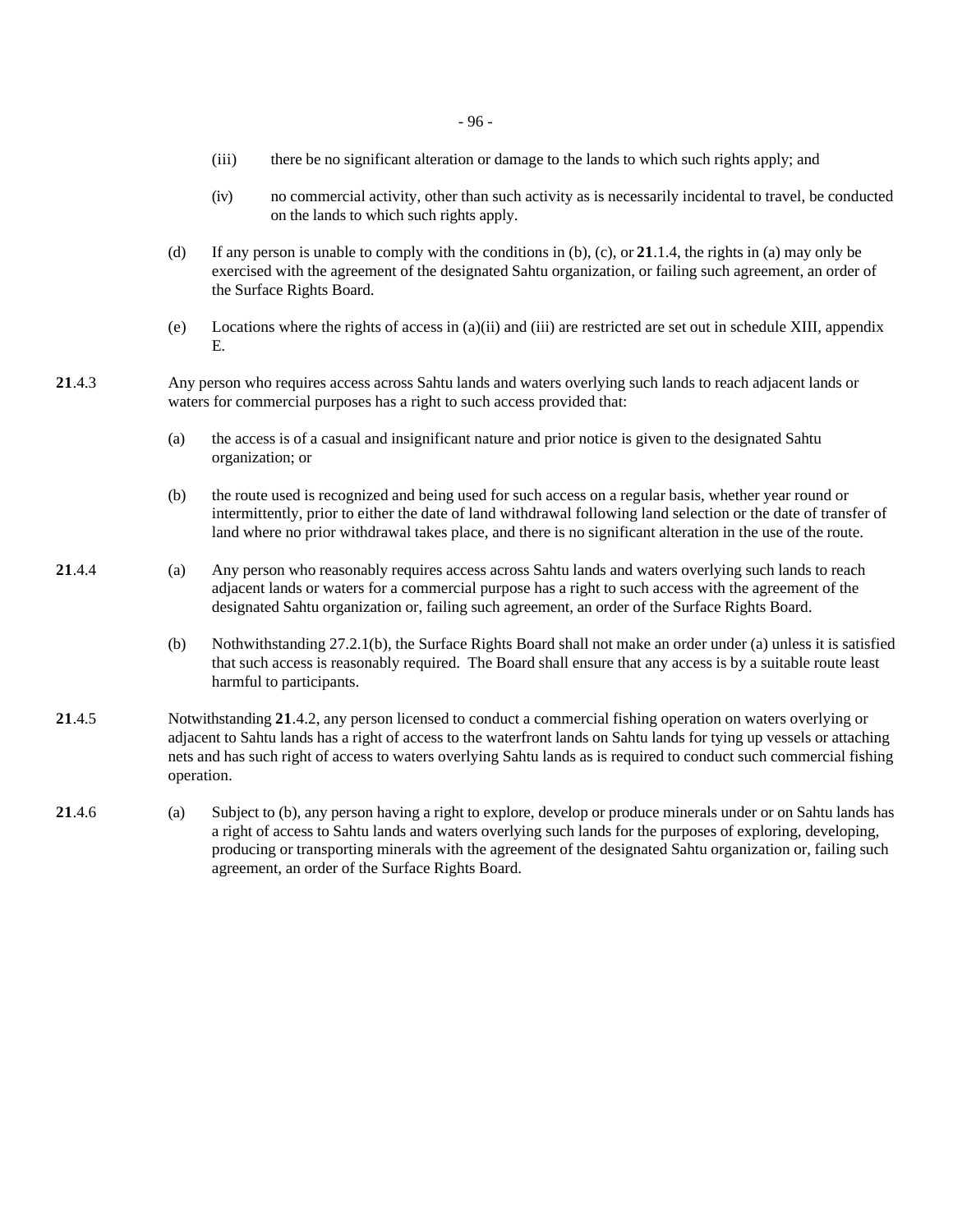- (b) Notwithstanding **21**.4.1, persons having a right to prospect for minerals and to locate claims and who do not require a land use permit or a water licence for the exercise of such rights, shall have access to Sahtu lands described in **19**.1.2(a) and waters overlying such lands provided that:
	- (i) notice, including such person's address, shall be given to the designated Sahtu organization at least seven days prior to entry on such Sahtu lands; and
	- (ii) such notice shall specify the National Topographic System map sheet (1:50,000 scale) which includes the Sahtu lands to which access is required.
- **21**.4.7 In **21**.4.1 to **21**.4.6, "any person" includes government and "commercial purposes" includes the exploration for and development, production and transportation of minerals.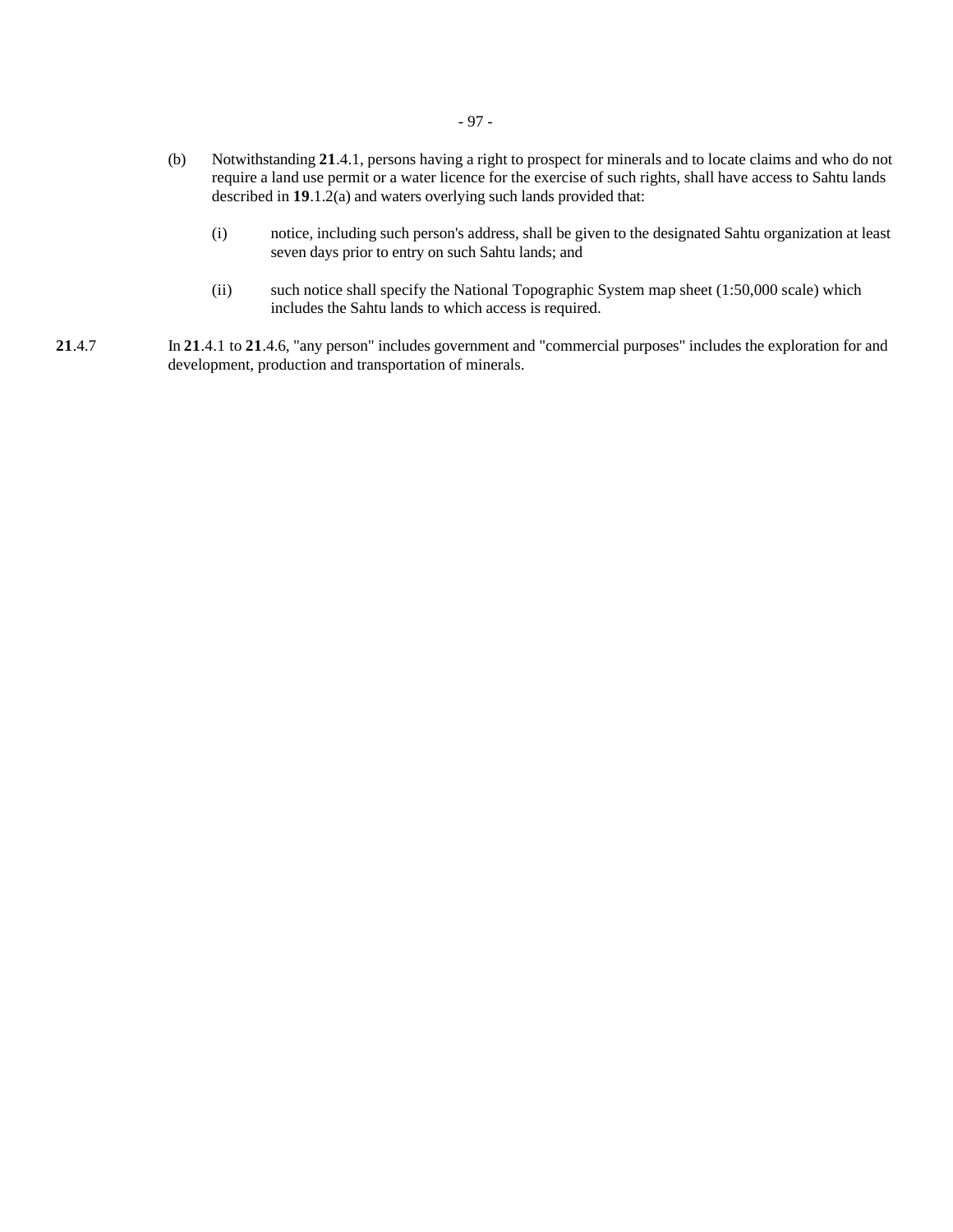- 98 -

- **22** SUBSURFACE RESOURCES
- **22**.1 GENERAL
- **22**.1.1 In this chapter,

"development" means the stage after a decision to go into production has been made, but before actual production commences; and

"production" means the removal and taking ownership of minerals other than for assay or testing purposes.

- **22**.1.2 Prior to opening any lands in the settlement area for oil and gas exploration, government shall notify the Sahtu Tribal Council, provide it with an opportunity to present its views to government on the matter, including benefits plans and other terms and conditions to be attached to rights issuance, and consider such views.
- **22**.1.3 Before any oil and gas exploration takes place, the person proposing to explore and the Sahtu Tribal Council shall consult on the exercise of the person's exploration rights with respect to the matters listed in (a) to (h) below. Similar consultations shall be held before the exercise of a developer's rights to develop or produce:
	- (a) environmental impact of the activity and mitigative measures;
	- (b) impact on wildlife harvesting and mitigative measures;
	- (c) location of camps and facilities and other related site specific planning concerns;
	- (d) maintenance of public order including liquor and drug control;
	- (e) employment of participants, business opportunities and contracts, training orientation and counselling for employees who are participants, working conditions and terms of employment;
	- (f) expansion or termination of activities;
	- (g) a process for future consultations; and
	- (h) any other matter of importance to the participants or the person.

Such consultations are not intended to result in any obligations in addition to those required by legislation.

- **22**.1.4 Any person who proposes to explore for minerals other than oil and gas and who requires a land use permit or water licence shall consult the Sahtu Tribal Council as provided in **22**.1.3.
- **22**.1.5 Similar consultations shall be held before the exercise of a developer's right to develop or produce minerals other than oil and gas.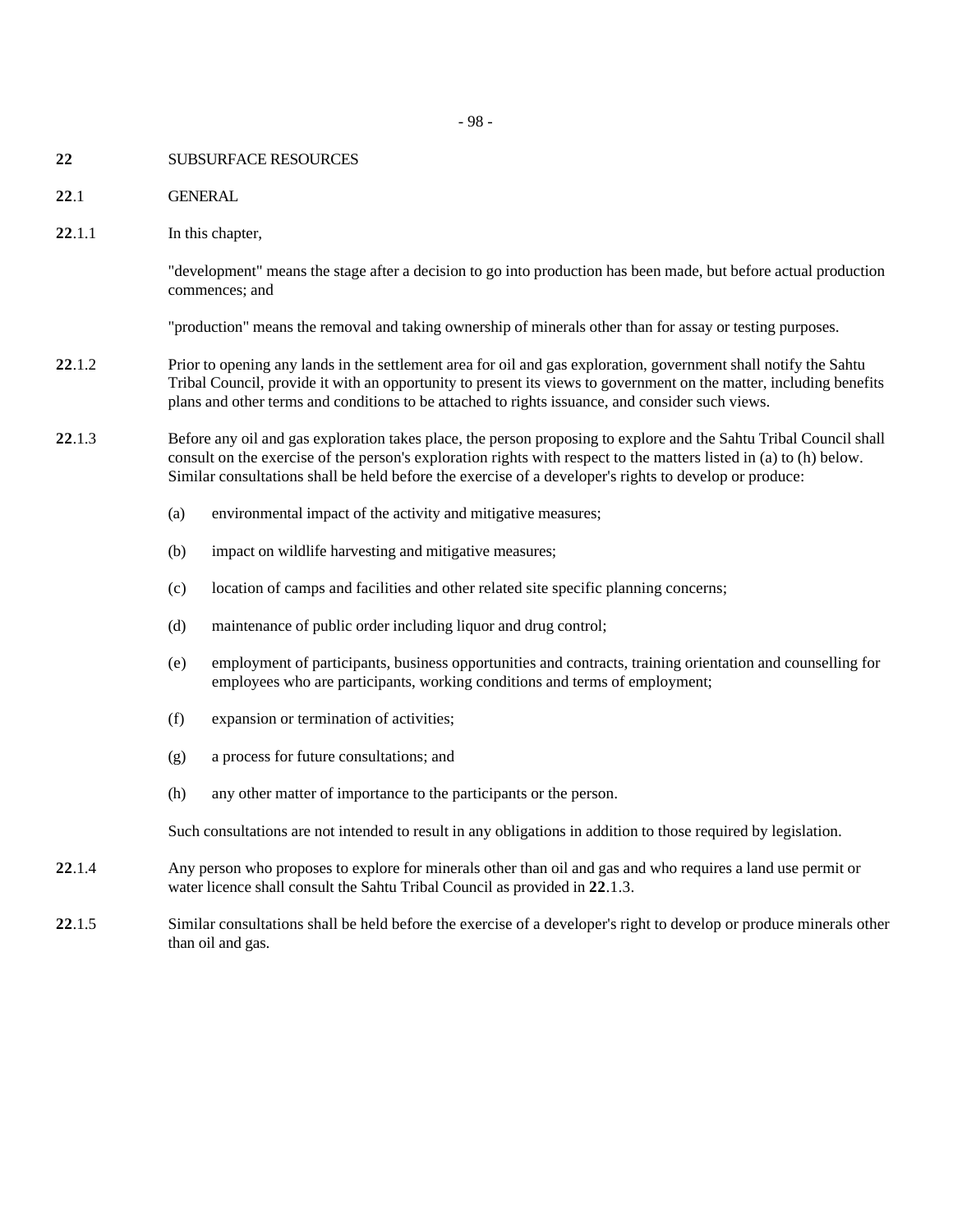- **22**.1.6 The Government of the Northwest Territories shall involve the participants in the development and implementation of any Northern Accord on oil and gas development in the Northwest Territories which is negotiated pursuant to the enabling agreement, dated September 5, 1988, between Canada and the Government of the Northwest Territories, or any other agreement under which jurisdiction over minerals may be transferred from the Government of Canada to the Government of the Northwest Territories.
- **22**.1.7 Government agrees to consult the Sahtu Tribal Council in relation to any proposed legislation which affects only the Northwest Territories or only Yukon and the Northwest Territories and which:
	- (a) regulates the exploration, development or production of subsurface resources in the settlement area; or
	- (b) establishes requirements for subsurface rights issuance in relation to subsurface resources in the settlement area.

### **22**.2 INTERIM MEASURE

- **22**.2.1 (a) Prior to the transfer of jurisdiction described in **22**.1.6, any person who proposes to explore for, develop or produce oil and gas on Sahtu lands described in **19**.1.2(a) shall, in addition to any other obligations under this agreement, submit a benefits plan to the Minister of Indian Affairs and Northern Development for approval.
	- (b) The Minister of Indian Affairs and Northern Development may require that the benefits plan in (a) contain provisions to ensure access to training and employment opportunities and to facilitate participation by the participants in the supply of goods and services.
	- (c) Any person who proposes to explore for, develop or produce oil and gas on Sahtu lands described in **19**.1.2(a) shall consult the Sahtu Tribal Council prior to the submission and during the implementation of the benefits plan.
- **22**.2.2 The obligations in **22**.2.1 shall remain in effect until the Government of the Northwest Territories enacts legislation with respect to benefits from oil and gas activities on the Sahtu lands referred to in **19**.1.2(a).
- **22**.2.3 Government shall consult the Sahtu Tribal Council in the preparation of any policies or legislation to implement **22**.2.1.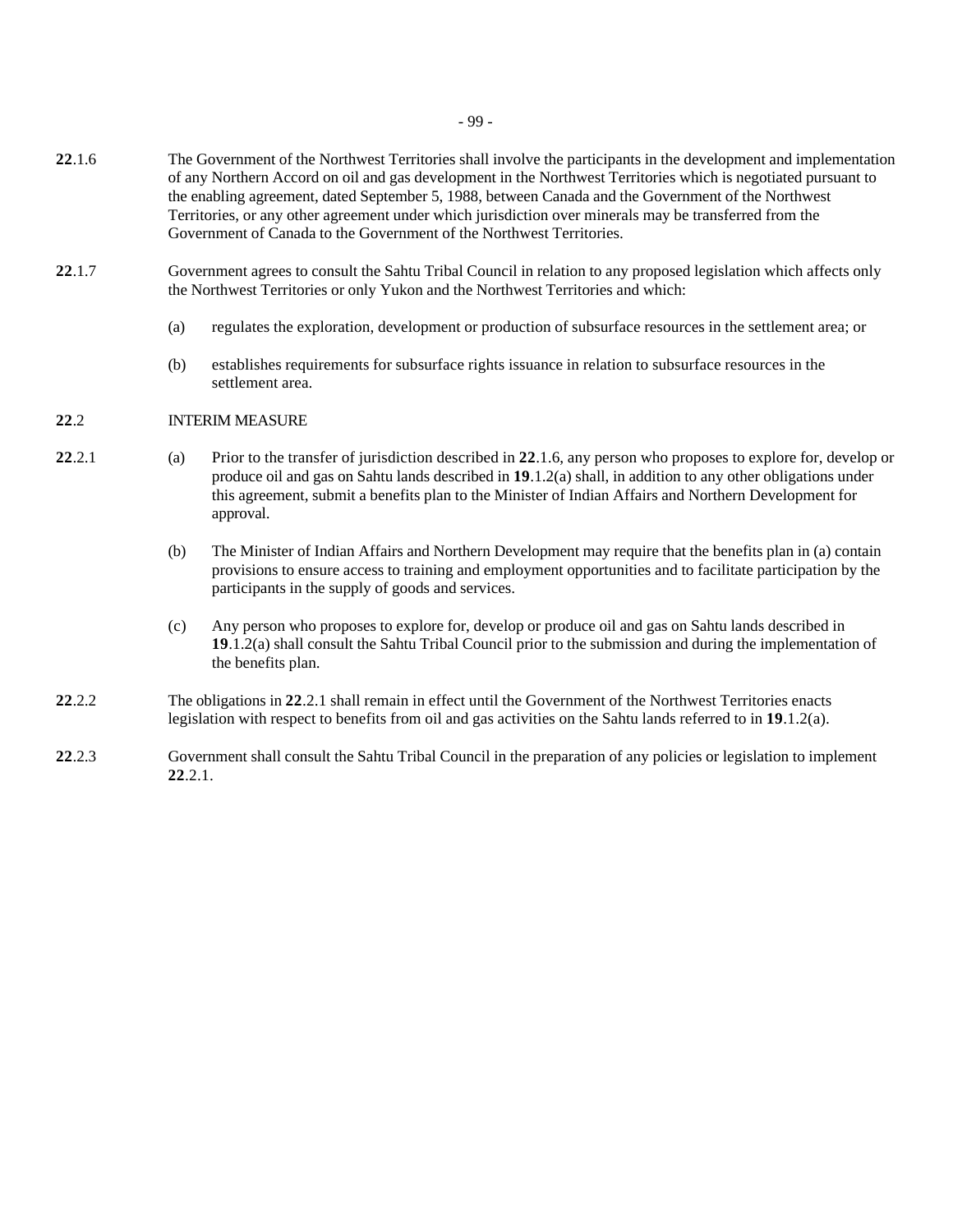#### **23 SAHTU MUNICIPAL LANDS**

#### **23**.1 OBJECTIVES

- **23**.1.1 The objectives of this chapter are:
	- (a) to provide the participants with land within local government boundaries for residential, commercial, industrial and traditional purposes;
	- (b) to ensure that Sahtu municipal lands will have legal characteristics similar to other privately owned lands within municipalities;
	- (c) to ensure that local governments maintain adequate land for public infrastructure requirements and for residential, commercial, industrial and recreational purposes;
	- (d) to ensure that municipal growth occurs in a timely, logical and cost-effective manner, through negotiations between the participants and territorial or local governments; and
	- (e) to allow for the establishment of new local governments and for the development and change of status of local governments.

### **23**.2 GENERAL PROVISIONS

- **23**.2.1 (a) Government and the participants have agreed to the selection of Sahtu municipal lands pursuant to the process set out in appendix C. Such municipal lands are set out in schedules XV and XVI of appendix E. Where there is any change to the extent or location of Sahtu municipal lands pursuant to this agreement, schedules XV and XVI shall be amended to reflect this change and such change shall not be considered to be an amendment to the agreement.
	- (b) Sahtu municipal lands shall be held in fee simple reserving therefrom the mines and minerals, whether solid, liquid or gaseous that may be found to exist within, upon or under such lands and the right to work the same, subject to any rights, titles or interests in the lands existing at the date of settlement legislation.
	- (c) Sahtu municipal lands shall be held subject to the provisions of this chapter.
- **23**.2.2 Sahtu municipal lands may be conveyed to a participant or any other person and thereupon cease to be Sahtu lands.
- **23**.2.3 Nothing in this agreement is intended to prejudice the authority and jurisdiction of local governments or to interfere with their political development.
- **23**.2.4 Following the date of settlement legislation, Canada may revoke the reservation by notation in the lands records of the Department of Indian Affairs and Northern Development of lands reserved in the name of the Indian Affairs Branch for Indian housing within the local government boundaries.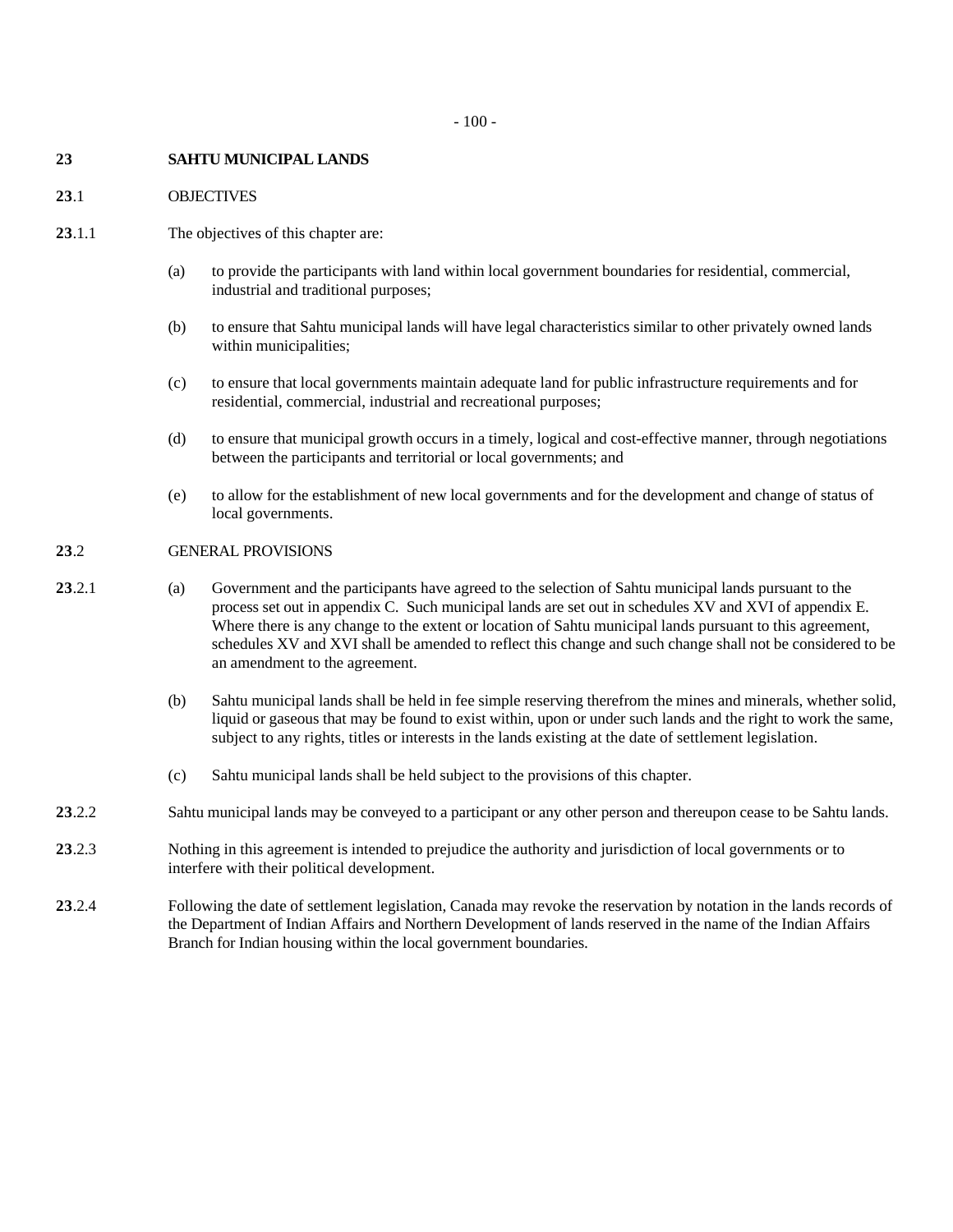# **23**.3 ACQUISITION OF SAHTU MUNICIPAL LAND FOR PUBLIC PURPOSES

- **23**.3.1 Sahtu municipal lands may be acquired by means of:
	- (a) expropriation in accordance with legislation in respect of expropriation, provided that the requirements specified in **24**.1.4 and **24**.1.6 shall apply to any such expropriation; or
	- (b) the process specified in **23**.3.2, **23**.3.3 and **23**.3.4.
- **23**.3.2 Sahtu municipal lands may be made available to local governments for the purpose of public road and utility corridors which will be of general advantage to the community. To this end, a designated Sahtu organization shall enter into negotiations with a local government which proposes to acquire Sahtu municipal lands for public roads or utility corridors.
- **23**.3.3 Such negotiations shall proceed on the basis that any lands so acquired by the local government shall be without cost to the local government provided that:
	- (a) the total lands so acquired from any parcel do not exceed 10 percent of the area of that parcel of Sahtu municipal lands;
	- (b) the negotiations will only apply to parcels of Sahtu municipal lands which are each in excess of two hectares in area;
	- (c) improvements on the land will be paid for at fair market value;
	- (d) the interests of participants are taken into account in relation to the extent and location of the lands to be acquired; and
	- (e) the local government will not acquire the lands by expropriation regardless of the outcome of negotiations.
- **23**.3.4 If a negotiated solution as described in **23**.3.2 and **23**.3.3 is not possible, and a local government determines that nevertheless the acquisition of such lands is essential to the public interest, the local government may refer the matter to arbitration pursuant to chapter 6. The jurisdiction of the arbitrator shall be limited to a consideration of the necessity of the acquisition, the extent and location of the lands to be acquired by the local government and the value of improvements.

# 23.4 REAL PROPERTY TAXATION

**23**.4.1 In **23**.4,

"developed Sahtu municipal lands" means all Sahtu lands and improvements thereon which are assessable real property within local government boundaries, as defined in the *Property Assessment and Taxation Act*, R.S.N.W.T. 1988, c. P-10, except for lands which have no improvements and are not serviced;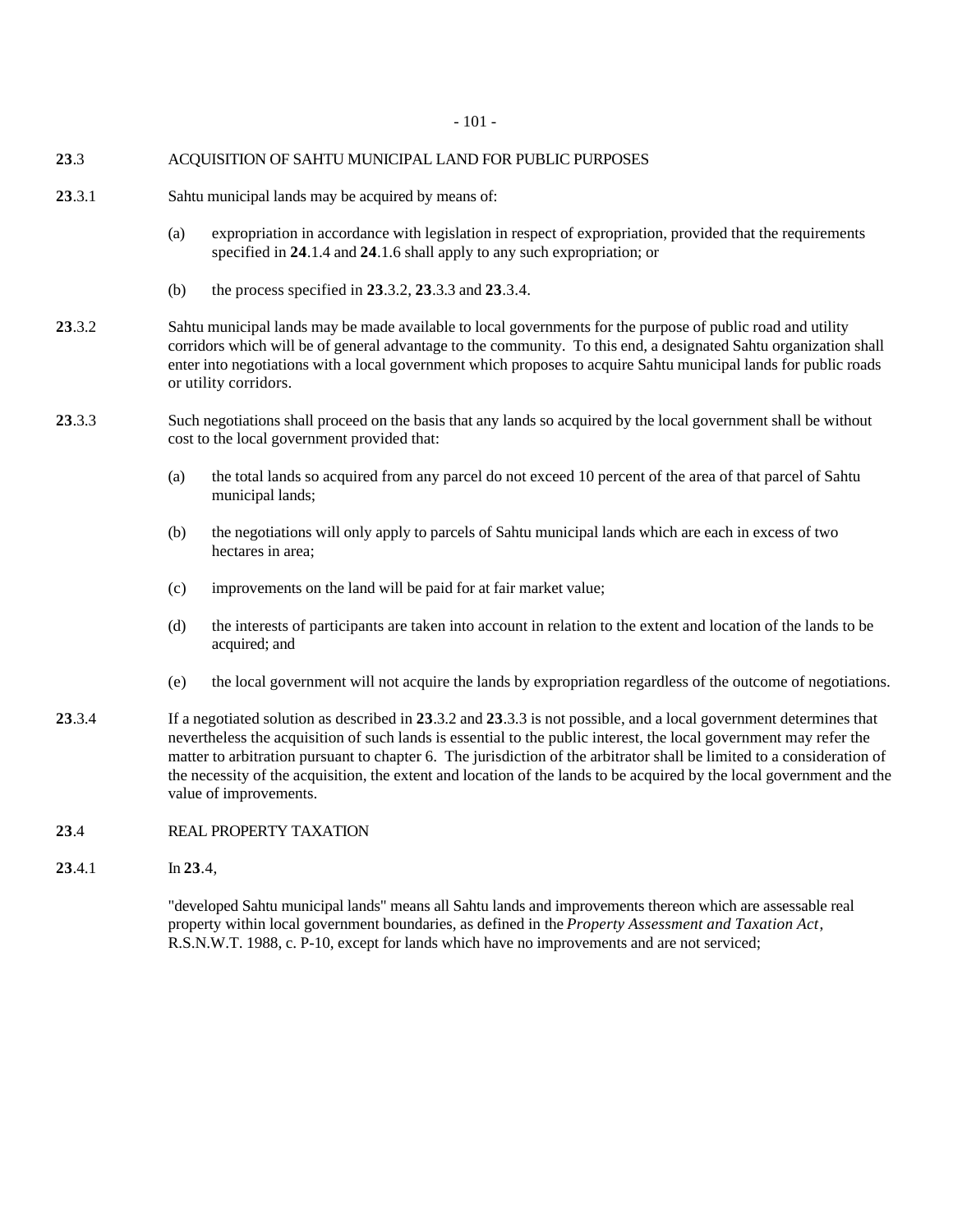"serviced lands" are:

- (a) lands within a planned and approved subdivision and which are available for development; or
- (b) lands which are connected to or receiving local government services;

"improvements" do not include improvements which are used primarily for wildlife harvesting or other traditional purposes, including trapping cabins, camps and tent frames; and

"real property taxation" means any tax, levy or charge, or other assessment against lands for local government services or improvements.

- **23**.4.2 Developed Sahtu municipal lands are subject to real property taxation in accordance with legislation. Other Sahtu municipal lands are not subject to any real property taxation by the federal, territorial or local government.
- **23**.4.3 Should a participant or other person who occupies Sahtu municipal lands fail to pay real property taxes levied against such participant or other person in respect of such lands when such taxes are in arrears for a period of one year or more, the designated Sahtu organization which holds title shall be liable to pay such taxes after notice from the local government.
- **23**.4.4 (a) To assist in the post settlement transition, the Government of Canada agrees to pay to local governments any real property taxes levied for 15 years from the date of settlement legislation in respect of Sahtu municipal lands which,
	- (i) prior to the date of this agreement, were lands noted within the lands records of the Department of Indian Affairs and Northern Development as reserved in the name of the Indian Affairs Branch for Indian housing; or
	- (ii) were lands intended to replace such lands in (i) as were unavailable for selection and which were identified for this purpose at the time of land selection.
	- (b) During the 15-year period in (a), Canada shall have the same rights in respect of any assessment of taxes as a property owner.
	- (c) Schedule XIV of appendix E is a complete list of the lands referred to in (a).
- **23**.4.5 Any participant who owns and occupies a residence on Sahtu municipal lands shall be eligible to apply for a property tax rebate pursuant to the *Home Owners Property Tax Rebate Act*, R.S.N.W.T. 1988, c. H-4, notwithstanding that title to the land is held by a designated Sahtu organization.
- **23**.5 CHANGES IN MUNICIPAL BOUNDARIES
- **23**.5.1 Prior to any change in a local government boundary the Government of the Northwest Territories shall consult with a designated Sahtu organization.
- **23**.5.2 (a) Where there is a demonstrated need to change the boundary of a local government, and where such change will include Sahtu lands, the location of the new boundary shall be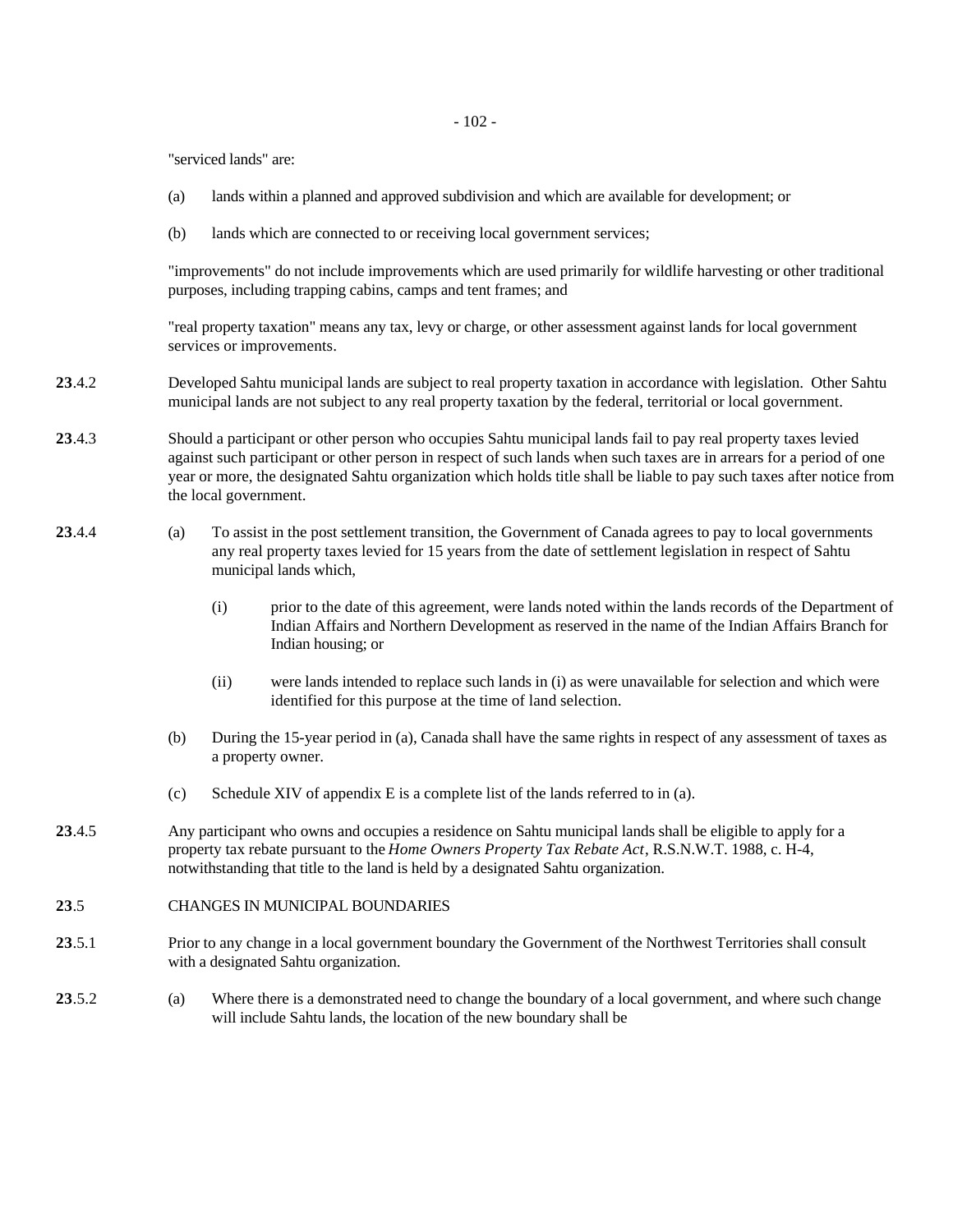negotiated by the Government of the Northwest Territories and the designated Sahtu organization.

- (b) Negotiation may include terms and conditions under which Sahtu lands will be included within a local government boundary.
- (c) In negotiating the change of a local government boundary to include Sahtu lands, government and the designated Sahtu organization shall take into consideration the following factors:
	- (i) any cultural, economic or other special value of the lands to the participants;
	- (ii) the need of the participants to maintain land for traditional purposes or to maintain a traditional lifestyle;
	- (iii) any arrangements for management or self-government affecting Sahtu lands;
	- (iv) the requirements of the local government for a change in its boundary; and
	- (v) any other factor deemed relevant by the negotiators.
- (d) Where the Government of the Northwest Territories and the designated Sahtu organization fail to reach agreement within 120 days, either party may refer the matter to arbitration pursuant to chapter 6.
- **23**.5.3 Once a new local government boundary is established, Sahtu lands within the boundary shall have the status of Sahtu municipal lands and Sahtu lands beyond the boundary shall have the status of settlement lands.

### **23**.6 CHANGE IN STATUS

**23**.6.1 A local government may apply to the Government of the Northwest Territories to change its status pursuant to territorial legislation in respect of local governments to a settlement corporation, a charter community, hamlet, village, town or city with the consent of its residents.

### **23**.7 NEW LOCAL GOVERNMENTS

- **23**.7.1 Where a new local government is proposed which would include Sahtu lands, the designation and establishment of such local governments shall be by way of negotiation and agreement between the Government of the Northwest Territories and the Sahtu Tribal Council.
- **23**.8 EXISTING LOCAL GOVERNMENTS
- **23**.8.1 The following are local governments for the purposes of this chapter:

The Settlement of Fort Good Hope The Settlement of Colville Lake The Hamlet of Déline The Hamlet of Fort Norman The Town of Norman Wells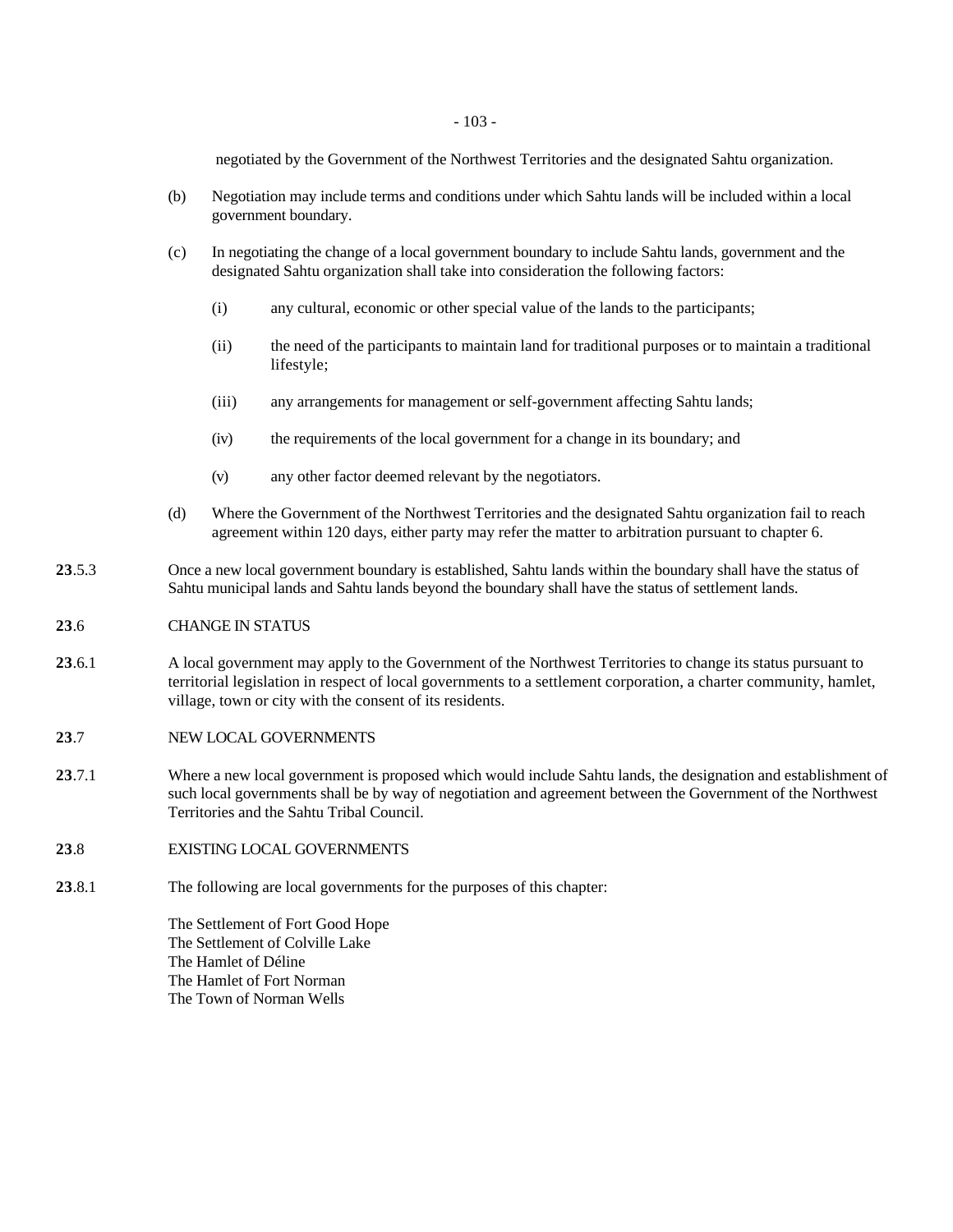# **24 EXPROPRIATION OF SETTLEMENT LANDS**

- **24**.1.1 The provisions of this chapter apply only to settlement lands.
- **24**.1.2 It is of fundamental importance to maintain the quantum and integrity of settlement lands. Therefore, as a general principle, such lands shall not be expropriated.
- **24.**1.3 Notwithstanding **24**.1.2, settlement lands may be expropriated by an expropriating authority in accordance with legislation as modified by the provisions of this chapter.
- **24**.1.4 (a) Expropriation of settlement land shall require the consent of the Governor in Council in the case of an act of Parliament, or the Executive Council of the Government of the Northwest Territories in the case of an act of the Northwest Territories.
	- (b) Notice of the intention of an expropriating authority to seek the approval of the Governor in Council or the Executive Council, as the case may be, shall be given to the Sahtu Tribal Council by the expropriating authority.
- **24**.1.5 Where the effect of an expropriation would be to reduce the quantum of settlement lands below the quantum of such lands as set out in **19**.1.2 ("initial quantum"), compensation shall include lands of at least sufficient quantum to restore the total quantum of such lands to the initial quantum less any quantum held as credit pursuant to **24**.1.18. The initial quantum shall be adjusted to reflect any change to the quantum of settlement lands resulting from an adjustment of municipal boundaries pursuant to **23**.5.3.
- **24**.1.6 An expropriating authority shall provide the Sahtu Tribal Council with notice of the lands required and an opportunity to negotiate the location, extent and nature of the interest required by the expropriating authority.
- **24**.1.7 As a general principle, compensation to be offered for lands shall be the provision of alternative lands of equivalent significance and value as the expropriated lands.
- **24**.1.8 Lands offered or awarded as compensation for expropriated lands shall be in the settlement area.
- **24**.1.9 Subject to **24**.1.5, if the provision of alternative lands of equivalent significance and value is not reasonably possible, or is not agreed upon by the Sahtu Tribal Council and the expropriating authority, compensation shall be in money or any combination of land and money.
- **24**.1.10 Where an expropriating authority is unable to provide lands as compensation to the participants, government shall make lands available to the expropriating authority by sale or otherwise providing that lands are available.
- **24**.1.11 In determining the value of lands for the purpose of compensation, the value of the lands for the purpose of harvesting of wildlife and the cultural or other special value to participants shall be taken into account.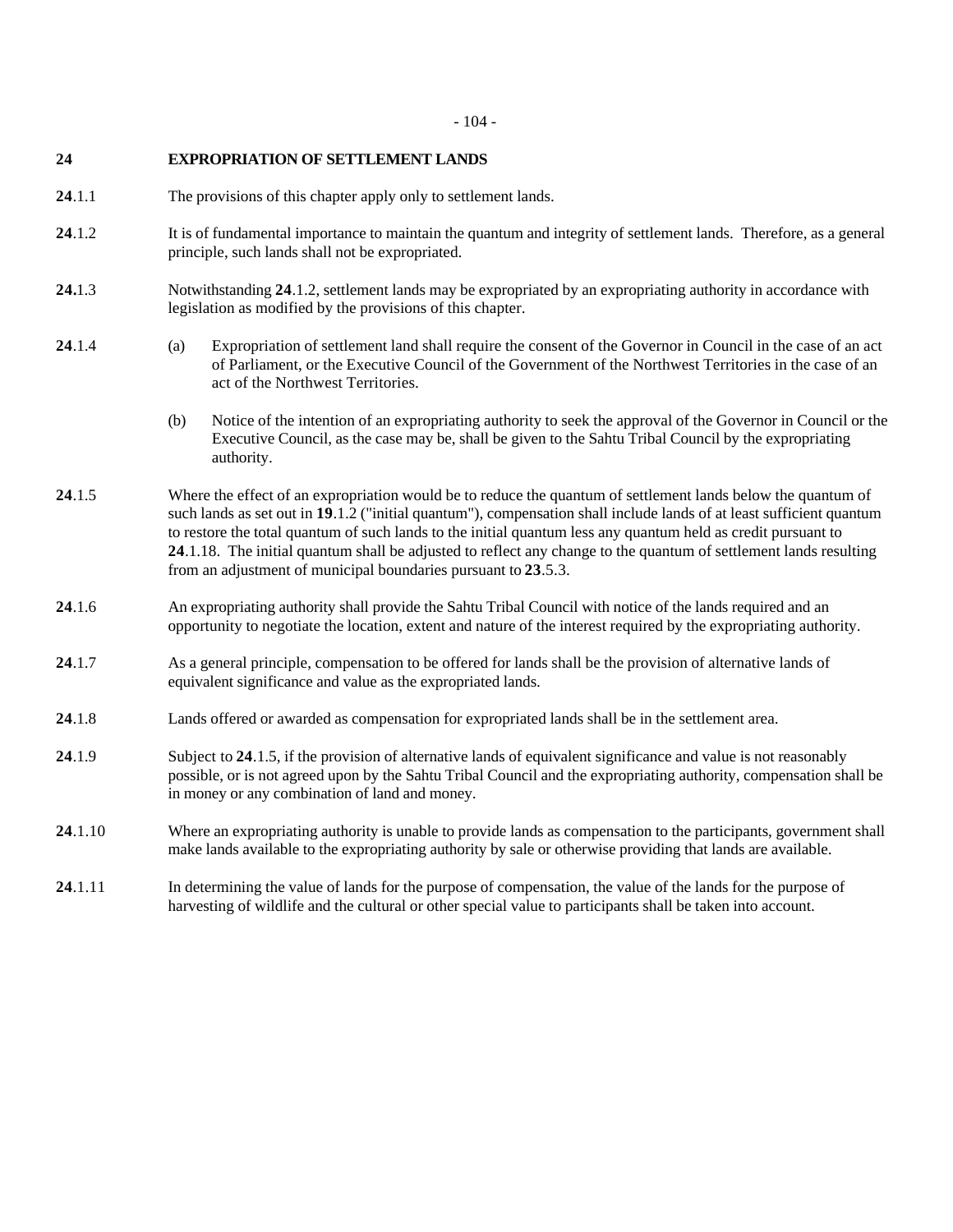- **24**.1.12 In the event the Sahtu Tribal Council and the expropriating authority do not agree on compensation, the matter shall be referred to arbitration pursuant to chapter 6. Subject to **24**.1.5, **24**.1.7 and **24**.1.8, an arbitrator may make an award in land, money or any combination thereof and, where appropriate, costs and interest. The arbitrator shall not award any land which is subject to a fee simple interest. The arbitrator shall not award any land which is subject to a third party interest, less than a fee simple interest, unless the Sahtu Tribal Council, the expropriating authority and, in the case of lands provided pursuant to **24**.1.10, government agree, in which case the third party interest shall continue in accordance with its terms and conditions, including any rights of renewal, replacement, extension of term or transfer associated therewith.
- **24**.1.13 The Sahtu Tribal Council and the expropriating authority may agree not to refer the determination of compensation to arbitration but to determine compensation pursuant to the expropriating authority's statutory procedure. In such cases the statutory procedure shall be deemed to include the following:
	- (a) service of a notice of intention to expropriate;
	- (b) a requirement to offer compensation;
	- (c) a provision for a compensation hearing;
	- (d) a requirement for compensation in accordance with **24**.1.7, **24**.1.9 and **24**.1.11; and
	- (e) power to award costs with interest.
- **24**.1.14 Nothing in this chapter is intended to eliminate or duplicate any legislative requirement for a public hearing or inquiry into the necessity of an expropriation.
- **24**.1.15 The provisions of **24**.1.12 do not apply to expropriations under the *National Energy Board Act*, R.S. 1985, c. N-7, except that:
	- (a) an arbitration committee appointed under that act to determine compensation shall include at least one nominee of the Sahtu Tribal Council;
	- (b) the arbitration committee shall take into account the cultural or other special value of the land to participants in determining the value of the land;
	- (c) the arbitration committee may determine that compensation shall be in the form of land of the expropriating authority, or money, or any combination thereof; and
	- (d) the arbitration committee shall not award any land which is subject to a third party right, title or interest unless the Sahtu Tribal Council, the expropriating authority and, in the case of lands provided pursuant to **24**.1.10, government, agree, in which case the third party right, title or interest shall continue, in accordance with its terms and conditions, including any rights of renewal, replacement, extension of term or transfer associated therewith.
- **24**.1.16 Any lands which are expropriated shall no longer be settlement lands. Lands acquired by a designated Sahtu organization under these provisions shall be settlement lands.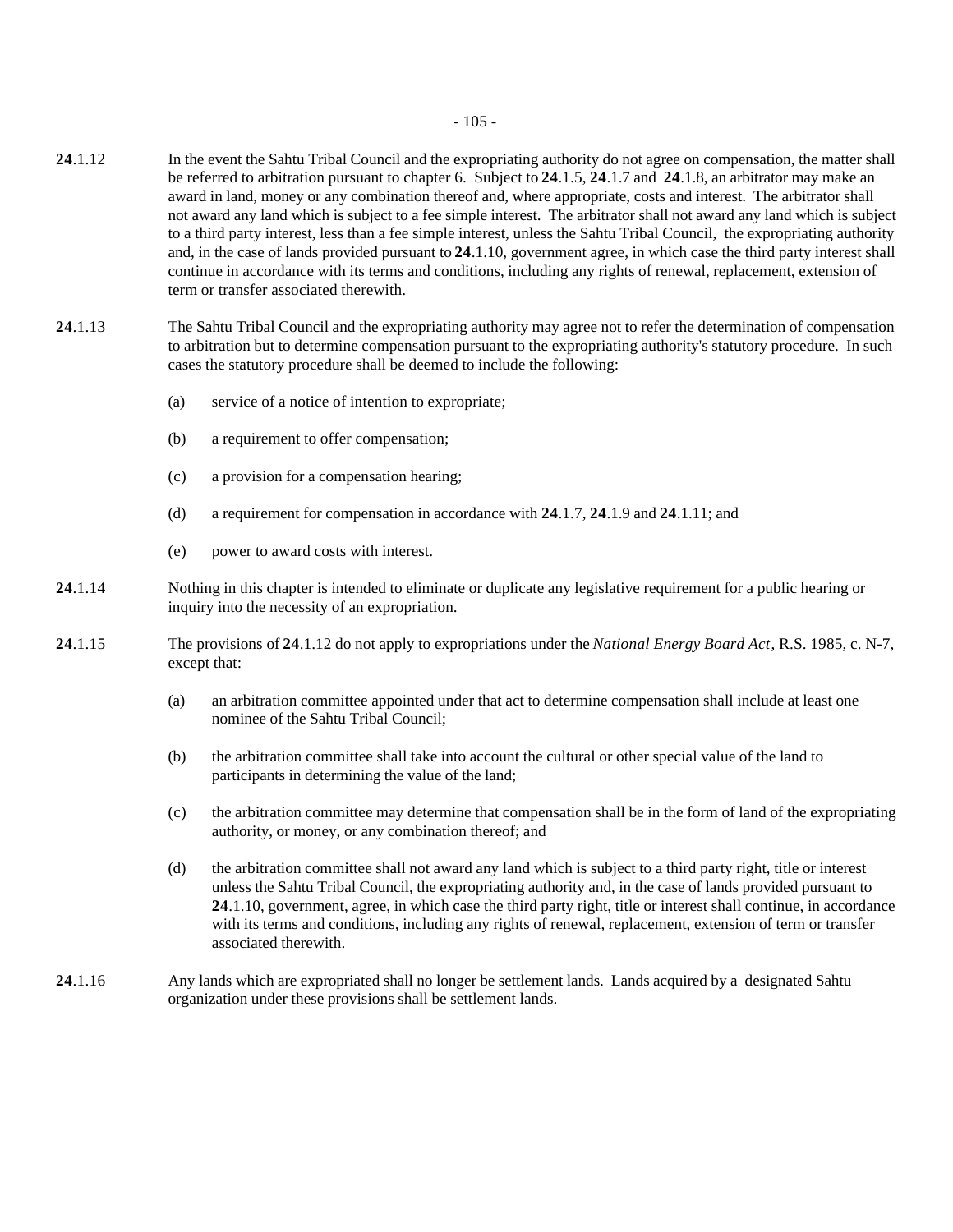- 106 -

- **24**.1.17 Where lands which have been expropriated are, in the opinion of the expropriating authority, no longer required, the designated Sahtu organization may reacquire such lands at a price to be established by the expropriating authority. The expropriating authority may not dispose of the lands to any person who is not a participant for a price less than that offered first to the designated Sahtu organization. Lands so reacquired by a designated Sahtu organization shall not be settlement lands unless government so agrees.
- **24**.1.18 Where government and the Sahtu Tribal Council agree, the selection and conveyance of land to replace expropriated land may be deferred, and the designated Sahtu organization credited for such lands. The designated Sahtu organization may later exchange any such credits for such lands as agreed to by the parties.
- **24**.1.19 The designated Sahtu organization shall not be liable for any capital gains tax in respect of the expropriation of settlement lands. Canada shall be liable for any such tax.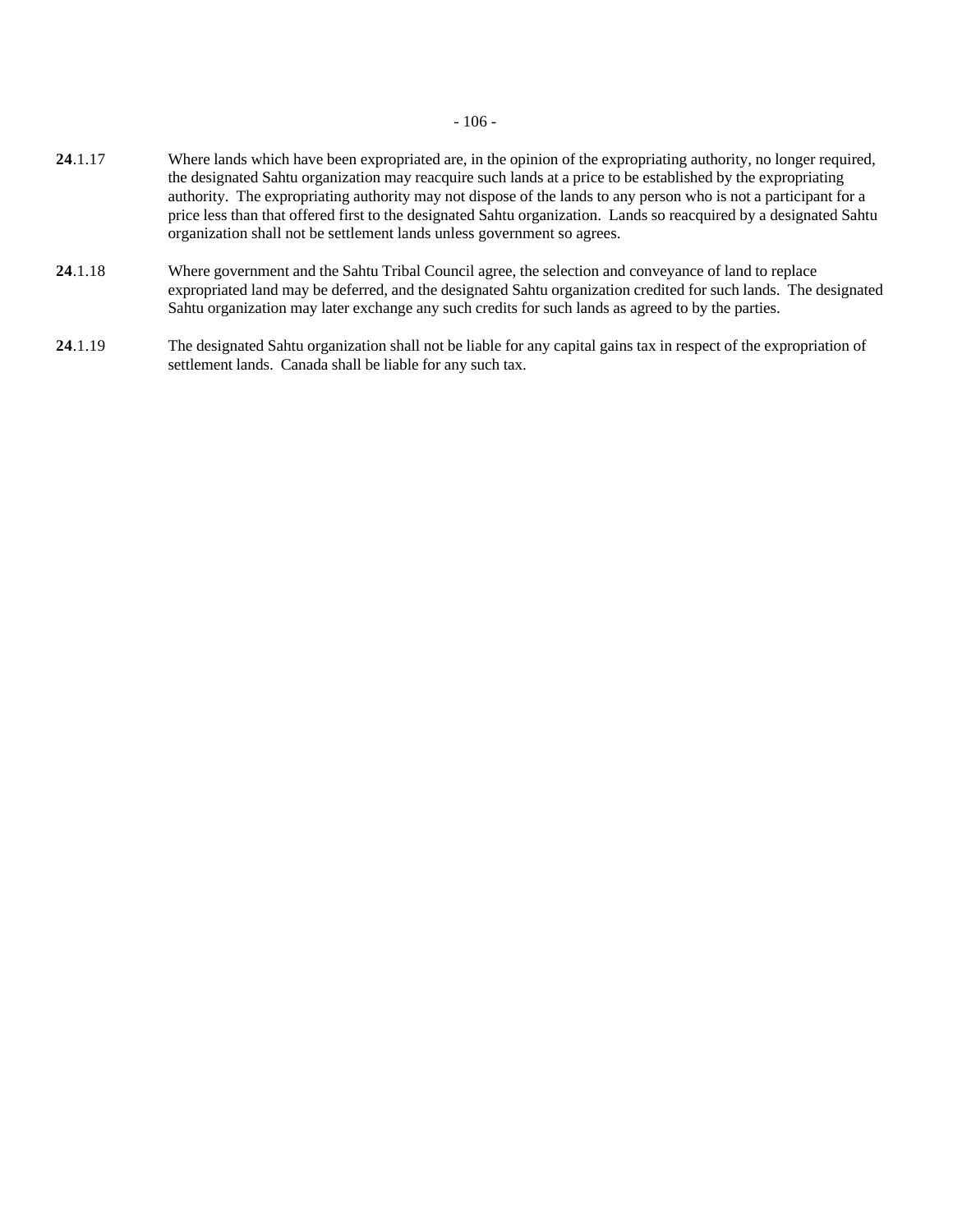### **25 LAND AND WATER REGULATION**

**25**.1 GENERAL

- **25**.1.1 The following principles apply to this chapter:
	- (a) an integrated system of land and water management should apply to the Mackenzie Valley;
	- (b) the regulation of land and water in the settlement area and in adjacent areas should be co-ordinated; and
	- (c) government shall retain the ultimate jurisdiction for the regulation of land and water.
- **25**.1.2 (a) The process of establishing new national parks and national historic parks and sites shall be subject to the land use planning and environmental impact assessment and review provisions of this chapter. The provisions of this chapter with respect to land use planning and the regulation of land and water use shall not apply to national parks and national historic parks and sites administered by the Canadian Parks Service.
	- (b) The environmental impact assessment and review provisions of this chapter shall apply to development proposals in national parks, national park reserves and national historic parks and sites.
	- (c) Legislation shall provide for co-ordination of the activities of the Land Use Planning Board ("the Planning Board"), the Environmental Impact Review Board ("the Review Board") and the Land and Water Board with the management of national parks and with the activities of bodies to be established pursuant to chapter 16, and with the management of national historic parks and sites and with the activities of bodies to be established pursuant to chapter 17.
- **25**.1.3 (a) The Planning Board described in **25**.2 and the Land and Water Board described in **25**.4 shall be established as institutions of public government by legislation, not later than two years after the date of settlement legislation, which shall implement the provisions of this chapter and may provide for any other matter consistent with this chapter.
	- (b) The costs of the Planning Board, the Review Board and the Land and Water Board shall be the responsibility of government. Each board shall prepare an annual budget, subject to review and approval by government.
	- (c) Legislation shall provide for the co-ordination of the activities of the Planning Board, the Review Board, the Land and Water Board, the Renewable Resources Board and the Surface Rights Board.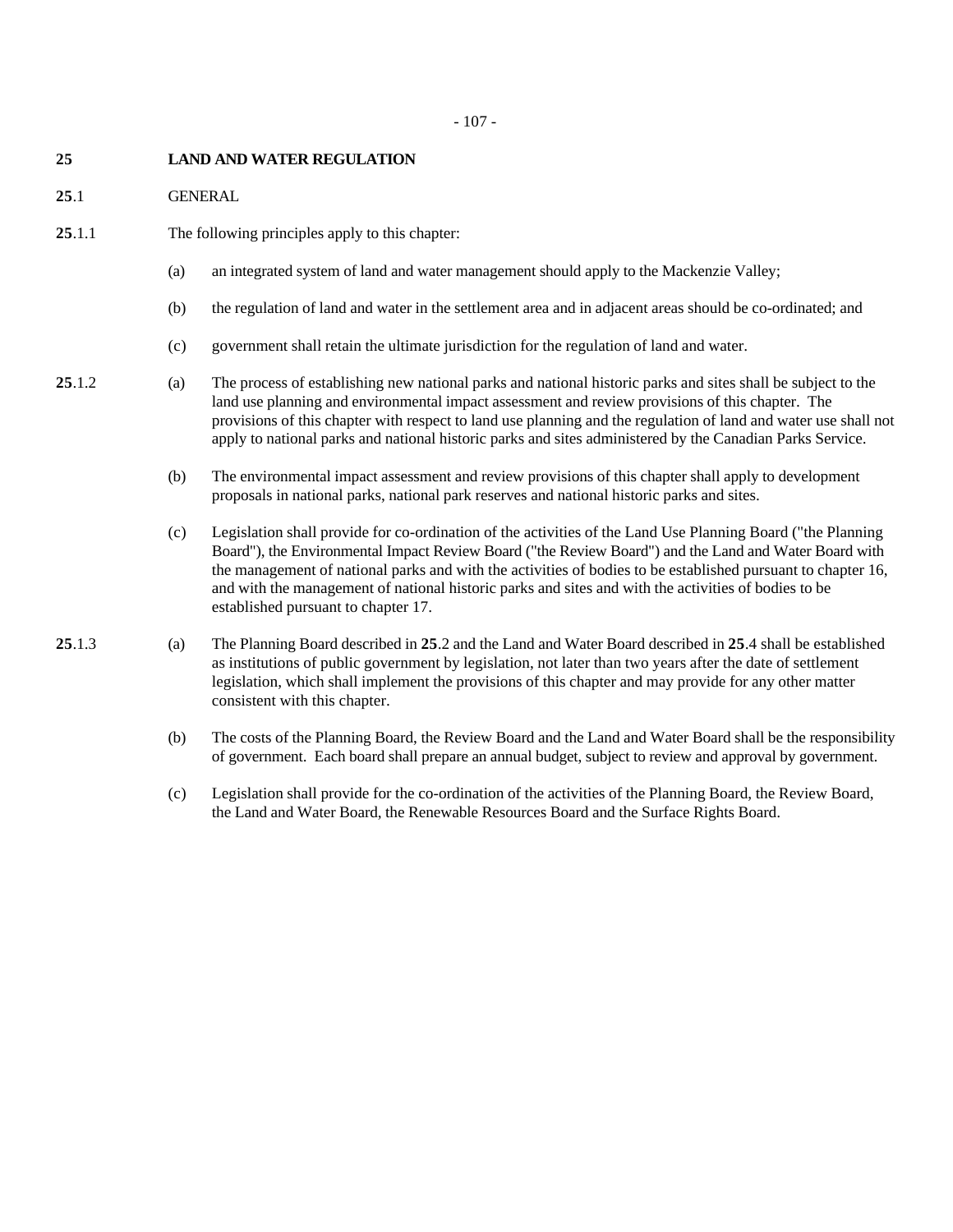- (d) Legislation may provide for the reallocation of functions among the Planning Board, the Review Board and the Land and Water Board, provided that:
	- (i) environmental assessment and review shall remain with the Review Board as set out in **25**.3; and
	- (ii) the Sahtu Tribal Council shall be consulted during the drafting of any such legislation.
- (e) The Planning Board, the Review Board and the Land and Water Board may establish their own rules of procedure in accordance with legislation.
- (f) The Planning Board, the Review Board and the Land and Water Board shall have, subject to their approved budgets, such staff, professional and technical advisors as are necessary for the proper conduct of their affairs and the boards may determine, where appropriate, to share such staff or advisors among the boards.
- (g) All information in the possession of a government department or agency relevant to a matter before the Planning Board, the Review Board or the Land and Water Board shall be provided, upon request, to such board.
- (h) Subject to any quorum requirements set out in legislation, a vacancy in the membership of a board does not impair the right of the remainder to act.
- **25**.1.4 (a) The legislation implementing the provisions of this chapter shall provide for a method of monitoring the cumulative impact of land and water uses on the environment in the Mackenzie Valley, and for periodic, independent, environmental audits which shall be made public.
	- (b) If any board or similar body is established by such legislation to carry out the monitoring and audit functions referred to in (a) in the settlement area, the participants shall be entitled to a meaningful role in such board or agency to be set out in legislation, after consultation with the Sahtu Tribal Council.
	- (c) If the monitoring or environmental audit functions referred to in (a) are carried out in the settlement area by a department of government, the department shall do so in consultation with the Sahtu Tribal Council.
- **25**.1.5 Where the Planning Board, the Review Board or the Land and Water Board has the authority to enter into contracts or similar arrangements, the Sahtu Tribal Council shall not be disqualified from entering into such contracts or arrangements solely by virtue of the presence of nominees of the Sahtu Tribal Council on the board.
- **25**.1.6 Where the Planning Board, the Review Board or the Land and Water Board is required to make a decision which may affect an area which is being used by aboriginal persons who are party to an adjacent comprehensive land claim agreement in the Northwest Territories, the aboriginal party to the adjacent comprehensive land claim agreement shall have the right to have representation on the board. Each board shall determine how to implement this provision provided that the proportional representation of aboriginal groups and government, not including the chairperson, be maintained.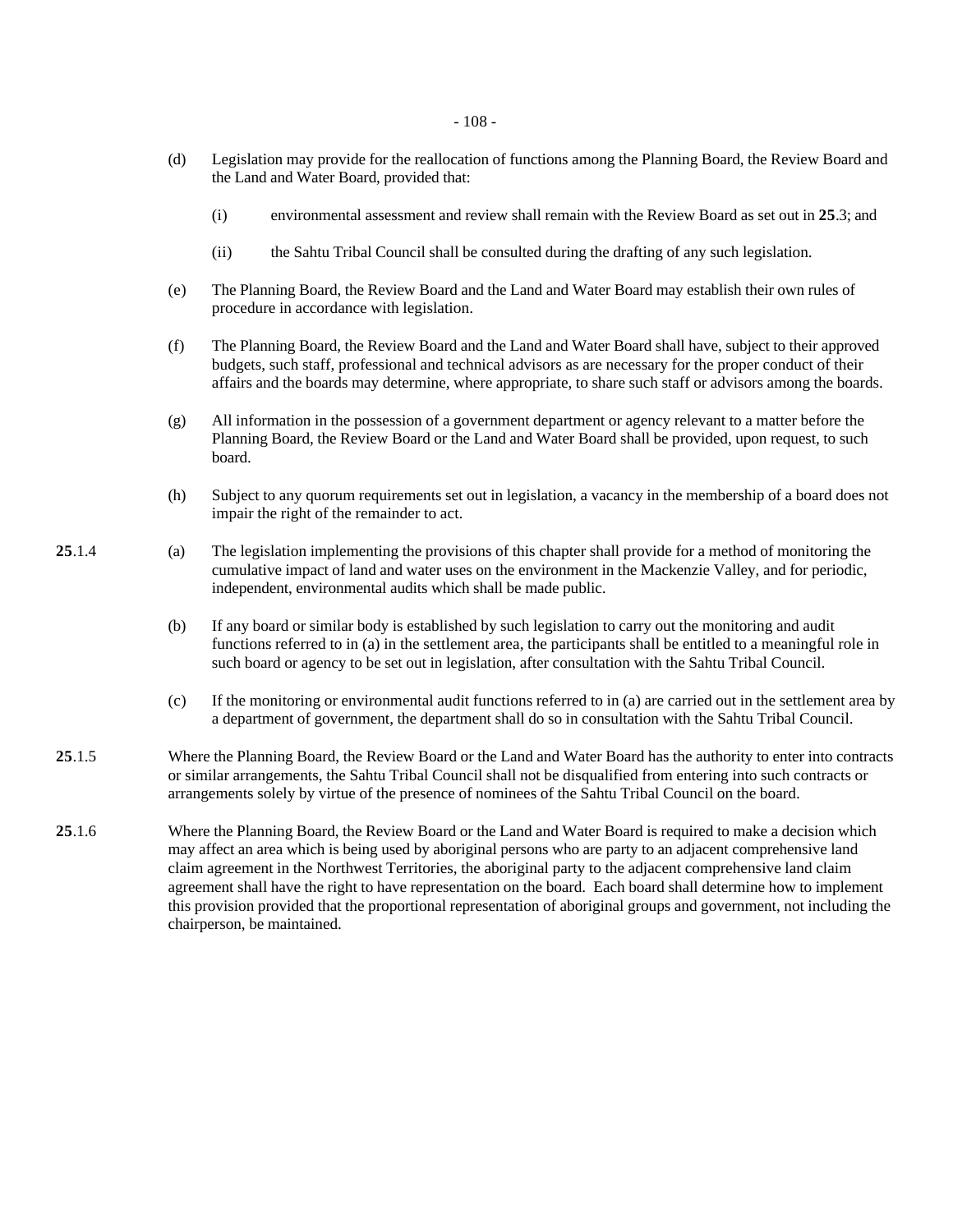- 109 -

### **25**.2 LAND USE PLANNING

- **25**.2.1 The Planning Board shall have jurisdiction, in accordance with the provisions of this agreement, for developing a land use plan for the settlement area and for reviewing and proposing approvals, exceptions and amendments to the plan. The Planning Board shall have regard to any land use plan preparation work undertaken in the settlement area prior to the date of establishment of the Planning Board.
- **25**.2.2 The Planning Board shall have equal membership from nominees of the Sahtu Tribal Council and of government, not including the chairperson.
- **25**.2.3 The head office of the Planning Board shall be in the settlement area.
- **25**.2.4 The following principles shall guide land use planning in the settlement area:
	- (a) the purpose of land use planning is to protect and promote the existing and future well-being of the residents and communities of the settlement area having regard to the interests of all Canadians;
	- (b) special attention shall be devoted to:
		- (i) protecting and promoting the existing and future social, cultural and economic well-being of the participants;
		- (ii) lands used by participants for harvesting and other uses of resources; and
		- (iii) the rights of participants under this agreement;
	- (c) water resources planning is an integral part of land use planning;
	- (d) land use planning shall directly involve communities and designated Sahtu organizations; and
	- (e) the plan developed through the planning process shall provide for the conservation, development and utilization of land, resources and waters.
- **25**.2.5 Land use planning within local government boundaries shall be the responsibility of the local or territorial government. The local or territorial government shall consult with the relevant Sahtu community in the development of a community plan.
- **25**.2.6 The participants may prepare a land use plan or plans for settlement lands in the settlement area which shall be considered by the Planning Board.
- **25**.2.7 Any person may apply to the Planning Board for an exception or amendment to the plan to allow a proposed use.
- **25**.2.8 Decisions of the Planning Board in respect of the land use plan shall be subject to approval by government in a manner to be provided in legislation.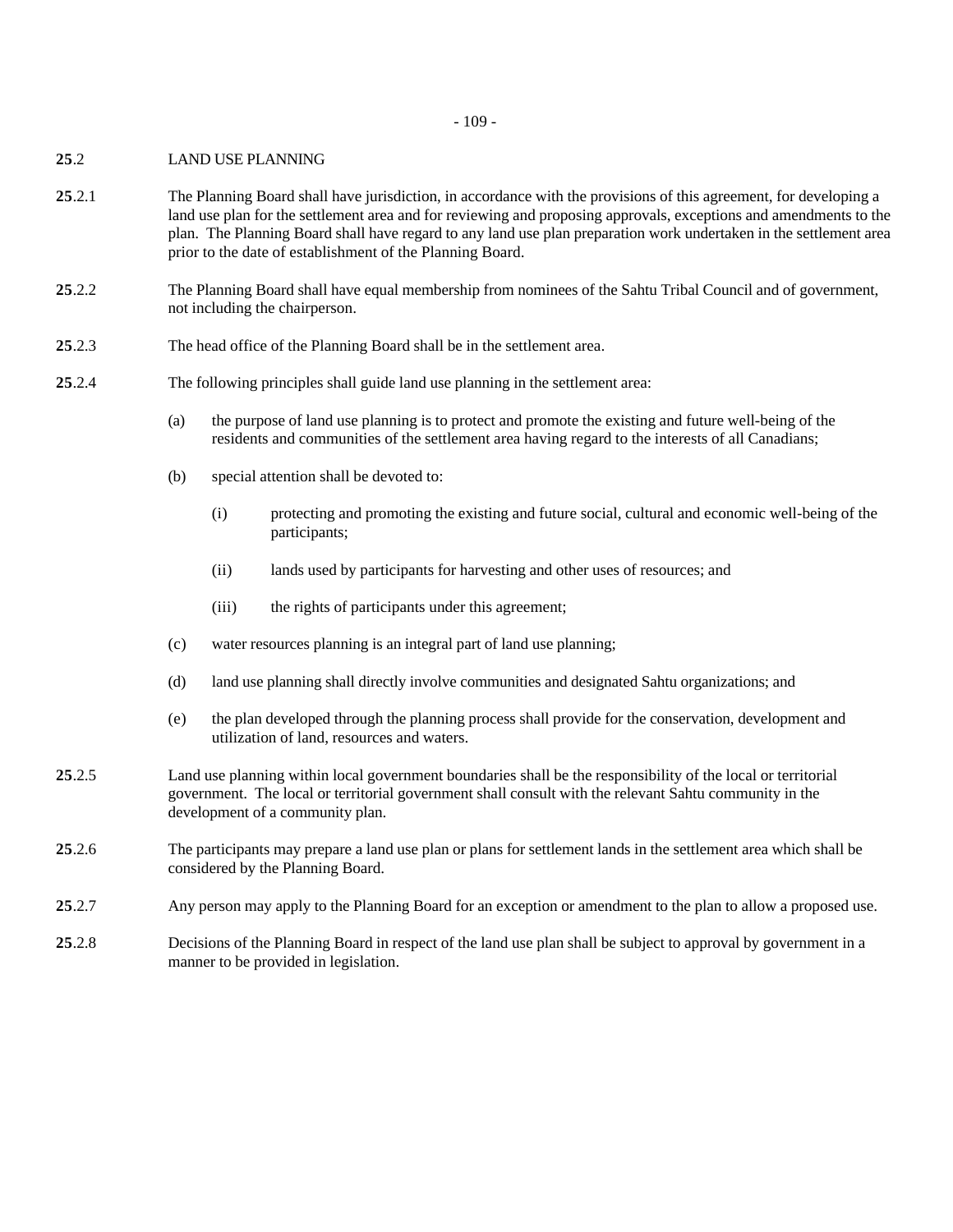- 110 -

- **25**.2.9 Upon approval of a land use plan, those authorities with jurisdiction to grant licences, permits, leases or interests relating to the use of land and water in the settlement area shall conduct their activities and operations in accordance with the plan.
- **25**.2.10 The Planning Board may liaise and co-ordinate its plan, or co-operate in land use planning, with the appropriate land-use planning bodies in adjacent regions, including the Inuvialuit Settlement Region, the Gwich'in Settlement Area and the Nunavut Settlement Area. Any co-operative land use plans shall be subject to approval by government in a manner to be provided in legislation.

## **25**.3 ENVIRONMENTAL IMPACT ASSESSMENT AND REVIEW

- **25**.3.1 All development proposals in the Mackenzie Valley, including development proposals in relation to Sahtu lands, shall be subject to the process of environmental impact assessment and review as set out in **25**.3.
- **25**.3.2 (a) For the purposes of this agreement, the Environmental Impact Review Board ("the Review Board") established by legislation to implement the environmental impact and review provisions of the Gwich'in agreement shall be the Review Board referred to in this agreement.
	- (b) The Review Board shall have equal membership from nominees of aboriginal groups and of government, not including the chairperson. No less than one member of the Board shall be a nominee of the Sahtu Tribal Council.

## **25**.3.3 (a) Legislation may provide

- (i) for development proposals or classes thereof which are exempt from the process of environmental impact assessment and for the amendment of any such exemptions; and
- (ii) for a preliminary screening of development proposals by any government department or board, in order to determine whether any assessment is required.
- (b) Legislation shall provide that a development proposal which would otherwise be exempt from assessment may be assessed if, in the opinion of the Review Board, it is considered to be of special environmental concern by reason of its cumulative effects or otherwise.
- **25**.3.4 A development proposal in the settlement area or which may impact upon the settlement area may be referred for assessment to the Review Board by the Sahtu Tribal Council or any governmental authority, and by the Review Board on its own motion.
- **25**.3.5 (a) Subject to **25**.3.3(a), a development proposal shall be assessed by the Review Board in order to determine whether the proposed development will likely have a significant adverse impact on the environment or will likely be a cause of significant public concern. In making its determination the Review Board may consider terms and conditions to the proposed development which would prevent significant adverse impact on the environment and may recommend the imposition of such terms and conditions to the Minister. Such terms and conditions shall be subject to review pursuant to **25**.3.14.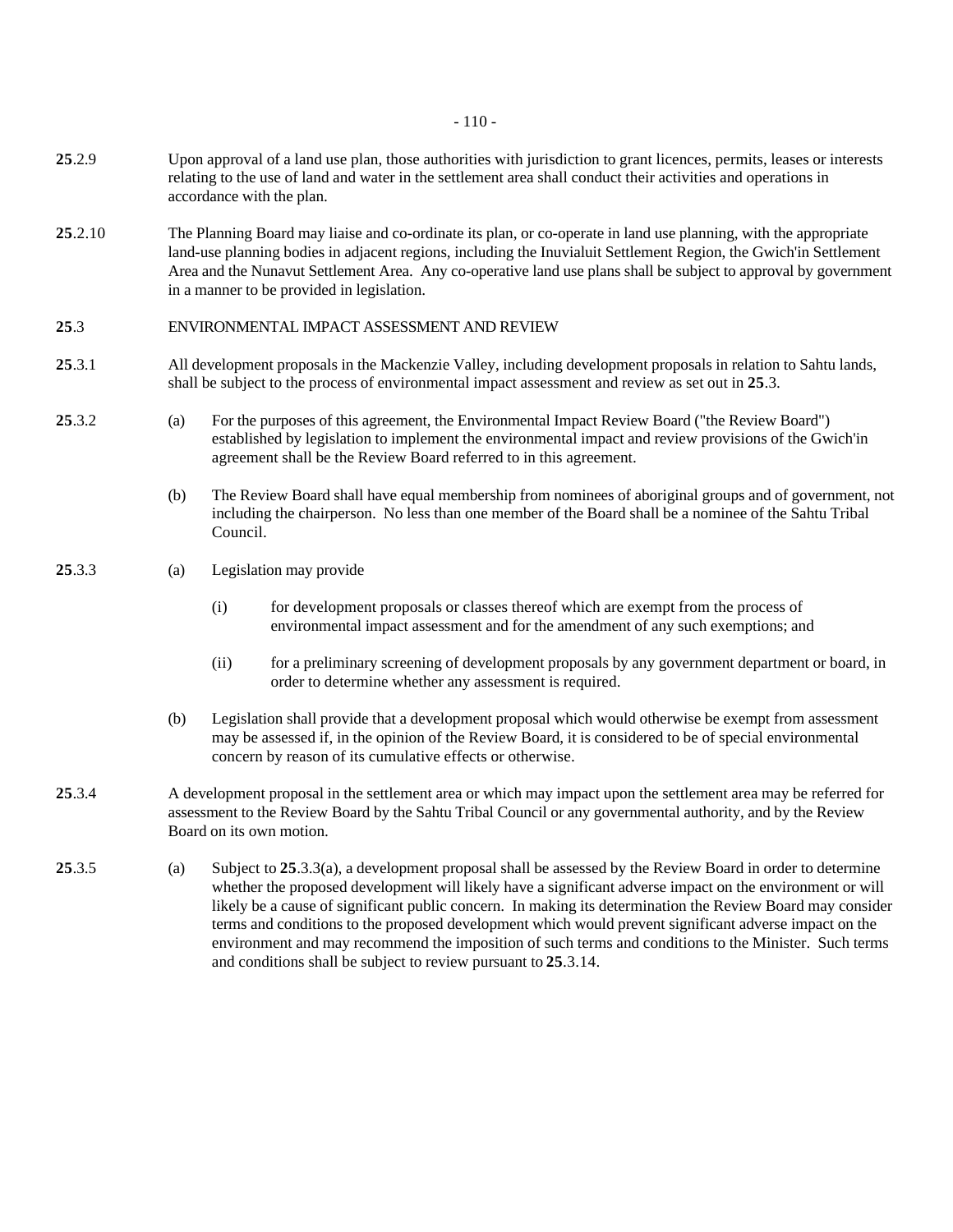- 111 -

- (b) Where the Review Board determines that the proposed development will likely have a significant adverse impact on the environment or will likely be a cause of significant public concern, the Review Board shall determine that the proposed development be subject to an environmental impact review.
- (c) No licence or approval that would have the effect of permitting a development proposal to proceed shall be issued in respect of the proposal until the processes referred to in (a) and (b), and **25**.3.7 or **25**.3.8 have been completed.
- **25**.3.6 Notwithstanding a determination by the Review Board that a review is not required, the Minister may direct that an environmental impact review be conducted.
- **25**.3.7 (a) Where the Review Board determines that a development proposal wholly within the Mackenzie Valley should be subject to an environmental impact review, or where the Minister issues a direction under **25**.3.6 in respect of a development proposal wholly within the Mackenzie Valley, the review shall be conducted, subject to **25**.3.8, by a panel of the Review Board.
	- (b) The Review Board panel may include persons appointed by the Review Board because of their special expertise.
	- (c) When the Review Board conducts a review, the Sahtu Tribal Council shall be entitled to nominate members of the Review Board panel, as follows:
		- (i) 50 percent of the members, not including the chairperson, where the Review Board has determined that the likely significant adverse impact or likely cause of significant public concern is wholly within the settlement area;
		- (ii) where the Review Board has determined that the likely significant adverse impact or likely cause of significant public concern is predominantly within the settlement area, that number which together with the number of members, if any, entitled to be nominated by any other aboriginal groups pursuant to comprehensive land claim agreements, shall constitute 50 percent of the members, not including the chairperson, provided that in no event shall the Sahtu Tribal Council be entitled to nominate less than two members; or
		- (iii) in all other cases, where the Review Board has determined that the impact of a development proposal is partially within the settlement area, one member.
- **25**.3.8 (a) Where a public review of a development proposal wholly within the Mackenzie Valley is to be conducted pursuant to the *Canadian Environmental Assessment Act*, S.C. 1991-1992 (3rd Sess.), c.37, the Canadian Environmental Assessment Agency (CEAA) and the Review Board shall consult and shall establish a joint review panel in lieu of separate review panels.
	- (b) The provisions of **25**.3.7(c) shall not apply to the selection of Review Board nominees to the joint review panel.
	- (c) The joint review panel shall produce a report and recommendations which shall be submitted to the Ministers concerned.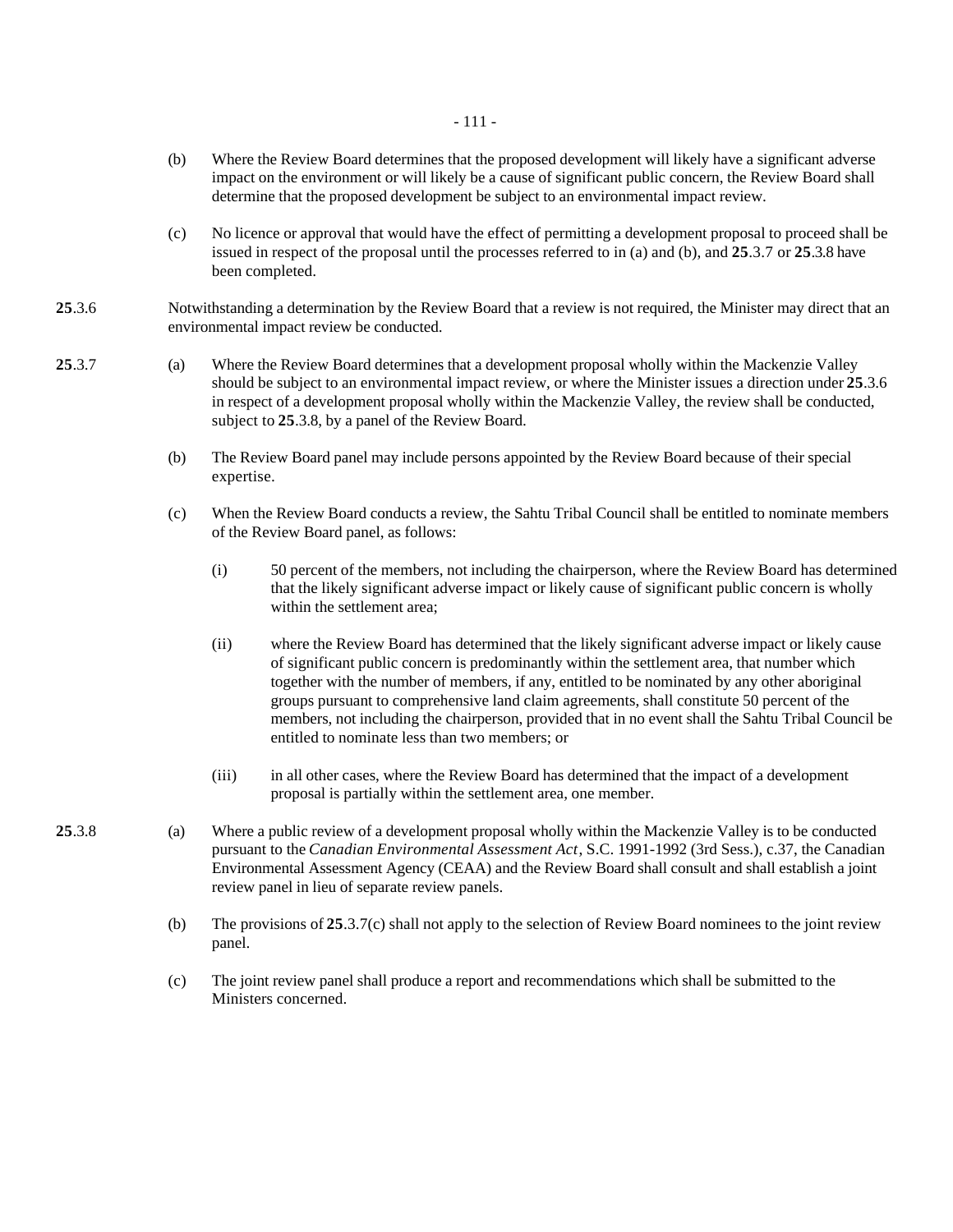- 112 -

- **25**.3.9 Where a public review of a development proposal which overlaps the settlement area and an adjacent area is to be conducted pursuant to the *Canadian Environmental Assessment Act*, S.C. 1991-1992 (3rd Sess.), c.37, nominees put forward by the relevant aboriginal group or groups, including the Sahtu Tribal Council, shall be no less than one quarter of the members of the CEAA panel, not including the chairperson.
- **25**.3.10 The members of the Review Board or any review panel shall be free of any conflict of interest relative to the development proposal; however, no member shall be disqualified solely on the ground of being a participant.
- **25**.3.11 Legislation shall provide the Review Board with the power to subpoena witnesses and documents in carrying out its responsibilities.
- **25**.3.12 An environmental impact review shall have regard to:
	- (a) the protection of the existing and future economic, social and cultural well-being of the residents and communities in the Mackenzie Valley;
	- (b) the protection of the environment from significant adverse impact from the proposed development; and
	- (c) in cases where the proposed development will likely result in a significant adverse impact on the environment, the need for mitigative or remedial measures.
- **25**.3.13 An environmental impact review shall include:
	- (a) the submission by the proponent of an impact statement in accordance with any guidelines established by the Review Board or the panel;
	- (b) such analysis by the Review Board or the panel as is considered appropriate;
	- (c) public consultation or hearings in affected communities; and
	- (d) a report resulting from the review to the Minister with a recommendation that a development proposal be approved, with or without conditions, or rejected.
- **25**.3.14 (a) The Minister shall consider the report and recommendation of the Review Board under **25**.3.5(a) or **25**.3.13(d) or of the joint review panel under **25**.3.8.
	- (b) In the case of the Review Board, the Minister may accept the recommendation, may refer the recommendation back for further consideration or, after consulting with the Review Board, accept with modifications or reject the recommendation.
	- (c) In the case of a joint review panel, the Minister may accept the recommendation, accept it with modifications or reject the recommendation.
	- (d) The Minister may consider information not before the Review Board or the joint review panel, and matters of public interest not considered by the Review Board or the joint review panel. Any new facts bearing on the environmental impact of the development proposal considered by the Minister shall be identified by the Minister in consultation with the Review Board.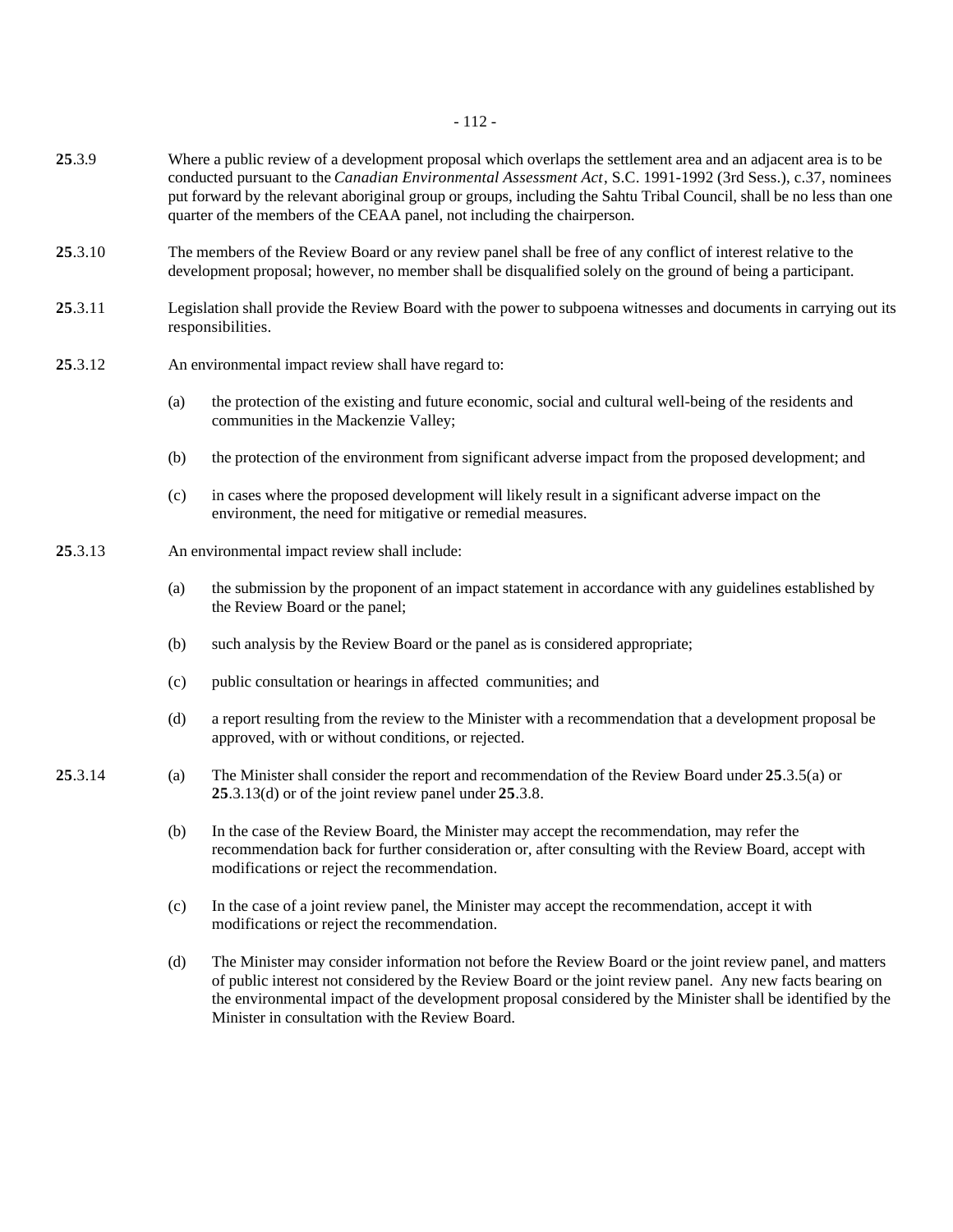- 113 -

- **25**.3.15 Written reasons, which shall be public, shall be given for all decisions and recommendations under **25**.3.
- **25**.3.16 Except in the case of an agency described in **25.**3.17, any decision of the Minister pursuant to **25**.3.14 shall be implemented by the Land and Water Board and by each department and agency of government responsible for issuing a licence, permit or other authorization in respect of the development proposal to the extent of the legislative authority of each department and agency.
- **25**.3.17 (a) Where the report described in **25**.3.13(d) or the recommendations in **25**.3.5(a) concern a development proposal in respect of which an independent regulatory agency may issue a permit, licence, certificate or other approval, the report or the recommendations shall be forwarded to that agency as well as to the Minister. The agency shall deal with the report and recommendations in the same manner as the Minister under **25**.3.14. The provisions of **25**.3.15 and **25**.3.18 shall apply to the agency with such modifications as the circumstances require. The agency shall implement any recommendations it accepts, to the extent of its legislative authority.
	- (b) In (a),

"independent regulatory agency" means a statutory body which, in the exercise of regulatory or licensing powers, is not subject to specific control or direction by government notwithstanding that it may be subject to general direction whether by guidelines, regulations or directives, or that its decisions may be subject to approval, variance or rescission by government.

- **25**.3.18 All parts of this process shall be carried out in a timely manner.
- **25**.3.19 (a) After the date of settlement legislation, where there is a public review, pursuant to the *Canadian Environmental Assessment Act*, S.C. 1991-1992 (3rd Sess.), c.37, of a development proposal which is in the settlement area or which may have an effect on the settlement area, the Minister of the Environment shall appoint one member to the review panel from a list of persons nominated by the Sahtu Tribal Council.
	- (b) The Canadian Environmental Assessment Agency shall consult the Sahtu Tribal Council throughout the assessment and review stages of a development proposal in (a).
- **25**.4 REGULATION OF LAND AND WATER USE

Land and Water Board (Settlement Area)

- **25**.4.1 A single Land and Water Board shall be established to regulate land and water use throughout the settlement area, including Sahtu lands in the settlement area.
- **25**.4.2 (a) The objective of the Land and Water Board is to provide for conservation, development and utilization of the land and water resources of the settlement area in a manner that will provide the optimum benefit therefrom for present and future residents of the settlement area and the Mackenzie Valley and for all Canadians.
	- (b) In **25**.4, "land" means the surface of land.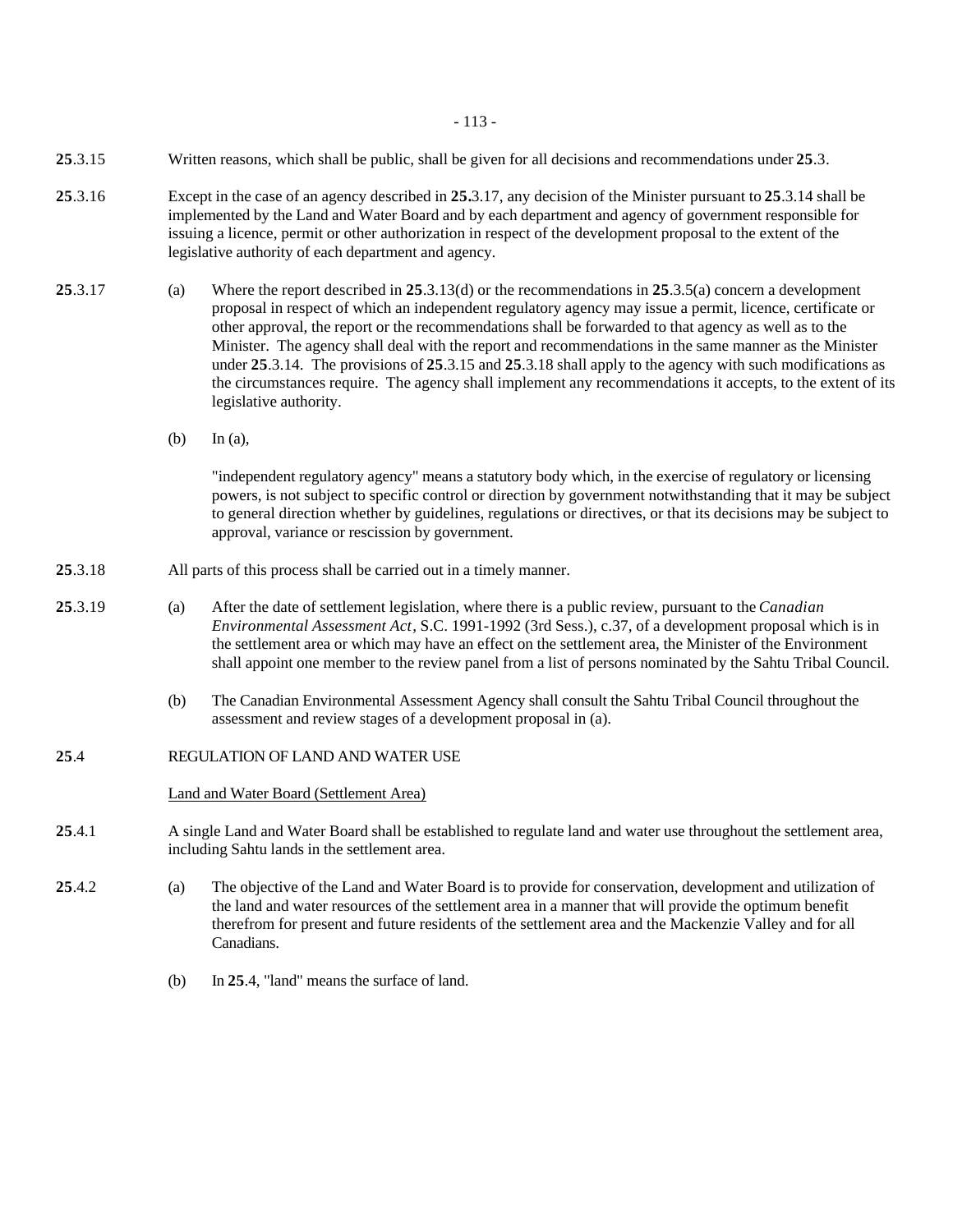- **25**.4.3 The decisions of the Land and Water Board shall be subject to review by the Minister in a manner to be provided in legislation.
- **25**.4.4 Legislation may provide the Land and Water Board with the power to subpoena witnesses and documents in carrying out its responsibilities.
- **25**.4.5 (a) The Land and Water Board shall have the following powers:
	- (i) issue, amend or renew licences, permits and authorizations and the terms and conditions attaching thereto for all uses of land and water, including those uses necessary for the exercise of subsurface rights, except where those powers are exercised by a municipality or local government with respect to land within such local government boundaries;
	- (ii) oversee compliance with its decisions through inspections or otherwise, provided there shall be no duplication of the compliance system as between the Land and Water Board and other government agencies or departments;
	- (iii) enforce or secure compliance with its decisions by the suspension or cancellation of licences, permits and authorizations and such other methods as may be provided by legislation;
	- (iv) establish policies and guidelines applicable to its licences, permits and authorizations;
	- (v) hold public consultations and hearings in communities in relation to any matter within its jurisdiction;
	- (vi) establish procedures for the conduct of its business, including public hearings;
	- (vii) propose changes to legislation in respect of land or water use to the Minister, and be consulted by the Minister on any proposed such legislation; and
	- (viii) establish rules and procedures, including reasonable fixed time limits, for the negotiation of agreements under **20**.1.15.
	- (b) Legislation may provide for the exemption from any requirement for a licence, permit or other authorization of particular uses of land or water.
	- (c) Legislation shall provide for reasonable notice to affected communities and to designated Sahtu organizations of any application to the Land and Water Board for a licence, permit or authorization for a land or water use in the settlement area.
	- (d) Legislation may provide for the co-ordination of the activities of the Land and Water Board with other government agencies, departments and boards with responsibilities for the regulation of land and water use.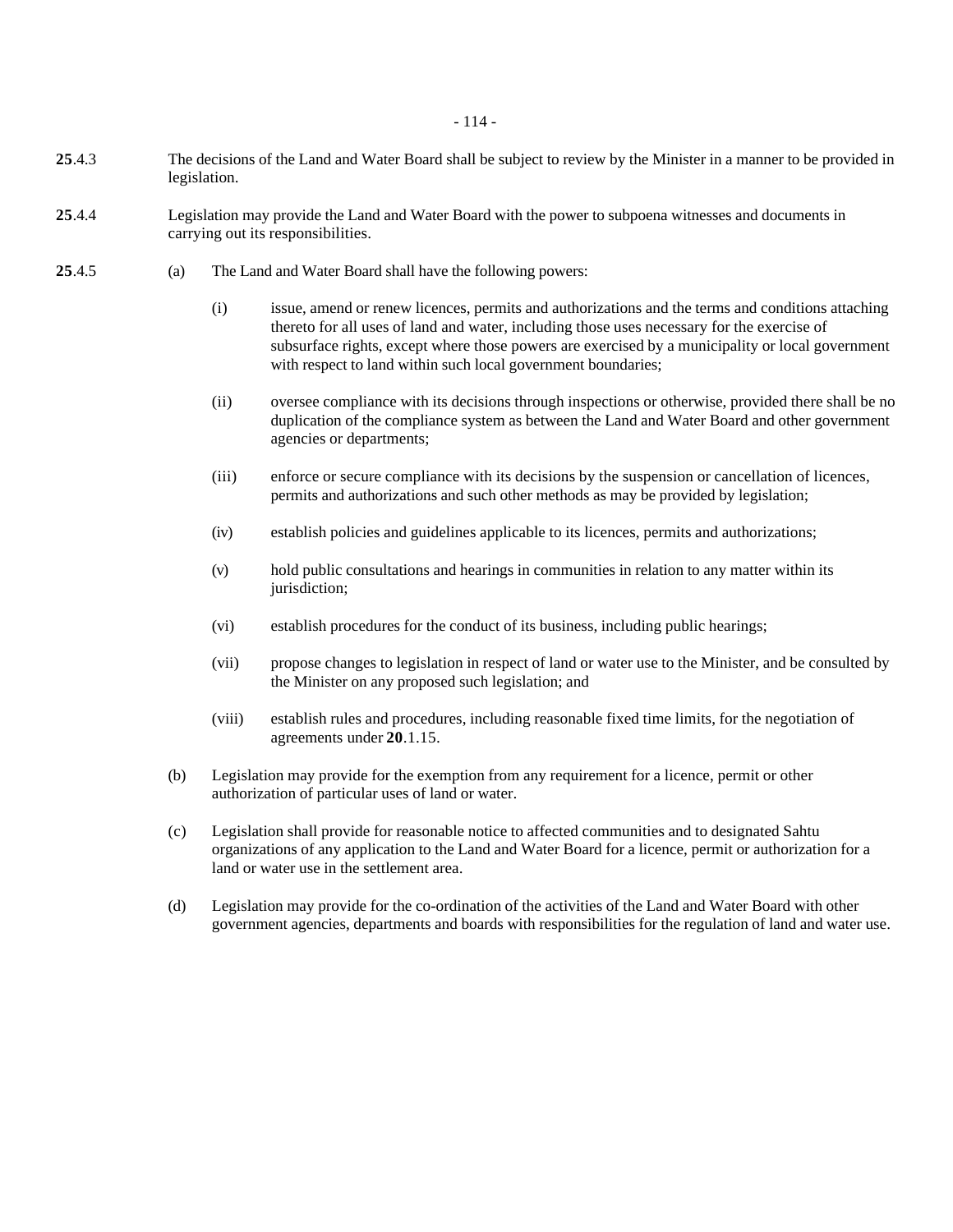- 115 -

#### Land and Water Board (For Area Larger Than Settlement Area)

- **25**.4.6 (a) Where, by legislation, any other Land and Water Board has jurisdiction in an area which includes the settlement area, it shall assume the powers and responsibilities of the Land and Water Board in **25**.4.1 and shall become the Land and Water Board for the purposes of this agreement.
	- (b) Legislation may provide for regional panels of the Land and Water Board in (a).
	- (c) The Sahtu Tribal Council shall be consulted with respect to any such legislation.

### Membership

- **25**.4.7 (a) There shall be equal membership from nominees of the Sahtu Tribal Council and government, not including the Chairperson, on the Land and Water Board established pursuant to **25**.4.1 and on any regional panel established pursuant to **25**.4.6(b) for the settlement area.
	- (b) In the case of a Land and Water Board established pursuant to **25**.4.6(a), such Land and Water Board shall have no less than one member who is a nominee of the Sahtu Tribal Council.

# **25**.5 INTERIM MEASURE

- **25**.5.1 After the date of settlement legislation and prior to the enactment of the legislation establishing the Land and Water Board referred to in **25**.4.1, no permit, licence or authorization for land or water use in the settlement area shall be issued by government without at least 30 days' notice to the Sahtu Tribal Council provided that the 30-days period may be reduced where it would be inconsistent with any provision contained in legislation.
- 25.5.2 Prior to the establishment of a Land and Water Board,
	- (a) notwithstanding the definition of territorial lands in the Territorial Land Use Regulations, settlement lands remain subject to the Territorial Land Use Regulations, except that no application for a land use permit to be issued by government with respect to Sahtu lands shall be accepted without:
		- (i) the consent of the Sahtu Tribal Council;
		- (ii) an order of the Surface Rights Board; or
		- (iii) a decision of the Arbitration Panel related to rights of access;
	- (b) nominees of the Sahtu Tribal Council shall, together with nominees of the Gwich'in Tribal Council where appropriate, form half of the members of the Lands Advisory Committee established by the Northern Affairs Program of the Department of Indian Affairs and Northern Development; and
	- (c) a nominee of the Sahtu Tribal Council shall be appointed to the body established to advise the Northwest Territories Water Board.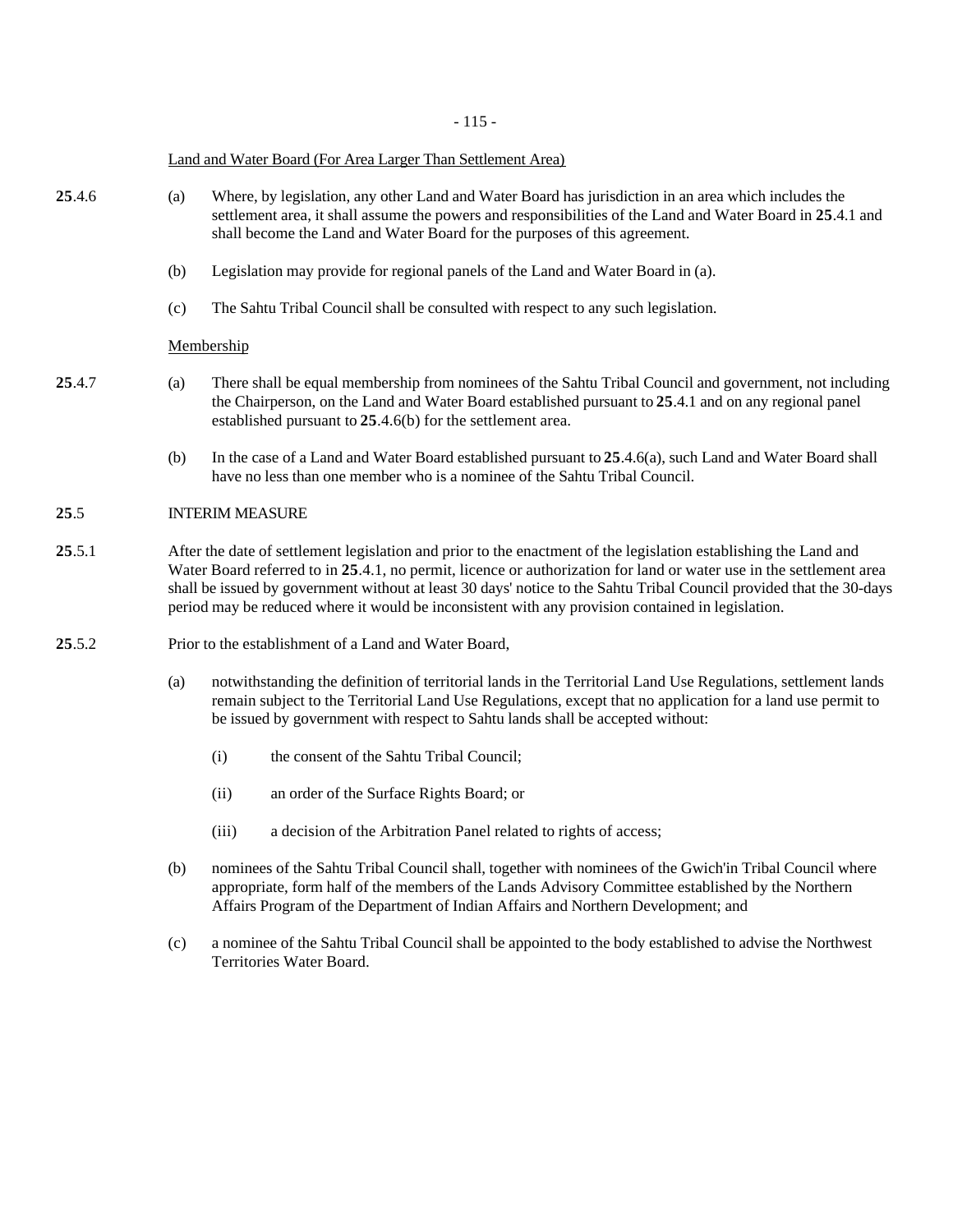# - 116 -

- **25**.5.3 (a) Prior to the establishment of the Environmental Impact Review Board, all development activities on Sahtu lands shall be subject to the governmental environmental impact and assessment and review process which may exist at the time.
	- (b) The Sahtu Tribal Council shall be entitled to nominate a member for appointment to the Regional Environmental Review Committee.
-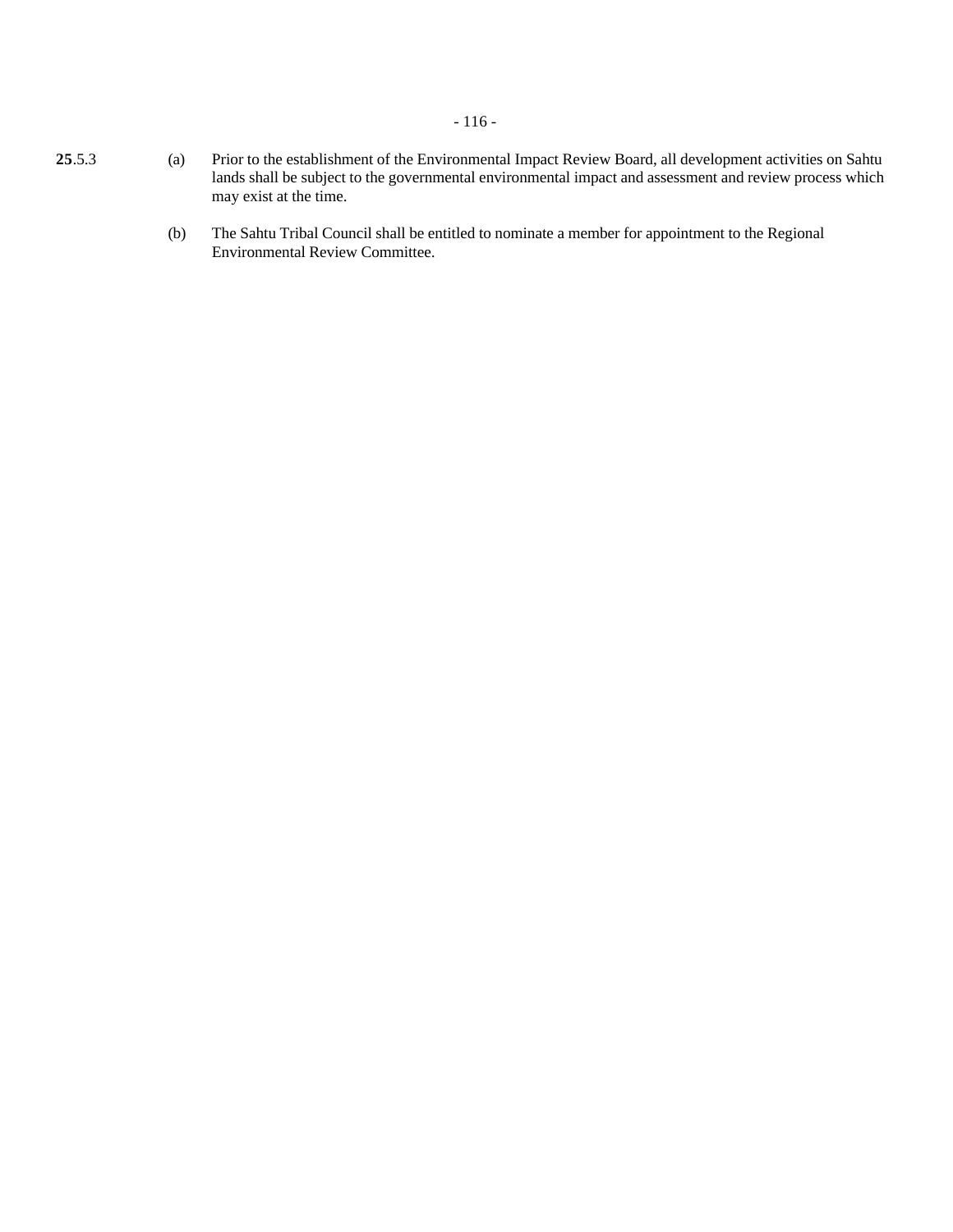- **26 HERITAGE RESOURCES**
- **26**.1 GENERAL
- **26**.1.1 In this chapter,

"Sahtu heritage resources" means heritage resources which relate to the history and culture of the participants.

- **26**.1.2 Sahtu heritage resources provide a record of participants use and occupancy of the settlement area through time and are of spiritual, cultural, religious or educational significance to the participants.
- **26**.1.3 Sahtu heritage resources in the Northwest Territories, including such sites and places within national parks, shall be protected and preserved pursuant to legislation and policies in place from time to time.
- **26**.1.4 The Sahtu Tribal Council shall be consulted in the formulation of government policy and legislation with respect to Sahtu heritage resources in the Mackenzie Valley.
- **26**.1.5 A Sahtu burial site in the settlement area shall not be disturbed except after consultation with the Sahtu Tribal Council and after appropriate measures have been taken to respect the dignity of the site.
- **26**.1.6 The sites set out in the schedule to this chapter are sacred to the participants and, for greater certainty, are heritage resources.
- **26**.2 MANAGEMENT OF HERITAGE RESOURCES
- **26**.2.1 Heritage resource management decisions and policies with respect to the use and protection of Sahtu heritage resources shall take into account the cultural values of the participants.
- **26**.2.2 The Sahtu Tribal Council shall be actively involved in the conservation and management of Sahtu heritage resources. Such involvement shall be consistent with the maintenance of the integrity of public archives and national and territorial heritage resources collections.
- **26**.2.3 The Sahtu Tribal Council shall have the responsibility for managing Sahtu historic sites and burial sites which are on Sahtu lands, unless otherwise agreed.
- **26**.2.4 The Sahtu Tribal Council shall have an opportunity to be represented on any boards, agencies or committees established in the Mackenzie Valley by government to administer or protect Sahtu heritage resources. The Sahtu Tribal Council shall be consulted with respect to the implementation of this provision prior to the establishment of any such board, agency or committee.
- **26**.2.5 As part of the review of land use permit applications, such applications shall be forwarded to the Sahtu Tribal Council and the government agency responsible for heritage resources for their advice respecting the presence of heritage resources on the lands included in the application and any conditions to be attached to the land use permit.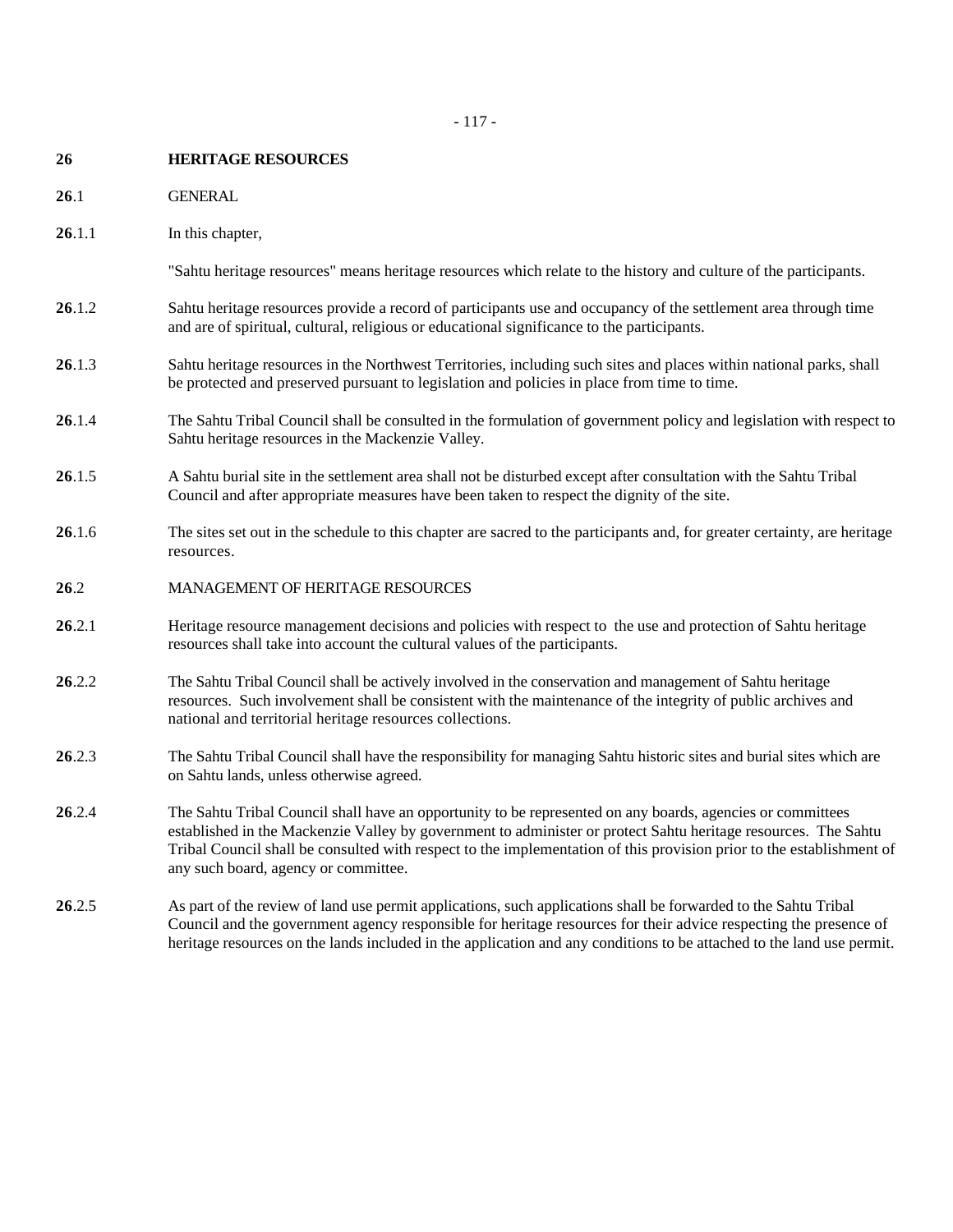- 118 -

| 26.2.6 | (a) | Prior to issuing archaeologists permits in respect of Sahtu heritage resources, government shall consult the<br>Sahtu Tribal Council. Such permits shall specify procedures to be followed by the permit holder including:                                                                                                                                                                                                                                                                                                                                             |                                                                                                                                                                                                                                                                                                                                                                                                   |  |
|--------|-----|------------------------------------------------------------------------------------------------------------------------------------------------------------------------------------------------------------------------------------------------------------------------------------------------------------------------------------------------------------------------------------------------------------------------------------------------------------------------------------------------------------------------------------------------------------------------|---------------------------------------------------------------------------------------------------------------------------------------------------------------------------------------------------------------------------------------------------------------------------------------------------------------------------------------------------------------------------------------------------|--|
|        |     | (i)                                                                                                                                                                                                                                                                                                                                                                                                                                                                                                                                                                    | plans and methods for site protection or restoration, where applicable;                                                                                                                                                                                                                                                                                                                           |  |
|        |     | (ii)                                                                                                                                                                                                                                                                                                                                                                                                                                                                                                                                                                   | consultation with the designated Sahtu organization of the local Sahtu community or communities;                                                                                                                                                                                                                                                                                                  |  |
|        |     | (iii)                                                                                                                                                                                                                                                                                                                                                                                                                                                                                                                                                                  | disposition of materials extracted; and                                                                                                                                                                                                                                                                                                                                                           |  |
|        |     | (iv)                                                                                                                                                                                                                                                                                                                                                                                                                                                                                                                                                                   | submission of a technical and a non-technical report on the work completed.                                                                                                                                                                                                                                                                                                                       |  |
|        | (b) |                                                                                                                                                                                                                                                                                                                                                                                                                                                                                                                                                                        | In addition to the requirements set out in (a), no archaeologists permits in respect of heritage resources on<br>Sahtu lands shall be issued without the consent of the Sahtu Tribal Council.                                                                                                                                                                                                     |  |
| 26.2.7 | (a) |                                                                                                                                                                                                                                                                                                                                                                                                                                                                                                                                                                        | In appropriate cases, artifacts and records relating to the heritage of the participants which have been<br>removed from the settlement area should be returned to the settlement area or the Northwest Territories for<br>the benefit, study and enjoyment of the participants and all other residents of the Northwest Territories.                                                             |  |
|        | (b) |                                                                                                                                                                                                                                                                                                                                                                                                                                                                                                                                                                        | Government and the participants agree to work together towards the attainment of the objective in (a)<br>provided that appropriate facilities and expertise exist in the settlement area for the proper maintenance and<br>exhibition of such artifacts and records and consistent with the maintenance of the integrity of public<br>archives and national and territorial heritage collections. |  |
|        | (c) |                                                                                                                                                                                                                                                                                                                                                                                                                                                                                                                                                                        | Sahtu heritage resources may be housed and exhibited in appropriate aboriginal facilities as well as in other<br>public institutions.                                                                                                                                                                                                                                                             |  |
| 26.2.8 |     | The participants shall have preference in being hired at public sites, museums, heritage resource projects,<br>archaeological works and similar public facilities and projects in the settlement area related to Sahtu heritage<br>resources, in a manner to be set out in the protected area agreement or, where there is no protected area<br>agreement, in the management or work plans for the public sites, museums, projects, facilities and works referred<br>to in this chapter. The Sahtu Tribal Council shall be consulted in the development of such plans. |                                                                                                                                                                                                                                                                                                                                                                                                   |  |
| 26.2.9 |     | Where government prepares public information material with respect to protected areas and the facilities and<br>projects referred to in 26.2.8, appropriate recognition shall be given to the culture and history of the participants.                                                                                                                                                                                                                                                                                                                                 |                                                                                                                                                                                                                                                                                                                                                                                                   |  |
| 26.3   |     | <b>PLACE NAMES</b>                                                                                                                                                                                                                                                                                                                                                                                                                                                                                                                                                     |                                                                                                                                                                                                                                                                                                                                                                                                   |  |
| 26.3.1 |     | The participants have traditionally referred to certain lakes, rivers, mountains and other geographic features and<br>locations in the settlement area by traditional or aboriginal names. Upon request of the Sahtu Tribal Council, the                                                                                                                                                                                                                                                                                                                               |                                                                                                                                                                                                                                                                                                                                                                                                   |  |

locations in the settlement area by traditional or aboriginal names. Upon request of the Sahtu Tribal Council, the official name of such a place shall be reviewed and the traditional name used by the participants may be recognized in accordance with the applicable government procedures and policies including the toponymic policy of the Government of the Northwest Territories.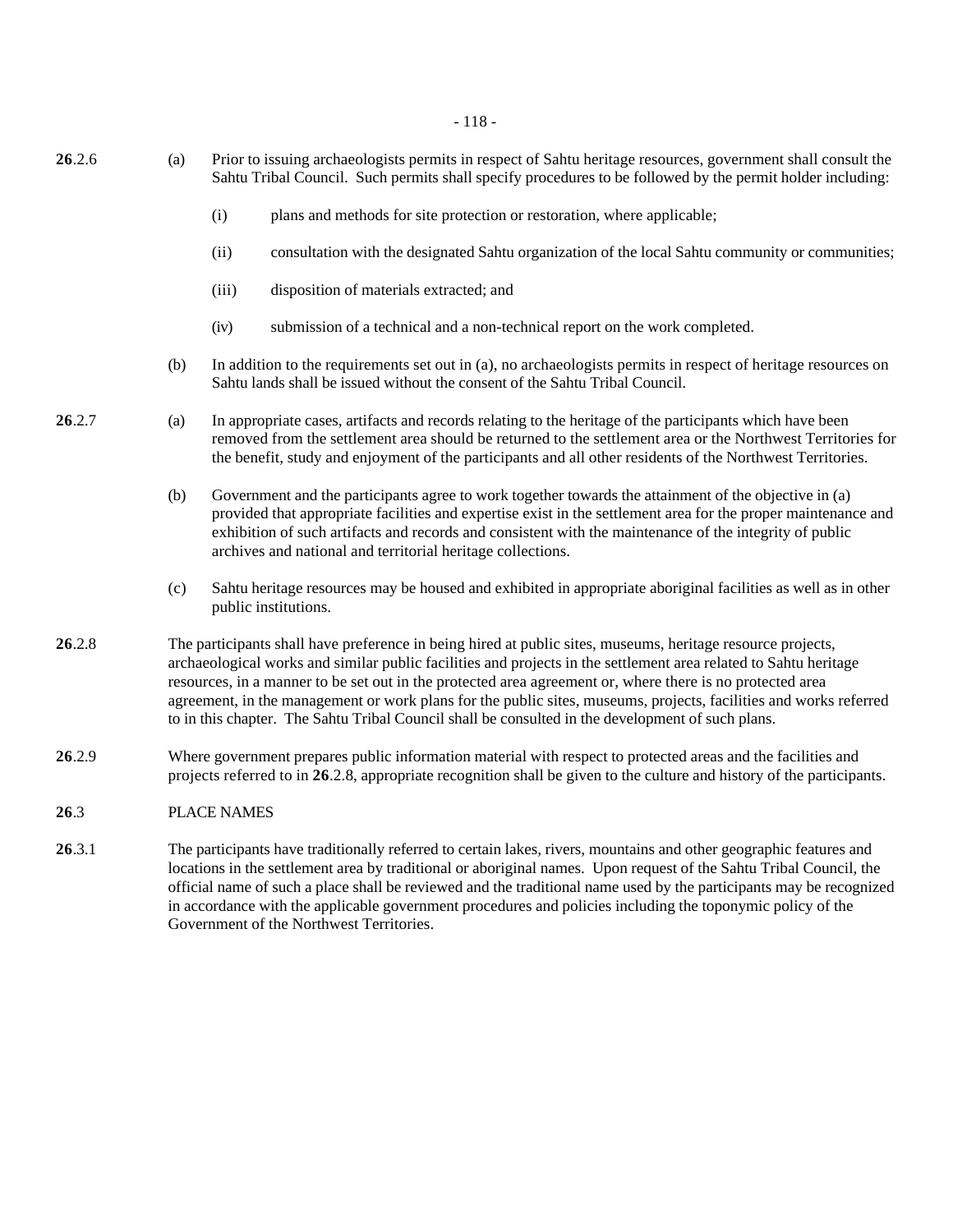- 119 -

- **26**.3.2 The Sahtu Tribal Council shall be consulted on any proposed new name or any proposed change of a place name within the settlement area.
- **26**.4 SAHTU HERITAGE PLACES AND SITES
- **26**.4.1 A joint working group shall be established, at a date to be set out in the implementation plan, and shall continue for a period of not more than two years from that date, unless otherwise agreed.
- **26**.4.2 The joint working group shall have five members:
	- (a) two members appointed by government;
	- (b) two members appointed by the Sahtu Tribal Council; and
	- (c) one member, to serve as chairperson, selected by the other four members.
- **26.**4.3 The joint working group shall consider and make recommendations to the appropriate Minister or government agency and to the Sahtu Tribal Council with respect to the following Sahtu heritage places and sites:
	- (a) the Ramparts;
	- (b) Scented Grass Hills;
	- (c) Grizzly Bear Mountain;
	- (d) Red Dog Mountain;
	- (e) the Site of Sir John Franklin's 1825 Wintering Quarters;
	- (f) Loon River/Fort Anderson Trail; and
	- (g) such other Sahtu heritage places and sites as may be agreed by the joint working group.
- **26**.4.4 (a) The costs of the joint working group shall be the responsibility of government. The joint working group shall prepare an annual budget, subject to review and approval by government.
	- (b) Any financial obligations which follow from accepting the recommendations of the joint working group shall not be a cost of implementing this agreement.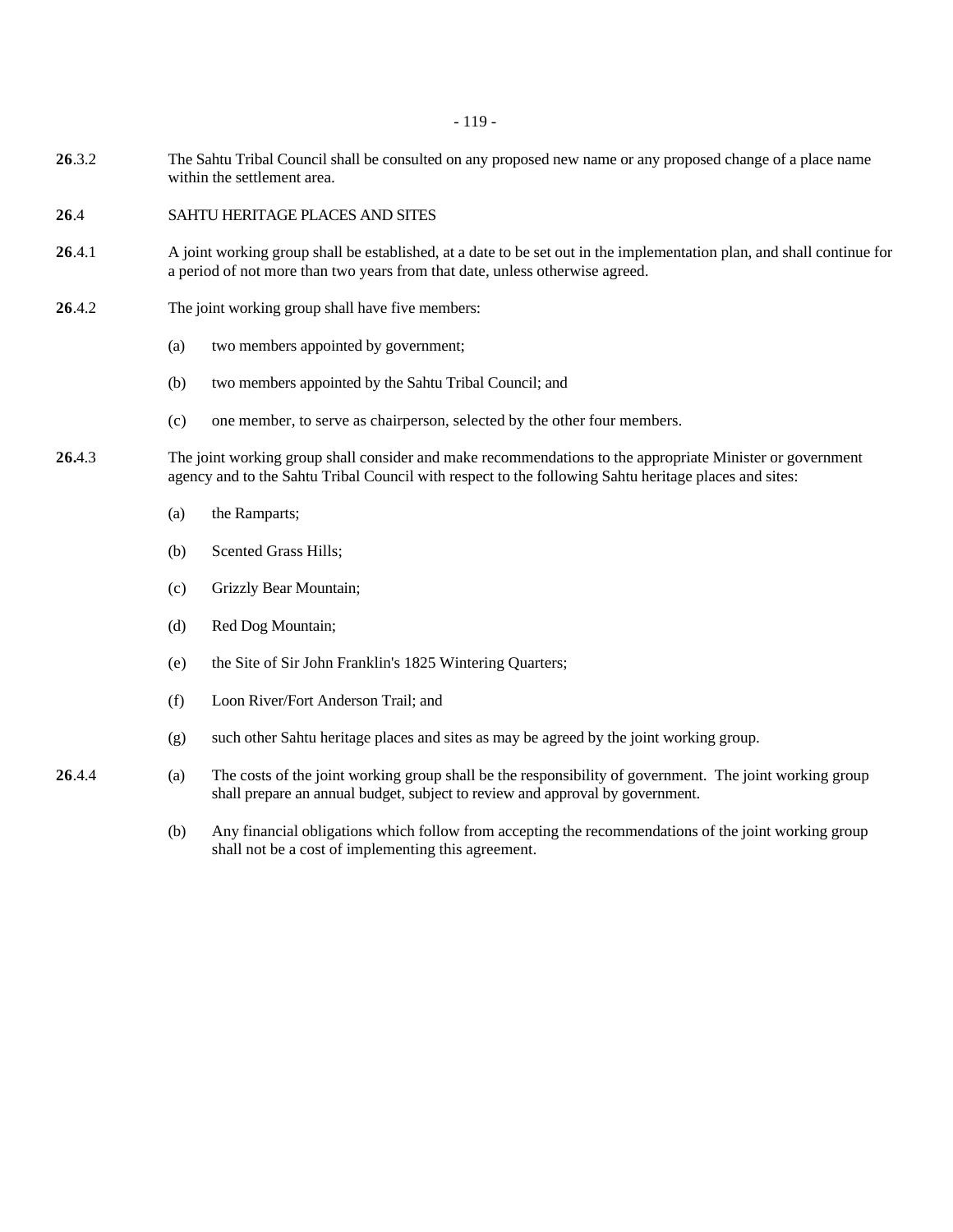Schedule to Chapter 26

# SAHTU DENE AND METIS SACRED SITES

# [TO BE COMPLETED BY THE PARTIES]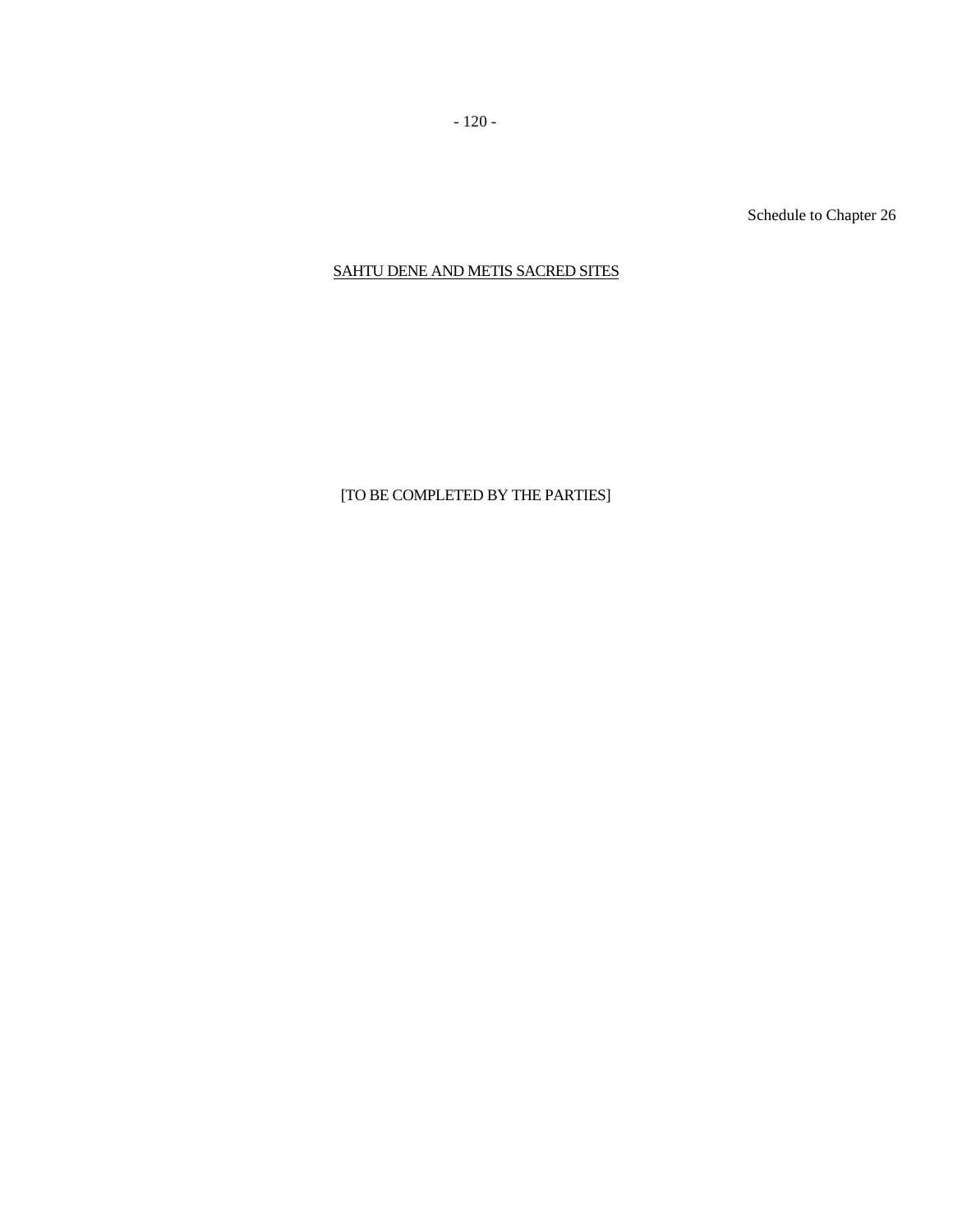### **27 SURFACE RIGHTS BOARD**

## **27**.1 GENERAL

- **27**.1.1 A Surface Rights Board ("the Board"), established as an institution of public government by legislation, shall have jurisdiction over matters relating to surface entry and compensation as set out in this agreement or legislation.
- **27**.1.2 Members of the Board shall be residents of the Northwest Territories. When dealing with Sahtu lands, the Board shall act through a panel of its members at least one of whom shall be a resident of the settlement area.
- **27**.1.3 The costs of the Board shall be the responsibility of government. The Board shall prepare an annual budget, subject to review and approval by government.

# **27**.2 POWERS AND RESPONSIBILITIES

- **27.2.1** The Board shall have jurisdiction to hear and determine any matter referred to it in this agreement and assigned to it by legislation including the power to:
	- (a) receive submissions for dispute resolution when the holders of surface or subsurface commercial interests do not reach an agreement regarding the use of the surface with the owner or occupier of the surface;
	- (b) grant right-of-entry orders whether or not compensation for entry has been determined, but the Board may not refuse to grant a right-of-entry order where an applicant has a right of access to Sahtu lands;
	- (c) attach conditions to right-of-entry orders which are not inconsistent with the approved terms and conditions pursuant to **25**.3 and **25**.4 and such conditions may include rights of the owner or occupier of the surface to verify the authorized use of the surface;
	- (d) determine compensation for the use of the surface;
	- (e) determine compensation for unforeseen damage resulting from entry;
	- (f) prescribe rules and procedures for any negotiations required by this agreement, including the establishment of a reasonable time period for negotiations, subject to any limits prescribed by legislation, after which applications may be made for a right-of-entry order;
	- (g) periodically review any right-of-entry order, any terms and conditions thereof, and compensation;
	- (h) terminate a right-of-entry order, after a hearing, where lands are no longer being used for the purpose authorized; and
	- (i) award costs.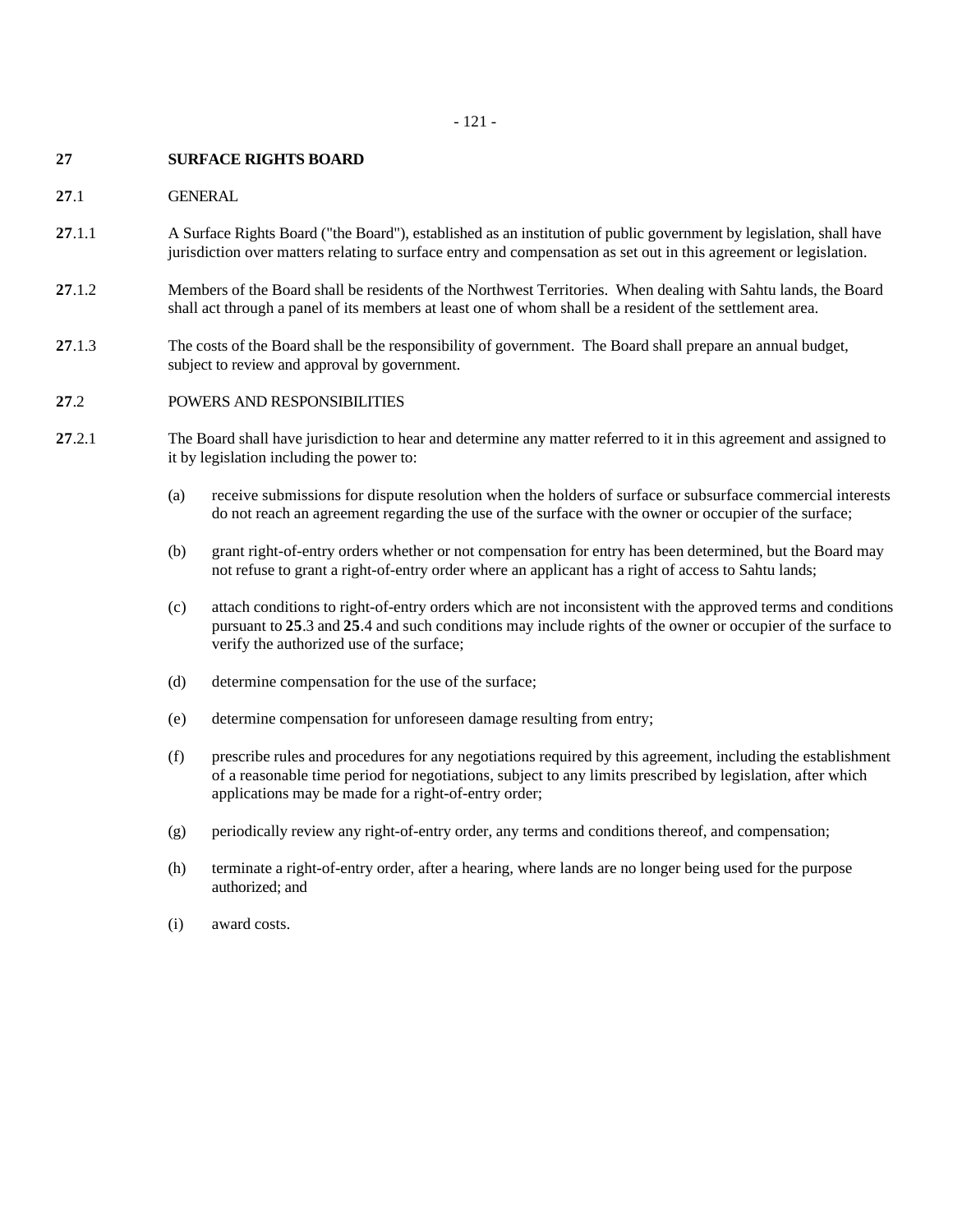- 122 -

- **27**.2.2 In determining compensation payable in respect of Sahtu lands, the Board shall consider all relevant factors, including:
	- (a) the market value of the land;
	- (b) loss of use of the land to participants;
	- (c) effect on wildlife harvesting;
	- (d) adverse effect of the use upon lands retained by participants;
	- (e) damage which may be caused to the land used;
	- (f) nuisance, inconvenience and noise;
	- (g) the cultural and other special value of the land to participants;
	- (h) the cost associated with any inspection rights set out in a right-of-entry order; and
	- (i) such other factors as may be provided for in the legislation;

but shall not consider the reversionary value of the land after the use terminates, or any entry fee payable.

- **27**.2.3 Prior to exercising a right-of-entry order on Sahtu lands, the holder of a surface or subsurface interest shall be required to pay to the designated Sahtu organization an entry fee, to be prescribed by legislation, and 80 percent of the last compensation offer made before the matter was referred to the Board.
- **27.2.4** A compensation hearing in respect of Sahtu lands shall be held not later than 30 days from the date of the right-ofentry order.

## **27**.3 INTERIM MEASURE

**27**.3.1 In the event that surface rights legislation is not in effect by the date of settlement legislation, any matter which is to be determined by the Surface Rights Board pursuant to this agreement shall, until such time as surface rights legislation is in effect, be determined by arbitration pursuant to the provisions of chapter 6, except that where the resolution of any matter respecting the exploration, development and production of minerals is provided for in legislation, such legislation shall apply until such time as surface rights legislation comes into effect.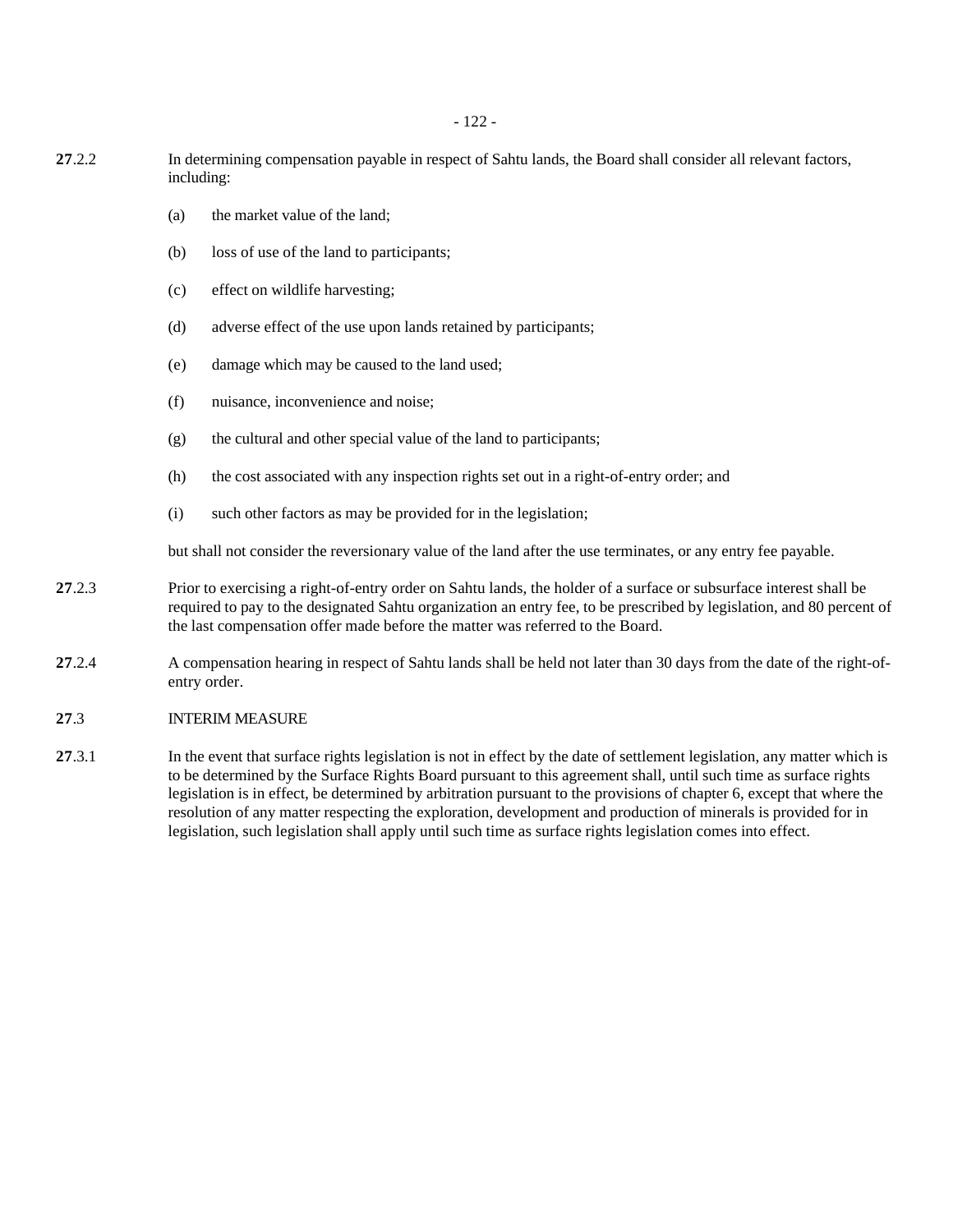## **28 OTHER ABORIGINAL CLAIMS**

## **28**.1 RECIPROCAL RIGHTS WITH THE INUVIALUIT

- **28**.1.1 The participants have the right to harvest those species of wildlife which they have traditionally harvested within those areas of the Western Arctic Region which have been traditionally used by the participants to harvest wildlife.
- **28**.1.2 The rights of participants to harvest wildlife pursuant to **28**.1.1 are subject to legislation applicable to Inuvialuit harvesters pursuant to the Inuvialuit Final Agreement.
- **28**.1.3 The Inuvialuit have the right to harvest those species of wildlife which they have traditionally harvested within those areas of the settlement area which have been traditionally used by the Inuvialuit to harvest wildlife.
- **28**.1.4 For greater certainty, the rights of the Inuvialuit to harvest wildlife in the settlement area are subject to this agreement and to legislation applicable to participants.
- **28**.1.5 Nothing in **28**.1 is intended to affect the rights of the participants and the Inuvialuit to share wildlife resources and to enter into agreements with each other with respect to harvesting and wildlife management as recognized in clause 14 (15) of the Inuvialuit Final Agreement.

## **28**.2 RECIPROCAL RIGHTS WITH THE INUIT

- **28**.2.1 Participants have the right to harvest wildlife within those areas of the Nunavut settlement area which they have traditionally used and continue to use for that purpose.
- **28**.2.2 The right of participants to harvest wildlife pursuant to **28**.2.1 shall be on the same basis and subject to the same conditions that apply to Inuit.
- **28**.2.3 Inuit have the right to harvest wildlife within those areas of the settlement area which they have traditionally used and continue to use for that purpose.
- **28**.2.4 The right of Inuit to harvest wildlife pursuant to **28**.2.3 shall be on the same basis and subject to the same conditions that apply to participants.
- **28**.2.5 The rights in **28**.2 may be limited by agreement between a designated Sahtu organization and the Inuit.

## **28**.3 OTHER AGREEMENTS

**28**.3.1 Notwithstanding **13**.4.6, the Sahtu Tribal Council may, pursuant to a sharing agreement with an adjacent aboriginal group, agree to share with the persons in such group wildlife harvesting and wildlife management rights under this comprehensive land claim agreement, provided that no such sharing agreement shall adversely affect the rights of persons who are not party to that sharing agreement.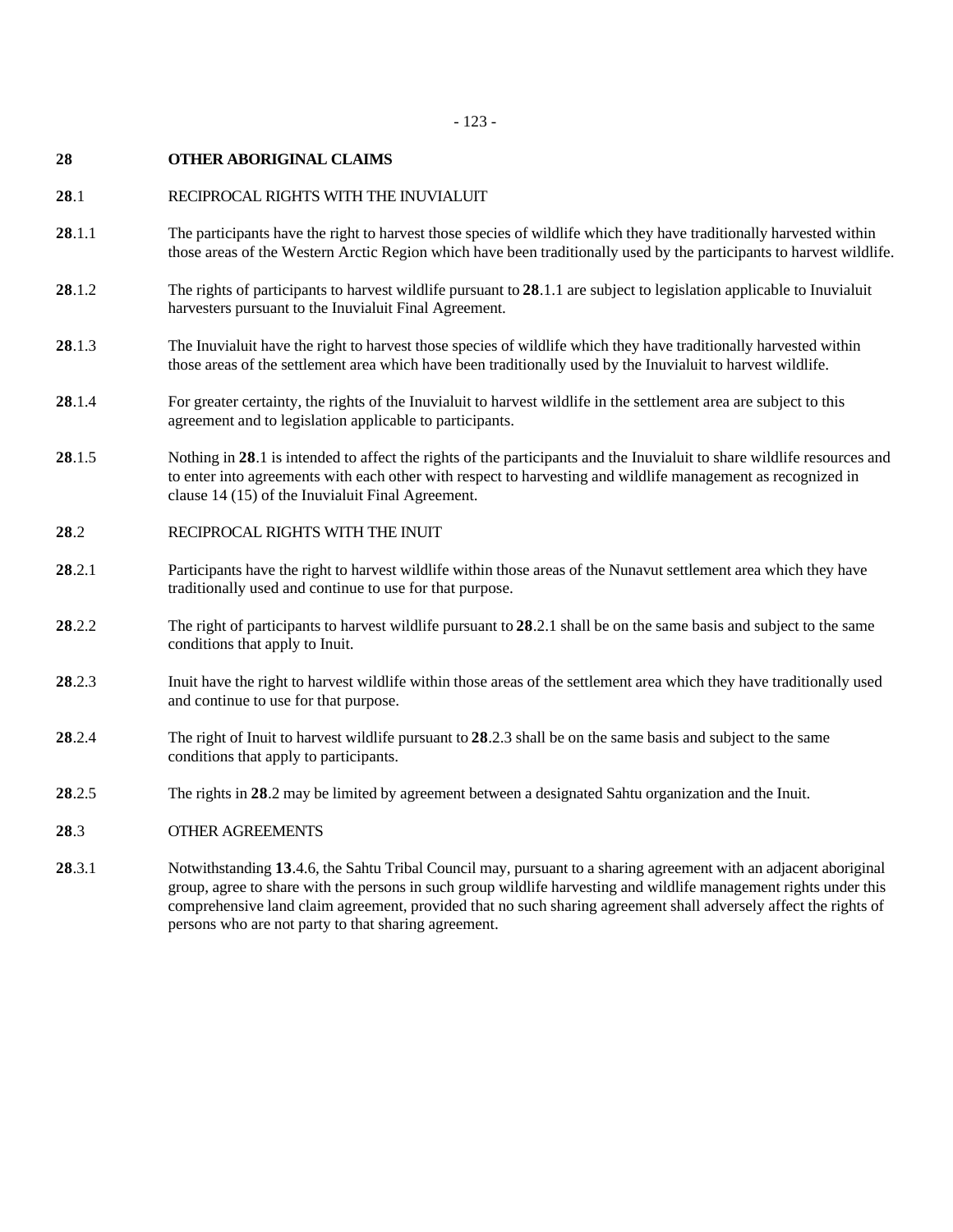### **29 IMPLEMENTATION**

### **29**.1 IMPLEMENTATION PLAN

- **29**.1.1 An implementation plan accompanies this agreement for the purpose of explanation but does not form part of it. It has been approved by Canada, the participants and the Government of the Northwest Territories in order to describe:
	- (a) the obligations and activities required to fulfil this agreement;
	- (b) who is responsible for, and the time frames required to fulfil, the obligations and the activities identified;
	- (c) employment opportunities and training needs for the participants to participate in the implementation of this agreement;
	- (d) legislative requirements arising from the provisions of this agreement;
	- (e) a communication and information strategy to inform interested parties of the content of the implementation plan and this agreement;
	- (f) a process to facilitate co-ordination and co-operation among Canada, the participants and the Government of the Northwest Territories to implement the implementation plan and this agreement;
	- (g) a process to determine that the identified obligations and activities have been fulfilled; and
	- (h) the costs of implementing this agreement.

# **29**.2 IMPLEMENTATION COMMITTEE

- **29**.2.1 Within one month of the date of settlement legislation, an Implementation Committee shall be established for a minimum 10-year period.
- **29**.2.2 The Implementation Committee shall be composed of three senior officials: one representing the Government of Canada designated by the Minister of Indian and Northern Affairs; one designated by the Government of the Northwest Territories; and one designated by the Sahtu Tribal Council.
- **29**.2.3 The Implementation Committee shall operate on a consensus basis and shall:
	- (a) oversee and provide direction to guide the implementation of this agreement;
	- (b) monitor the status of the implementation plan;
	- (c) when it deems necessary, revise the schedule of activities, reallocate resources and amend the implementation plan;
	- (d) attempt to resolve implementation disputes arising between the parties. Unresolved implementation disputes shall be resolved pursuant to arbitration under chapter 6;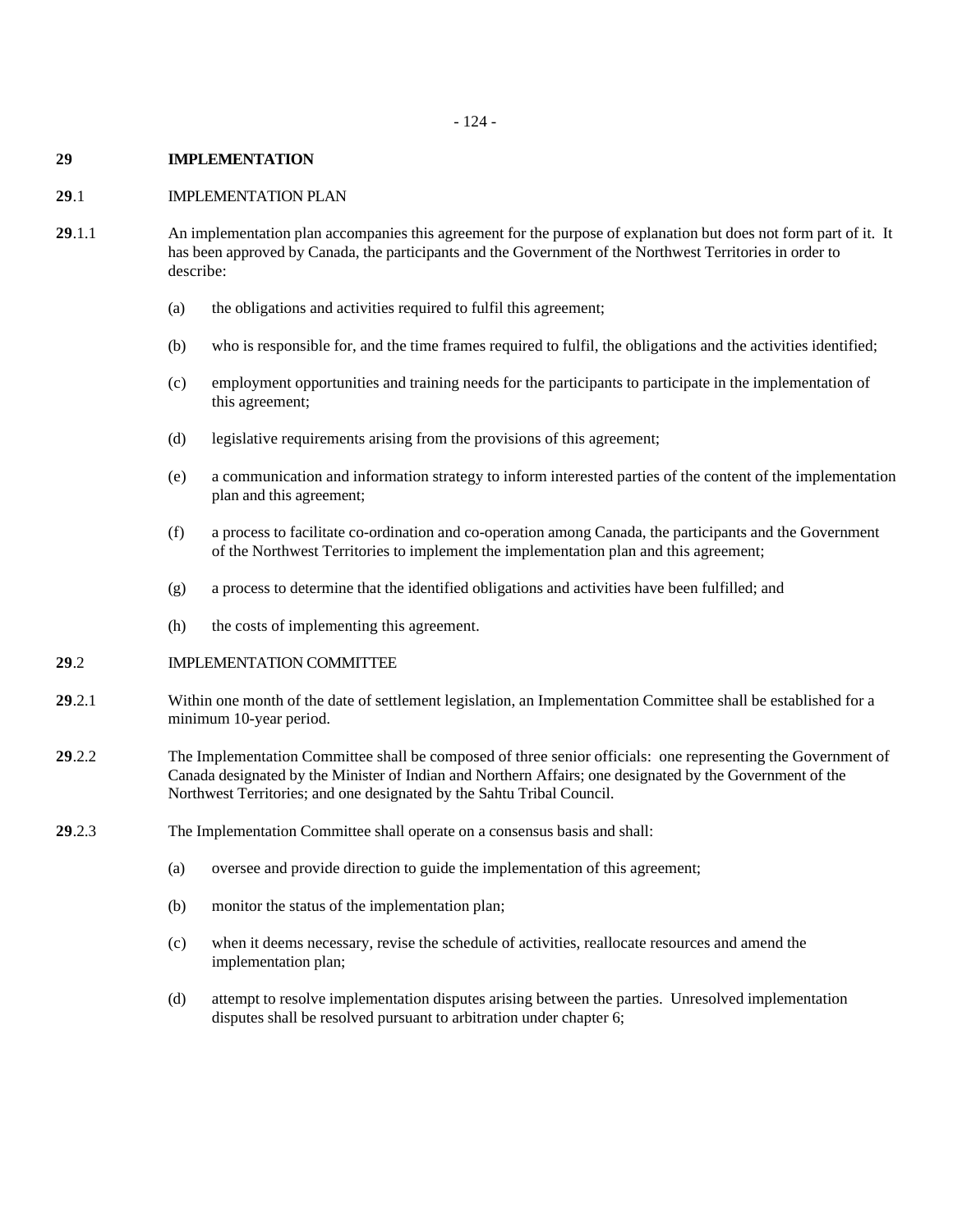- (e) provide the Minister of Indian and Northern Affairs, the Government Leader of the Northwest Territories and the Sahtu Tribal Council with an annual report, which shall be made public, on the implementation of this agreement; and
- (f) make recommendations for the implementation of this agreement for the period following the initial 10-year period, including the role of the committee.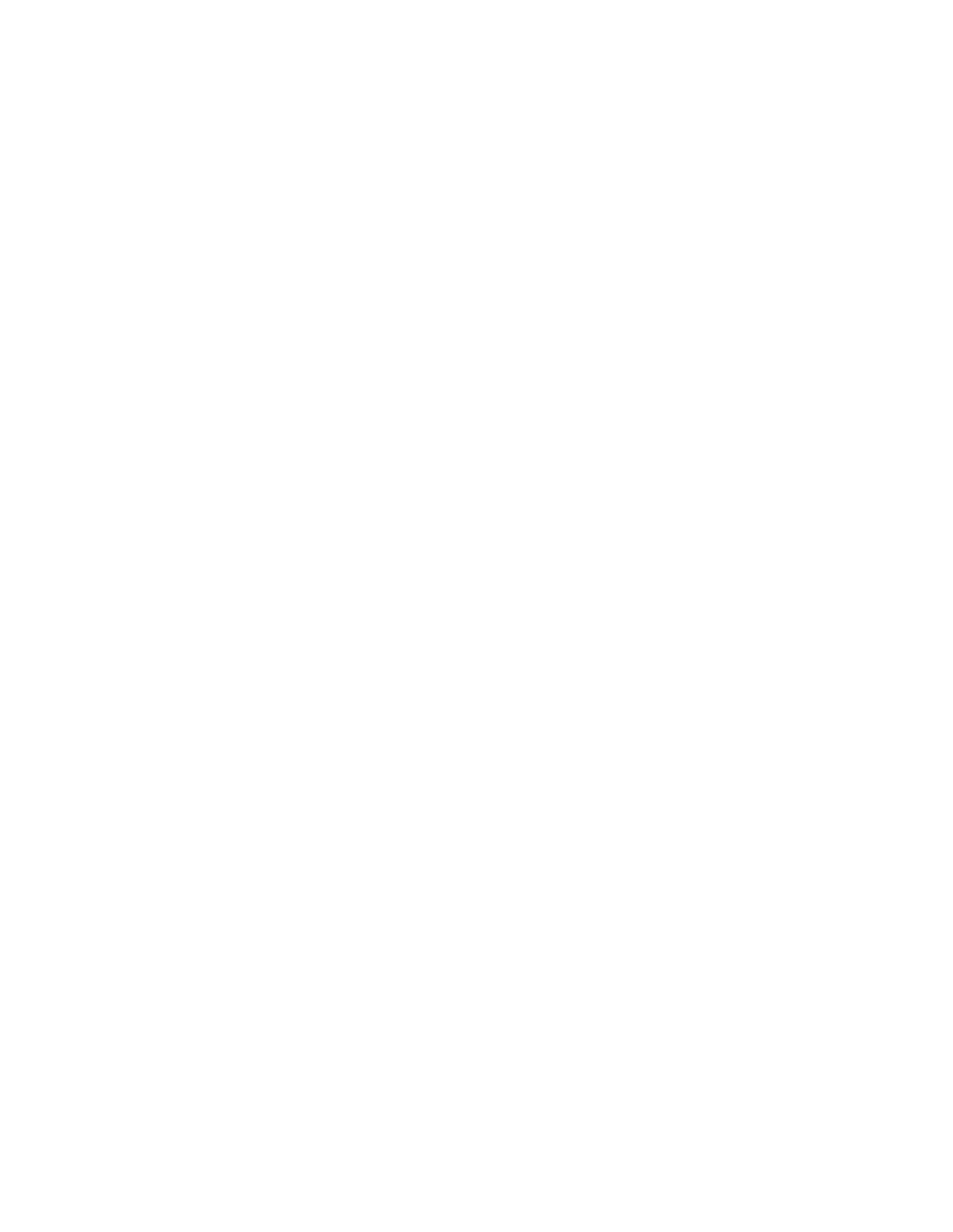# - 1 -

### **APPENDIX A**

### DESCRIPTION AND MAP OF THE SETTLEMENT AREA

In the Northwest Territories; in the District of Mackenzie;

All that parcel of land more particularly described as follows, all topographic features hereinafter referred to being according to:

edition 3 of the Rivière Grandin map sheet number 86 D of the National Topographic System, produced at a scale of 1:250,000 by the Surveys and Mapping Branch, Department of Energy, Mines and Resources, at Ottawa;

edition 3 of the Leith Peninsula map sheet number 86 E of the National Topographic System, produced at a scale of 1:250,000 by the Surveys and Mapping Branch, Department of Mines and Technical Surveys, at Ottawa;

edition 1 of the Yanik Lake map sheet number 86 E/7 of the National Topographic System, produced at a scale of 1:50,000 by the Surveys and Mapping Branch, Department of Energy, Mines and Resources, at Ottawa;

edition 1 of the Fishtrap Lake map sheet number 86 E/8 of the National Topographic System, produced at a scale of 1:50,000 by the Surveys and Mapping Branch, Department of Mines and Technical Surveys, at Ottawa;

edition 1 of the Rainy Lake map sheet number 86 E/9 of the National Topographic System, produced at a scale of 1:50,000 by the Surveys and Mapping Branch, Department of Mines and Technical Surveys, at Ottawa;

edition 4 of the Calder River map sheet number 86 F of the National Topographic System, produced at a scale of 1:250,000 by the Surveys and Mapping Branch, Department of Energy, Mines and Resources, at Ottawa;

edition 2 (1977) of the Hepburn Lake map sheet number 86 J of the National Topographic System, produced at a scale of 1:250,000 by the Army Survey Establishment, R.C.E., at Ottawa;

edition 2 (1977) of the Sloan River map sheet number 86 K of the National Topographic System, produced at a scale of 1:250,000 by the Army Survey Establishment, R.C.E., at Ottawa;

edition 1 of the Bebensee Lake map sheet number 86 M of the National Topographic System, produced at a scale of 1:250,000 by the Army Survey Establishment, R.C.E., at Ottawa;

edition 3 of the Dismal Lakes map sheet number 86 N of the National Topographic System, produced at a scale of 1:250,000 by the Surveys and Mapping Branch, Department of Energy, Mines and Resources, at Ottawa;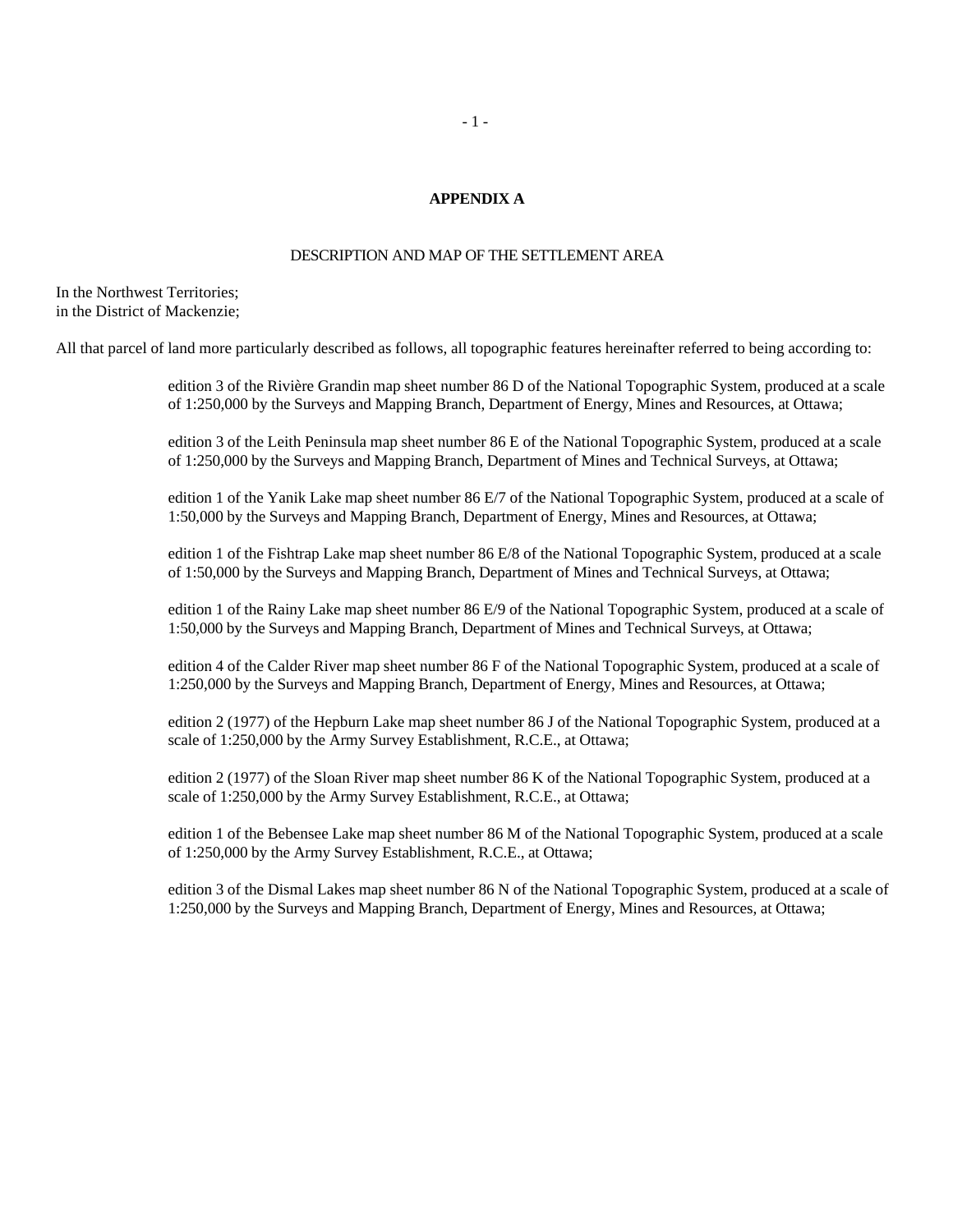edition 2 of the Glacier Lake map sheet number 95 L of the National Topographic System, produced at a scale of 1:250,000 by the Surveys and Mapping Branch, Department of Energy, Mines and Resources, at Ottawa;

edition 3 of the Wrigley Lake map sheet number 95 M of the National Topographic System, produced at a scale of 1:250,000 by the Surveys and Mapping Branch, Department of Energy, Mines and Resources, at Ottawa;

edition 4 of the Dahadinni River map sheet number 95 N of the National Topographic System, produced at a scale of 1:250,000 by the Surveys and Mapping Branch, Department of Energy, Mines and Resources, at Ottawa;

edition 1 of the unnamed map sheet number 95 N/16 of the National Topographic System, produced at a scale of 1:50,000 by the Surveys and Mapping Branch, Department of Energy, Mines and Resources, at Ottawa;

edition 3 of the Johnny Hoe River map sheet number 96 A of the National Topographic System, produced at a scale of 1:250,000 by the Surveys and Mapping Branch, Department of Energy, Mines and Resources, at Ottawa;

edition 2 of the Blackwater Lake map sheet number 96 B of the National Topographic System, produced at a scale of 1:250,000 by the Army Survey Establishment, R.C.E., at Ottawa;

edition 1 of the Modeste Creek map sheet number 96 B/2 of the National Topographic System, produced at a scale of 1:50,000 by the Surveys and Mapping Branch, Department of Energy, Mines and Resources, at Ottawa;

edition 1 of the Blackwater Lake North map sheet number 96 B/3 of the National Topographic System, produced at a scale of 1:50,000 by the Surveys and Mapping Branch, Department of Mines and Technical Surveys, at Ottawa;

edition 1 of the Fort Norman map sheet number 96 C of the National Topographic System, produced at a scale of 1:250,000 by the Army Survey Establishment, R.C.E., at Ottawa;

edition 2 of the Birch Island map sheet number 96 C/1 of the National Topographic System, produced at a scale of 1:50,000 by the Surveys and Mapping Branch, Department of Mines and Technical Surveys, at Ottawa;

edition 4 of the Aubry Lake map sheet number 96 M of the National Topographic System, produced at a scale of 1:250,000 by the Surveys and Mapping Branch, Department of Energy, Mines and Resources, at Ottawa;

edition 3 of the Lac Maunoir map sheet number 96 N of the National Topographic System, produced at a scale of 1:250,000 by the Surveys and Mapping Branch, Department of Energy, Mines and Resources, at Ottawa;

edition 3 of the Horton Lake map sheet number 96 O of the National Topographic System, produced at a scale of 1:250,000 by the Surveys and Mapping Branch, Department of Energy, Mines and Resources, at Ottawa;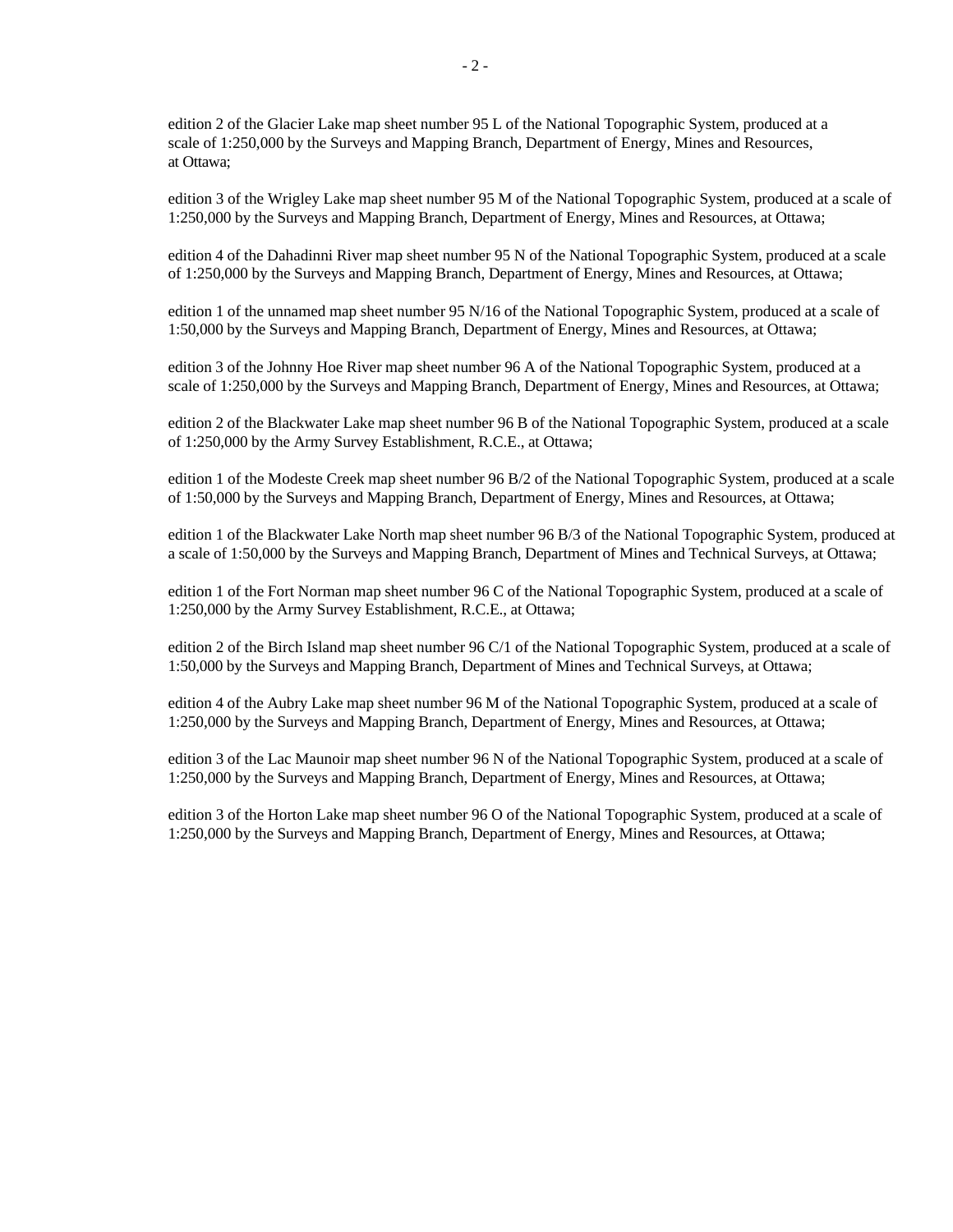edition 2 of the Bloody River map sheet number 96 P of the National Topographic System, produced at a scale of 1:250,000 by the Surveys and Mapping Branch, Department of Energy, Mines and Resources, at Ottawa;

edition 2 of the Little Nahanni River map sheet number 105 I of the National Topographic System, produced at a scale of 1:250,000 by the Surveys and Mapping Branch, Department of Energy, Mines and Resources, at Ottawa;

edition 2 of the Niddery Lake map sheet number 105 O of the National Topographic System, produced at a scale of 1:250,000 by the Surveys and Mapping Branch, Department of Energy, Mines and Resources, at Ottawa;

edition 2 of the Sekwi Mountain map sheet number 105 P of the National Topographic System, produced at a scale of 1:250,000 by the Surveys and Mapping Branch, Department of Energy, Mines and Resources, at Ottawa;

edition 2 of the Bonnet Plume Lake map sheet number 106 B of the National Topographic System, produced at a scale of 1:250,000 by the Surveys and Mapping Branch, Department of Energy, Mines and Resources, at Ottawa;

edition 2 of the Ramparts River map sheet number 106 G of the National Topographic System, produced at a scale of 1:250,000 by the Surveys and Mapping Branch, Department of Energy, Mines and Resources, at Ottawa;

edition 1 of the unnamed map sheet number 106 G/15 of the National Topographic System, produced at a scale of 1:50,000 by the Surveys and Mapping Branch, Department of Energy, Mines and Resources, at Ottawa;

edition 2 of the Ontaratue River map sheet number 106 J of the National Topographic System, produced at a scale of 1:250,000 by the Surveys and Mapping Branch, Department of Energy, Mines and Resources, at Ottawa;

edition 2 of the Travaillant Lake map sheet number 106 O of the National Topographic System, produced at a scale of 1:250,000 by the Surveys and Mapping Branch, Department of Energy, Mines and Resources, at Ottawa;

edition 3 of the Canot Lake map sheet number 106 P of the National Topographic System, produced at a scale of 1:250,000 by the Surveys and Mapping Branch, Department of Energy, Mines and Resources, at Ottawa;

edition 2 of the unnamed map sheet number 106 P/12 of the National Topographic System, produced at a scale of 1:50,000 by the Surveys and Mapping Branch, Department of Energy, Mines and Resources, at Ottawa;

edition 2 of the unnamed sheet number 106 P/13 of the National Topographic System, produced at a scale of 1:50,000 by the Surveys and Mapping Branch, Department of Energy, Mines and Resources, at Ottawa;

Commencing at the point of intersection of the southerly boundary of the Inuvialuit Settlement Region with the westerly boundary of the Nunavut Settlement Area at latitude 68E00'00"N and longitude 120E40'51"W;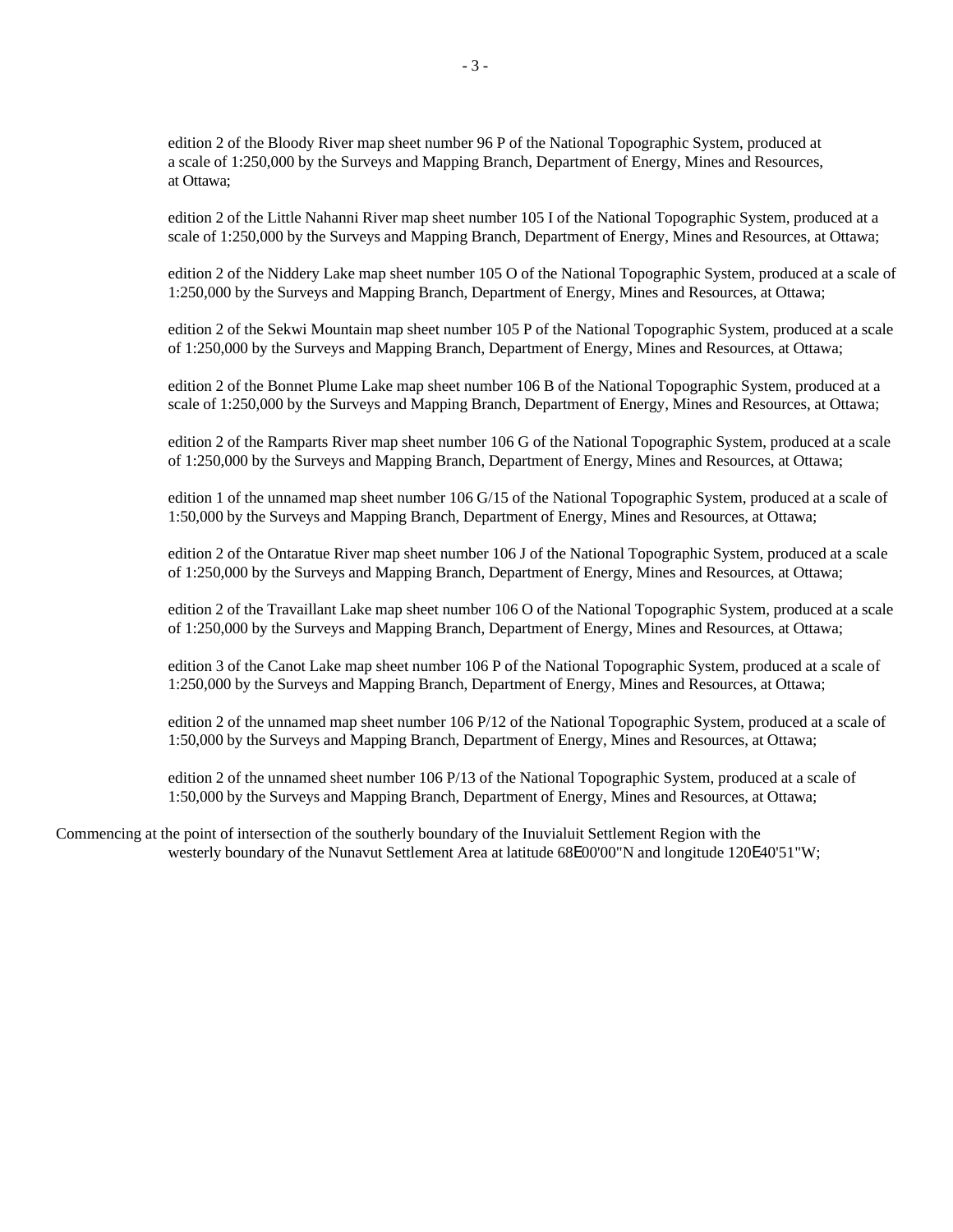| hence  | southwesterly along said boundary of the Nunavut Settlement Area to its intersection with longitude 115E55'00"W<br>at approximate latitude 66E39'58"N;                                                                                              |
|--------|-----------------------------------------------------------------------------------------------------------------------------------------------------------------------------------------------------------------------------------------------------|
| thence | southwesterly in a straight line to the intersection of the south bank of Tilchuse River with longitude 117E35'00"W<br>at approximate latitude 65E52'28"N;                                                                                          |
| thence | south in a straight line to the intersection of said longitude with the north bank of Calder River at approximate<br>latitude 65E35'04"N;                                                                                                           |
| thence | westerly along said bank of Calder River to its intersection with the north bank of Clut Lake at approximate latitude<br>65E34'04"N and approximate longitude 117E37'00"W;                                                                          |
| thence | westerly and southerly along the sinuosities of the bank of said lake and Grouard Lake to its intersection with the<br>north bank of an unnamed stream at approximate latitude 65E26'34"N and approximate longitude 117E57'27"W;                    |
| thence | westerly along the bank of said stream to its intersection with latitude 65E26'30"N at approximate longitude<br>117E57'49"W;                                                                                                                        |
| thence | west in a straight line to the intersection of said latitude with longitude 118E58'00"N, excluding therefrom the<br>beds of Fishtrap Lake and Kway Cha Lake;                                                                                        |
| thence | southwesterly in a straight line to the intersection of latitude 65E10'30"N and longitude 119E34'00"W;                                                                                                                                              |
| thence | southeasterly in a straight line to the intersection of latitude 65E00'00"N with longitude 119E06'00"W;                                                                                                                                             |
| thence | southwesterly in a straight line to the intersection of latitude 64E01'00"N with the east bank of an unnamed stream<br>at approximate longitude 121E14'30"W;                                                                                        |
| thence | northerly along the sinuosities of the bank of said stream to its intersection with the south bank of the Johnny Hoe<br>River at approximate latitude 64E04'40"N and approximate longitude 121E21'28"W;                                             |
| thence | due north in a straight line from said intersection to the north bank of said river;                                                                                                                                                                |
| thence | northerly along the bank of said river to its intersection with latitude 64E15'00"N at approximate longitude<br>121E37'45"W;                                                                                                                        |
| thence | westerly in a straight line to the intersection of latitude 64E10'25"N with the east bank of an unnamed stream at<br>approximate longitude 123E00'47"W;                                                                                             |
| thence | west in a straight line to the intersection of said latitude with the west bank of said stream at approximate longitude<br>123E01'04"W;                                                                                                             |
| thence | southerly along the bank of said stream and continuing along the sinuosities of the north bank of Blackwater Lake<br>to the most westerly extremity of a point of land at approximate latitude 64E10'21"N and approximate longitude<br>123E03'13"W; |
| thence | westerly in a straight line to the intersection of latitude 64E10'00"N with longitude 123E37'00"W;                                                                                                                                                  |
| thence | westerly in a straight line to the intersection of latitude 64E05'00"N with longitude 124E07'30"W;                                                                                                                                                  |
| thence | southwesterly in a straight line to the intersection of latitude 63E22'00"N and longitude 125E43'00"W;                                                                                                                                              |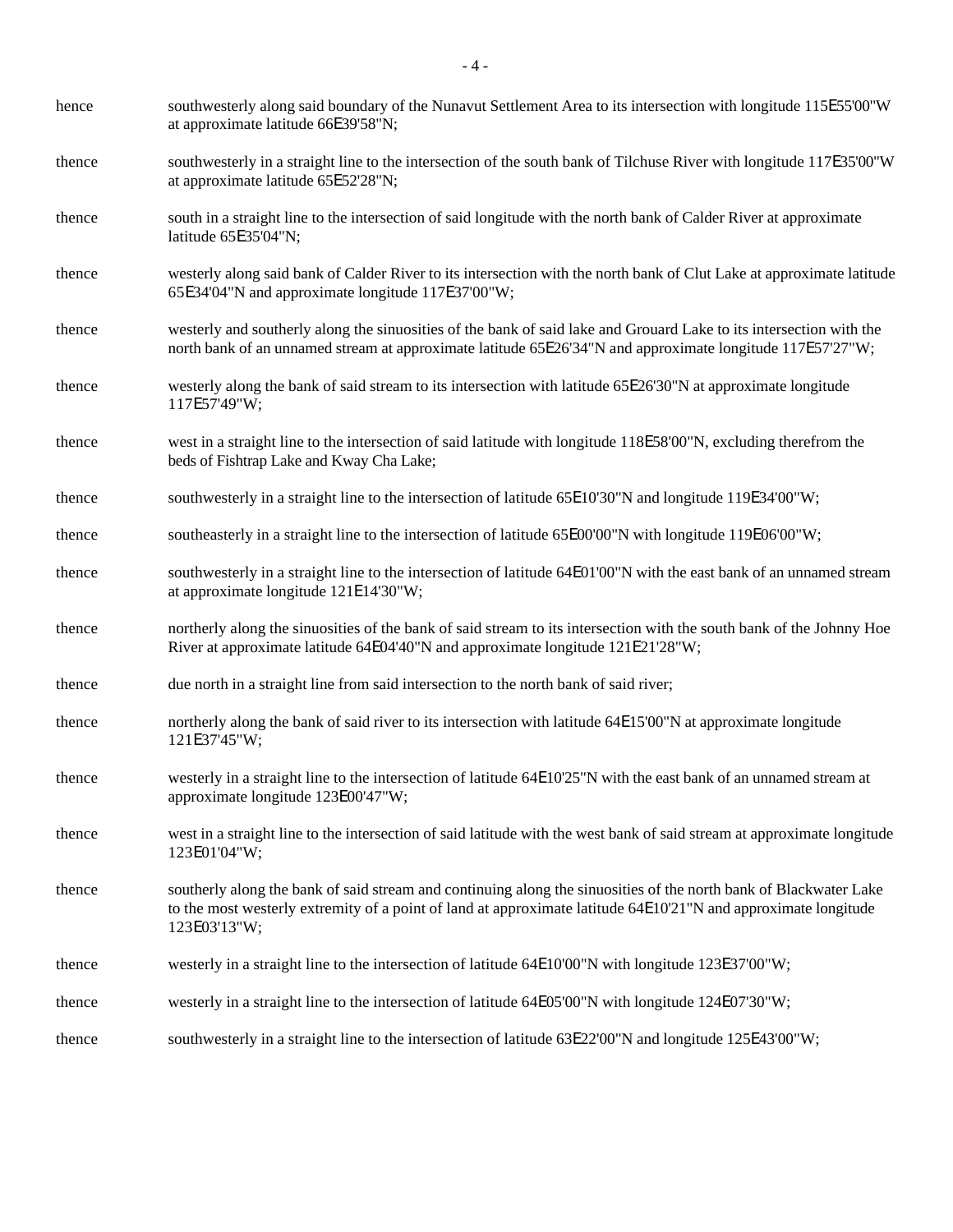| thence | southwesterly in a straight line to the intersection of latitude 62E50'00"N and longitude 126E25'30"W;                                                                             |
|--------|------------------------------------------------------------------------------------------------------------------------------------------------------------------------------------|
| thence | southwesterly in a straight line to the intersection of latitude 62E28'00"N and longitude 128E01'30"W;                                                                             |
| thence | southwesterly in a straight line to the intersection of longitude 129E10'00"W with the Yukon Territory/Northwest<br>Territories Boundary at approximate latitude 62E07'25"N;       |
| thence | northerly along said boundary to its intersection with the south boundary of the Gwich'in Settlement Area at<br>latitude 64E20'00"N and approximate longitude 131E04'03"W;         |
| thence | northeasterly along said boundary to its intersection with the south boundary of the Inuvialuit Settlement Region at<br>latitude 68E00'00"N and approximate longitude 129E45'43"W; |
| thence | east to the point of commencement.                                                                                                                                                 |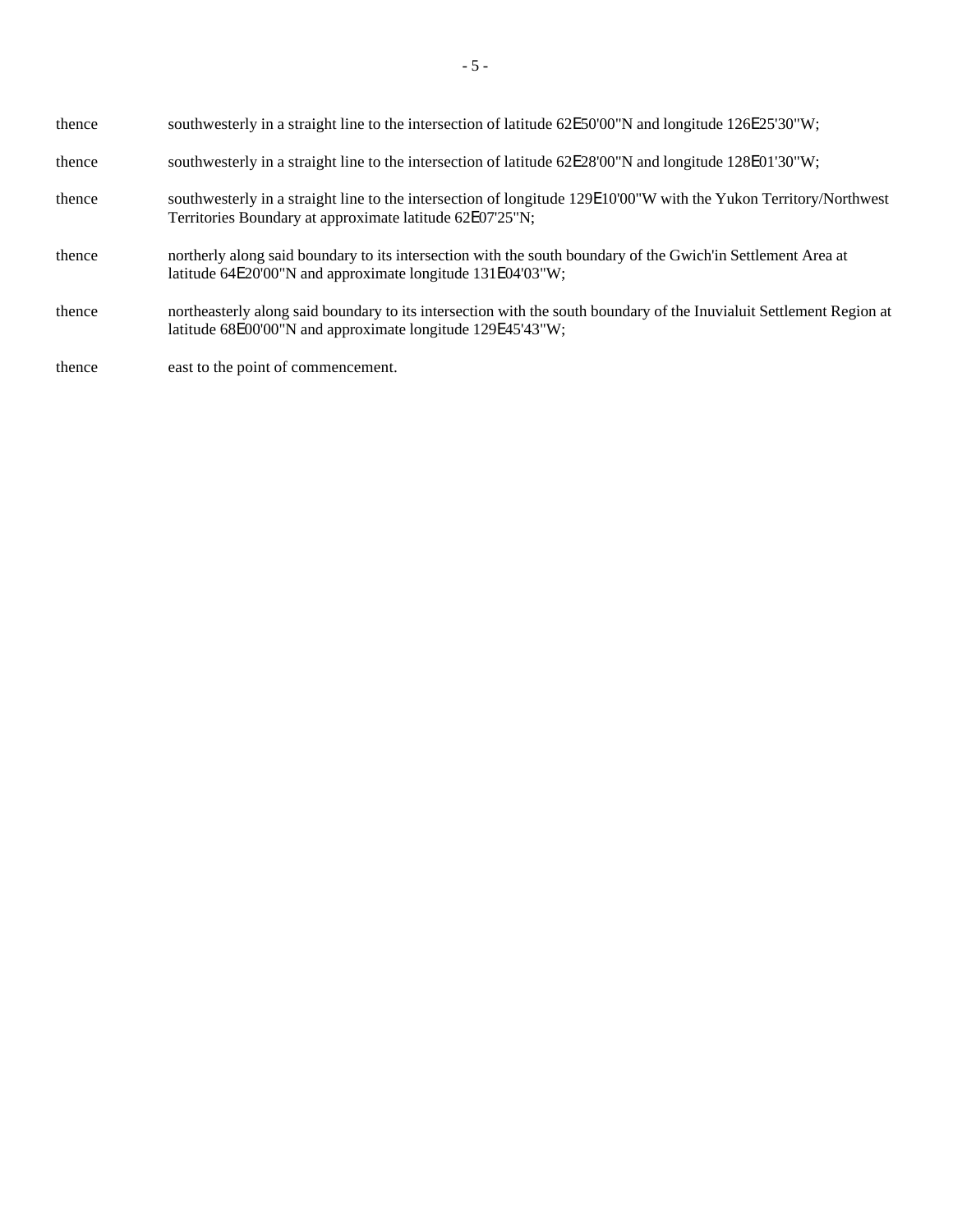# MAP OF THE SETTLEMENT AREA

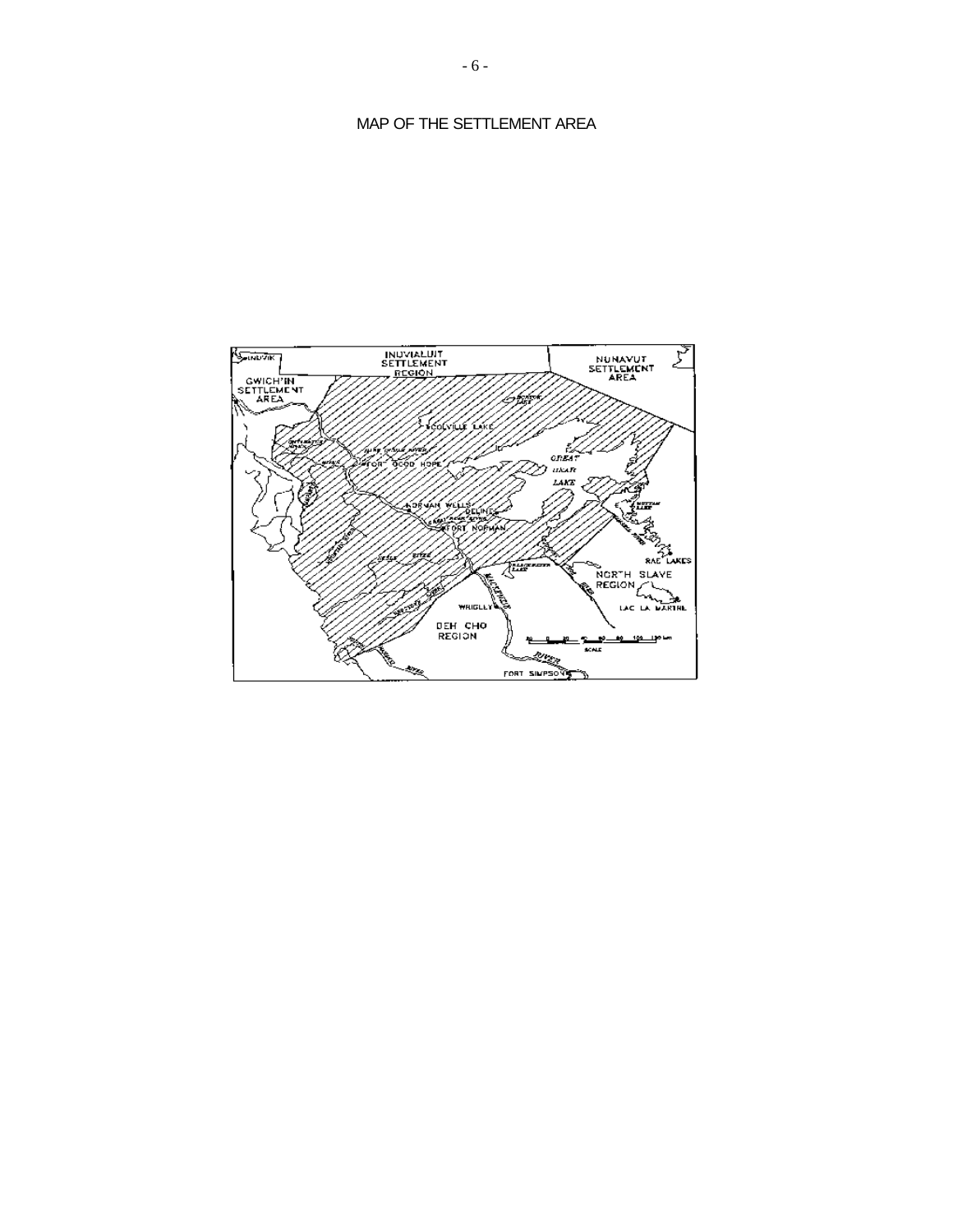# **APPENDIX B**

#### SELF-GOVERNMENT FRAMEWORK AGREEMENT

- WHEREAS the ancestors of the Dene and Metis of the Sahtu region have traditionally used and occupied lands in the Northwest Territories from time immemorial;
- WHEREAS nothing in the agreement is to be construed to affect any aboriginal or treaty right to self-government which the Sahtu Dene and Metis may have;
- AND WHEREAS the agreement provides for the negotiation of self-government agreements between the Sahtu Dene and Metis and government;

#### NOW THEREFORE IT IS AGREED:

#### 1 OBJECTIVES

- 1.1 Government shall enter into negotiations with the Sahtu Dene and Metis pursuant to this framework agreement with a view to concluding self-government agreements which enable the Sahtu Dene and Metis to govern their affairs and to administer resources, programs and services, as appropriate to the circumstances of the Sahtu Dene and Metis.
- 1.2 Self-government agreements shall be in conformity with the Constitution of Canada.
- 1.3 The objectives of self-government agreements shall be to describe the nature, character and extent of selfgovernment, the relationship between government and Sahtu Dene and Metis institutions and to accommodate Sahtu Dene and Metis self-government within the framework of public government.
- 1.4 The objective of this framework agreement is to set out the principles, process and matters for negotiation in self-government negotiations conducted between government and the Sahtu Dene and Metis, in accordance with the provisions of chapter 5 of the agreement.

#### 2 DEFINITIONS

2.1 In this framework agreement, all terms not defined below shall be as defined in the agreement. Terms herein shall have the following meanings:

"agreement" means the Sahtu Dene and Metis comprehensive land claim agreement;

"Sahtu Dene and Metis First Nation Government" means a governing body for Sahtu Dene and Metis in any of Colville Lake, Déline, Fort Good Hope, Fort Norman or Norman Wells with powers and responsibilities as set out in self-government agreements; and

"self-government agreement" means an agreement on self-government negotiated pursuant to this framework agreement.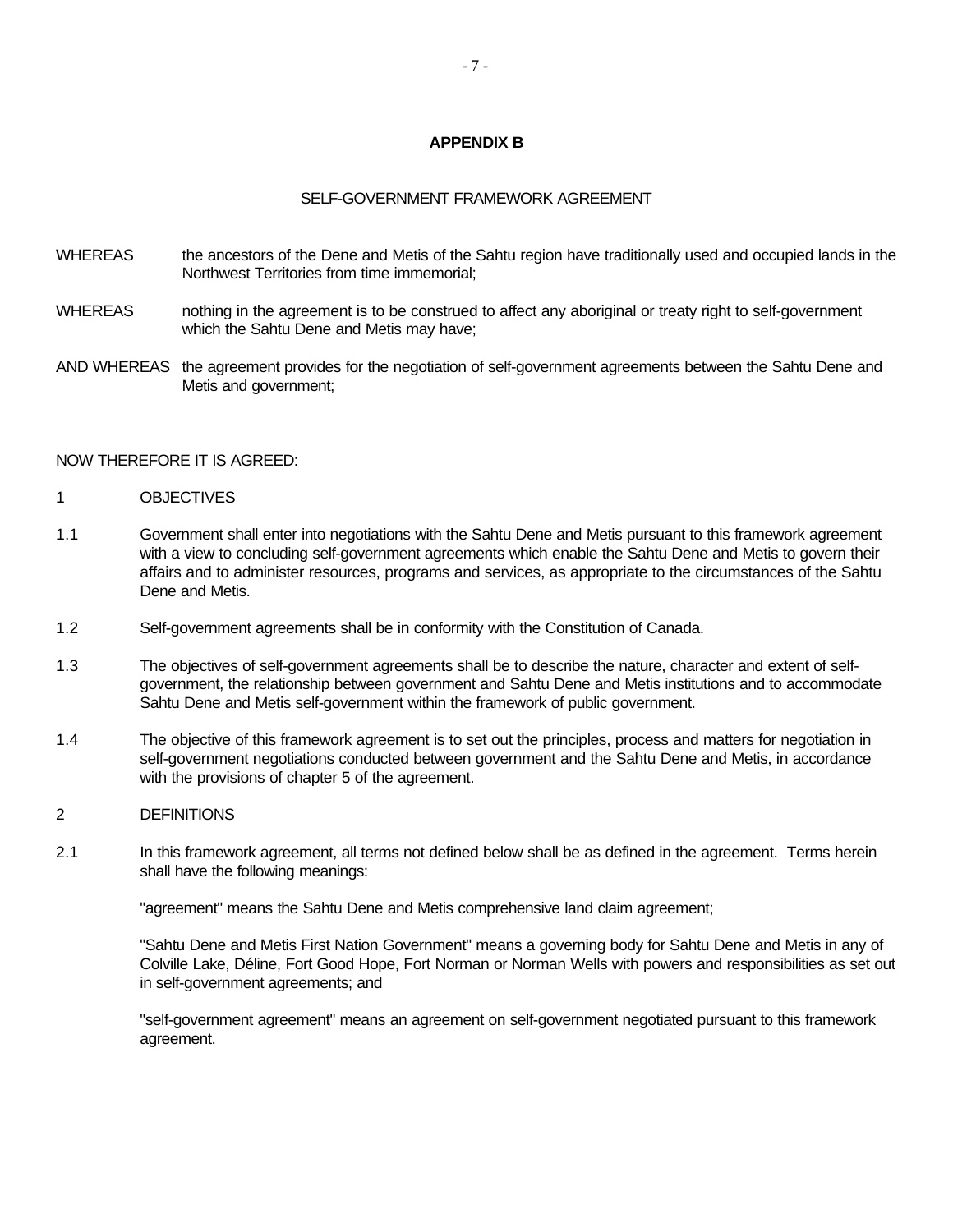## 3 PRINCIPLES

- 3.1 Sahtu Dene and Metis self-government may comprise:
	- (a) Sahtu Dene and Metis First Nation Governments with powers and responsibilities, including the necessary legislative powers, in specified areas of jurisdiction;
	- (b) the Sahtu Tribal Council or its successor with such powers and responsibilities as may be agreed upon by Sahtu Dene and Metis; and
	- (c) Sahtu Dene and Metis participation in public government pursuant to self-government agreements.
- 3.2 Self-government agreements:
	- (a) shall set out the powers and responsibilities of Sahtu Dene and Metis First Nation Governments;
	- (b) may set out the powers and responsibilities of the Sahtu Tribal Council or its successor; and
	- (c) may provide for Sahtu Dene and Metis participation in public government institutions and may set out appropriate powers and responsibilities of such institutions in the settlement area.
- 3.3 Self-government agreements may provide for the devolution or delegation of programs and services to:
	- (a) Sahtu Dene and Metis First Nation Governments;
	- (b) the Sahtu Tribal Council or its successor; and
	- (c) those public government institutions in the settlement area provided for in 3.2(c).
- 3.4 Self-government agreements may provide for Sahtu Dene and Metis First Nation Governments or the Sahtu Tribal Council or its successor to exercise powers of a designated Sahtu organization in accordance with the agreement.
- 3.5 (a) Self-government agreements shall take into account the availability of government financial resources.
	- (b) Financial arrangements for self-government agreements shall address the need for flexibility, predictability and long-term planning.
	- (c) Self-government agreements shall take into account the effective and efficient use of financial resources.
- 3.6 Government shall consult with the Sahtu Tribal Council before recommending to Parliament or the Legislative Assembly of the Northwest Territories as the case may be, legislation to enact or amend legislation providing for Sahtu Dene and Metis self-government.
- 3.7 The provisions of self-government agreements shall not be inconsistent with the provisions of settlement legislation or the agreement as set out in 5.1.4 of chapter 5.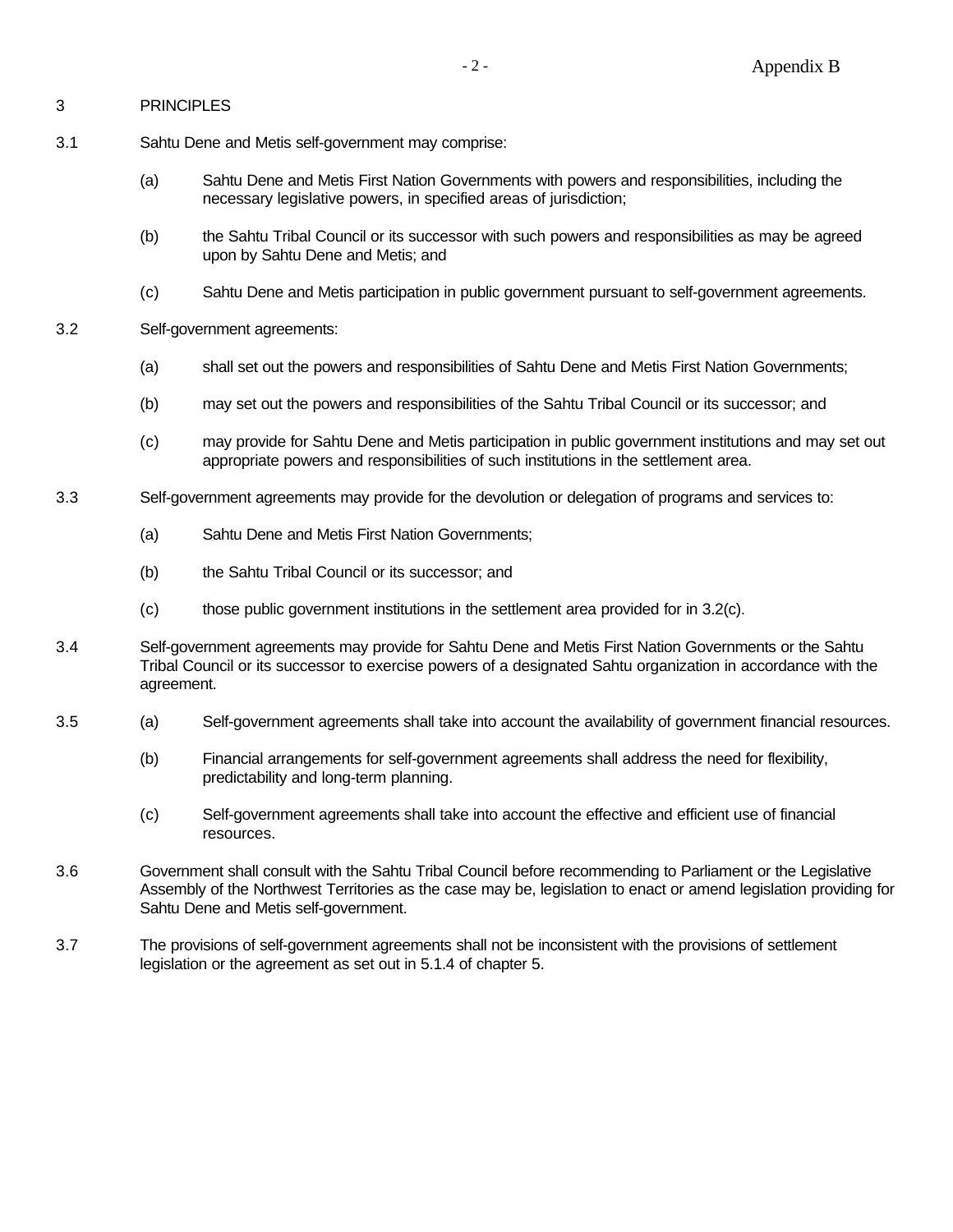### 4 MATTERS FOR NEGOTIATION

- 4.1 Self-government negotiations shall address, and self-government agreements may include, the following matters in a manner not inconsistent with the agreement as set out in 5.1.4 of chapter 5:
	- (a) the development of constitutions for Sahtu Dene and Metis First Nation Governments and the Sahtu Tribal Council or its successor including;
		- (i) structures and procedures,
		- (ii) accountability to Sahtu Dene and Metis of Sahtu Dene and Metis institutions,
		- (iii) legal status and capacity of Sahtu Dene and Metis Governments, the Sahtu Tribal Council or its successor, and
		- (iv) membership;
	- (b) Sahtu Dene and Metis culture and language;
	- (c) housing;
	- (d) use, management, administration, control and protection of settlement lands;
	- (e) raising of revenue for local purposes, including taxation;
	- (f) education and training;
	- (g) social services;
	- (h) health services;
	- (i) roads and traffic;
	- (j) local government infrastructure, including programs and services;
	- (k) economic development, including tourism;
	- (l) child welfare, guardianship and customary adoption;
	- (m) wills and estates;
	- (n) administration of justice;
	- (o) implementation plans and financial arrangements relating to self-government agreements;
	- (p) procedures for the amendment of self-government agreements;
	- (q) transition from existing Sahtu Dene and Metis institutions to future Sahtu Dene and Metis institutions; and
	- (r) matters relating to the foregoing, or as may be otherwise agreed.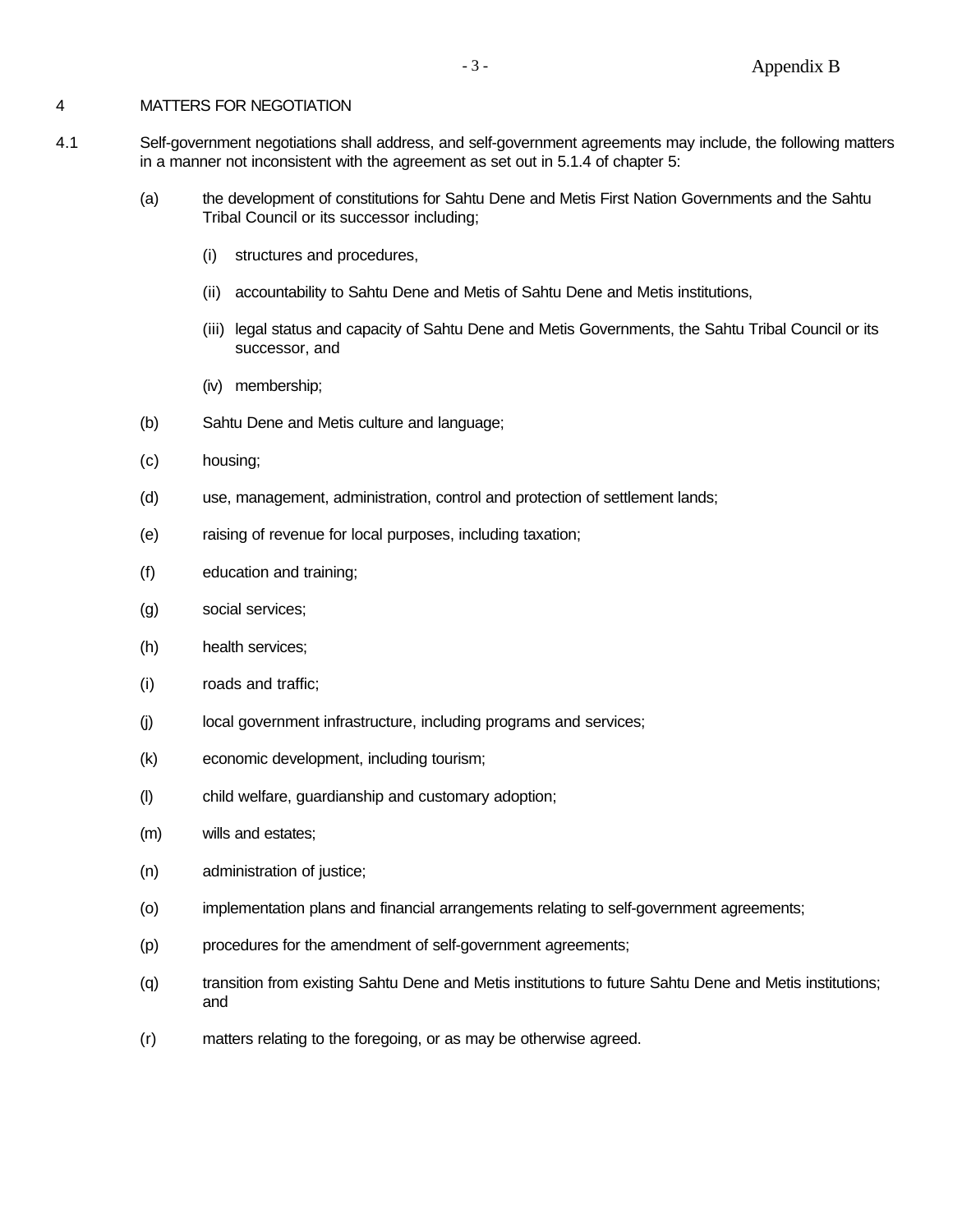# PROCESS AND SCHEDULE

- 5.1 Government shall enter into negotiations with the Sahtu Dene and Metis in each Sahtu community where a written request to negotiate is made by a designated Sahtu Dene and Metis organization.
- 5.2 Prior to commencing negotiations on self-government agreements, the parties to such negotiations shall agree on:
	- (a) the order in which the matters to be negotiated are to be addressed;
	- (b) the time frame within which negotiations will take place; and
	- (c) such other matters as may be necessary or desirable.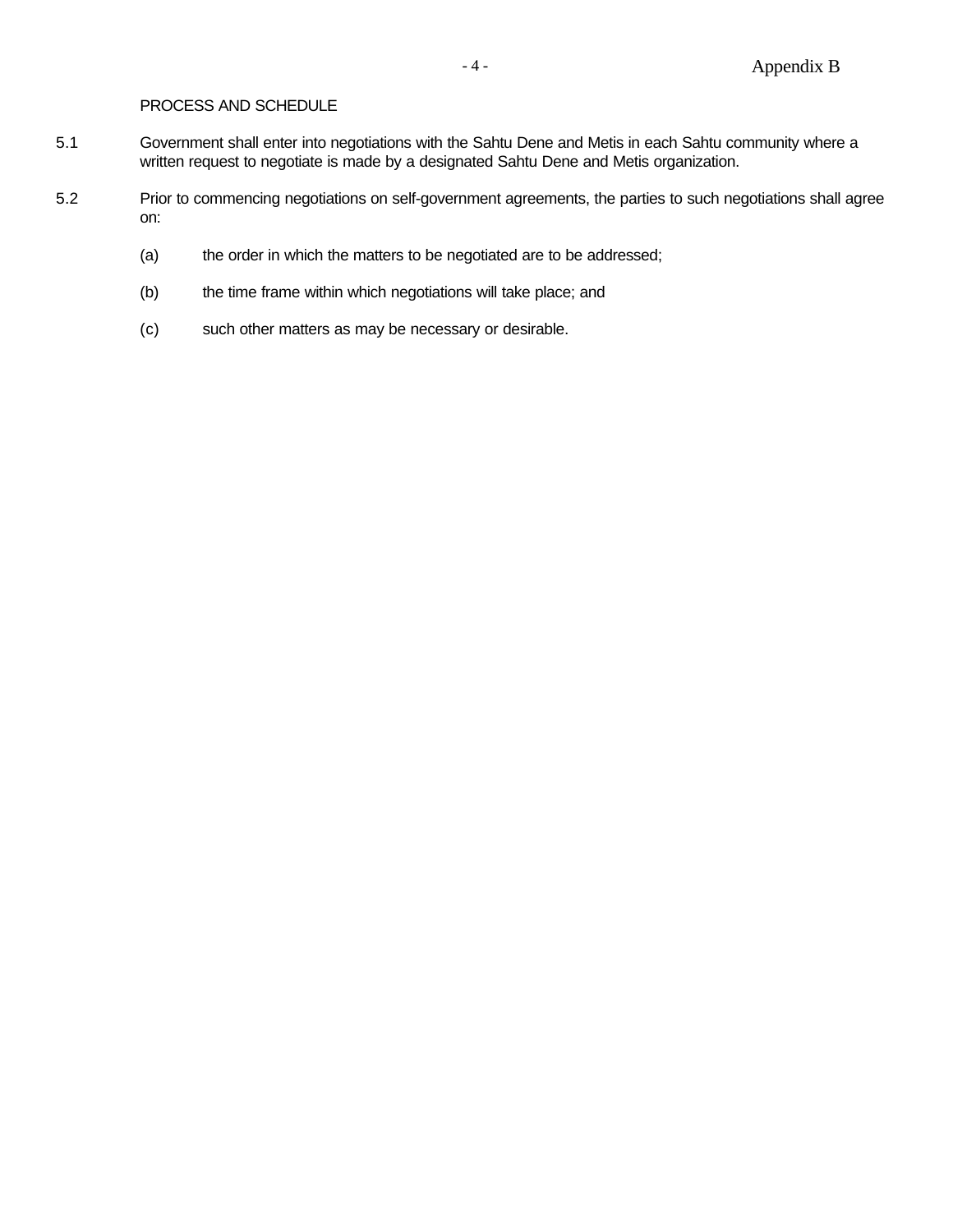## **APPENDIX C**

## LAND SELECTION PROCESS

#### 1 LAND SELECTION

- 1.1 Unless otherwise agreed, the land selection processes for settlement lands and Sahtu municipal lands shall be undertaken concurrently.
- 1.2 Negotiations shall take place at locations in the Northwest Territories to be determined by the parties prior to the commencement of land selection. Where possible, negotiations shall take place in the relevant community.
- 1.3 Prior to the commencement of land selection, government shall provide the Sahtu Tribal Council with:
	- (a) current data respecting the location and nature of existing government and third party interests in the settlement area including commercial fishing licences, government and surface leases, exploration agreements, recorded mining rights, timber permits, harvesting agreements, outfitters and lodge licences, fee simple grants and the like;
	- (b) maps or lists of all proposed parks or other protected areas in the settlement area. The identification of new parks or other protected areas may be considered in the course of land selection negotiations. Provisions relating to particular protected areas may be included in this agreement; and
	- (c) a list of all identified hazardous waste sites in the settlement area and available information pertaining thereto.
- 1.4 Prior to land selection, the Sahtu Tribal Council shall table land use and occupancy maps for review by government.
- 1.5 Land subject to a fee simple interest or an agreement for sale may not be selected, unless otherwise agreed.
- 1.6 Land subject to a lease is not available for selection unless the lessee's interest is treated in a manner satisfactory to the Sahtu Tribal Council and government. The lessee shall be given written notice by government if such land is being considered for selection.
- 1.7 (a) The Sahtu Tribal Council may, with the consent of a Sahtu Dene or Metis who has an interest in a building or other structure affixed to the land, propose Crown or Commissioner's lands underlying such interests for selection. The Sahtu Tribal Council shall provide a written confirmation to government that consent has been obtained.
	- (b) In (a), the consent of the Sahtu Dene or Metis is not required if the interest of that Sahtu Dene or Metis is limited to that of a tenant or occupant of the building or structure.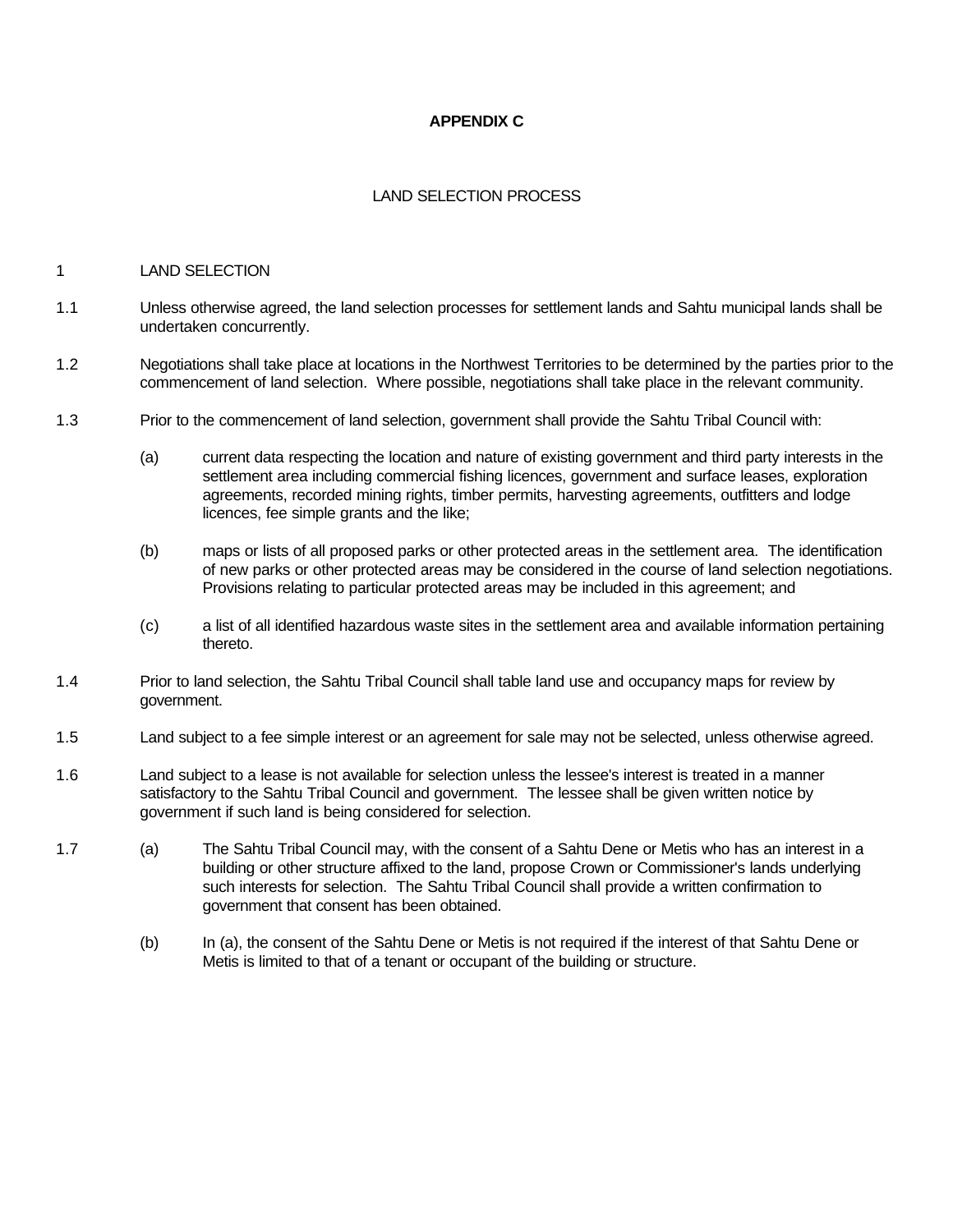- 1.8 Subject to 4.7(a), land administered by, or reserved in the name of, any department or agency of the federal, territorial or municipal governments may not be selected, except in exceptional circumstances.
- 1.9 The lands selected in respect of any community need not be identical in quantity to the lands selected in respect of other communities.
- 1.10 Land selection shall be completed by the initialling by the parties of:
	- (a) all maps and agreements setting out all settlement lands; and
	- (b) schedules describing all Sahtu municipal lands.
- 1.11 (a) The initialled land selection maps shall, if required, be transposed on to alternative scale maps.
	- (b) Upon completion, the transposed maps shall be brought to the negotiating table for final review by the parties for accuracy.
	- (c) The transposing of the maps shall be the responsibility of government.

#### Land Withdrawal

- 1.12 Land withdrawal pursuant to the Territorial Lands Act or the Commissioner's Lands Act shall occur as soon as reasonably possible following agreement between government and the Sahtu Tribal Council respecting land selection. Where urgent circumstances require, the parties may agree to the withdrawal of certain land selections notwithstanding that all Sahtu land selections have not been completed.
- 1.13 The initialled agreements and maps shall form the basis for Orders-in-Council to withdraw the lands. Orders-in-Council shall be prepared as soon as possible after initialling.
- 1.14 (a) The parties shall develop a joint communications plan for the release of information and maps to the public.
	- (b) Upon withdrawal of lands following completion of land selection, both parties shall have 60 days to conduct a period of review and consultation concerning the initialled agreements and maps.
	- (c) Upon completion of the review period specified in (b), the initialled maps and agreements shall be confirmed or amended, and the land withdrawal amended by Order-in-Council.
	- (d) The confirmed agreements and maps shall only be re-opened for negotiation if specifically agreed by the parties.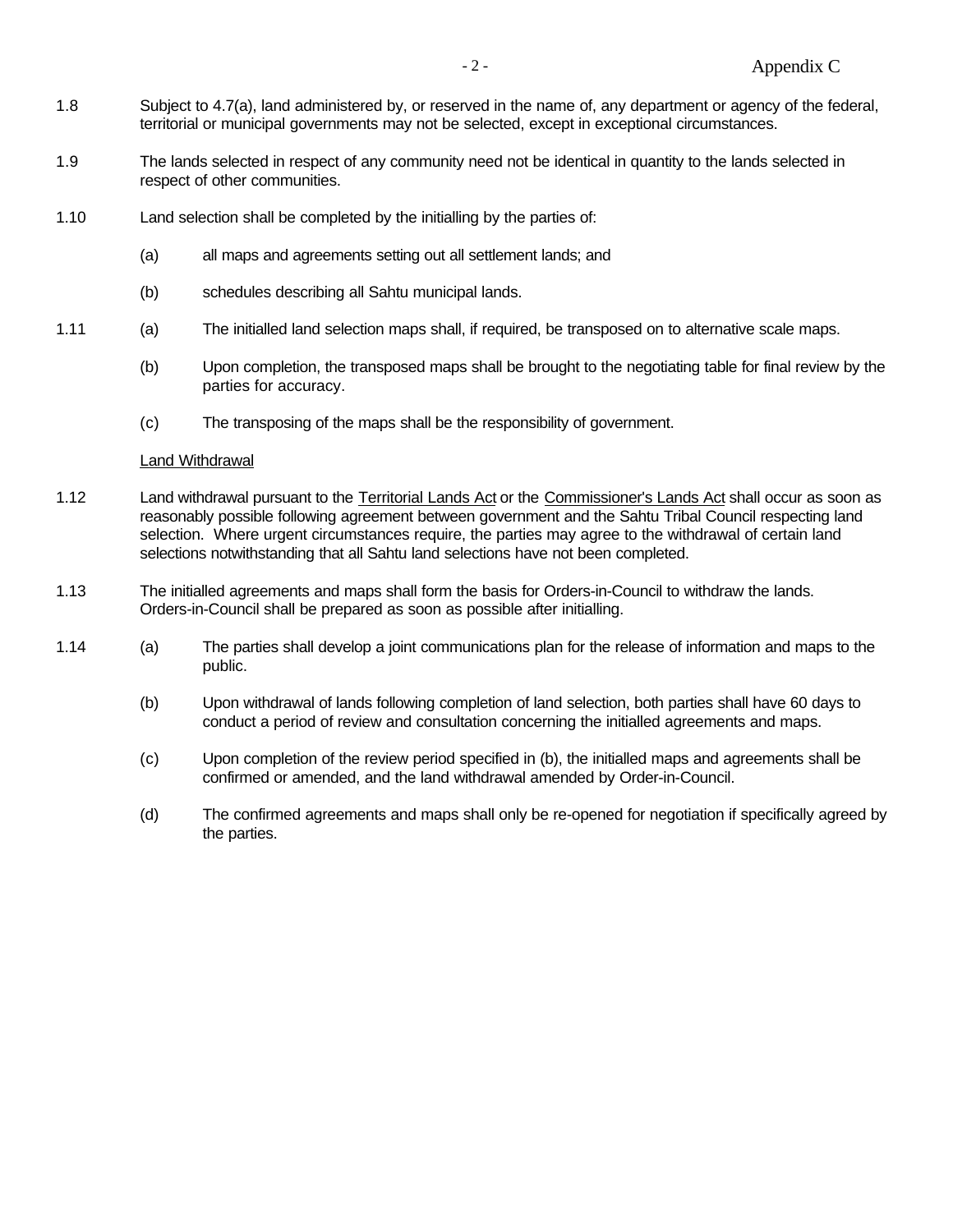- 1.15 The effect of land withdrawal shall be to withdraw the lands from disposition of surface and subsurface rights such that on the withdrawn lands and for the time they are withdrawn:
	- (a) no new agreements for the sale or lease of land will be executed;
	- (b) no new mining claims shall be recorded pursuant to the Canada Mining Regulations, except where those claims were located prior to the date of the withdrawal order;
	- (c) no new permits, licences or leases pursuant to the Territorial Coal Regulations shall be granted; and
	- (d) no new leases pursuant to the Territorial Dredging Regulations shall be granted.
- 1.16 (a) Notwithstanding 1.15(a), the withdrawal of lands may be amended, after consultation with the Sahtu Tribal Council, in order to grant a surface lease where required in the development of an existing mine or mineral claim.
	- (b) Notwithstanding 1.12, the withdrawal of lands may be revoked in cases of overriding public interest as determined by the appropriate Minister and after consultation with the Sahtu Tribal Council.
- 1.17 The withdrawal of lands pursuant to 1.12 shall be subject to existing rights, titles or interests, including licences, permits, authorizations, reservations, reservations by notation and any associated benefits and privileges, including renewals, replacements, extensions in time and transfers as might have been granted or permitted had the land not been withdrawn, provided that:
	- (a) there will be no significant changes in the terms and conditions of such renewals, replacements, extensions or transfers;
	- (b) the interest holder shall be given notice of the withdrawal and advised by government that the lands have been selected;
	- (c) the Sahtu Tribal Council will be given notice of any renewal, replacement, extension, transfer or any other change of an existing interest; and
	- (d) nothing in 1.17 is intended to affect any discretion of government to grant or refuse the renewal, replacement, extension of term or transfer of any interest in land or licence, permit or authorization.
- 1.18 Without limiting the generality of 1.17, such withdrawals shall be subject to existing:
	- (a) located or recorded mineral claims or prospecting permits in good standing under the Canada Mining Regulations;
	- (b) rights in good standing created pursuant to section 8 of the Territorial Lands Act or section 4 of the Commissioner's Land Act;
	- (c) permits, special renewal permits and leases in good standing under the Canada Oil and Gas Land Regulations;
	- (d) rights, permits and interests granted pursuant to the Canada Petroleum Resources Act; and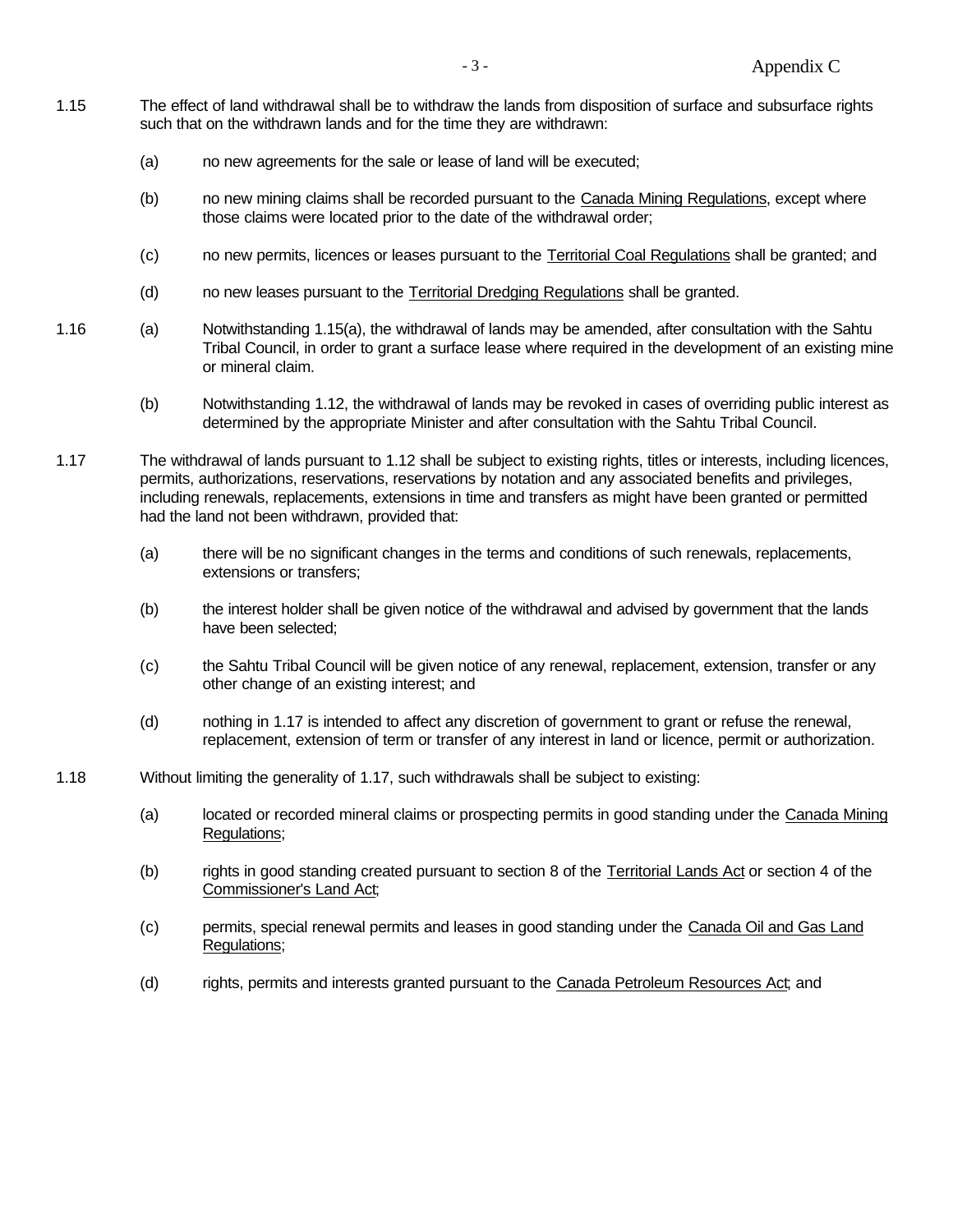- e) rights issued pursuant to the Territorial Coal Regulations, Territorial Dredging Regulations, Territorial Quarrying Regulations and the Forest Management Regulations.
- 1.19 No new permits shall be issued on the withdrawn lands pursuant to the Territorial Quarrying Regulations or the Commissioner's Lands Regulations in respect of sources of construction material which had not been opened prior to the date of the withdrawal order except:
	- (a) with the consent of the Sahtu Tribal Council; or
	- (b) in cases where, in the opinion of the appropriate Minister, no alternative source of supply is reasonably available in the surrounding area and after consultation with the Sahtu Tribal Council.
- 1.20 No new timber permits or licences, other than free permits or renewals or replacements of existing timber permits or licences issued pursuant to the Forest Management Regulations, shall be issued in respect of the withdrawn lands except:
	- (a) with the consent of the Sahtu Tribal Council; or
	- (b) in cases of overriding public interest as determined by the Minister and after consultation with the Sahtu Tribal Council.
- 1.21 Any new permits or licences issued pursuant to 1.19 or 1.20 shall not thereafter be considered new permits or new licences for the purposes of 1.19 and 1.20.
- 1.22 Withdrawn lands remain Crown lands or Commissioner's lands under administration and control of the appropriate Minister.
- 1.23 The provisions of this appendix shall not affect access to or across withdrawn lands.
- 2 LAND SELECTION SETTLEMENT LANDS
- 2.1 Initial land selection maps (using 1:250,000 scale National Topographic Series maps) shall be prepared by the Sahtu Tribal Council which may identify up to one and one half times the total land quantum. The maps shall show subsurface selections, if any, under such lands. An estimate of the area of each selection shall also be indicated on the maps.
- 2.2 The Sahtu Tribal Council shall indicate on the land selection maps any existing significant public routes which are recognized and being used on a regular basis, whether year round or intermittently.
- 2.3 Government shall review the areas indicated on the maps and advise the Sahtu Tribal Council of the position of government as to the suitability of those lands for negotiation.
- 2.4 Land selection shall be made so as to leave sufficient Crown land which is reasonably accessible to communities for public purposes, including recreation and wildlife harvesting.
- 2.5 Land selections in the settlement area shall be fairly representative of the topography and quality of the lands in the settlement area.
- 2.6 Where the objectives of the parties cannot be met through the process of land selection, negotiations at the time of land selection may provide special rights for the harvesting of fish and other species of wildlife in designated areas.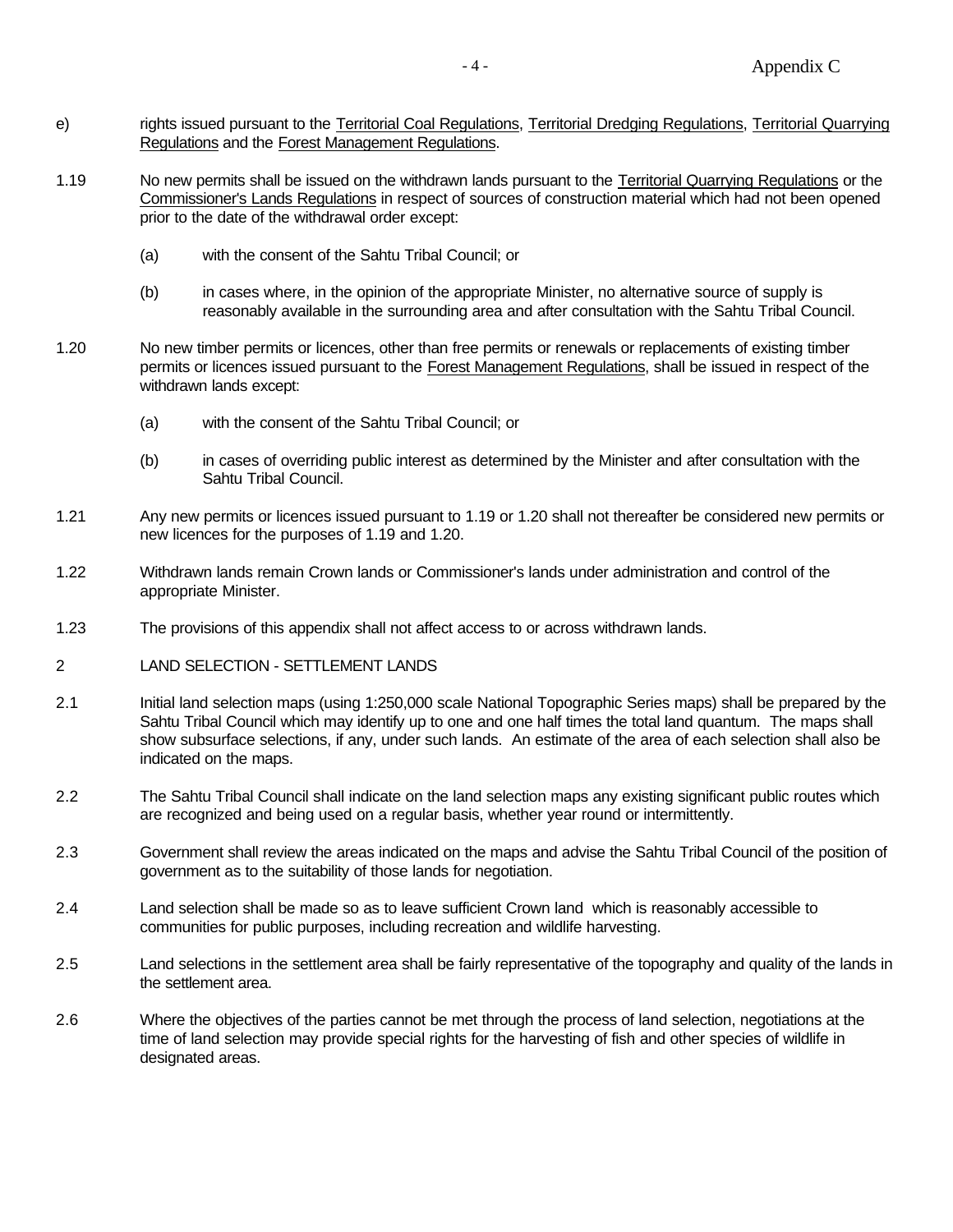- 2.7 During land selection, the parties may determine locations where the public rights of access in **21**.2.1(a)(ii) and (iii) and the commercial rights of access in **21**.4.2(a)(ii) and (iii) are restricted.
- 2.8 During land selection, the parties shall negotiate those areas where the public access referred to in **21**.2.2(a) and (b) shall apply. These negotiations will be intended to balance the desire of the Sahtu Dene and Metis for exclusive possession of their lands and the interest of the public in having sufficient opportunity to fish and to hunt migratory game birds.
- 2.9 Unless otherwise agreed, lands shall not be selected within 30.48 metres of the boundary of the settlement area.
- 2.10 (a) The parties may negotiate the selection of specific sites. Unless otherwise agreed, specific sites shall not exceed one hectare in area.
	- (b) Specific sites are to be held pursuant to **19**.1.2(a) and the total area of such sites is to be included within the amount referred to in **19**.1.2(a).
	- (c) Unless otherwise agreed, and to the extent possible, specific sites shall be regular in shape and avoid disproportionately large frontages along waterbodies.
	- (d) Specific sites are to be areas of traditional and current use by Sahtu Dene or Metis such as camps for harvesting or other traditional uses. A camp is a facility for the personal use of a Sahtu Dene or Metis.
	- (e) The Sahtu Tribal Council may, with the consent of the Sahtu Dene or Metis normally occupying or using such specific site, propose such site for selection. The Sahtu Tribal Council shall provide a written confirmation to government that consent has been obtained.
- 2.11 The parties shall make best efforts to ensure that not more than 19 percent of settlement land falls within zone "A" as set out on a map initialled by the Chief Negotiators on May 30, 1988, and not more than 29 percent of settlement land falls within zones "A" and "B" as set out on the same map.

## 3 LOCAL GOVERNMENT BOUNDARY DETERMINATION

- 3.1 The Government of the Northwest Territories and the Sahtu Tribal Council shall review the boundaries of local governments.
- 3.2 The review and analysis of local government boundaries shall be conducted by representatives of the Sahtu Tribal Council and the Government of the Northwest Territories. Local government authorities may participate in the review under the aegis of the Government of the Northwest Territories.
- 3.3 After an agreement has been reached adjusting or confirming local government boundaries, the Government of the Northwest Territories shall adjust the boundaries forthwith.
- 3.4 Upon joint agreement by the Government of the Northwest Territories and the Sahtu Tribal Council on local, government boundaries, this review process shall terminate.
- 3.5 Where there are no local government boundaries established in legislation the Development Control Zone boundary shall constitute the boundary for the purpose of land selection.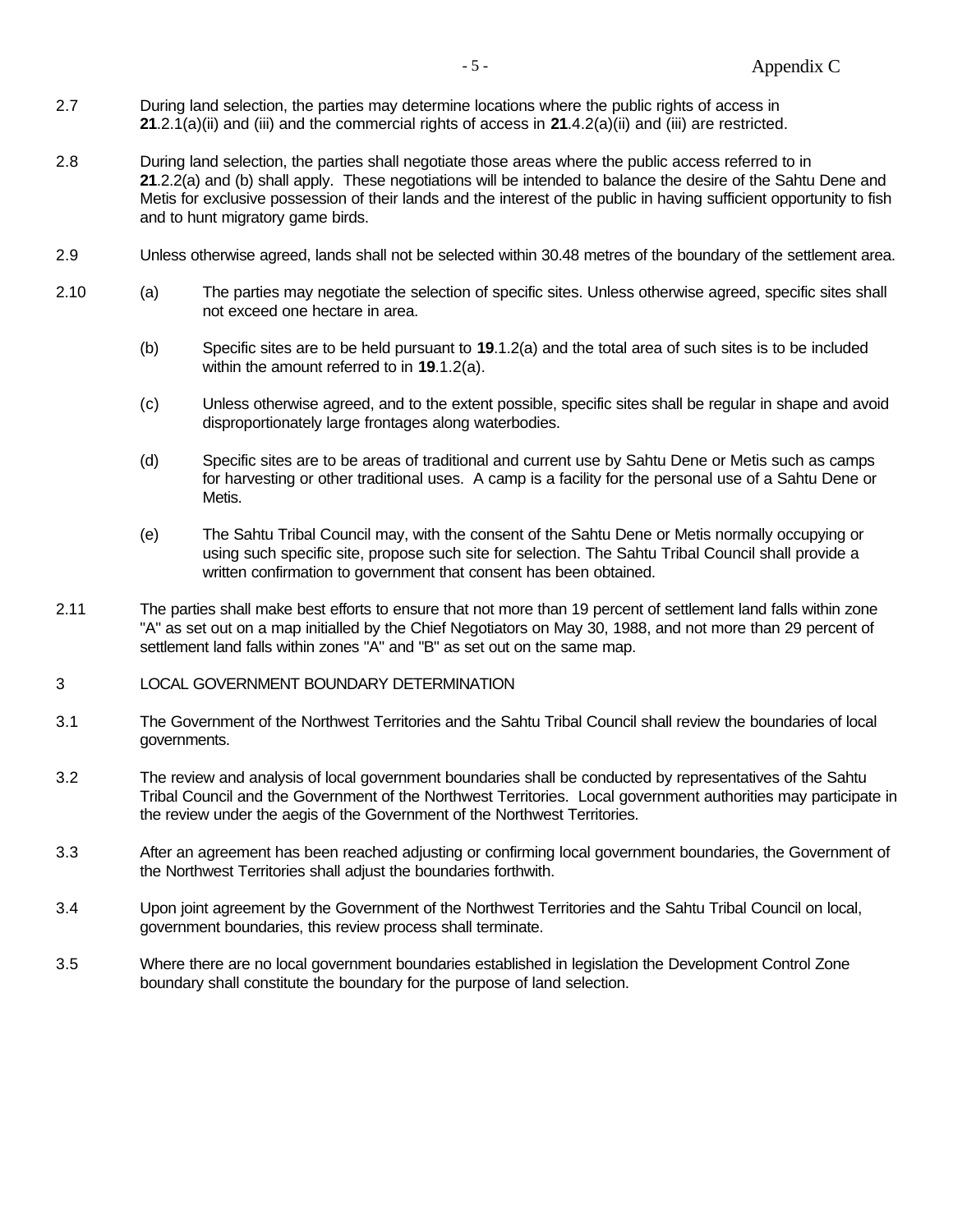#### 4 LAND SELECTION - MUNICIPAL LANDS

- 4.1 Initial data base preparation shall be completed by the Government of the Northwest Territories for each local government, and include a text and/or maps as follows:
	- (a) a map of the existing local government boundary to 1:50,000 scale;
	- (b) local government mapping at 1:2,000 scale, showing all surveyed and unsurveyed parcels and topographic features;
	- (c) textual data base showing land ownership/dispositions including expiry dates of leases; and
	- (d) where 1:2,000 maps are not available, the Government of the Northwest Territories shall provide an appropriate alternate map.
- 4.2 The Government of the Northwest Territories shall verify its respective data base in consultation with each local government authority.
- 4.3 Upon receipt, the Government of the Northwest Territories shall forward the data base to the Sahtu Tribal Council.
- 4.4 The Sahtu Tribal Council shall subsequently prepare land selection maps for each local government using local government planning maps where possible or the largest scale maps available.
- 4.5 The Sahtu Tribal Council shall forward maps to the Government of the Northwest Territories and the Government of the Northwest Territories shall provide copies to the appropriate public local authority.
- 4.6 (a) The level of detailed planning (i.e. identification of individual lot boundaries and road allowances within the built-up portion of the local government and future expansion areas within that boundary) may vary from local government to local government.
	- (b) In cases where detailed planning is not available for those lands identified for selection including those lands selected within the area designated as expansion lands within the local government boundary, land selection shall proceed in accordance with:
		- (i) a description of the building occupied by a Sahtu Dene or Metis, including sufficient land around the building, taking into account past use and the local government norm, with the understanding that this description will be reflected within the subdivision plan, when prepared; or
		- (ii) a description of the unoccupied government land by way of a sketch map illustrating approximate dimensions with the understanding that the dimensions will be finalized when a subdivision plan is prepared.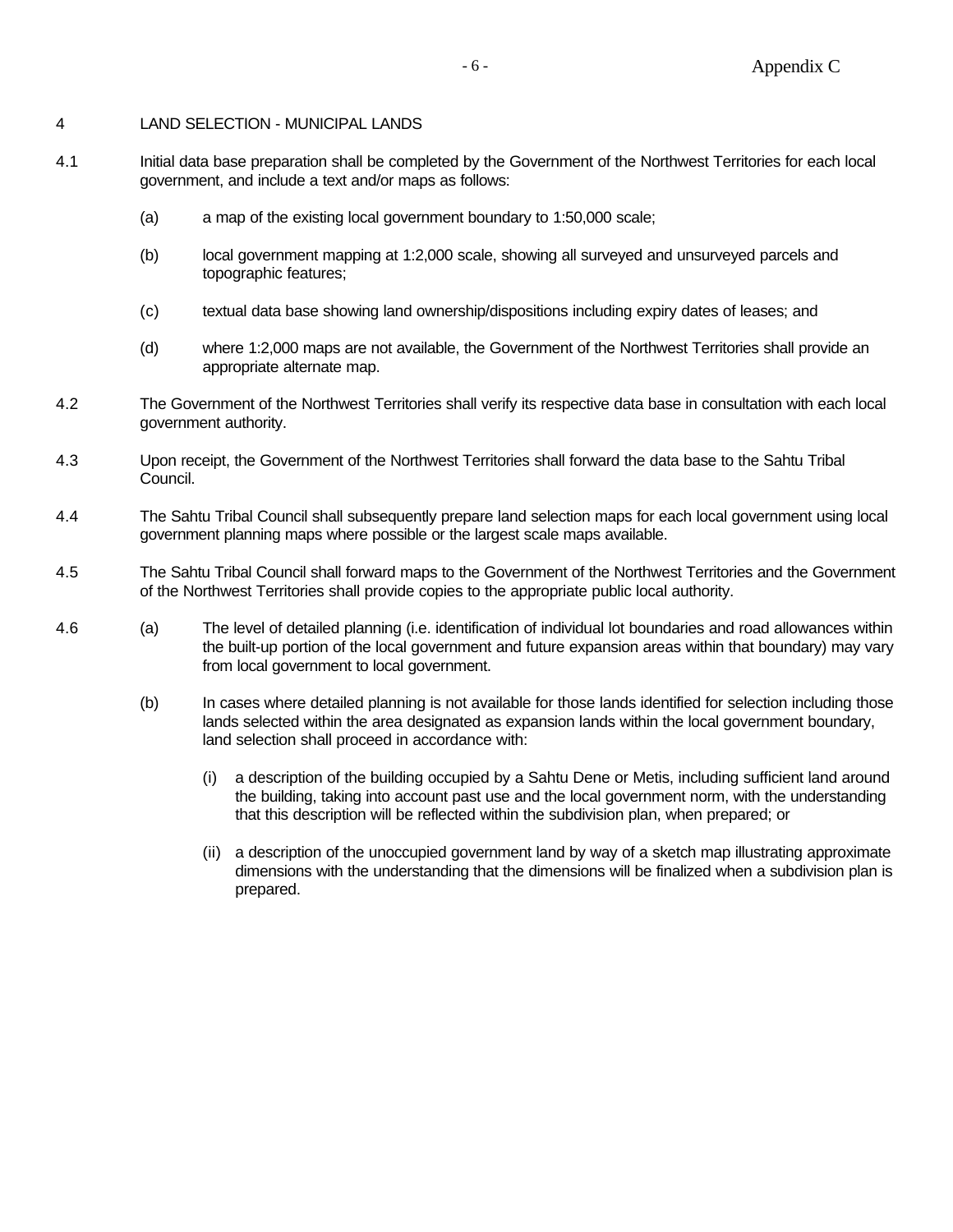- 4.7 The Sahtu Tribal Council and government may agree to the selection of lands, which shall become Sahtu municipal lands, within local government boundaries as follows:
	- (a) lands noted within the lands records of the Department of Indian Affairs and Northern Development as reserved in the name of the Indian Affairs Branch for Indian housing, with the exception of public roads and lands occupied by public facilities within those lands;
	- (b) unoccupied Crown or Commissioner's lands; and
	- (c) other lands as may be agreed by the parties.
- 4.8 Municipal land selection shall be made so as to ensure that there is adequate land for public infrastructure requirements and for residential, commercial, industrial and recreational purposes.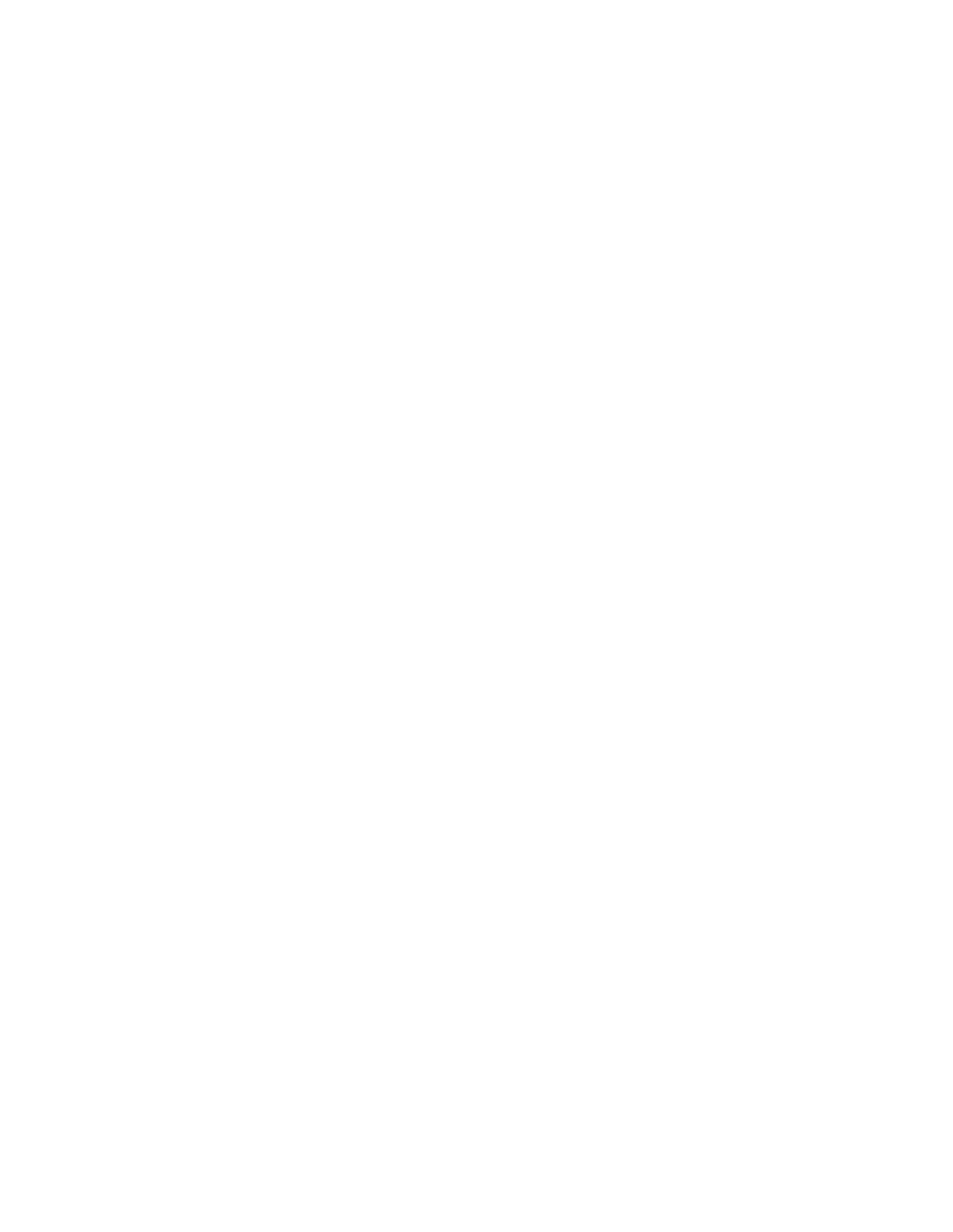## **APPENDIX D**

## RATIFICATION PROCESS

#### 1 GENERAL

- 1.1 The ratification by the Sahtu Dene and Metis shall be prior to July 9, 1993.
- 1.2 Canada shall consider this agreement as soon as possible after its ratification by the Sahtu Dene and Metis.
- 2 RATIFICATION COMMITTEE
- 2.1 A Ratification Committee shall be established with responsibility for conducting the ratification process.
- 2.2 The Ratification Committee shall consist of two persons named by government and five persons named by the Sahtu Dene and Metis, of which one shall be named from each Sahtu community. These persons shall select a chairperson from amongst themselves.
- 2.3 The Ratification Committee shall prepare a budget, subject to review and approval by government. The approved expenses of the Committee shall be a charge on Canada.
- 3 OFFICIAL VOTERS LISTS
- 3.1 (a) The Ratification Committee shall prepare an Official Voters List for the Sahtu Dene and an Official Voters List for the Sahtu Metis.
	- (b) An eligible voter is a person who :
		- (i) is determined by the Ratification Committee to be eligible to be enrolled as a participant pursuant to **4**.2.1 of the agreement;
		- (ii) is at least 18 years of age before July 9, 1993; and
		- (iii) signifies consent to having his or her name entered on an Official Voters List.
	- (c) The Ratification Committee shall enter the name of each eligible voter on the Official Voters List which he or she has selected.
	- (d) Only individuals whose names appear on such lists shall be eligible to vote.
	- (e) Notwithstanding (a), a person is not an eligible voter if that person is enrolled pursuant to any other comprehensive land claim agreement unless such person is eligible for Treaty 11 benefits.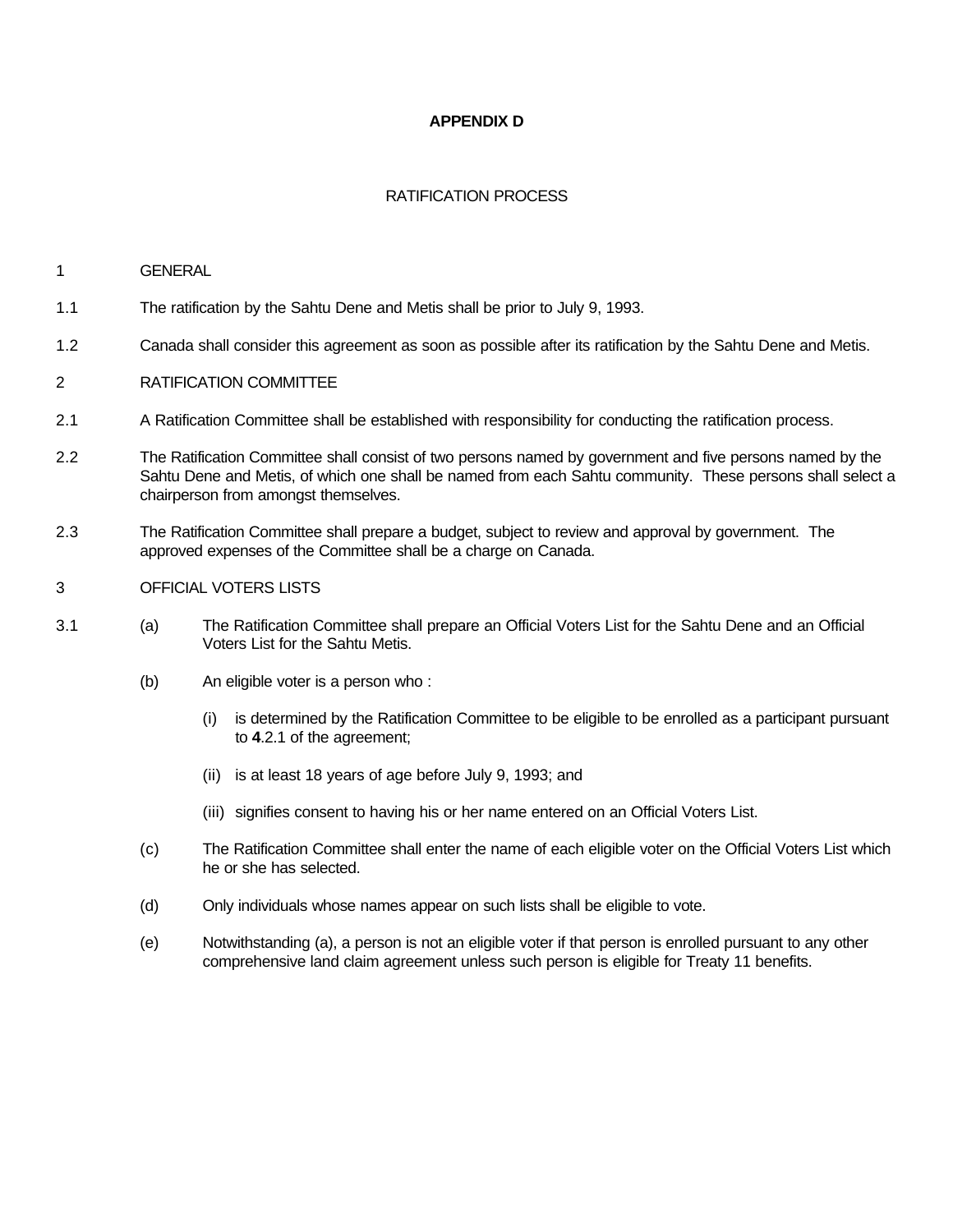- 3.2 Preliminary lists of eligible voters shall be published in each Sahtu community prior to May 8, 1993, and may be published in such other locations as determined by the Ratification Committee.
- 3.3 Application may be made to the Ratification Committee, prior to May 31, 1993,
	- (a) by individuals whose names are not on the preliminary voters lists to have their names placed on a list; and
	- (b) by individuals whose names are on the preliminary voters lists to delete names appearing on the preliminary voters lists on the basis that the person named is not eligible.
- 3.4 Applications in 3.3 shall be in writing and shall be heard by the Ratification Committee in the manner which it considers appropriate to the circumstances of the particular application. The Ratification Committee shall determine such applications on the best evidence that is available to it which may include unsworn written statements and hearsay evidence.
- 3.5 The decision of the Ratification Committee in respect of an application shall be final.
- 3.6 The Ratification Committee shall publish the Official Voters Lists prior to June 8, 1993.
- 4 INFORMATION CAMPAIGN
- 4.1 The Ratification Committee shall be responsible for affording eligible voters a reasonable opportunity to review the substance and details of this agreement.
- 4.2 The Ratification Committee shall organize community meetings to provide eligible voters the opportunity to discuss the agreement with representatives of government and the Sahtu Dene and Metis.
- 5 VOTING PROCESS
- 5.1 The vote on the ratification of this agreement shall be from July 5 to 8 inclusive, 1993.
- 5.2 The Ratification Committee shall determine the locations at which and the means by which votes shall be cast. The Ratification Committee may conduct an advance vote on June 26, 1993.
- 5.3 The vote shall be held on the same date or dates in all polling locations.
- 5.4 The date or dates of the vote and the polling locations shall be posted in each community in which a ballot may be cast prior to April 23, 1993.
- 5.5 The vote shall be by secret ballot.
- 5.6 The appearance, format and contents of the ballot shall be approved by the parties.
- 5.7 The Ratification Committee shall receive and tabulate all ballots.